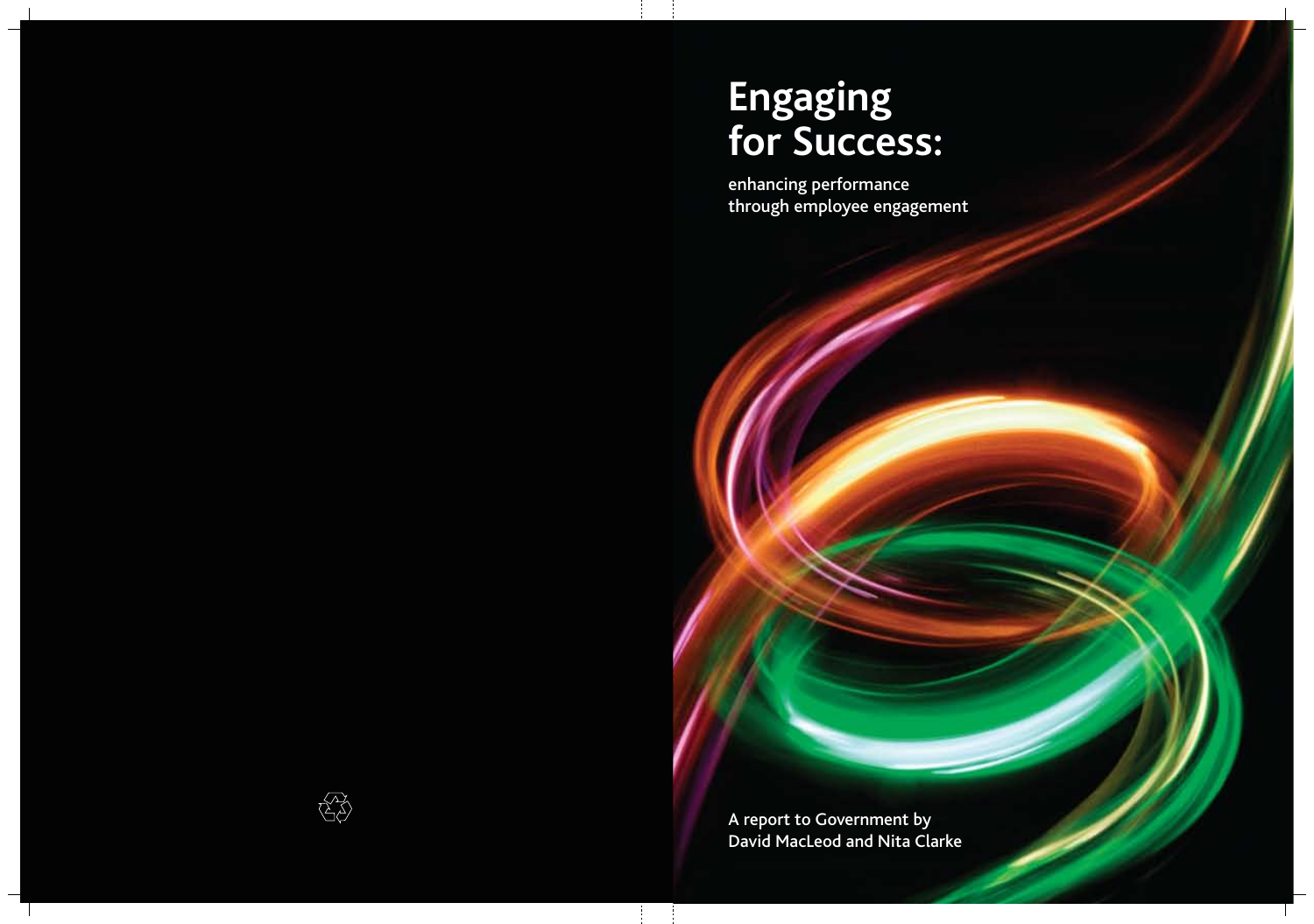# **Engaging for success:**

**enhancing performance through employee engagement** 

A report to Government

David MacLeod Nita Clarke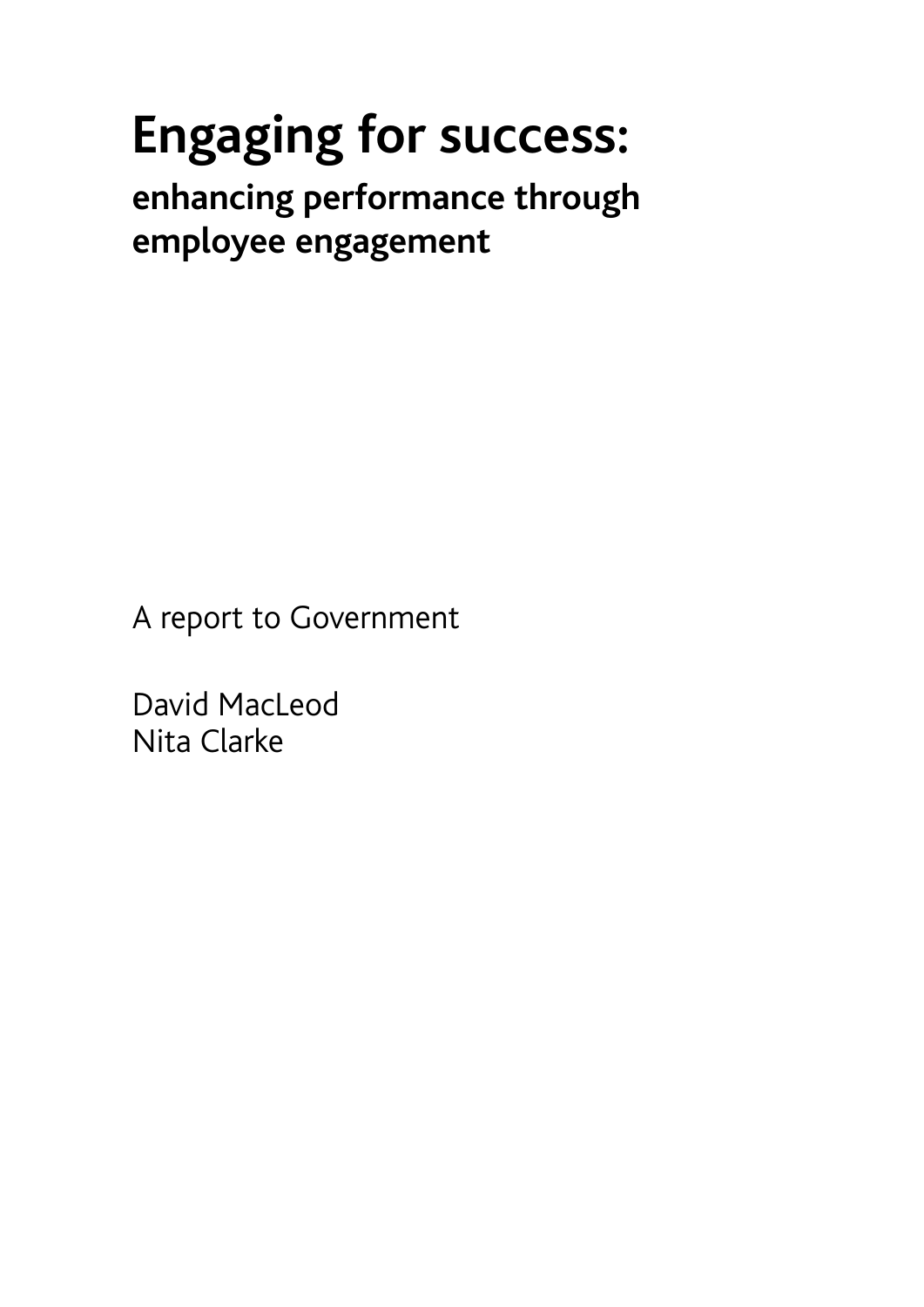The text in this document may be reproduced free of charge in any format or medium providing it is reproduced accurately and not used in a misleading context. The material must be acknowledged as Crown copyright and the title of the document specified.

Where we have identified any third party material you will need to obtain permission from the parties concerned.

For any other use of this material please write to Office of Public Sector Information, Information Policy Team, Kew, Richmond, Surrey TW9 4DU or e-mail: licensing@opsi.gov.uk

The views expressed in this report are the authors' and do not necessarily reflect those of the Department or the Government. The authors are not responsible for any third party material. Original material for the case studies has been supplied by the organisations themselves and were chosen to reflect a range of sectors of the UK economy, but do not constitute a representative sample.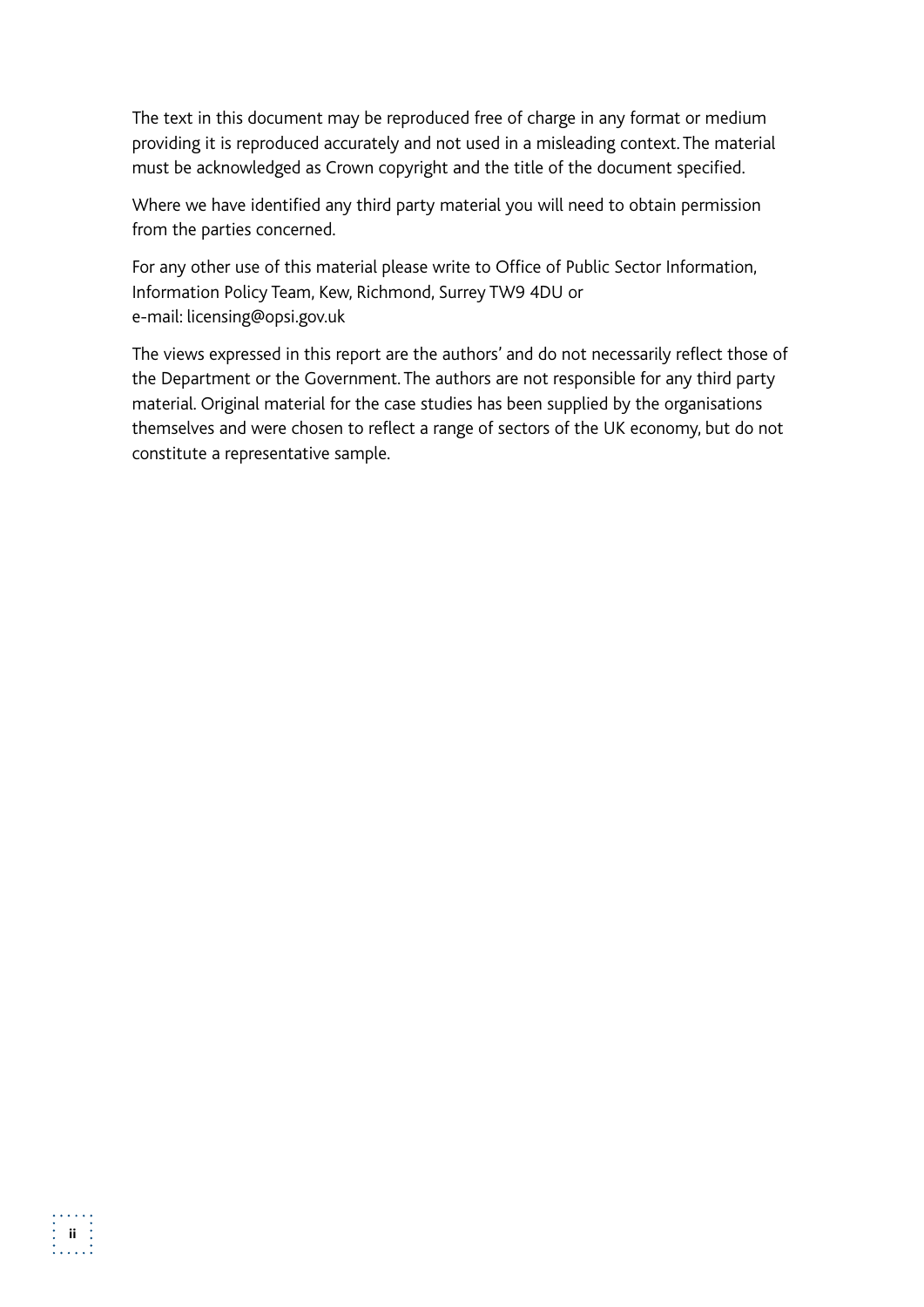## **Contents**

| Foreword by Secretary of State                                                    | 1              |
|-----------------------------------------------------------------------------------|----------------|
| Introduction                                                                      | 3              |
| Chapter 1: Employee Engagement - What, why and how                                | $\overline{7}$ |
| Chapter 2: The Case for Employee Engagement - The Evidence                        | 34             |
| Chapter 3: The Barriers to Engagement                                             | 66             |
| Chapter 4: Enablers of Engagement – What has to happen to make engagement work 74 |                |
| Chapter 5: Recommendations                                                        | 117            |
| Annexes                                                                           | 124            |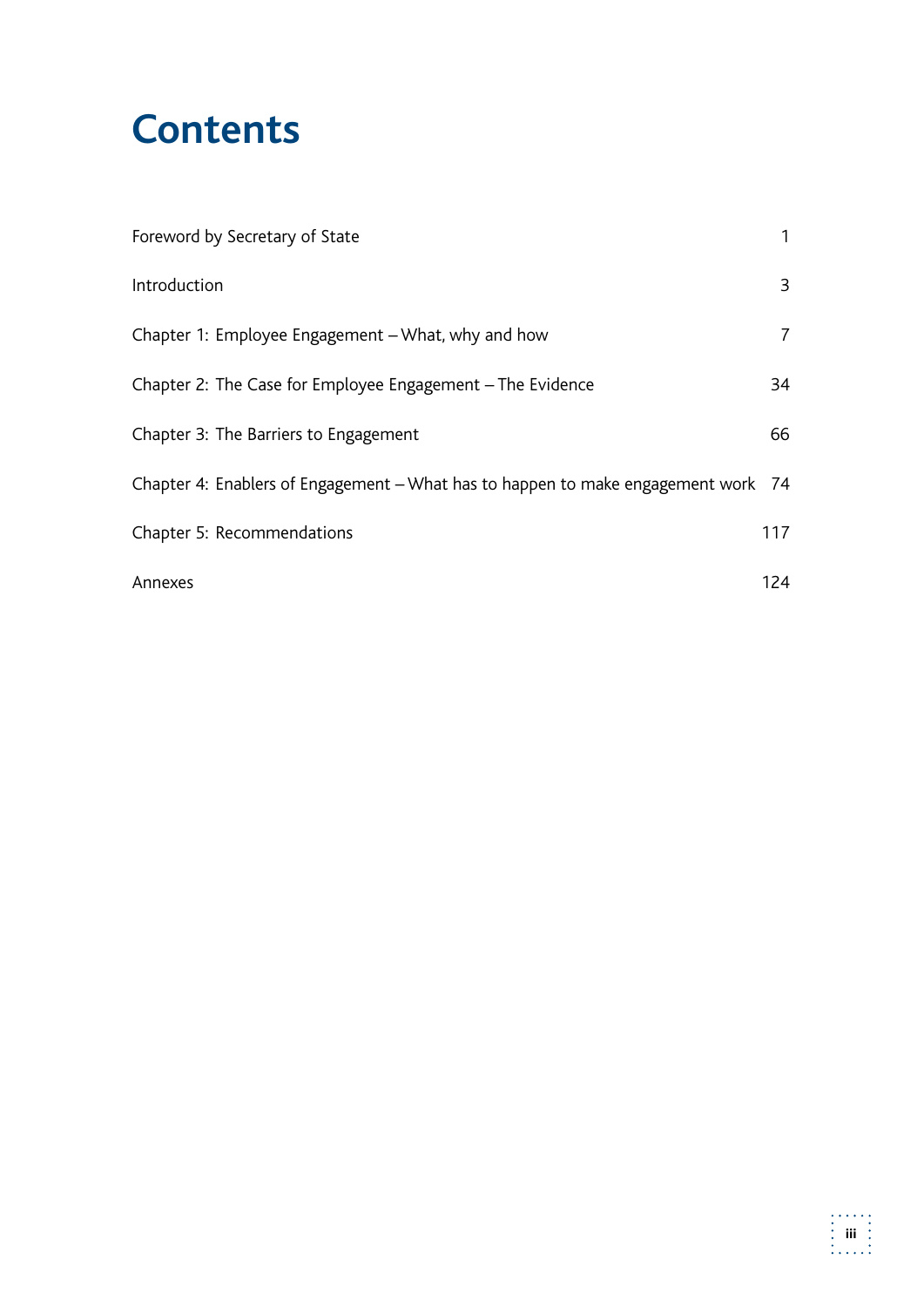## **Foreword by Secretary of State**



This timely Report sets out for the first time the evidence that underpins what we all know intuitively, which is that only organisations that truly engage and inspire their employees produce world class levels of innovation, productivity and performance.

The lessons that flow from that evidence can and should shape the way leaders and managers in both the private and public sectors

think about the people who work for them. They should also shape the way employees approach their jobs and careers.

A recession might seem an unusual time for such reflection – in fact, the opposite is the case. Because Britain's economic recovery and its competitive strengths in a global economy will be built on strong, innovative companies and confident employees, there has never been a more important time to think about employee engagement in Britain.

This report helps take forward that debate. It sets out what government can do to help promote an understanding of just how much greater employee engagement can help improve innovation, performance and productivity across the economy. It launches a challenge that my department will take forward in the months ahead.

hrandelson

Rt Hon Lord Mandelson Secretary of State for Business, Innovation and Skills

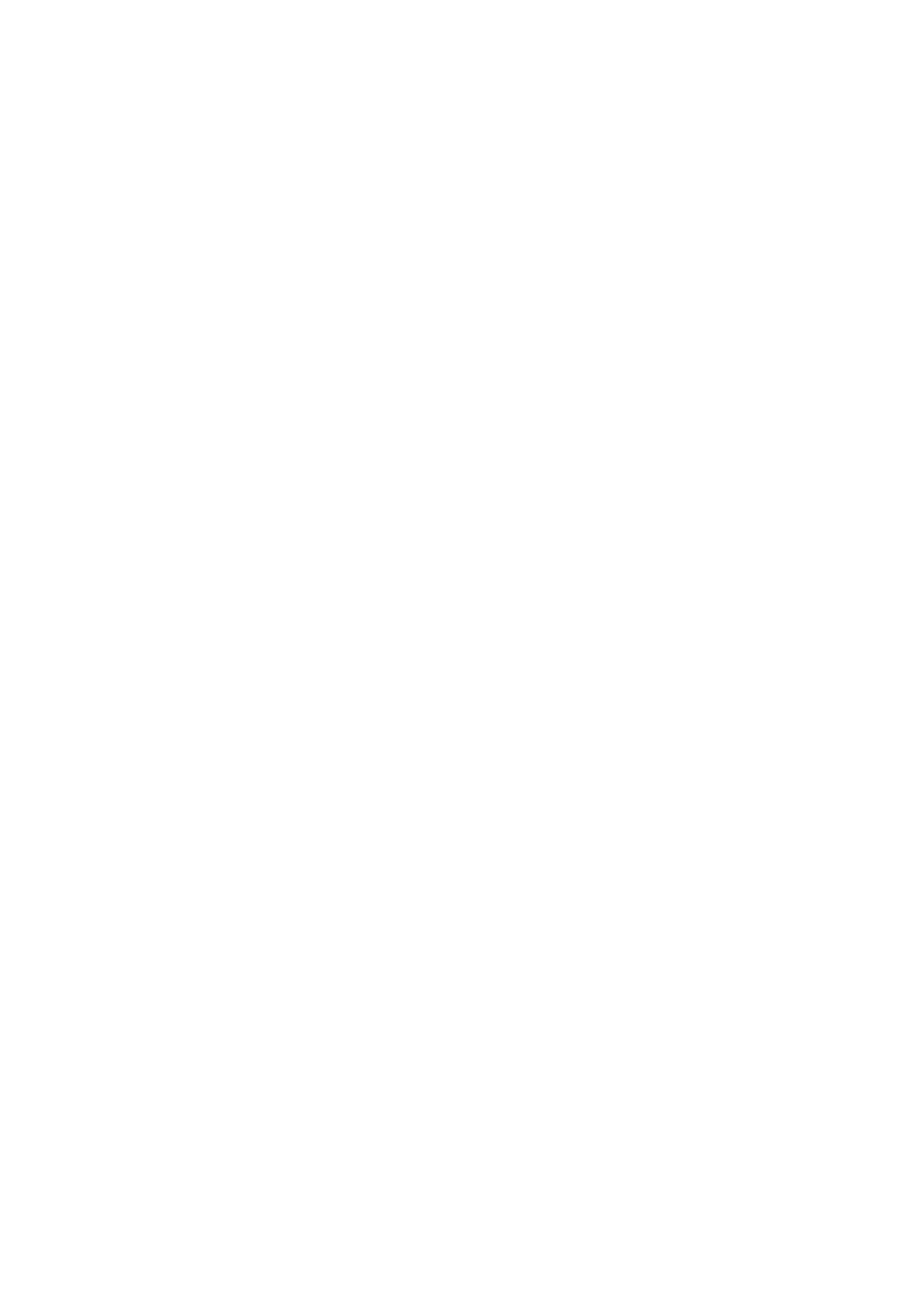## **Introduction**

- 1 We were asked by the then Secretary of State for Business in the autumn of 2008 to take an in-depth look at employee engagement and to report on its potential benefits for companies, organisations and individual employees. When the new Secretary of State, Lord Mandelson, met us in the spring, as the recession was biting, he encouraged us to examine in particular whether a wider take up of engagement approaches could impact positively on UK competitiveness and performance, as part of the country's efforts to come through the current economic difficulties, take maximum advantage of the upturn when it comes, and meet the challenges of increased global competition.
- **2** Our answer is an unequivocal yes. In the course of the past eight months we have seen many examples of companies and organisations where performance and profitability have been transformed by employee engagement; we have met many employees who are only too keen to explain how their working lives have been transformed; and we have read many studies which show a clear correlation between engagement and performance – and most importantly between improving engagement and improving performance.
- **3** We believe that if employee engagement and the principles that lie behind it were more widely understood, if good practice was more widely shared, if the potential that resides in the country's workforce was more fully unleashed, we could see a step change in workplace performance and in employee well-being, for the considerable benefit of UK plc.
- 4 Engagement, going to the heart of the workplace relationship between employee and employer, can be a key to unlocking productivity and to transforming the working lives of many people for whom Monday morning is an especially low point of the week.
- 5 We deal with the different definitions of engagement in the report. But at its core is a blindingly obvious but nevertheless often overlooked truth. If it is how the workforce performs that determines to a large extent whether companies or organisations succeed, then whether or not the workforce is positively encouraged to perform at its best should be a prime consideration for every leader and manager, and be placed at the heart of business strategy.
- Ambulance Service, Sainsbury's, Standard Chartered Bank, BAE Systems, Toyota, 6 Where this happens, in places like John Lewis Partnership, Tesco, the London Babcock Marine Clyde, Google, Telefónica O2 UK and many more, the results can be transformational – because employee engagement enables an adult, two-way relationship between leaders and managers, and employees, where challenges can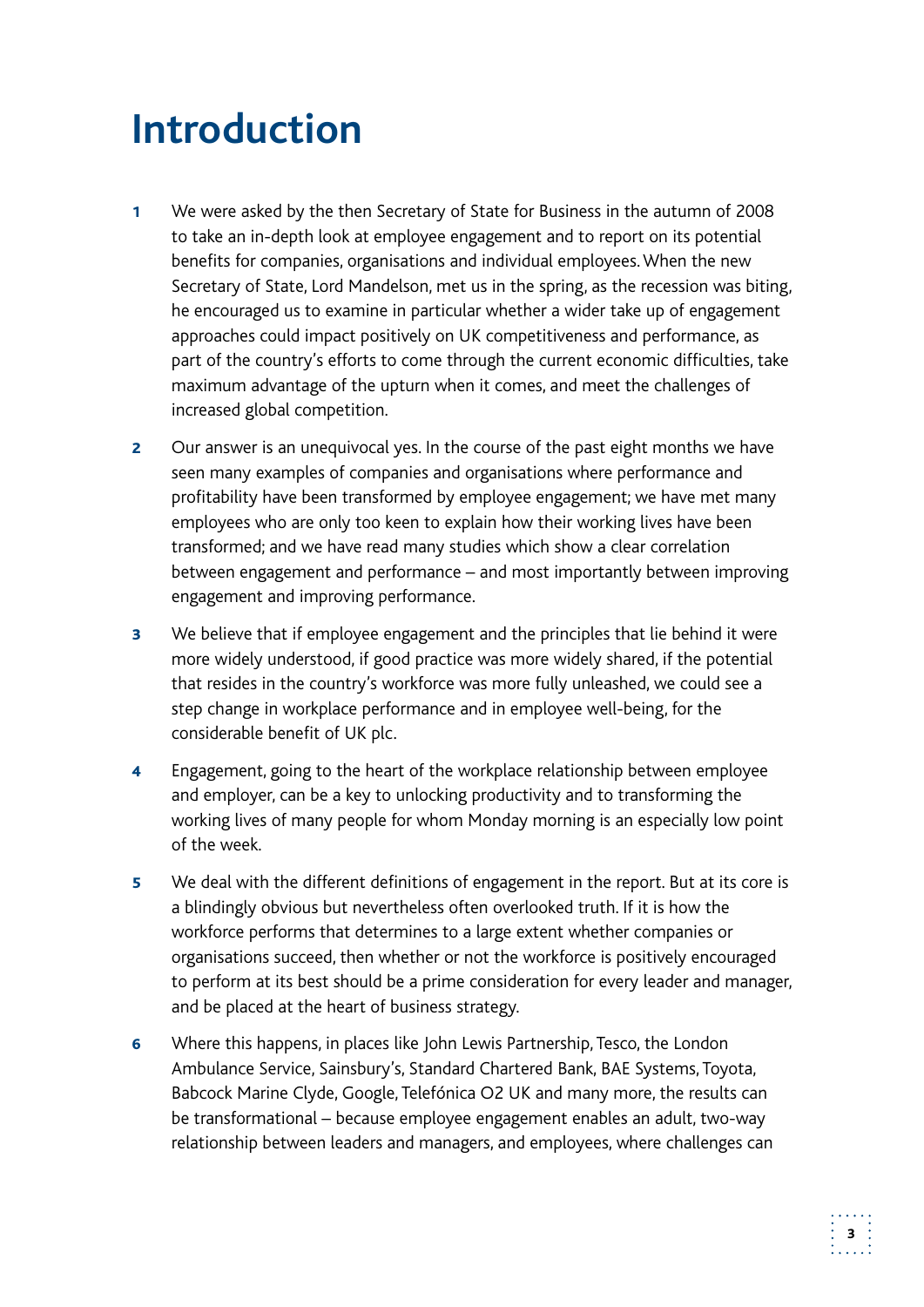be met, and goals achieved, whether it be improved patient care, higher quality production, or more satisfied customers.

- 7 Of course a sustainable business strategy and access to cash are vital, just as good policy and planning are for successful public services. But in a world where most factors of production are increasingly standardised, where a production line or the goods on a supermarket shelf are much the same the world over, employee engagement *is* the difference that *makes* the difference – and could make all the difference as we face the realities of globalised competition and of the millions of graduates and even more skilled and committed workers that China, India and other economies are producing each year.
- 8 As our public services face the reality of an end to the years of rapid growth in investment, it is hard to see how the quality of service we all aspire to see – employees and citizens alike – can be achieved without putting the enthusiasm, commitment and knowledge of public service employees at the forefront of delivery strategies.
- **9** Nor is employee engagement only relevant in retail, where customers expect a cheerful face on the till, rather than a languid hand waving them to a far-off aisle in response to a query about the availability of marmalade, and where employees' attitudes demonstrably and immediately impact on customer satisfaction. As Sir Alan Jones, Chairman Emeritus of Toyota UK told us: *"Wherever you work, your job as a manager is to make your people be the best they can be – and usually they don't know just how good they could be. It's individuals that make the difference"*. For Toyota, this approach is not based on altruism – though it is based on a profound respect for its members. It is predicated on the firm belief that the most valuable asset the company has is its people, and that enabling them to have an intellectual and emotional relationship with their work, as well as a financial stake in the success of the company, is the key to continuous product and productivity improvement from the shop floor to the boardroom. Toyota's people are their competitive advantage.
- 10 The way employee engagement operates can take many forms that is one of the most fascinating aspects of the topic – and the best models are those which have been custom-developed for the institution. As everyone knows, John Lewis Partnership is a company owned by its employees – but the company is clear that its model of shop-floor voice and engagement, which is such a critical factor in its continued success, is not simply a function of its ownership structure, but stems from a profound belief, first articulated by its founder, that people working in the business are central to its success.
- 11 Many company leaders described to us the 'light-bulb moment' when an understanding of the full potential significance of employee engagement dawned. Tesco Chief Executive Terry Leahy has recorded his reaction when he realised that the company knew more about its customers than it did about its employees, and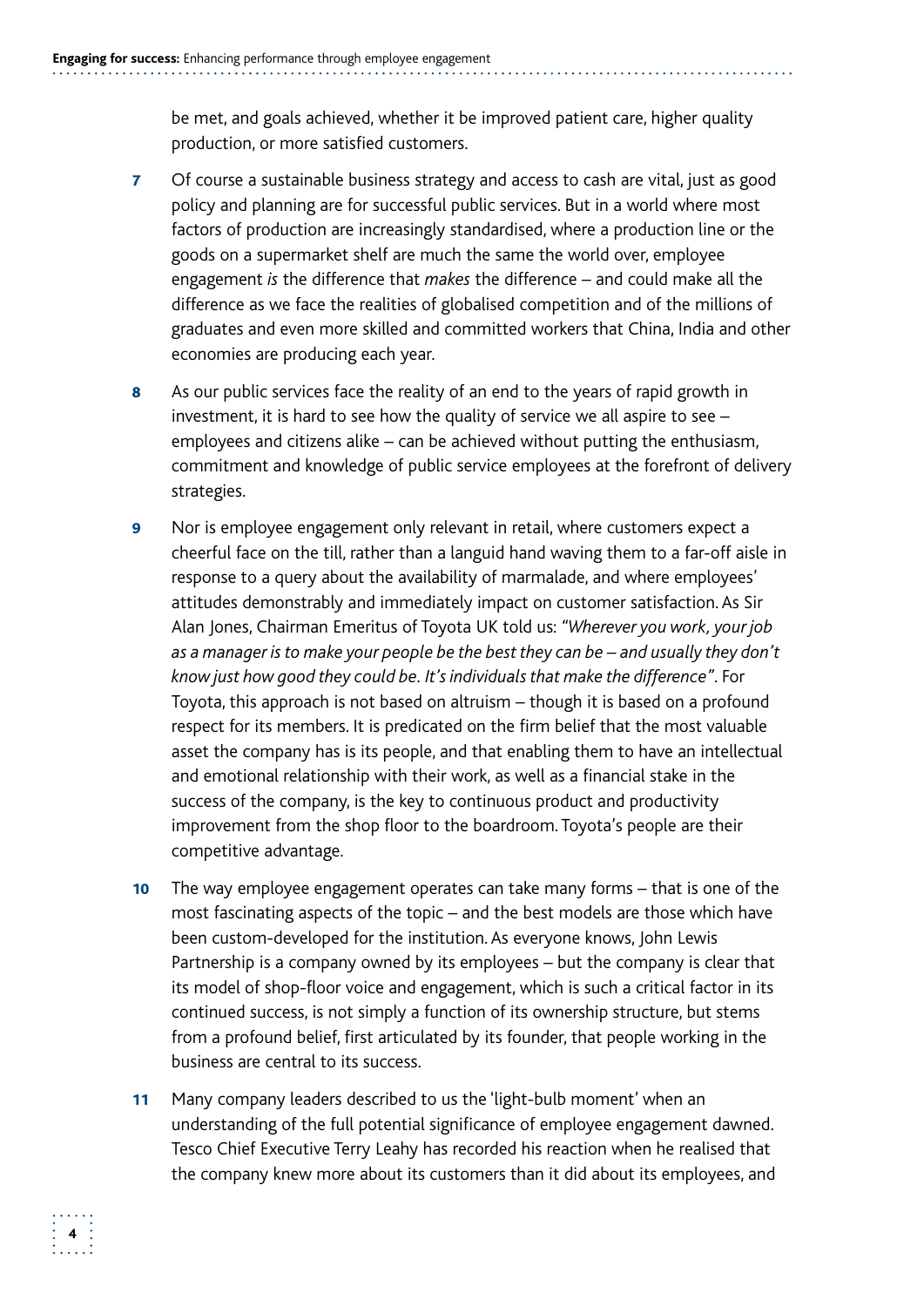how the company then set about understanding what the workforce wanted, what motivated them at work and what workplace approaches would best build on those understandings, working in partnership with the retail workers' union USDAW. As Tim Besley, leading economist and member of the Monetary Policy Committee put it, *"there is an increasing understanding that people are the source of productive gain, which can give you competitive advantage."* 

- 12 Individual employees in companies with strong engagement strategies described to us how their working lives have been transformed for the better. Mandy Symonds of United Welsh said: *"Being involved not only gives me real opportunities to influence the decisions which affect me and my future, it also means I am more aware of the wider picture. As a result I can be confident United Welsh are going places, so for me it's the place to be."*
- **13** Company accounts that show the workforce as a cost on the balance sheet, alongside capital depreciation, encourage a boardroom mindset which ignores the people factors. Many people we spoke to also pointed to the limitations of an approach which regards the workforce en masse as 'human resources' leading to a monolithic and one-dimensional view of people. As Will Hutton, Executive Vice Chair of the Work Foundation told us: *"We think of organisations as a network of transactions. They are of course also a social network. Ignoring the people dimension, treating people as simply cogs in the machine, results in the full contribution they can make being lost."*
- **14** Within the public sector there is a growing understanding of the importance of engagement as a medium for driving the performance and well-being of public servants. This is reflected in the decision of the Civil Service to carry out its first service-wide survey of employee engagement later this year; it is expected to be one of the largest single surveys of its kind ever carried out in the UK, covering some 500,000 civil servants.
- **15** We hope this report will set out a compelling case to encourage more companies and organisations to adopt engagement approaches. We believe the evidence we cite of a positive correlation between an engaged workforce and improving performance is convincing. We have also set out to demystify engagement by defining what it is and what it can do for organisations and individuals. We look at the crucial role of leadership, of so-called soft skills, the role of line managers, the importance of employee voice and the positive role trade unions and employee representatives can play.
- **16** Furthermore we hope it makes the case why, faced with the challenges of recession, *"although adopting employee engagement strategies is challenging for firms at this juncture, actually it's more important than ever."* In the words of David Yeandle of the EEF, the manufacturers' organisation: *"It will be hard to get through the recession without engaging your workforce."*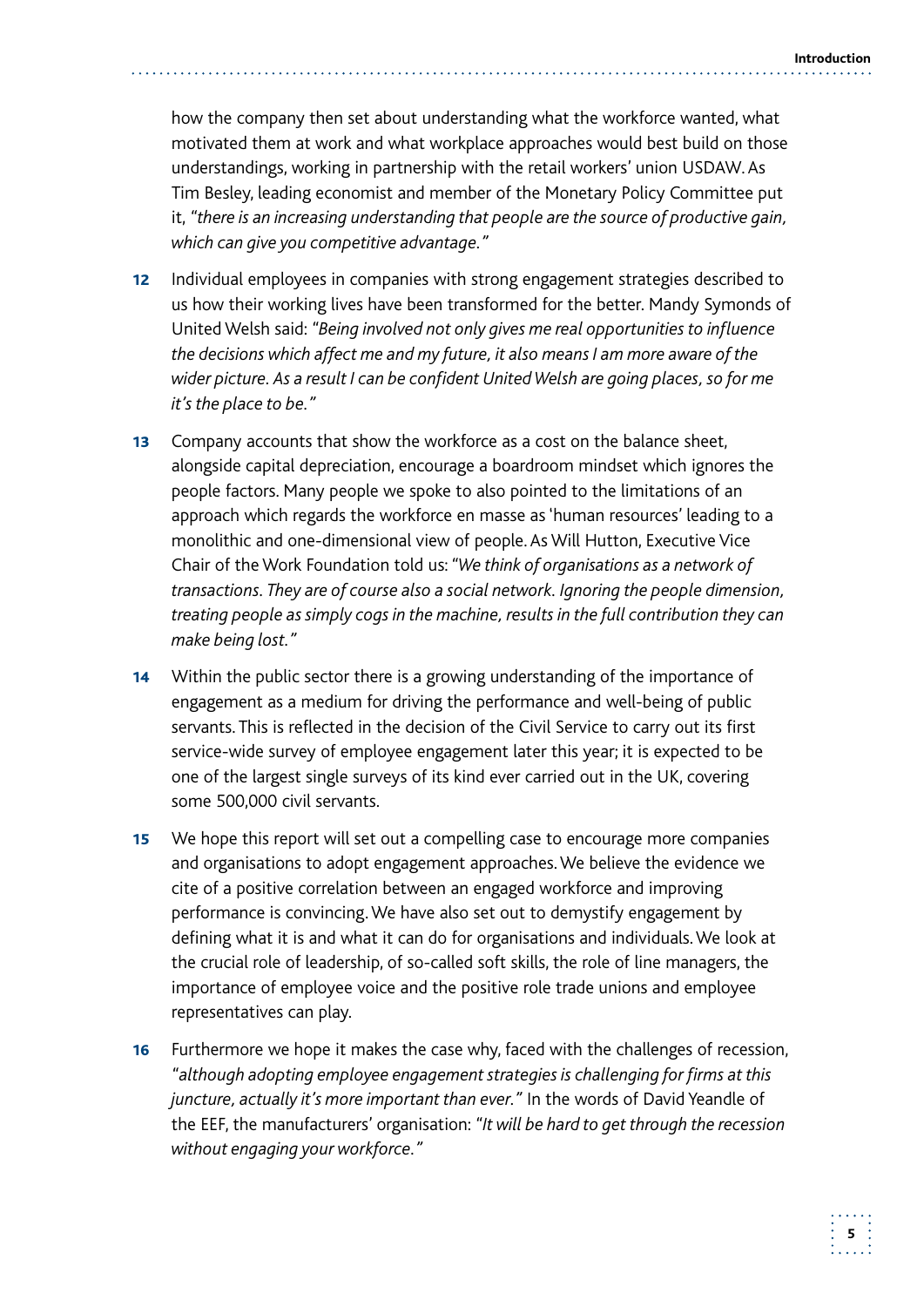- 17 That is why our core recommendation to government is a concerted effort involving all the stakeholders in the employment field, to raise the profile of this topic, so more and more people 'get it'. We propose a national awareness campaign, facilitated by the Department for Business, Innovation and Skills (BIS). We are delighted that so many of the leading business figures we have spoken to in the course of this review have agreed to join a national high level sponsor group to promote a real discussion, should the Secretary of State accept our recommendations.
- **18** Engagement is about establishing mutual respect in the workplace for what people can do and be, given the right context, which serves us all, as individual employees, as companies and organisations and as consumers of public services. It is our firm belief that it can be a triple win: for the individual at work, the enterprise or service, and for the country as a whole.
- in the Community (BITC) and British Chambers of Commerce (BCC), as well as 19 During this review we have heard from hundreds of people with fascinating and often inspirational stories to tell. We have spoken to many individual leaders, companies and organisations, as well as representative bodies including the Confederation of British Industries (CBI), the Trades Union Congress (TUC), the Institute of Directors (IoD), the Federation of Small Businesses (FSB), Business professional bodies such as the Chartered Institute of Personnel and Development (CIPD) and the Chartered Management Institute (CMI). We've discussed the topic with practitioners, and with academics and thought leaders in the field. A series of regional road shows was also held, attended by a wide range of stakeholders. We also visited many organisations practising engagement. We received a wide range of evidence, and an open call for submissions on the BIS website recorded over 300 responses. A full list of contributors is included at Annex A-D.
- **20** We are also very grateful for the time and commitment from the practitioners, experts and leaders, who so generously gave their time individually and collectively to greatly enrich this report. Throughout, we have been supported by a superb team from BIS, led by Tom Ridge. Rob Vondy, Area Director of Acas North West, has also been an invaluable source of advice and support. We owe them all a huge debt; this report could not have been produced without them.

David MacLeod Nita Clarke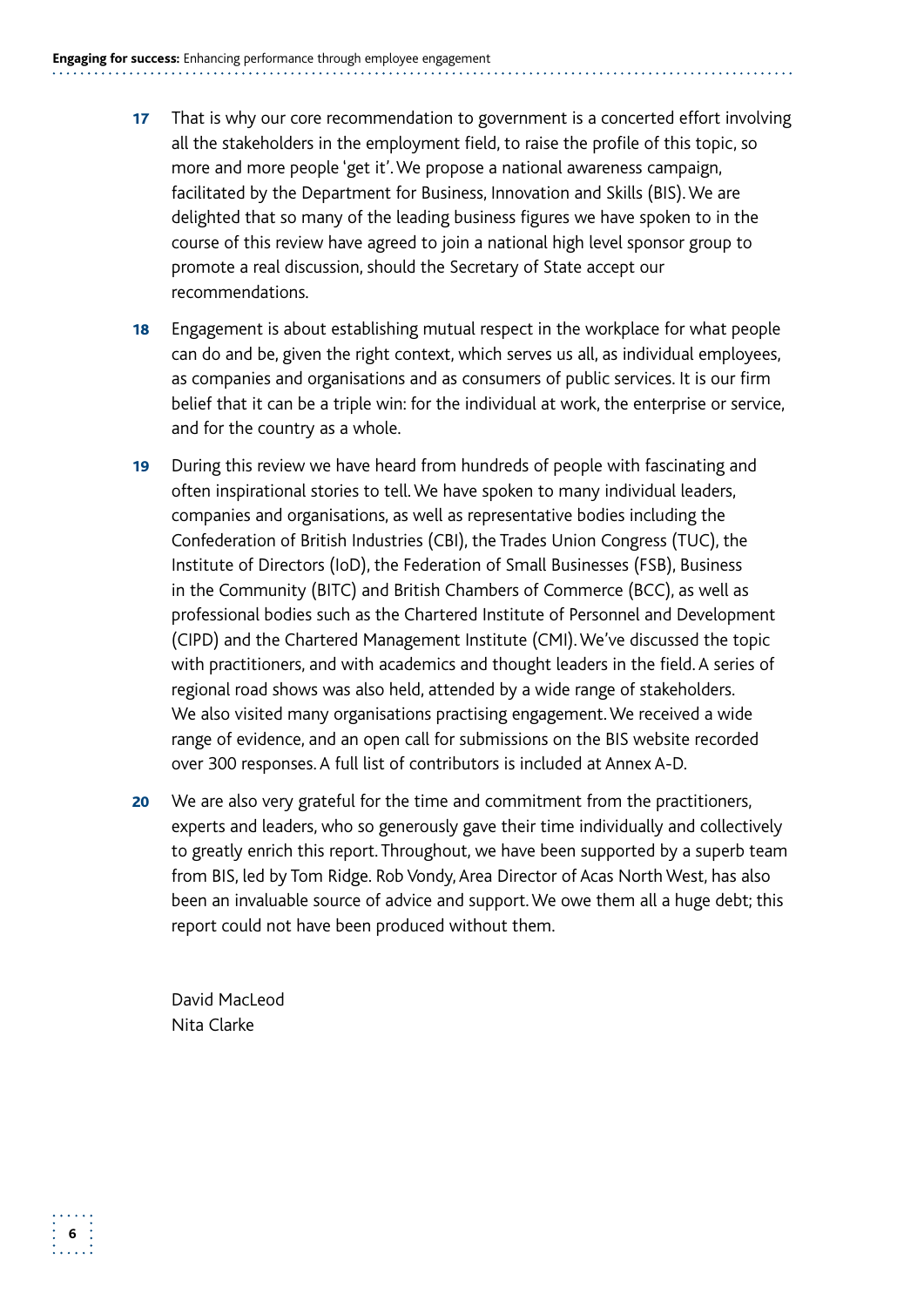

## **Chapter 1**

## **What, why and how Employee Engagement –**

- 1 This chapter summarises our findings on the importance of employee engagement to the UK, looks at some of the barriers to engagement as well as some of its characteristics, and outlines our recommendations to the government.
- **2** The following chapters detail more of the evidence about engagement (chapter 2), the barriers (chapter 3) and some of the factors that lie behind successful engagement (chapter 4). Our recommendations in full can be found in chapter 5.
- **3** This report is about unlocking people's potential at work and the measurable benefits of doing so for the individual, the organisation and, ultimately, for the UK.
- 4 It is about retaining and building on the commitment, energy and desire to do a good job that characterises most people, that 'first day at work' feeling, to maximise individual and organisational performance.
- 5 Business and organisations function best when they make their employees' commitment, potential, creativity and capability central to their operation. Clearly, having enough cash, and a sensible strategy, are vital. But how people behave at work can make the crucial difference between business and operational success or failure.
- **6** Employee engagement strategies enable people to be the best they can at work, recognising that this can only happen if they feel respected, involved, heard, well led and valued by those they work for and with. As a representative of the home insulation company KHI put it: *"employee engagement is when the business values the employee and the employee values the business"* (submitted via the review's online call for evidence).
- **7** Engaged employees have a sense of personal attachment to their work and organisation; they are motivated and able to give of their best to help it succeed – and from that flows a series of tangible benefits for organisation and individual alike.
- 8 *"You sort of smell it, don't you, that engagement of people as people. What goes on in meetings, how people talk to each other. You get the sense of energy, engagement, commitment, belief in what the organisation stands for,"* is how Lord Currie, former Chair of the Office of Communications (Ofcom) and Dean of Cass Business School, puts it. As a number of business leaders told us, *"You know it when you see it."*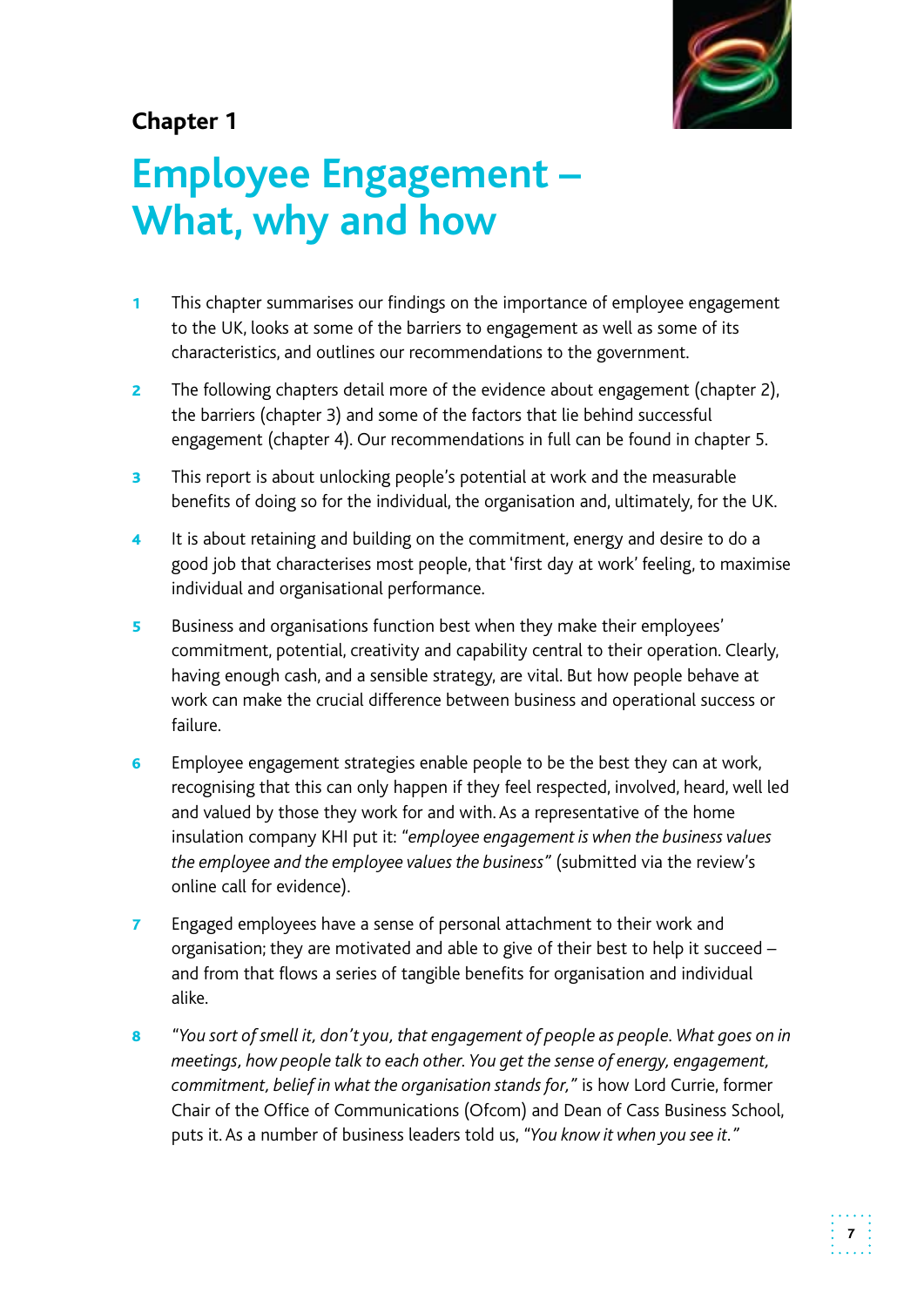**9** It is of course not that simple. There is no one agreed definition of employee engagement – during the course of this review we have come across more than 50 definitions; three of them are quoted below.

*"Engagement is about creating opportunities for employees to connect with their colleagues, managers and wider organisation. It is also about creating an environment where employees are motivated to want to connect with their work and really care about doing a good job…It is a concept that places flexibility, change and continuous improvement at the heart of what it means to be an employee and an employer in a twenty-first century workplace."* (Professor Katie Truss<sup>1</sup>)

*"A positive attitude held by the employee towards the organisation and its values. An engaged employee is aware of the business context, and works with colleagues to improve performance within the job for the benefit of the organisation. The organisation must work to develop and nurture engagement, which requires a two-way relationship between employee and employer."*  (Institute of Employment Studies<sup>2</sup>)

*"A set of positive attitudes and behaviours enabling high job performance of a*  kind which are in tune with the organisation's mission." (Professor John Storey<sup>3</sup>)

10 Early on in the review, when we spoke to David Guest, Professor of Organisational Psychology and Human Resource Management at Kings College London, he pointed out that much of the discussion of engagement tends to get muddled as to whether it is an attitude, a behaviour or an outcome or, indeed, all three. He went on to suggest that "… *the concept of employee engagement needs to be more clearly defined […] or it needs to be abandoned*".4 We have decided, however, that there is too much momentum and indeed excellent work being done under the banner of employee engagement to abandon the term.

Not everyone who practices engagement uses the term: Liz Sands, Buyouts Director at 3i Private Equity, told us 3i probably doesn't use the term 'employee engagement' at Board level but *"it is fundamental to driving improved performance in the business and the organisation as a whole is signed up to it for that reason"*.

<sup>1</sup>Gatenby, M., Rees, C., Soane, E. and Truss, C (2009) Employee engagement in context. London: Chartered Institute of Personnel and Development

<sup>&</sup>lt;sup>2</sup> Robinson, D., Perryman S., & Hayday, S. (2004). The drivers of employee engagement. IES Report 408

John Storey, Patrick M Wright, David Ulrich eds. (2008). The Routledge Companion to Strategic Human Resource Management.

<sup>4</sup>David Guest, 'Review of Employee Engagement: Notes for a Discussion, December 2008' unpublished paper prepared specifically for the MacLeod Review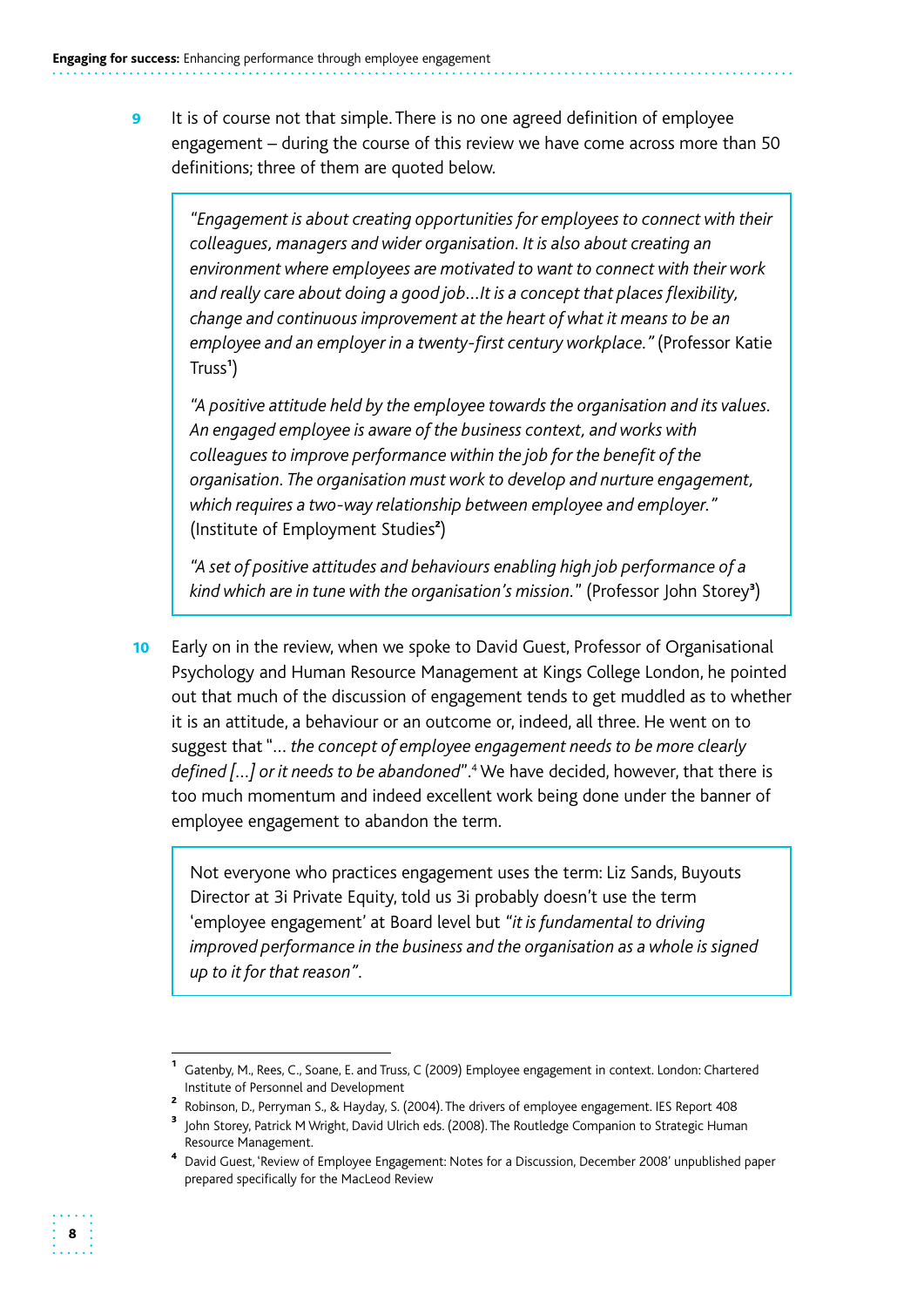- 11 There are differences between attitude, behaviour and outcomes in terms of engagement. An employee might feel pride and loyalty (attitude); be a great advocate of their company to clients, or go the extra mile to finish a piece of work (behaviour). Outcomes may include lower accident rates, higher productivity, fewer conflicts, more innovation, lower numbers leaving and reduced sickness rates. But we believe all three – attitudes, behaviours and outcomes – are part of the engagement story. There is a virtuous circle when the pre-conditions of engagement are met when these three aspects of engagement trigger and reinforce one another.
- 12 For the purposes of this report, and building on David Guest's input, we believe it is most helpful to see employee engagement as a workplace approach designed to ensure that employees are committed to their organisation's goals and values, motivated to contribute to organisational success, and are able at the same time to enhance their own sense of well-being.
- 13 Engaged organisations have strong and authentic values, with clear evidence of trust and fairness based on mutual respect, where two way promises and commitments – between employers and staff – are understood, and are fulfilled.
- 14 Although improved performance and productivity is at the heart of engagement, it cannot be achieved by a mechanistic approach which tries to extract discretionary effort by manipulating employees' commitment and emotions. Employees see through such attempts very quickly; they lead instead to cynicism and disillusionment. By contrast, engaged employees freely and willingly give discretionary effort, not as an 'add on', but as an integral part of their daily activity at work.
- **15** But is employee engagement something new, or simply old wine (long-standing management approaches) in new (fashionable management-speak) bottles. Is it just the latest management fad? We believe that while it does have clear overlaps with analytical antecedents such as commitment, 'organisational citizenship behaviour', job involvement and job satisfaction, there are also crucial differences.
- **16** In particular, engagement is two way: organisations must work to engage the employee, who in turn has a choice about the level of engagement to offer the employer. Each reinforces the other.
- It is a concept that is greater than the sum of its parts. 17 As IES<sup>5</sup> say, an engaged employee experiences a blend of job satisfaction, organisational commitment, job involvement and feelings of empowerment.
- **18** Employee satisfaction and engagement differ in their predictive power over outcomes. Measuring satisfaction or morale per se does not tell you how employees are behaving – measuring engagement can go a long way towards doing so.

<sup>&</sup>lt;sup>5</sup> Robinson, D. (2008) 'Employee engagement: an IES perspective', Presentation to the IES HR Network.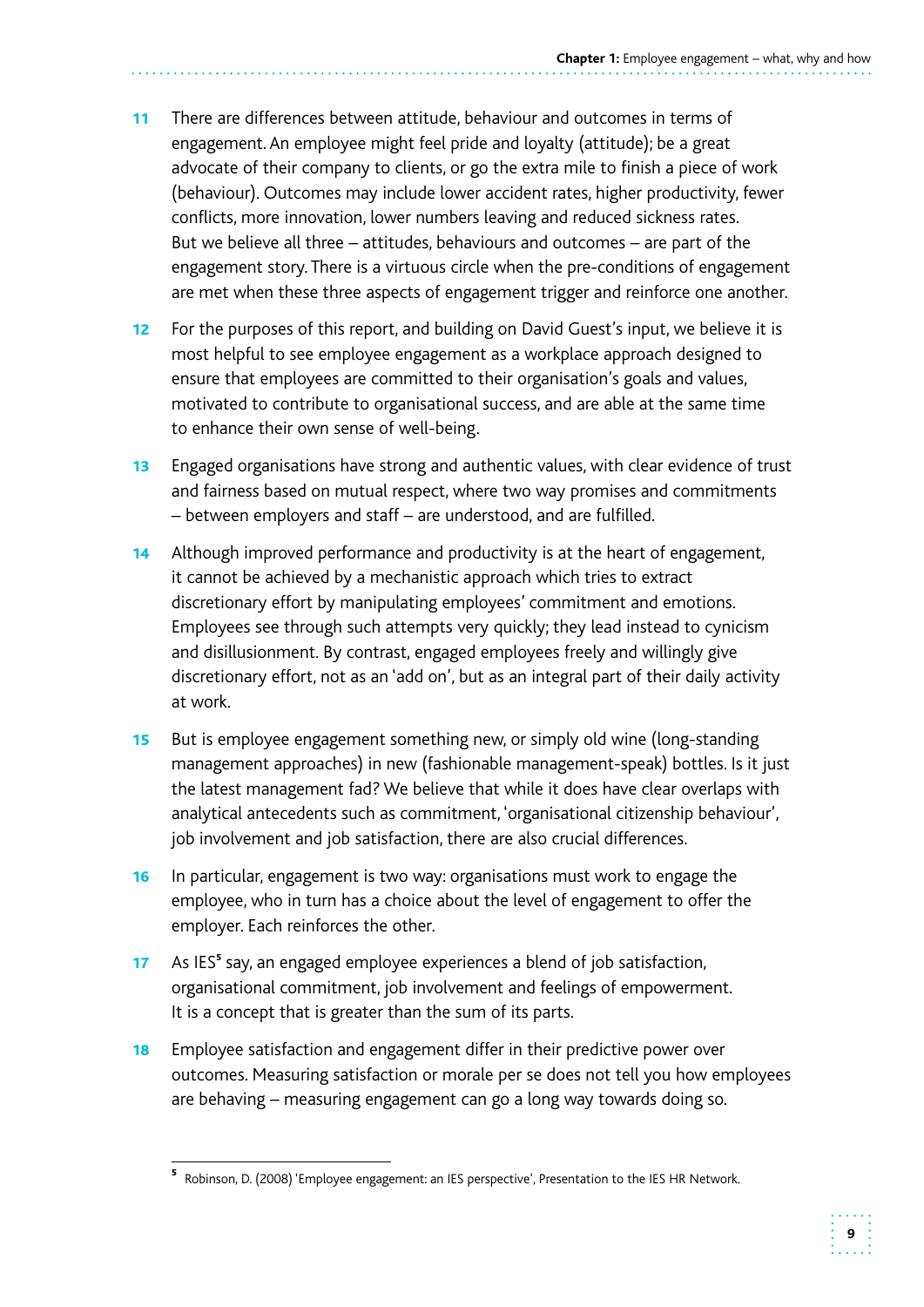19 Despite there being some debate about the precise meaning of employee engagement there are three things we know about it: it is measurable; it can be correlated with performance; and it varies from poor to great. Most importantly employers can do a great deal to impact on people's level of engagement. That is what makes it so important, as a tool for business success.<sup>6</sup>

## **Engagement is measurable**

- $20$  To deal with measurability briefly first since that is a foundation for insights for action. Employee engagement is not a science, but the development of survey tools and questionnaires such as Gallup's Q12<sup>7</sup> allow levels of 'engagement' within an organisation to be measured. Exactly what aspect of engagement these questionnaires analyse will vary. Some describe the level of engagement within the organisation on a scale, or as a percentage. This can enable a comparison between different parts of the same organisation – engagement levels between different branches of the same bank for example – and can enable benchmarking of results against significant external databases, often for the same industry. Some enable the identification of the prime drivers of employee engagement for an organisation through regression analysis. The nature of the engagement – with the job, with the team, with the organisation – can also be identified.
- 21 Again, measurement of engagement is not an exact science. Some surveys look at the preconditions for engagement, and/or the outcomes of engagement, while others emphasise employee attitudes. Typical questions might include: 'Do you have the right materials and equipment to do your job properly'?; or the employee might be asked to register their agreement with statements such as 'I am personally motivated to help this organisation', or 'I have useful conversations with my line manager'. Employees at Accenture, for example, are asked to complete a 'Personal Engagement List' and rank a range of factors such as reward and recognition and quality of life. They then discuss the results with their 'career counsellor' assigned to them by the organisation and action plans are put into place to close any gaps between importance and satisfaction.
- 22 But the data gleaned from engagement surveys should be good enough to allow organisations to address their identified issues – for example where the scores might be lower than expected – and analyse the factors behind their success, for example increased scores year on year, within the context of their organisation's strategy and goals. The most important thing is for an organisation to be able to arrive at a shared definition in the context of their business, and for this to translate into action.



<sup>6</sup>To be clear, this report presents the evidence available; it has not been part of the scope of this review to validate it.

 $^7$  The Q12 was developed by and is owned by the Gallup Organisation. http://www.gallup.com/consulting/52/employee-engagement.aspx. Other employee engagement measurement tools also exist.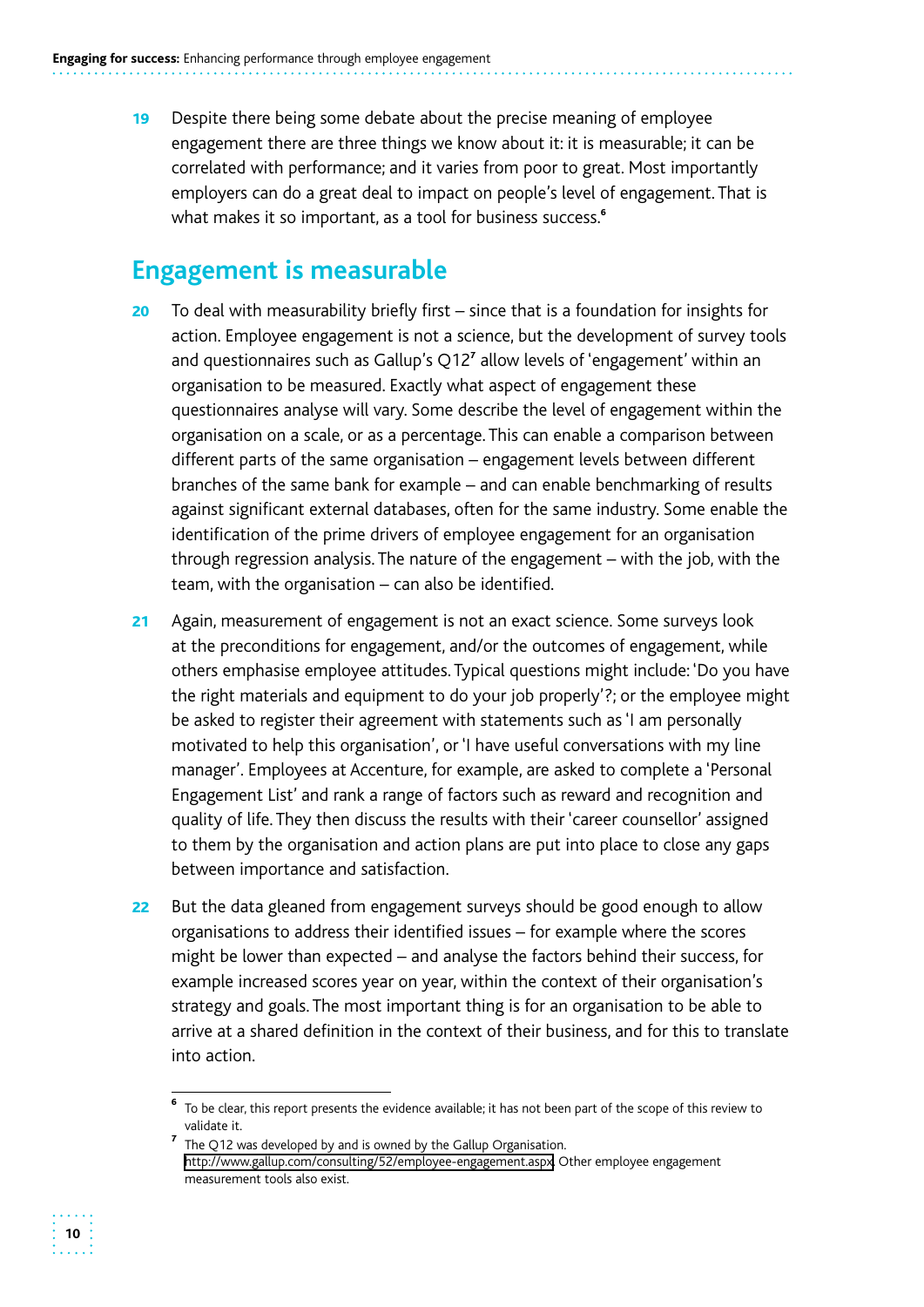- 23 That is not to say that a sophisticated or expensive survey or questionnaire is always appropriate or necessary to measure engagement levels; many organisations supplement questionnaires with staff focus groups. For small organisations in particular the cost will almost certainly be prohibitive and may seem bureaucratic and burdensome. However, many leaders of small and medium businesses told us that once a business grows to a size where, in the words of one of the employers we spoke to, *"we can't all go to the pub together"*, gauging levels of engagement makes good business sense. We deal with some of the specific issues for SMEs in chapter 4.
- **24** We have also been struck by the number of people who told us of the equal importance of using instinct and judgment. It is also clear that simply doing a survey and publishing the results is not the same as an engagement strategy. Measuring  *engaging with staff on how to improve."* As Andrew Templeman, of the Cabinet Office engagement is simply a tool to allow you to find out how engaged your people are. Pfizer emphasised to us that engagement is a process not an event. Mark Mitcheson, Talent and Organisation Capability Lead at Pfizer, says: *"We work hard to avoid falling into the trap that some other organisations make – assuming that doing a survey is doing engagement – it's an important part of the process, but only part of it. There is a danger that you can spend too long looking at and analysing the figures, rather than*  Capability Building Programme put it to us: *"No one ever got a pig fat by weighing it".*

## **It correlates with performance**

- 25 Levels of engagement matter because employee engagement can correlate with performance. Even more significantly, there is evidence that *improving* engagement correlates with *improving* performance – and this is at the heart of our argument why employee engagement matters to the UK.
- **26** The following chapter sets out the major evidence for these correlations. Here we highlight some of the findings.
- 27 Gallup in 2006<sup>8</sup> examined 23,910 business units and compared top quartile and bottom quartile financial performance with engagement scores. They found that:
	- $\bullet$  Those with engagement scores in the bottom quartile averaged 31 51 per cent more employee turnover, 51 per cent more inventory shrinkage and 62 per cent more accidents.
	- Those with engagement scores in the top quartile averaged 12 per cent higher customer advocacy, 18 per cent higher productivity and 12 per cent higher profitability.
- 28 A second Gallup study of the same year of earnings per share (EPS) growth of 89 organisations found that the EPS growth rate of organisations with engagement scores in the top quartile was 2.6 times that of organisations with below-average engagement scores.<sup>9</sup>

<sup>8</sup>Harter , J.K. et al (2006), *Gallup Q12 Meta-Analysis* 

<sup>&</sup>lt;sup>9</sup> Gallup Organisation (2006). 'Engagement predicts earnings per share'.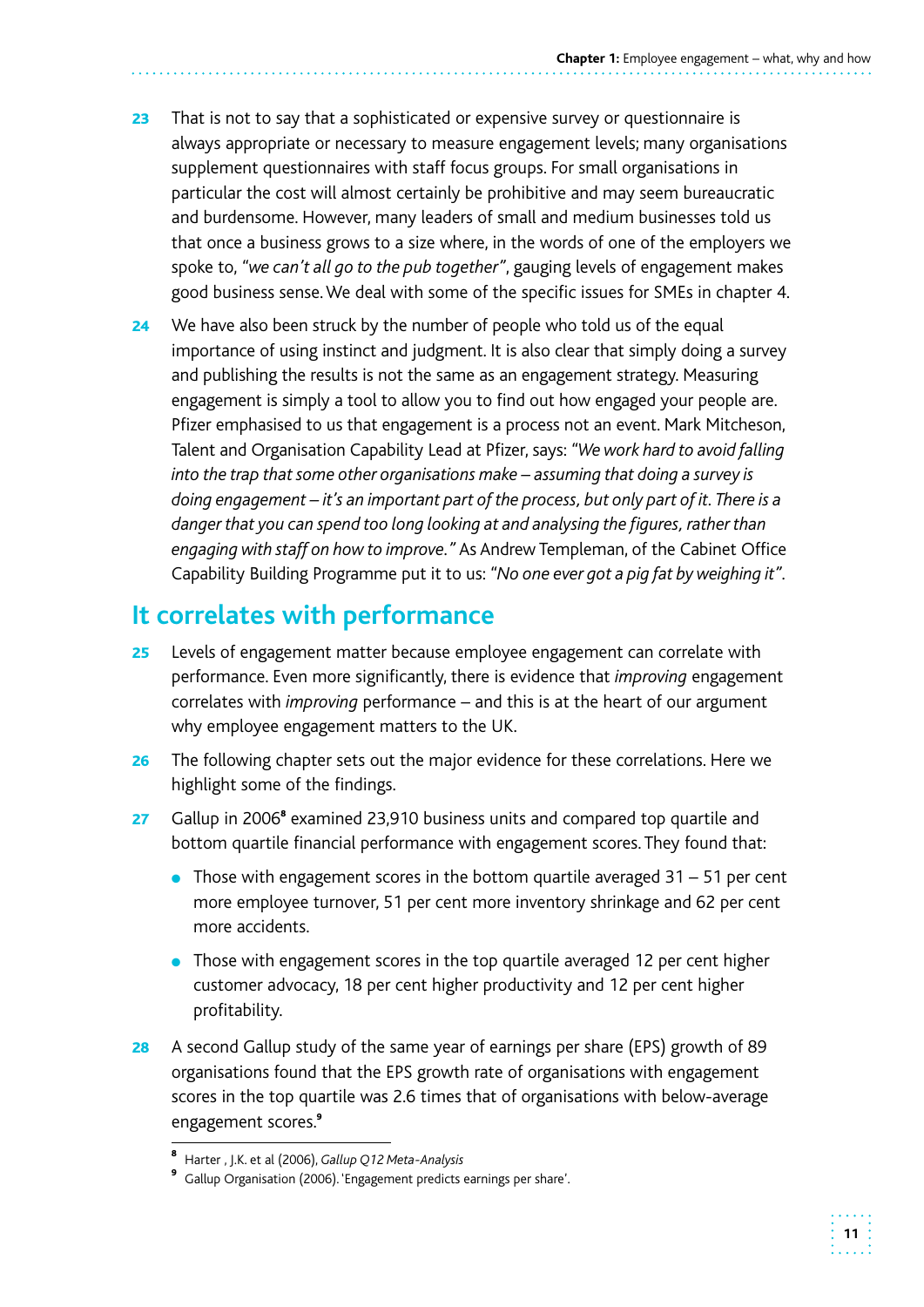- 29 Tower Perrins-ISR<sup>10</sup> carried out a global survey in 2006 which included data gathered from opinion surveys of over 664,000 employees from over 50 companies around the world, representing a range of industries and sizes. The survey compared the financial performance of organisations with a highly-engaged workforce to their peers with a less-engaged workforce, over a 12 month period.
	- The results indicated a significant difference in bottom-line results in companies with highly-engaged employees when compared with companies with low levels of employee engagement.
	- Most noticeable was the near 52 per cent gap in the performance improvement in operating income over the year between companies with highly-engaged employees versus companies whose employees had low engagement scores. Companies with high levels of employee engagement improved 19.2 per cent in operating income while companies with low levels of employee engagement declined 32.7 percent over the study period.
- 30 In evidence to the review, Standard Chartered Bank reported that in 2007 they found that branches with a statistically significant increase in levels of employee engagement (0.2 or more on a scale of five) had a 16 per cent higher profit margin growth than branches with decreased levels of employee engagement.

## **It correlates with innovation**

- 31 Gallup indicate that higher levels of engagement are strongly related to higher levels finding was echoed in research for the Chartered Management Institute in 2007 which found a significant association and influence between employee engagement and innovation. Based on survey findings from approximately 1,500 managers throughout the UK, where respondents identified the prevailing management style of of innovation. Fifty-nine per cent of engaged employees say that their job brings out their most creative ideas against only three per cent of disengaged employees.<sup>11</sup> This their organisation as innovative, 92 per cent of managers felt proud to work there.<sup>12</sup>
- 32 As Professor Julian Birkinshaw of the London Business School told us: *"employee engagement is the sine qua non of innovation. In my experience you can have engaged employees who invest their time in multiple directions (such as servicing clients, creating quality products) but you cannot foster true innovation without engaged employees."* His view was echoed by Kieran Preston, director general of Metro, the public transport provider for West Yorkshire: *"Employee engagement is important to Metro as it drives challenge and innovation and keeps Metro at the forefront of best practice in transport."*
- 33 Both Sainsbury's and O2, two companies that have recorded significant recent successes, believe that their recent growth has been predicated on a transformation

<sup>10</sup>Towers Perrin-ISR (2006) *The ISR Employee Engagement Report.* 

<sup>11</sup>Krueger, J. & Killham, E (2007) 'The Innovation Equation'. Gallup Management Journal

<sup>&</sup>lt;sup>12</sup> Kumar, V. and Wilton, P. (2008) 'Briefing note for the MacLeod Review', Chartered Management Institute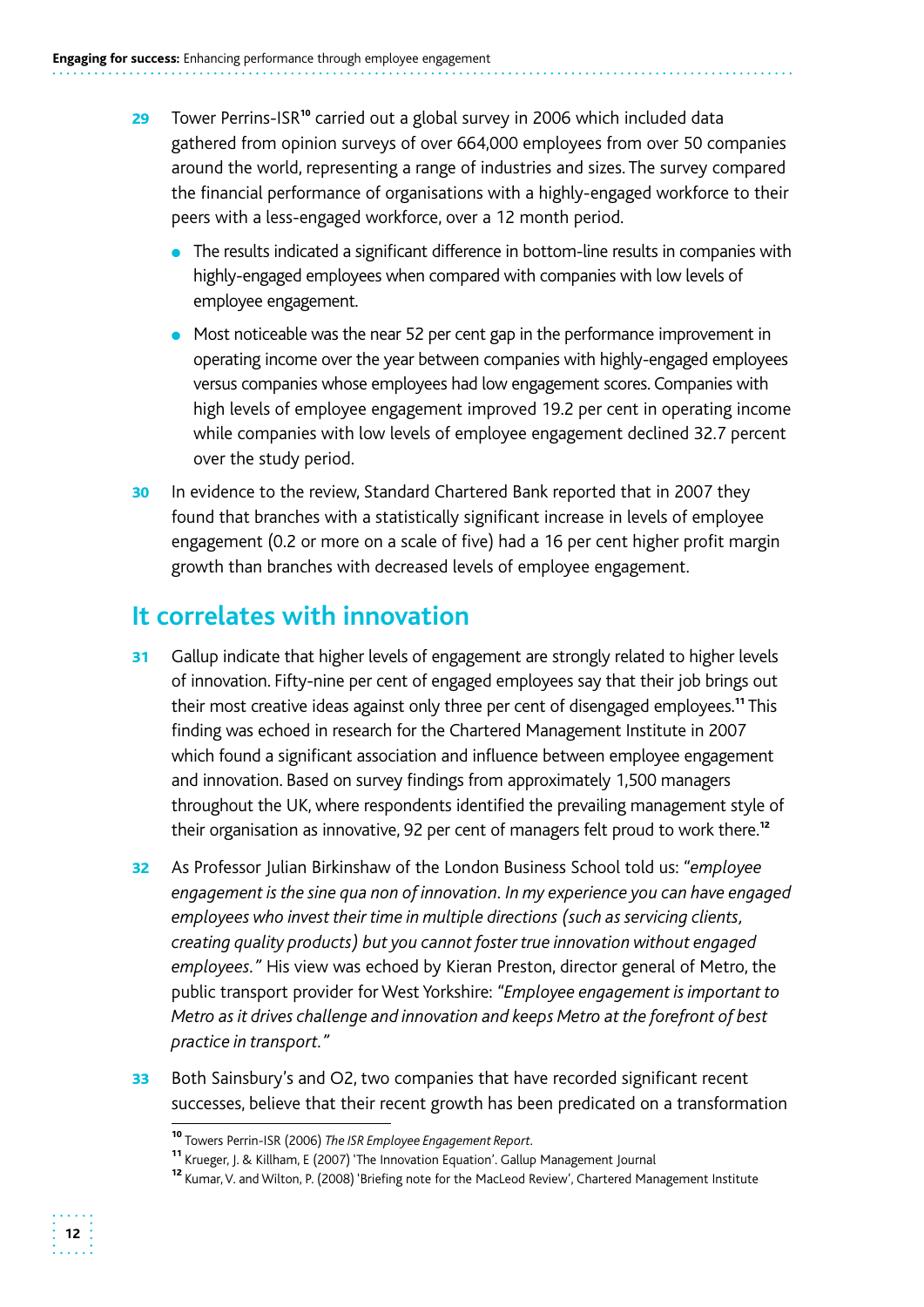of their approach to their workforce, based on highly developed engagement models. *"In our business with almost 150,000 people, engagement is a key concern. In businesses of our scale, you don't even get started without engagement,"* Justin King, CEO of Sainsbury's told us.

## **Public sector impacts**

34 In the Civil Service indicative evidence suggests that departments with high engagement levels (measured through staff surveys) also tend to perform well in capability reviews – a key metric of departmental performance. Seventy-eight per cent of highly engaged public sector staff believe they can have an impact on public services delivery or customer service – against only 29 per cent of the disengaged. (Towers Perrin 2007) Research in Canada suggests that the link between engagement, customer service and profitability in the private sector could translate to the public sector – with trust and public confidence at the end of the chain, rather than profit.<sup>13</sup>

*"The Civil Service faces unprecedented challenges tackling complex policy issues every day. In order to meet these challenges we must harness the talents of all our staff to the full. Our employee engagement programme enables us to do this by understanding and improving civil servants' experience of work, helping to ensure that they have access to the opportunities they need to achieve success in their roles. This, in turn, supports our drive to deliver improved public services and better outcomes for citizens."* Sir Gus O'Donnell, Cabinet Secretary and Head of the Home Civil Service.

- **35** Some have questioned which is the chicken and which the egg  $-$  does engagement lead to performance or is it the other way around? Marcus Buckingham, who has studied this area for many years, concludes from various longitudinal studies that it is engagement that leads to performance, and this is a four times stronger relationship than performance leading to engagement.<sup>14</sup> ISR, from different studies, have reached the same conclusion.
- **36** However, there is no single study that has proved beyond doubt that engagement explains higher performance, or improving engagement *causes* improved productivity and performance; it is difficult to imagine comparators where all factors are the same, which is what would be required to prove causality. But while each of the studies indicated above, together with individual company studies, are all open to some degree of challenge, taken together they offer a very compelling case.
- 37 And as Professor Chris Bones, Dean of Henley Business School, pointed out, it is hard to believe that the many blue chip and admired companies and organisations putting substantial effort and resources into assessing and improving engagement –

<sup>13</sup>Canadian Government Executive: June/July 2006 – http://www.tbs-sct.gc.ca/rp/pstc-eng.asp. Acccessed 1 July 2009

<sup>&</sup>lt;sup>14</sup> Quoted during telephone conversation with Review team, 2009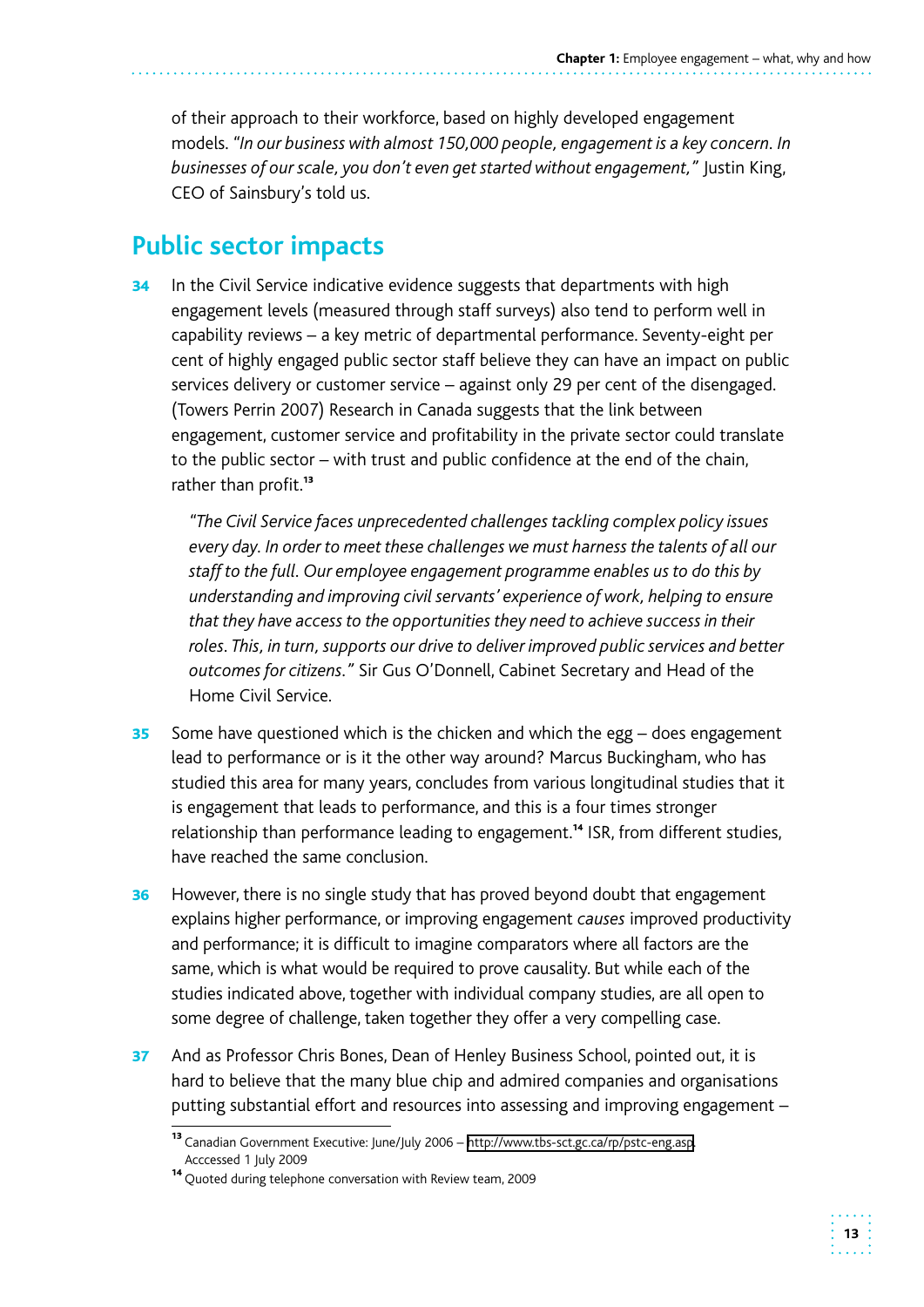such as Diageo, Rolls-Royce, AstraZeneca, first direct and many more – would be doing so if they were not convinced of its importance to their bottom line.

*"The way employers treat employees has a direct effect on how employees treat customers. Customers, or service users, vote with their feet depending on the quality of the interaction they experience with any given organisation. Quality customer and employee interactions are, over the long run, the lifeblood of any business. These quality interactions ensure brand loyalty, advocacy and can give an organisation a competitive edge, which if rooted in their 'culture' can be hard if not impossible to replicate".* Jonathan Austin, Best Companies

#### **Other outcomes of engagement**

- Engaged employees in the UK take an average of 2.69 sick days per year; the disengaged take 6.19.<sup>15</sup> The CBI reports that sickness absence costs the UK economy £13.4bn a year.<sup>16</sup>
- Seventy per cent of engaged employees indicate they have a good understanding of how to meet customer needs; only 17 per cent of nonengaged employees say the same.<sup>17</sup>
- Engaged employees are 87 per cent less likely to leave the organisation than the disengaged.<sup>18</sup> The cost of high turnover among disengaged employees is significant; some estimates put the cost of replacing each employee at equal to annual salary.
- $\bullet$  Engaged employees advocate their company or organisation 67 per cent against only three per cent of the disengaged. Seventy-eight per cent would recommend their company's products of services, against 13 per cent of the disengaged (Gallup 2003).<sup>19</sup> Public sector employees are less likely to be advocates for their organisation than private sector staff.<sup>20</sup>
- Research by Ipsos Mori on Audit Commission data showed that staff in councils rated as 'excellent' had much better results than those in weak or poor councils when asked about factors such as being informed and consulted, having confidence in senior managers and understanding the overall objectives of their organisation; they were also twice as likely to be advocates for their organisation than staff in weak or poor councils.<sup>21</sup>

<sup>15</sup>Gallup, 2003, cited in Melcrum (2005), *Employee Engagement: How to Build A High Performance Workforce* 

<sup>16</sup>CBI-AXA (2007), *Annual Absence and Labour Turnover Survey* 

<sup>17</sup>Right Management (2006), *Measuring True Employee Engagement*, A CIPD Report

<sup>&</sup>lt;sup>18</sup> Corporate Leadership Council, Corporate Executive Board (2004)'Driving Performance and Retention through Employee Engagement: a quantitative analysis of effective engagement strategies'

 $19$  Ibid.

<sup>&</sup>lt;sup>20</sup> Ipsos MORI/Improvement and Development Agency (2006). *Lessons in Leadership* 

 $21$  lbid.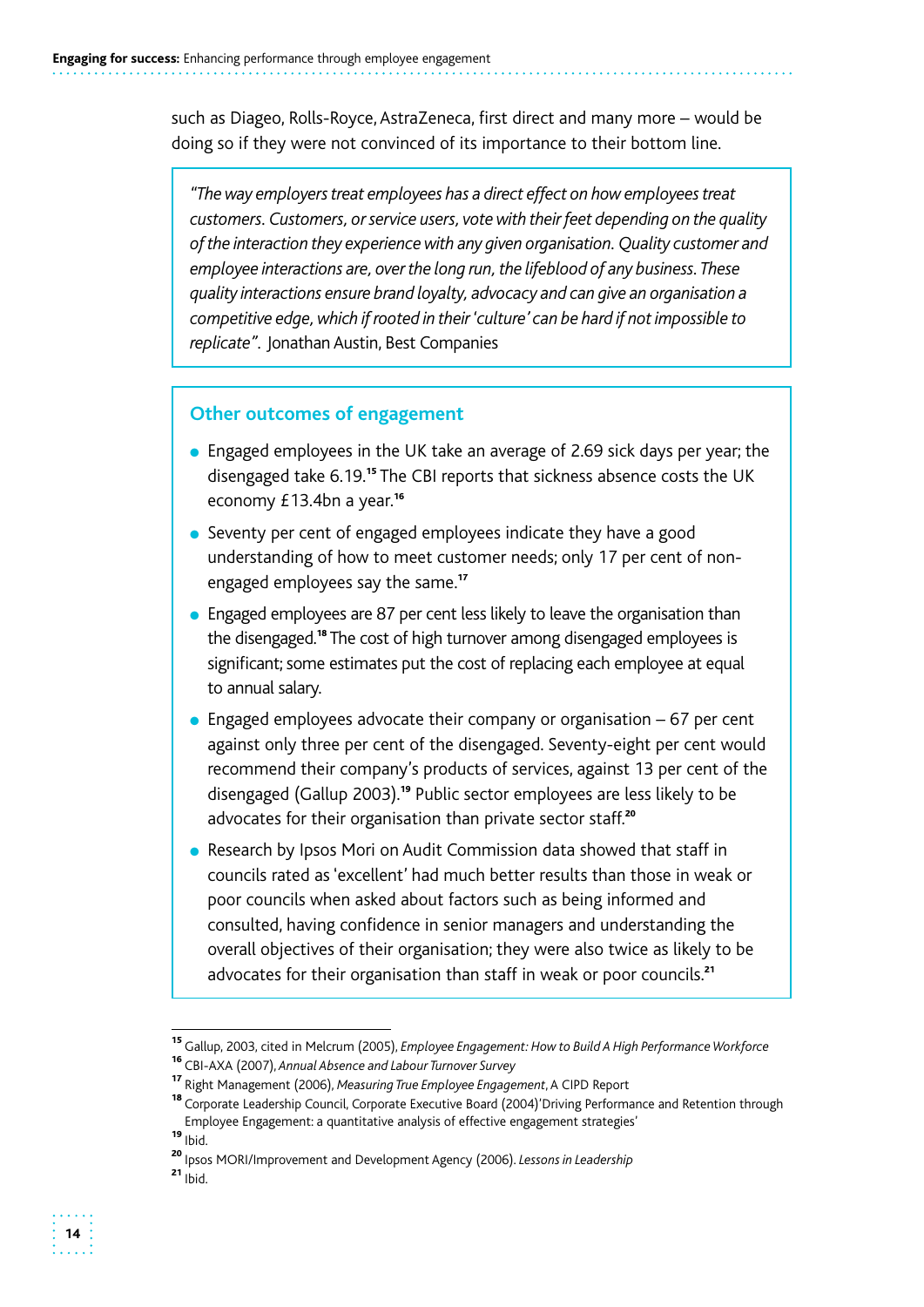## **Engagement levels in the UK are low – and vary widely**

- **38** There is a wide variation in engagement levels in the UK within organisations and companies, and between them. The Corporate Leadership Council (CLC) report that the highest scoring companies record 23.8 per cent of their people in the high engaged category; in the lowest scoring companies only 2.9 per cent of their people are in the highly engaged category, using the same measurement techniques.<sup>22</sup> IES found engagement in organisations varied between age groups, between the type of organisation and between different job roles.<sup>23</sup> The most recent Workplace Employee Relations Survey (WERS) from 2004 indicates that job-related satisfaction varied across workplaces, suggesting that it was partly determined by the workplace itself not just by demographic or job-related characteristics.<sup>24</sup>
- 39 A study by Professor Katie Truss and Kingston Business School for CIPD in 2006<sup>25</sup> found that only three in ten of UK employees were actively engaged with their work, findings echoed by a YouGov survey for the TUC in 2008.<sup>26</sup> Recent work from CLC indicates that one in five UK workers may be disengaged – with only four per cent exhibiting the highest levels of engagement.<sup>27</sup>
- 40 Within the public sector, levels of engagement are comparable. According to Towers Perrin, 12 per cent of UK public sector staff are highly engaged and 22 per cent are disengaged<sup>28</sup>, figures borne out by results from the annual NHS staff survey.<sup>29</sup>
- 41 Even if these figures are only indicative, they still suggest that overall levels of engagement in the UK are lower than they could be.
- one in ten to one in five from the first half of 2007 to the second half of 2008. 42 Evidence about the effect of the current economic climate on engagement is mixed. The CLC<sup>30</sup> findings from across 60 companies in the third and fourth quarters of 2008 suggest that the number of highly disengaged employees has increased from
- 43 On the other hand recent evidence from the CIPD suggests that job satisfaction and employee loyalty levels are holding up (in comparison to figures from 2006).<sup>31</sup>

<sup>&</sup>lt;sup>22</sup> Corporate Leadership Council, Coporate Executive Board (2004) 'Driving performance and retention through employee engagement – a quantitative analysis of effective engagement strategies'

<sup>23</sup> Institute for Employement Studies evidence to IES HR network, March 2008.

<sup>&</sup>lt;sup>24</sup> Kelsev, Alpin, Forth et al (2006) *Inside the Workplace: Findings from the 2004 Workplace Employment Relations Survey* also at

http://www.berr.gov.uk/whatwedo/employment/research-evaluation/wers-2004 .Accessed 1 July 2009

<sup>25</sup>Truss, C., Soane, E., Edwards, C., Wisdom, K., Croll, A., and Burnett, J. (2006). 'Working life: employee attitudes and engagement 2006' CIPD.

<sup>26</sup> TUC, 'What do Workers Want?'; YouGov poll for the TUC August 2008

<sup>&</sup>lt;sup>27</sup> Corporate Leadership Council /Corporate Executive Board (2008). 'Improving Employee Performance in the Economic Downturn'

<sup>28</sup>Towers Perrin, *Executive Briefing: Engagement in the Public Sector*, 2007.

<sup>&</sup>lt;sup>29</sup> Healthcare Commission (2008). Sixth Annual National NHS staff survey

 $30$  Ibid.

<sup>&</sup>lt;sup>31</sup> C Truss et al, CIPD and Ipsos MORI, revised 2009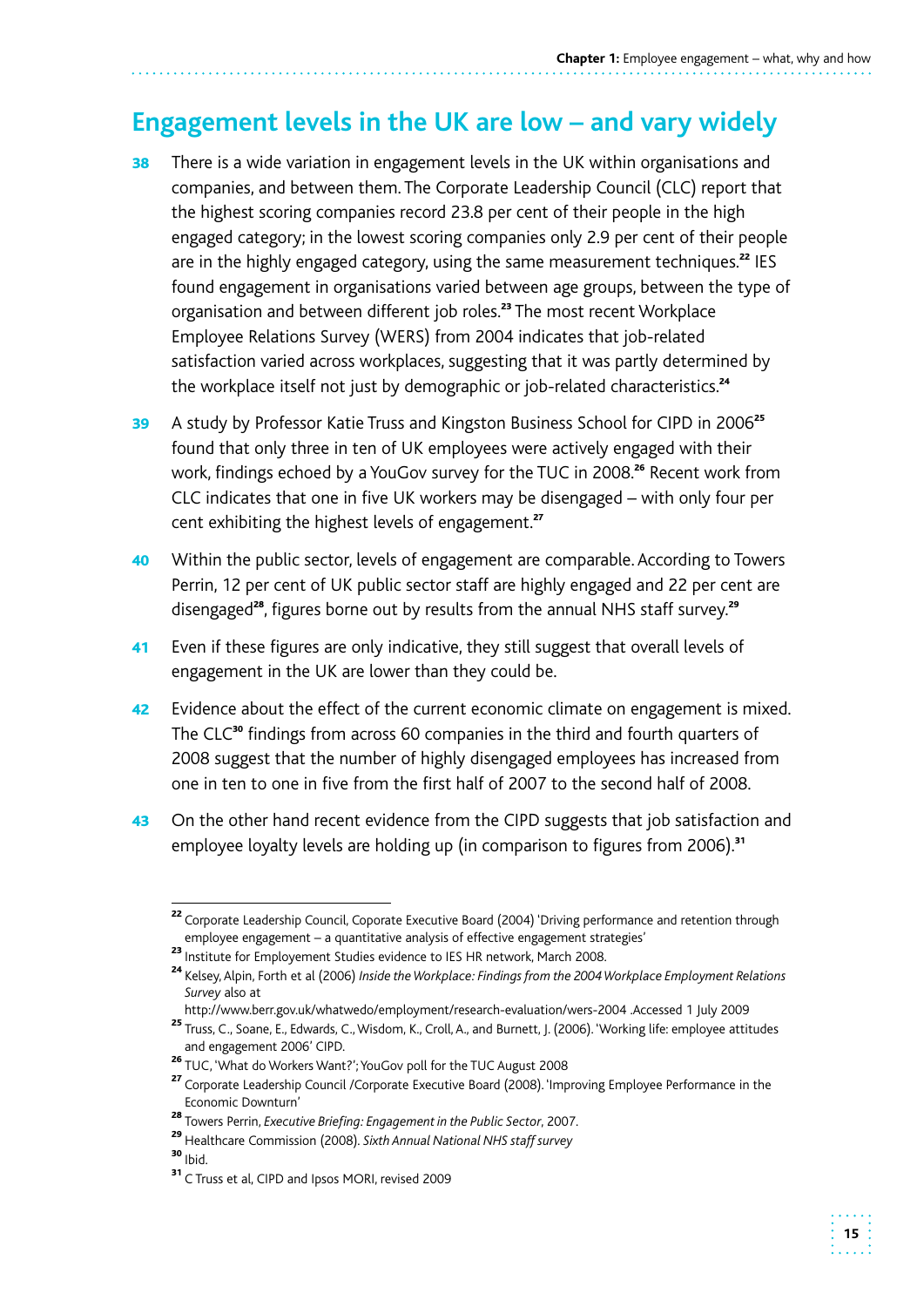## **The impact of the engagement deficit**

- 44 Even though according to CLC research<sup>32</sup> 97 per cent of business leaders say that innovation will become more important over the next three years, managers appear to be increasingly less likely to encourage and support employees to try new things. From 2008 – 2009 the numbers saying their manager supported new ways of doing things declined from 51 per cent to 40 per cent; the numbers reporting that managers were encouraging them to develop their own ideas declined from 51 to 43 per cent; and those reporting their manager encouraged them to try new ideas out declined from 48 to 38 per cent. No fewer than 42 per cent of employees would refuse to recommend their organisation as an employer to friends and family, according to a report by ACCOR.<sup>33</sup>
- 45 Engagement and involvement are critical in managing change at work; according to PricewaterhouseCoopers (PwC), nine out of ten of the key barriers to the success of change programmes are people related<sup>34</sup>; only 24 per cent of private sector employees believe change is well managed in their organisations (15 per cent in the public sector) according to Ipsos MORI.<sup>35</sup>
- $46$  The increasing evidence that individuals' skills are being under-utilised at work a significant source of disengagement for the individuals affected – also suggests significant wastage and is a concern highlighted by the UK Commission for Employment and Skills (UKCES). The most recent WERS survey<sup>36</sup> found that over half of employees surveyed thought the skills they possessed were higher than those required to do their job.
- 47 A further challenge is that employees' freedom to take decisions and organise their work – an important component of engagement – appears to be falling, according to the British Skills Survey. Task discretion declined between 1992 and 2001, and the proportion of people saying they had a great deal of discretion over how to do their work fell from 57 to 43 per cent over the same period.
- **48** The disengagement gap may also be a factor behind Britain's continued lag in the international productivity league table, according to a recent report from the Advanced Institute of Management Research on the Organisation of Productivity (December 2006).
- 49 Concern over engagement levels is widely shared. From a global sample of 60 corporations the Corporate Leadership Council found that over 80 per cent of senior

 $35$  Ibid.

 $32$  Ibid.

<sup>33</sup>Accor: *Reward to Engage: Rewards, Benefits and Employee Engagement in Today's Organisations* and at http://engagement.accorservices.co.uk/website/employee-engagement-whitepaper-form.html. Accessed 1 July 2009

<sup>34</sup>PwC, *Managing Change in Your Business*, September 2000.

<sup>&</sup>lt;sup>36</sup> Kelsey, Alpin, Forth et al (2006) *Inside the Workplace: Findings from the 2004 Workplace Employment Relations Survey*. Also at http://www.berr.gov.uk/whatwedo/employment/research-evaluation/wers-2004. Accessed 1 July 2009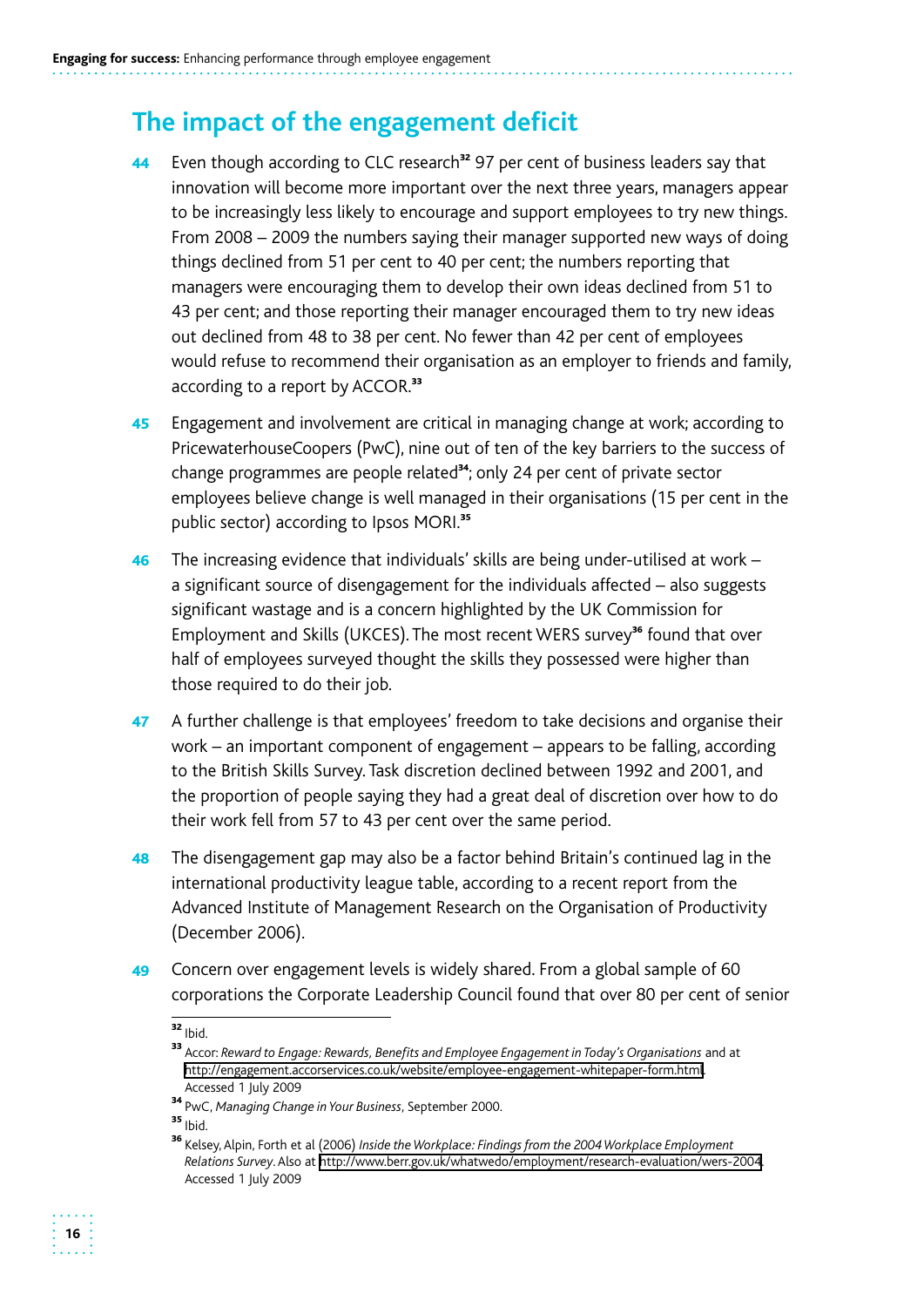human resources (HR) professionals agreed that employee engagement was a high priority for 2009 and 40 per cent claimed it had become more of a priority over the last year.<sup>37</sup> Senior private sector HR managers believe that the top challenge they face now is maintaining employee engagement.

- 50 PWC research<sup>38</sup> suggests that CEOs identify the availability of people and talent as the top barrier to growth, more than the downturn; to compete for talent *"we need to change the way we recruit, motivate and develop people."*
- 51 If higher engagement is associated with higher performance, the low levels of engagement described above may be costing the UK dear in terms of lost performance. Gallup suggest that in 2008 the cost of disengagement to the economy was between £59.4 billion and £64.7 billion.<sup>39</sup> The IES/Work Foundation report People and the Bottom Line<sup>40</sup> found that if organisations increased investment in a range of good workplace practices which relate to engagement by just ten per cent, they would increase profits by £1,500 per employee per year.

## **The positive story**

- 52 However, there is another side to the picture. In the course of our review we have encountered compelling examples of organisations which have radically improved their performance through employee engagement approaches. These organisations without exception are committed to extending and developing their employee engagement strategies because they believe employee engagement to be fundamental to their future success. Many are protecting their staff development and training budgets despite difficult circumstances, as a result.
- 53 These exemplars can be found in the private, public and third sector, in very large and very small organisations, in manufacturing and in the service sector. They also demonstrate that engagement is not just for white collar or retail staff.

 $37$  Ibid.

 $38$  Ibid.

 were applied to the 24,002 GBP per year median salary in the UK. This yielded 2,048 GBP in losses per <sup>39</sup> Annual cost of actively disengaged employees estimated by Gallup through a three-step process. First, it applied its proprietary formula to the Q12 survey results to calculate the number of actively disengaged employees in the UK. Next, widely used published statistical guides (standard utility analysis methods) worker, multiplied by 29 million British workers who are 18 years old or older, produced the 59.48 billion GBP estimate. The 64.7 billion GBP estimate was based on a different economic measure – the UK's Gross Domestic Product in the year 2007. The GDP figure was divided by the total number of British workers to yield 52,221 GBP worth of goods or services per worker last year. Again applying standard utility analysis methods, the Gallup statisticians found that a 4.3 per cent increase in output per worker would be attributable to eliminating active disengagement from the workforce. This 4.3 per cent increase, applied against the 52,221 GDP average output figure amounts to 2,228 per person in the total workforce, or 64.7 billion USD overall.

<sup>40</sup>Tamkin P, Cowling M, Hunt W (2008) *People and the Bottom Line* Report 448, Institute for Employment Studies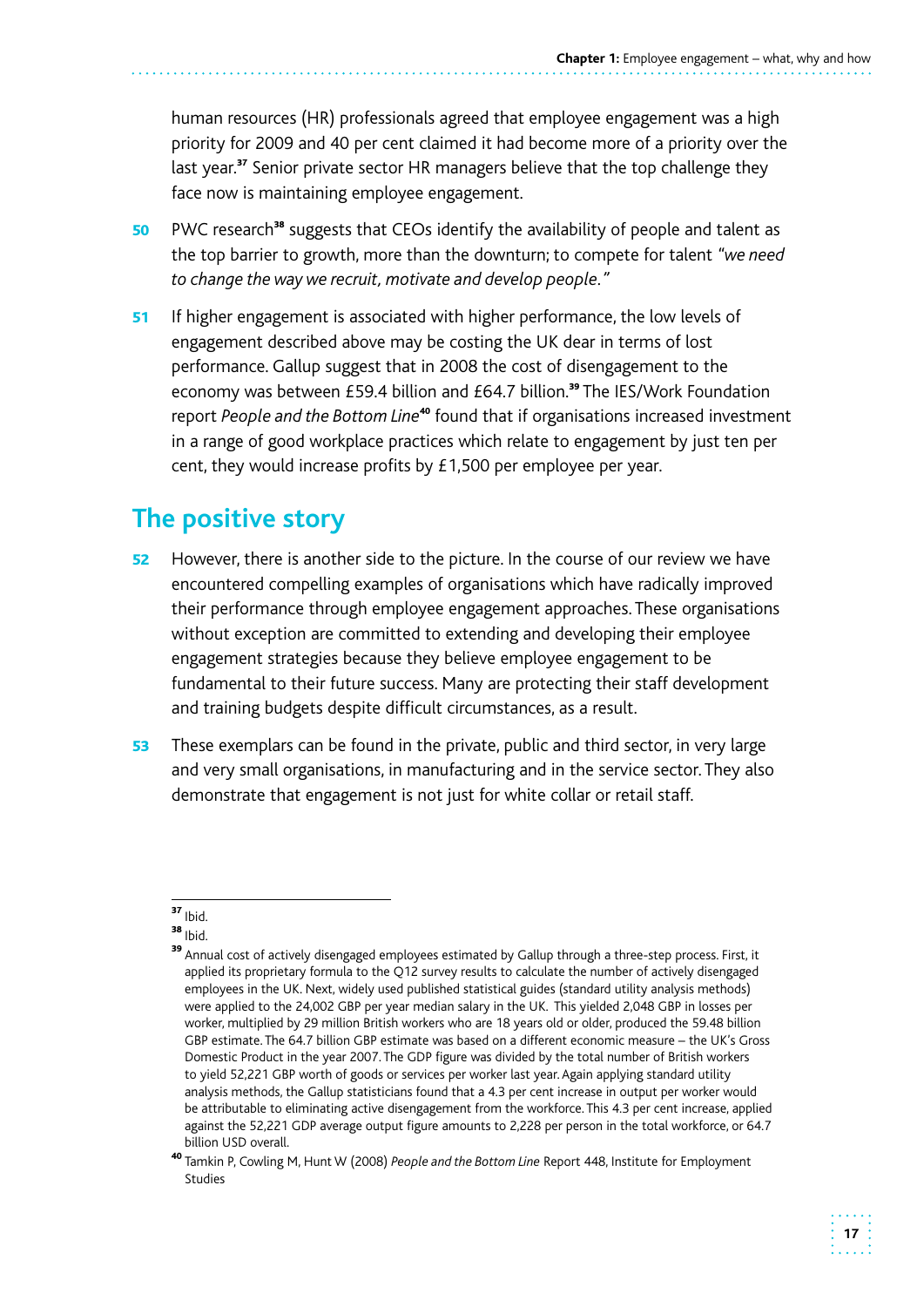#### **Case Study**

#### **Serco**

**Serco** is a FTSE 100 international service company with more than 40,000 employees delivering services to government and private clients in over 30 countries.

A new business unit within one of Serco's largest divisions was formed in early 2006 with over 3,000 employees across nearly 50 contract sites in the UK. The team carried out a variety of roles from cleaners and caterers to security guards and engineers. To deliver revenue and margin growth plans the business leaders needed to make significant changes to improve customer satisfaction. The changes needed to be sustained and the risk to the customer, minimised.

Employee engagement was at the heart of the strategy. Clear communication about the need for change was essential to sustain performance improvement. The employee engagement survey provided critical data on where improvements were needed. Action plans were developed locally with employees. Managers discussed the results with their teams and collectively agreed what to do differently. The actions formed part of the manager's performance management objectives.

Managers found that the key to their success was to proactively identify, recognise and publicise great performance. Employees seeing their managers take action as a result of the survey, positively improved engagement scores.

Participation in the survey increased from a low of 56 per cent, in the first year, to 71 per cent two years later. Positive responses to questions on clarity of roles, how employees contributed to their wider team, and understanding of how they fitted into Serco's vision and strategy all increased each year. More employees now feel that they play an important part in the success of the business, and that they are recognised and valued for their contribution.

Through the survey Serco were able to measure the significant impact their leaders had on creating a values-led environment focused on delivering great service. Increased employee engagement was accompanied by a 12 per cent increase in customer satisfaction and significant double-digit revenue and margin growth over the past three years.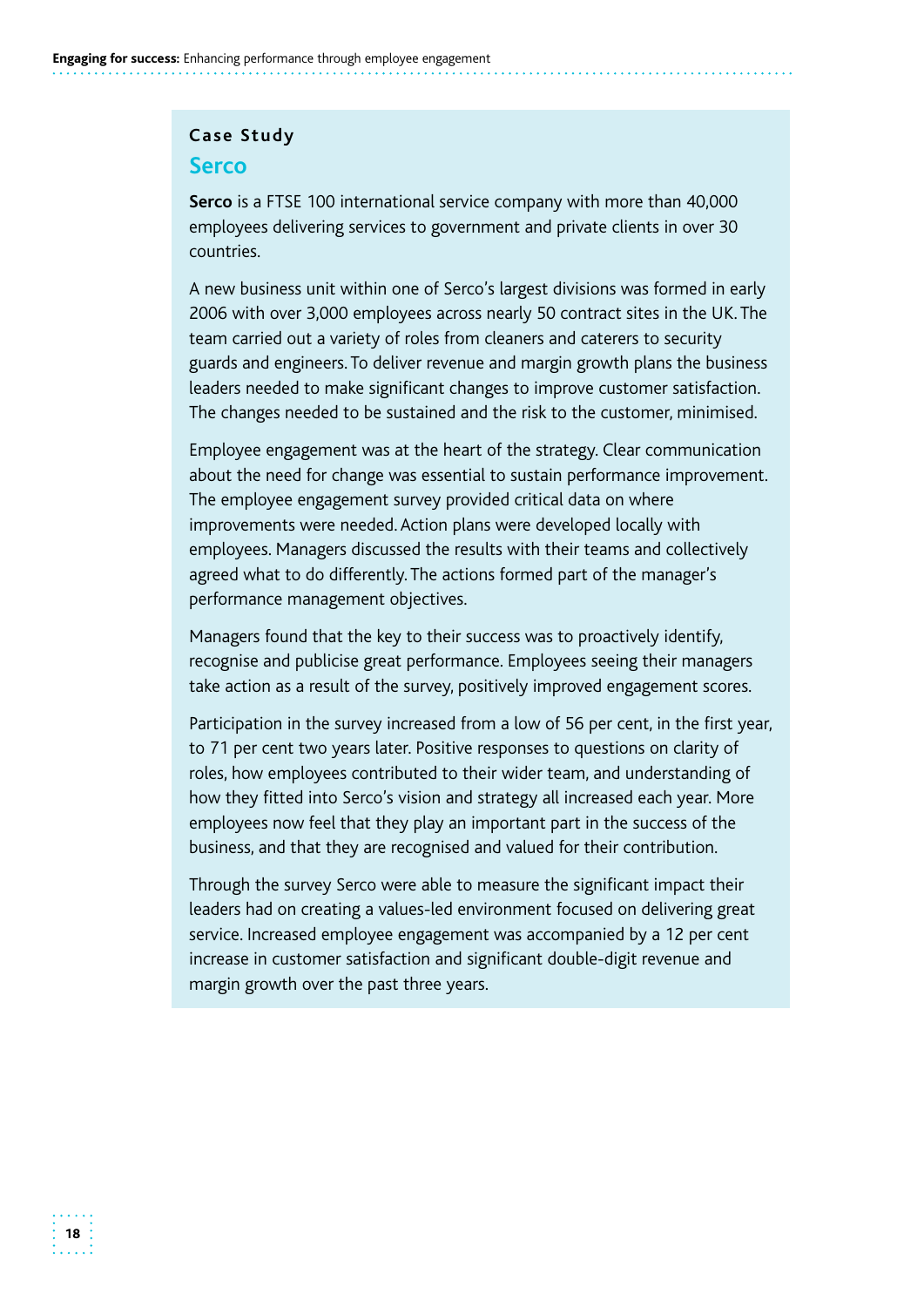### **Case Study Blackpool, Fylde and Wyre NHS Foundation Trust**

 and partnership working across the whole of the Trust's operation. Engagement and partnership working are described as 'the Blackpool way; it's how we do things around here.' Its foundation is a clear statement of the Trust's aims and values, and a well-communicated strategy, which identifies and builds on the issues of most importance to staff.An engaged workforce enabled the trust to undertake **Blackpool, Fylde and Wyre NHS Foundation Trust** has embedded engagement significant reform and achieve Foundation status, while taking the staff with them.

 £21 million. The service had the ambition to become a Foundation Trust, but In 2006 the Trust faced a financial crisis with a projected budget deficit of was faced with too many hospital sites, significant bed pressures, and a lack of clinical engagement as well as high reference costs.

Working in partnership with trade unions, the Trust undertook a full public consultation to agree a way forward – and to deliver the changes needed in one year. These included the closure of outlying sites, the centralisation of day case surgery, the relocation of services including stroke services, the reconfiguration of medicine and surgery services, an overall reduction of 200 beds and a reduction of over 500 posts.

 Partnership and engagement with staff was based on an underlying emphasis on clinical improvement across the board. Plans were agreed with the Clinical Policy Forum, the staff side and the patients' forum. A complete staff mapping exercise was carried out, accompanied by aspirational interviews. Strict controls were placed on vacancies and bank staff. As a result only two grievances were lodged as a direct result of the changes – and Foundation status was achieved.

The partnership working has continued with the delivery of the Trust's workforce plan, which is underpinned by a comprehensive workforce engagement strategy which operates across every department and operation in the Trust. Blackpool wants to be a model employer, based on the quality of its communications with staff and relations between staff and managers. The emphasis is on continuous improvement and staff development, tackling sickness and absence and reducing stress, recognising work well done and ensuring equality and diversity; progress is monitored through regular staff surveys and the Trust has a well-developed staff awards system.

One of the most significant partnership outcomes has been the 'partnership for learning' project supported by the Trust, UNISON and Blackpool and the Fylde College, to improve literacy and numeracy skills, improve the motivation and confidence of staff and widen participation in learning.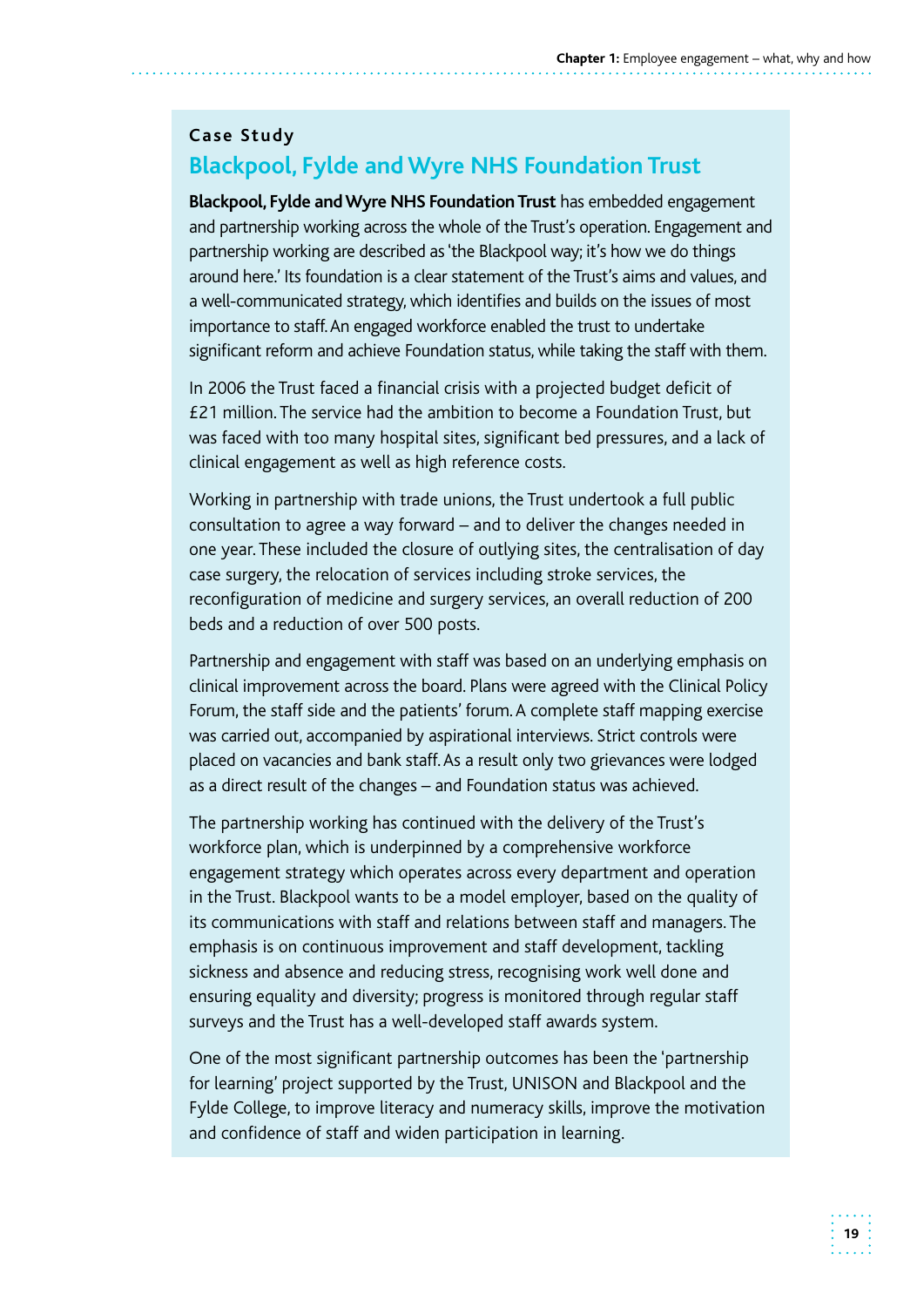The learning partnership has seen over 1,000 members of staff undertake a wide variety of courses. In particular literacy and numeracy skills have been improved as well as basic IT skills, and all partners believe it has been significant in breaking down barriers to learning.

The project now aims to expand its horizons by offering financial advice and support, working with the Financial Services Authority, Blackpool Council and a local credit union.

The trust won the Healthcare People Management Association (HPMA) partnership award in 2008.

#### **Case Study**

#### **Broadway**

**Broadway** is a small charity providing a range of services and support to homeless people. It employs 180 people in London. Competition for service contracts and talent is fierce in the social care sector, and so Broadway have invested in their employment offer and HR practices to attract the highest quality people, who are looking for engagement at work, and given them the freedom to deliver quality services.

 Broadway gathered data from its staff survey and bench-marked it against 13 other homelessness charities. Broadway scored highest in 9 out of the 11 categories and achieved the highest organisational score for engagement.They have also been listed in the *Sunday Times* 100 Best Small Companies for the last three years.

 Broadway places a lot of emphasis on only recruiting people who are willing to be engaged, and have developed recruitment processes that identify those people.

Employees are offered challenging work and the autonomy and flexibility to improve the services they deliver. Broadway has flexible working practices and staff are trusted to manage their time effectively. However, Broadway ensure that all staff understand the organisation's values and standards, and that they have clarity on what is expected of them. Staff are given the information they need to do their jobs well, and 80 per cent agree that they have plenty of ways to feed their views up the organisation.

The result is quality services that are rated highly by clients, and a reputation as an employer of choice. Eighty-one per cent of clients said they were fully satisfied with Broadway's services in 2008 and demand for jobs continues to be considerably higher than for other charities.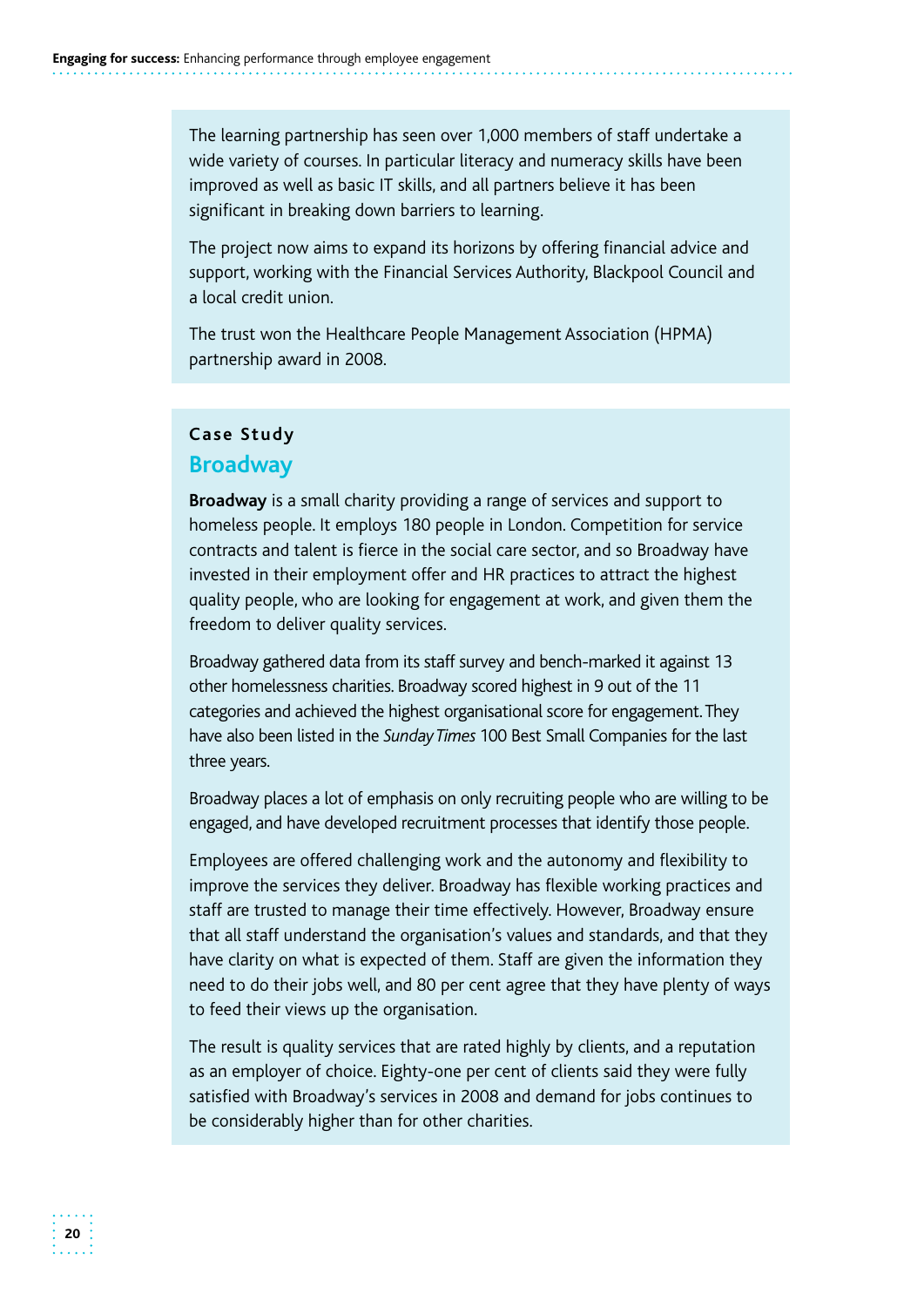## **Case Study ROK (previously EBC)**

In 2000, Garvis Snook joined a building company in trouble following the 90's recession which had hit the construction industry particularly hard. EBC employed 600 people, had a turnover of £85million, was running at a loss of £2milllion a year and was on the point of going bust.

The company had always been run on a command and control basis with a 'them' and 'us' attitude not just between the board and the staff but between the managerial staff and the trades people on the front line.

Garvis Snook changed all that with a complete transformation of the company ethos which centred on creating a shared vision of EBC, now renamed Rok, as your 'local builder' offering exceptional customer service. Garvis introduced the same terms and conditions for both blue and white collar staff, incentivised good performance and asked those delivering on the front line to input their views into how things could be done better.

This was not an easy journey and success was hard won. But the results have been outstanding. Rok has seen growth in turnover from £85 million in 2000 to £1 billion in 2008. The workforce has grown from 600 to over 5,000. In an industry which expects to make returns of about one per cent from subcontractors, Rok is making around six per cent from deploying its direct workforce. They have a committed, highly skilled and loyal workforce and a long waiting list of people wanting to join the company. Garvis Snook says: *"When I started this journey people thought I was mad and the Board were not universally enthused. But I knew that without getting the workforce fully engaged and committed the company would die. Instead of which it was reborn."* 

#### **Case Study**

### **Department for Work and Pension's State Pension Forecasting and Pension Tracing Service Unit**

The **State Pension Forecasting & Pension Tracing Service Unit** at the **Department for Work and Pensions (DWP)** is responsible for providing forecasts of individuals' State Retirement Pension when they are approaching pensionable age. They also offer a private pension tracing service for individuals who have been in a private pension scheme but have not retained links with the scheme. The unit deals with clerical applications and telephone queries through its Call Centre in Newcastle.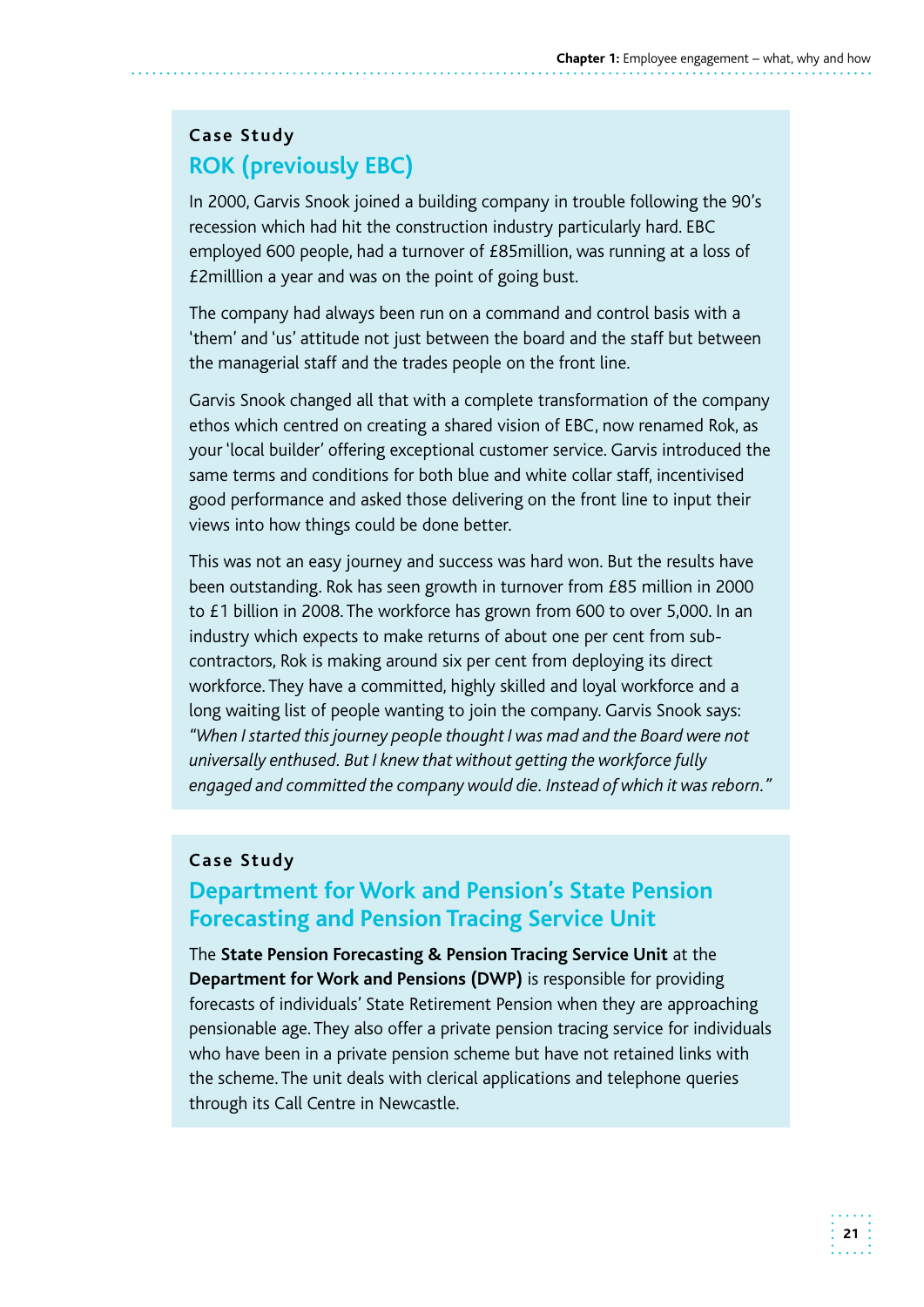A number of years ago the unit was not operating to its potential, had high attrition rates and sickness absence levels which were having a negative effect on service levels. These issues were considered to be a risk to an organisation operating in a target driven environment and needed to be addressed.

The manager and his team agreed that it was clearly time for change and that the only effective way to make that work was by getting everyone in the organisation involved. The key was to engage with staff and to ensure that all staff policies, including those surrounding performance and attendance management, were seen to be fair and consistently applied to all. Workshops were held where every team and each team leader was given the opportunity to express their views about how improvements could be made and how teams should be managed. What evolved was a new way of working that was endorsed by the staff.

A number of things were initiated surrounding improving engagement and communication with staff underpinned by a Staff and Management Charter; describing the expectations that staff had of managers and vice-versa.

A network of 'Change Agents' was created to represent staff and provide a route for views and ideas so that they can be taken into account. The network also provides a means for information and updates from the management teams to be cascaded to staff.

All of the above was premised on the principle that if staff are given sufficient information and involvement to help them understand and commit to an idea they will then be willing to engage with it. Once they see and experience the benefits of the changes it quickly becomes 'standard practice' and just 'the way we do things'.

Overall the efficiency of the unit has increased significantly and it has won many awards including the DWP Call Centre of the Year for two consecutive years. It has high staff engagement scores in the DWP Staff Survey with over 80 per cent of staff participating.

Dave Stirling the Manager of the unit says: *"The activities are not magical or new, they are all common sense and good management but in this case engaging with employees has shown just what can be done. The important thing is to make a start".*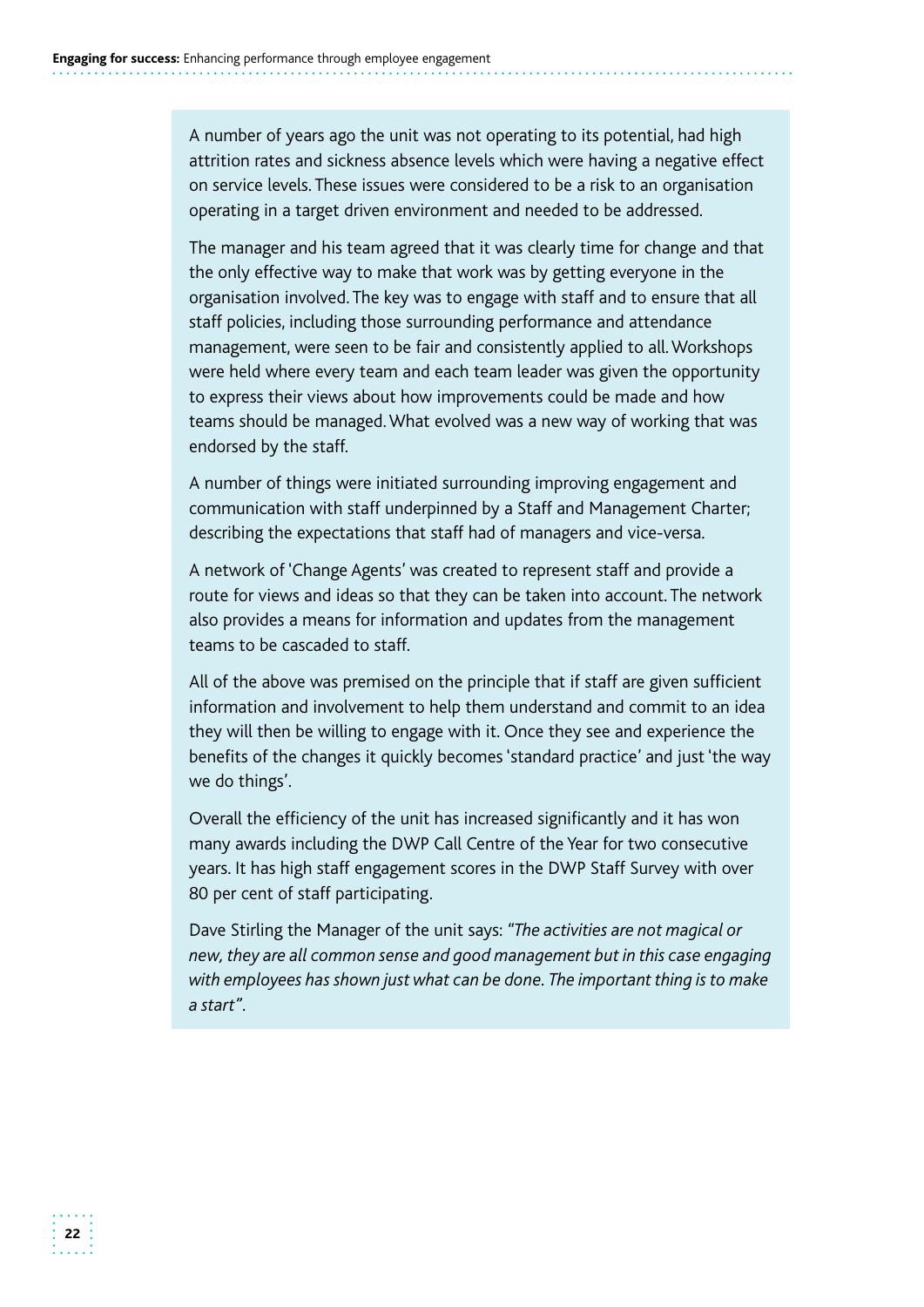#### **Case Study Reed Elsevier**

**Reed Elsevier's** journey started in 2006 when they had the output to their Employee Opinion Survey and realised that they could not truly identify what made them a high performing organisation and a great place to work. They visited twenty globally-recognised 'best places to work' in Reed Elsevier, as well as 15 external organisations. Internally, focus groups were also run. This helped define a number of leader characteristics unique to Reed Elsevier which could be correlated with a high performance work environment – as well as with the effectiveness of both engagement and talent management.

At the same time, studies were being carried out within Reed Elsevier to gain understanding of customer loyalty, based on the principles of Reichheld's Net Promoter Score.

The benefits of this approach allows them to identify people based drivers of employee engagement, customer satisfaction and financial performance.

**54** Steve Elliott, Chief Executive of the Chemical Industries Association, told us: *"Effective employee engagement is crucial to chemical and pharmaceutical businesses located in the UK. The health and safety nature of the industry and our successful performance in this field, combined with the unprecedented levels of restructuring over the past decade achieved with significant employee support, means that the sector has a strong employer/employee relationship. The joint work of employers, workforces and their representatives is a key feature of what we do."* 

## **Case Study The VT Group**

**The VT Group** is one of the UK's leading defence and support services companies. The Group employs over 12,000 people, primarily in the UK and the US, and has a turnover of £1.6 billion. Historically a shipbuilder, VT has responded to the changing nature of the market by dramatically transforming its business, restructuring and moving from a manufacturing to an engineering based support services business.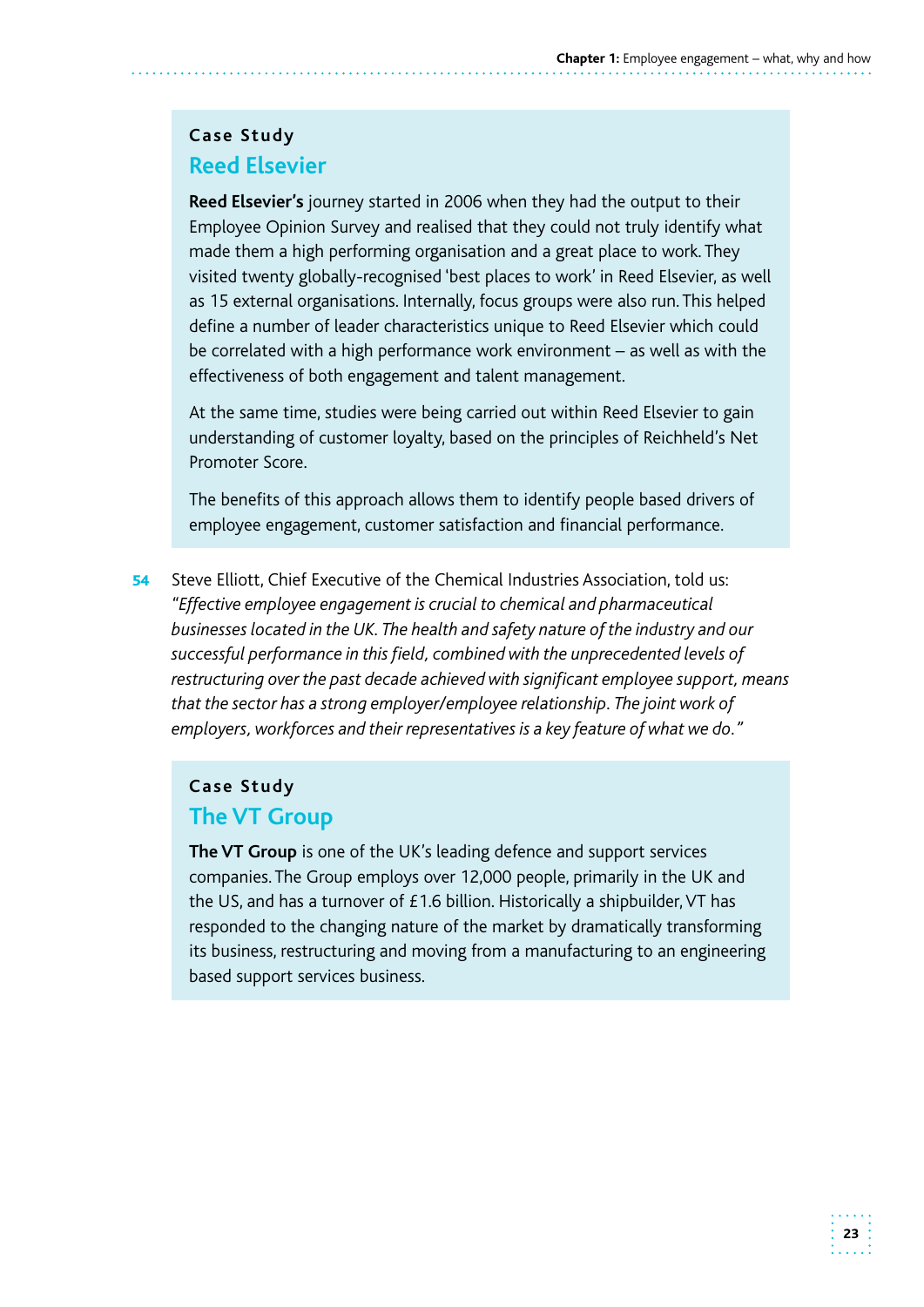Paul Lester, CEO said: *"Achieving our business goals requires the company to develop the skills, leadership and, in particular, the engagement of its people. This issue is vital: our research shows that engaged employees come out of restructuring quicker and achieve the commercial benefits faster than employees who are not engaged. People in the organisation therefore need to develop their skills and approach. This means continuing to change the mindset of employees from that of a traditional manufacturer to one that is more flexible, dynamic and entrepreneurial."* 

Key to this is ensuring that the senior management team effectively communicate a clear, consistent and compelling case for change and encourage feedback from staff to ensure that they understand and take on board messages.

VT has also worked on making sure the business structure, values and culture support their new business goals to make the transition as smooth as possible. VT started by restructuring the group's business units around markets and centralising some corporate functions. It also undertook an extensive exercise of communicating and discussing organisational vision and values at workshops with all employees, explaining what they mean in practice for each individual. The values focus on empowering people and supporting individual personal development; adopting a results-focused 'can-do/will-do' approach which supports innovation and creativity; and understanding the needs of customers and suppliers.

The VT values underpin a number of vital transformation processes in the organisation, including an extensive programme of coaching to bring the best out of their people, a new performance-related appraisal scheme, a commitment to challenging poor behaviour, designing rewards to encourage the type of behaviour and action required to meet business aims, and customer surveys to keep abreast of the views of their client group.

VT's emphasis on values-driven engagement has led to improved team working, mutual support, greater personal responsibility, autonomy, collaboration and influencing which are resulting in greater innovation: more ideas, and of a higher quality. Although still on the journey to becoming the business set out in their vision, the organisation is confident it will achieve its objectives. The Group's financial performance has continued to improve, despite a testing economic environment and it was recently ranked as the top performing supplier to the MoD.

55 These and many other examples suggest that when it comes to engagement, it is not a case of inventing something new; good practice is out there, transforming organisations and transforming lives.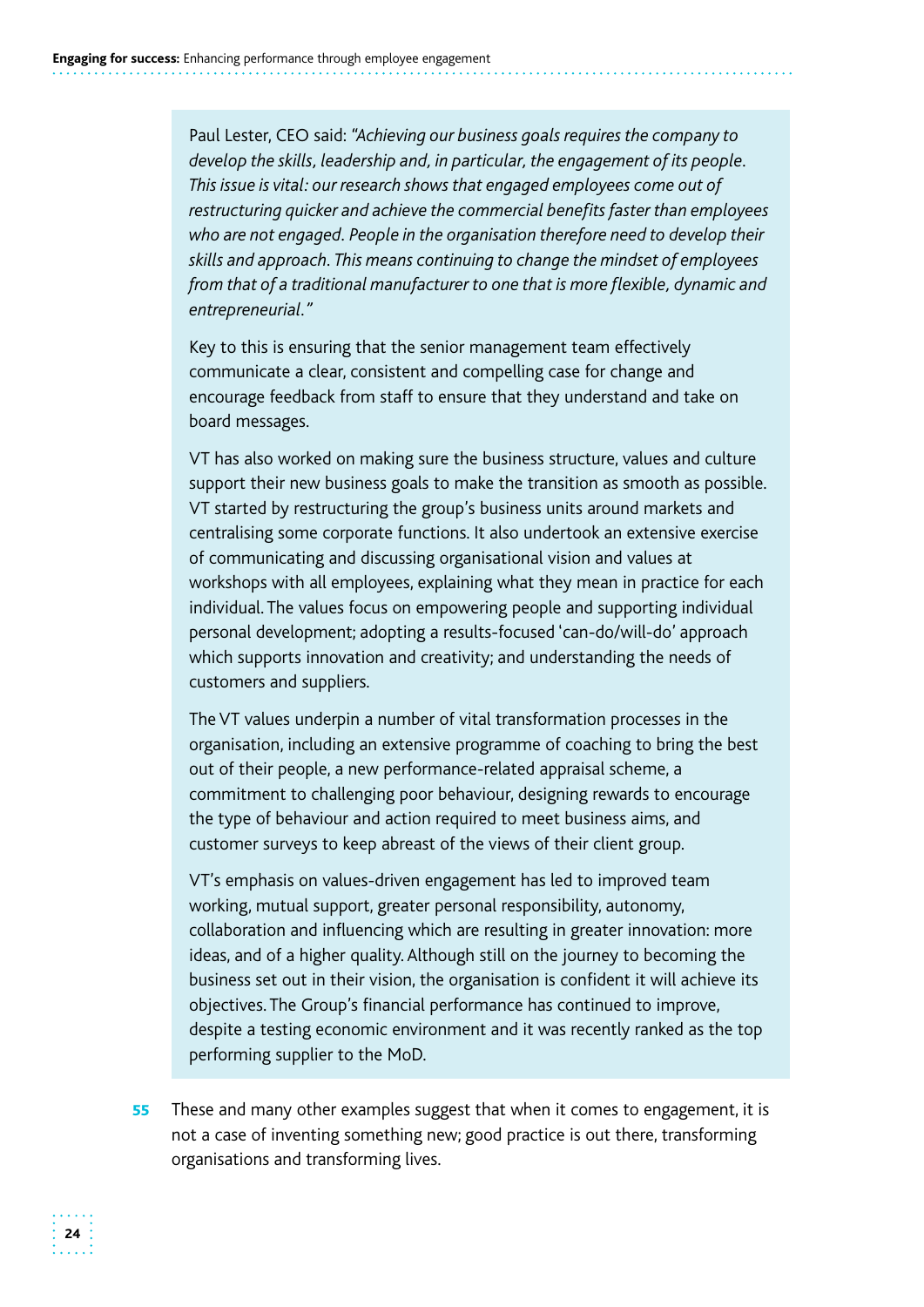## **Dealing with the recession**

- 56 Employee engagement approaches can help companies and organisations deal with the challenges of recession because by establishing trust, they can unlock more of the knowledge and commitment of individual employees, for example in developing ways of performing tasks more effectively and efficiently. As Paul Drechsler, CEO of Wates Group, told us, *"a leader's focus on engagement is even more important during difficult times to motivate, engage and ultimately retain your people."* Engagement can enable organisations to retain their employees' support while taking and implementing difficult decisions. Indeed unlike the experience in previous recessions, many companies have in the past year worked closely and collaboratively with staff to mitigate the effects of scarce credit and collapsing markets on the workforce. There is also evidence that companies are trying to protect training and staff development budgets, despite cost pressures (CBI Employment Trends, 2009).
- 57 Professor John Purcell's current research, presented to a CIPD/Acas conference on 11 June 2009, has uncovered a variety of 'Black Monday' stories illustrating individual cases where the effects of the recession have been badly handled, leading to a collapse of confidence, breach of trust and a withdrawal of engagement. On the other hand he points to an example of a company forced into hard choices, but done in a way which has led to an increase in engagement and protected both workforce and company prospects. The American-owned company, making medical equipment, proposed to off-shore aspects of production to eastern Europe, leading to doubts about the viability of the factory. The leadership engaged the workforce, individually and through the union and non-union representatives, with very extensive consultation and communication, explaining the reasons behind the decisions and examining alternatives. Managers were highly visible throughout the process. Agreed strategies included ending the use of agency work, new shift patterns resulting in reductions in pay, new production processes, training for all staff, in-filling posts with more qualified personnel, good treatment for those leaving. A detailed staff survey taken before and after the downsizing – which reduced the workforce from 450 to 100 employees – showed that key engagement indicators rose: the proportion of staff saying management were good at seeking views rose from 41 to 79 per cent; those saying managers could be relied on to keep their promises rose from 37 to 72 per cent; managers treat employees fairly rose from 50 to 76 per cent. Pre-existing high commitment levels – which provided a platform for the joint approach – rose even further; the numbers saying they shared the values of the organisation rose from 70 to 90 per cent, which the proportion saying they felt proud to tell people where they worked increased from 78 to 86 per cent.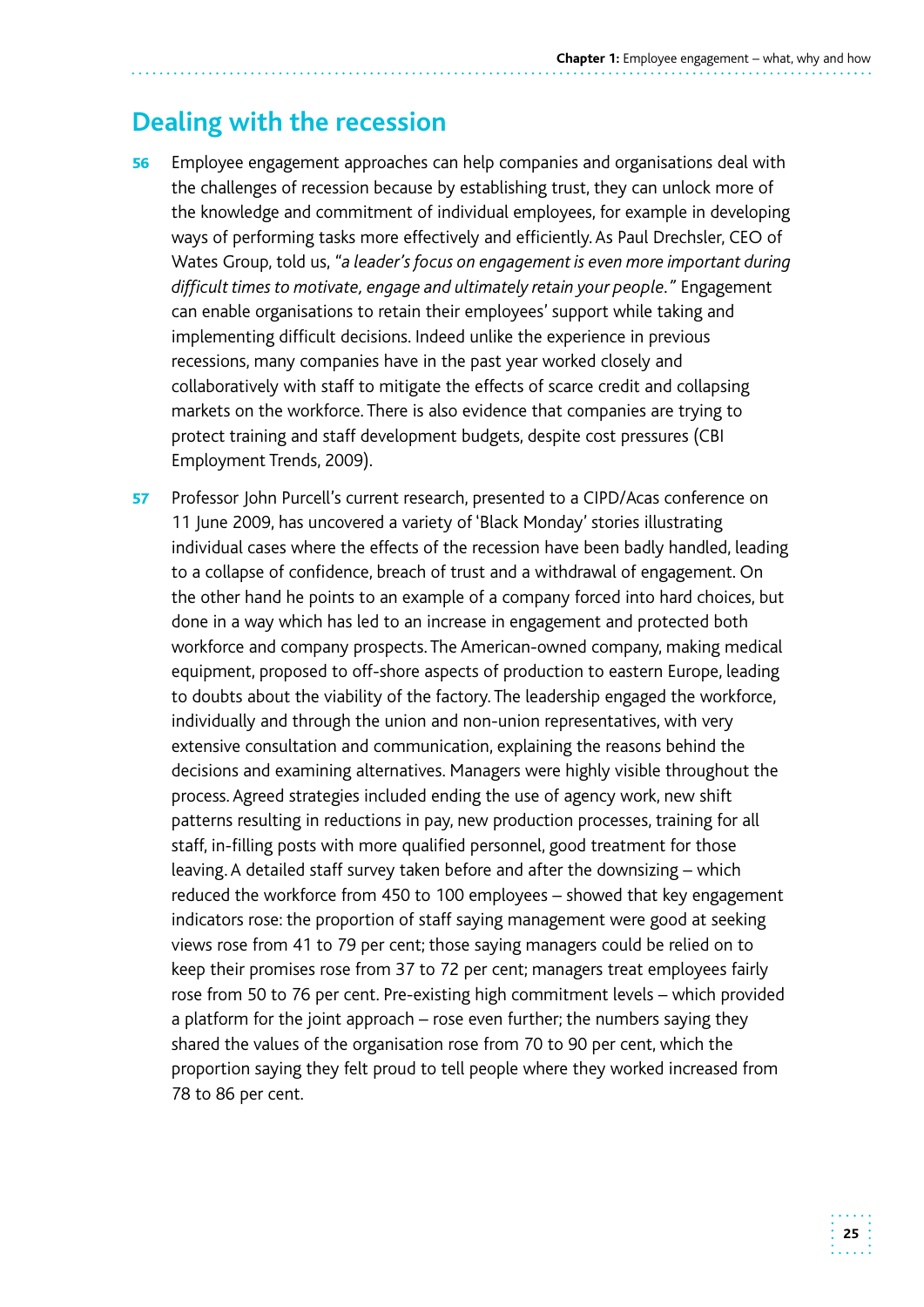## **Case Study JC Banford Excavators (JCB)**

**JCB's** most successful year in its 64-year history was 2007. Over 72,000 machines were produced during that year for the global construction equipment market, which had enjoyed five successive years of strong growth. But during the first half of 2008, the credit crunch started to have an impact on the construction sector, and in particular on the residential housing market. This resulted in a slowdown in orders for all construction equipment manufacturers and JCB was the first company to announce redundancies in response to this situation.

During late September/early October, the credit crunch became a global financial crisis. Business and consumer confidence collapsed to a new low and this accelerated the order intake slowdown that JCB was already experiencing. More redundancies were inevitable but the company was determined to mitigate the impact on employees as much as possible and retain skills in anticipation of an upturn the following year. During October, JCB proposed a shorter working week to the GMB union as an alternative to hundreds of redundancies. Following detailed discussions between company management, the GMB union and employees, the union balloted their members to establish if they would accept a 34-hour working week in order to protect 332 jobs that would otherwise be at risk. The result was two-to-one in favour of the shorter working week for a minimum six month period.

In the weeks running up to the ballot, and on a regular basis since then, JCB has actively communicated with employees in face-to-face sessions to explain the background to the overall business situation and the measures that are being taken in response. This has meant that each employee has clearly understood the rationale behind all proposals and decisions, even though these were difficult for all concerned and in some cases, meant redundancy or reduced pay for certain employees. Separately, JCB also needed to secure the active participation of all employees in a wider cost reduction exercise to ensure that the business was 'right-sized' and 'right-costed' in light of the more difficult market conditions. This is widely regarded in JCB as a successful employee engagement exercise during the most difficult trading environment that the company has ever seen with sales down 50 per cent year-on-year.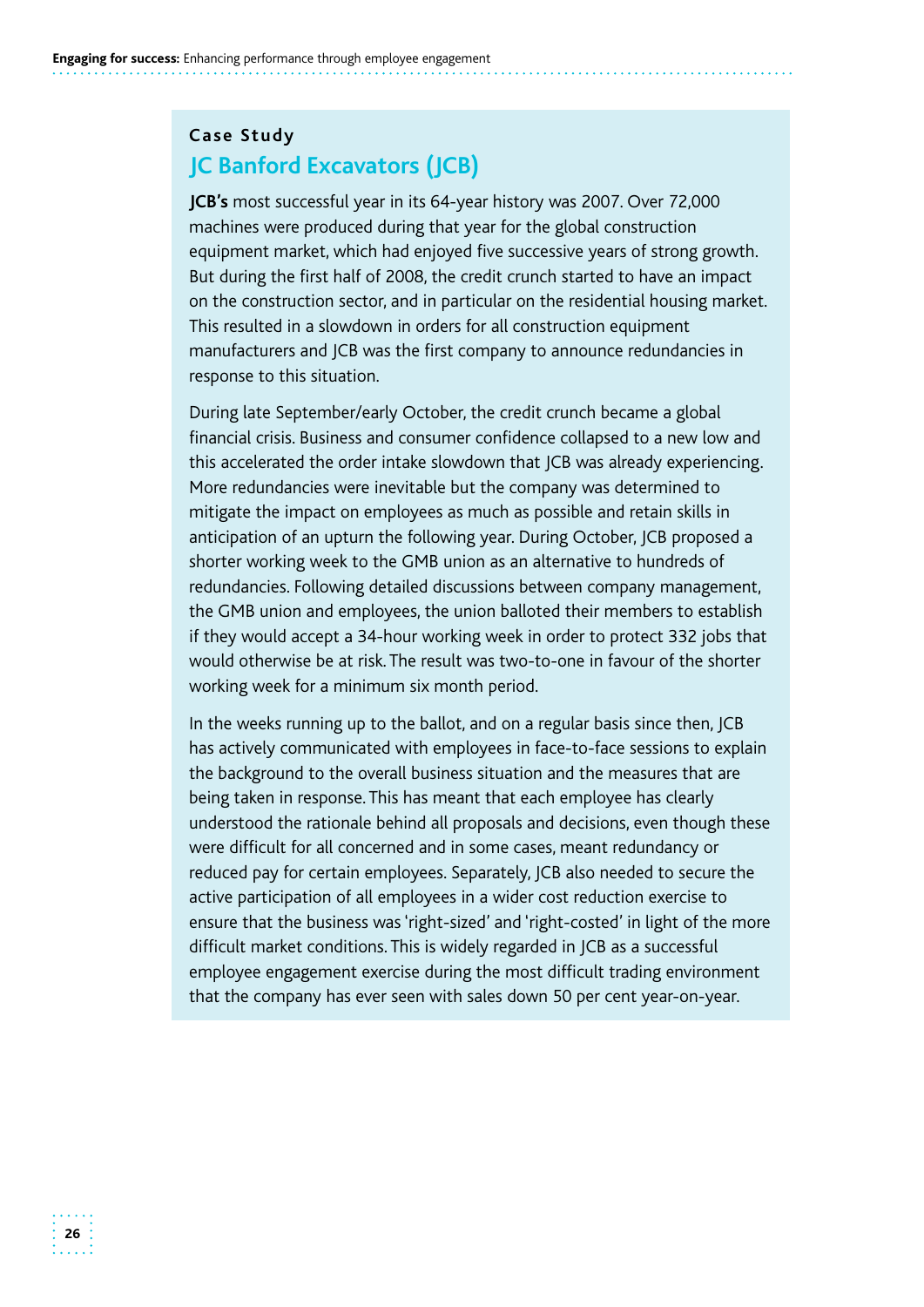#### **Case Study KPMG**

 **KPMG** has worked hard to develop a high level of engagement within the organisation. Staff expect managers to tell them how it really is – in good times and bad, and this has been the foundation of developing its Flexible Futures programme staff were consulted on the design and implementation of a programme of voluntary short-term working reduced hours. Having set itself a target of 65 per cent sign up, KPMG were delighted that 85 per cent of staff were willing to sign up for reducing their hours by one day a week, or taking 4-12 weeks off on 30 per cent  as one of the approaches to help weather the uncertainty of the recession. Following extensive communication on the effects of the recession on the business, pay, if business need required it. Sarah Bond, Head of Engagement, says: *"We were open with colleagues about the need to introduce additional flexibility in our staffing arrangements to help prepare for uncertain times. It is a clear indicator that staff at KPMG feel a shared ownership for the organisation's fortunes, and I am very sure that we would not have achieved such a positive response without the high level of engagement between staff and management."* 

## **Case Study Lloydspharmacy**

 when in 2007 the Government imposed a greater than expected levy, removing budget, supporting over 11,000 passes in recognised pharmacy qualifications plus The recession came early for **Lloydspharmacy**, the chain of 1,700 pharmacies, significant bottom line profit. Lloydspharmacy maintained its 2008 training investing in a programme around customer best care for all 16,500 employees.

European parent company, Celesio has questioned their position on capital investment; however, support for the annual multi-million pound investment in training and communication events has continued. 2009 started with a major conference for 1500 managers and training is scheduled for every pharmacy management position. Despite ever tougher targets and a major restructure, 2008 saw an improvement in engagement levels, with more staff posting positive responses in the staff survey to questions concerning satisfaction, motivation, pride and product and employer advocacy.

 Results of the survey also demonstrated a positive link between staff engagement and the growth of optional service provision. Engagement levels were highest where staff had the greatest success in growing additional services such as methadone dispensing or needle exchange – the message quite clearly being, the more engaged the people, the more willing they are to go the extra mile.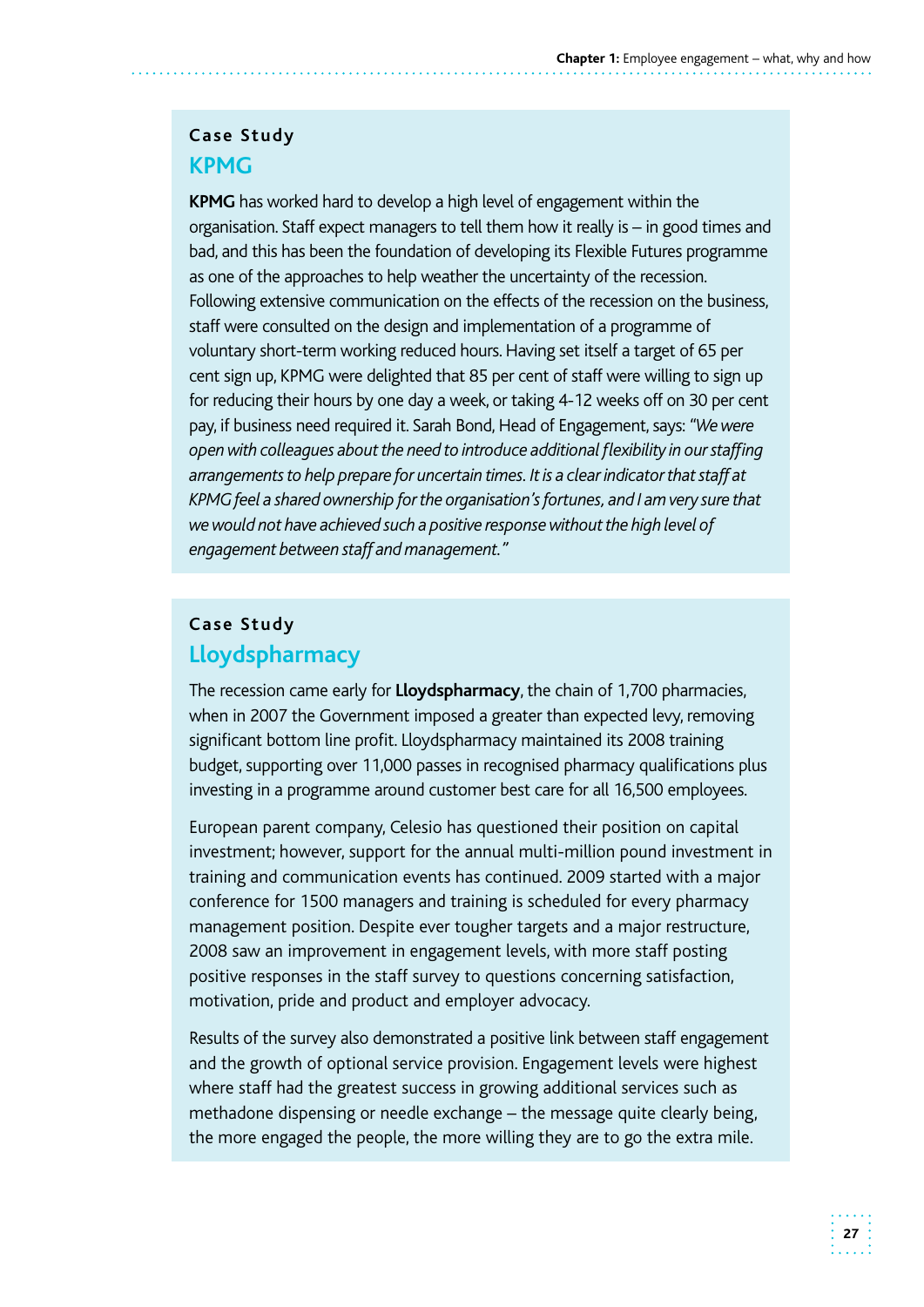### **Case Study Freshfields Bruckhaus Deringer**

Leading international law firm **Freshfields Bruckhaus Deringer** sees employee engagement as a central lever to drive results in unprecedented market conditions which have hugely impacted on their traditional work of acquisitions and mergers.

Freshfields now encourage their associates to work with more flexibility and with greater creativity of thought; take much greater responsibility for crossteam working; and to have an ability to talk with skill about a broader and deeper range of market and legal developments. In order to retain the enthusiasm and energy of their associates and help them better face the challenges ahead, they decided to complement technical training programmes with an engagement approach that highlighted the new set of skills that the firm required but which had not, until now, been formally developed. In these markets it was also critical that such programmes were cost efficient.

They designed and implemented two engagement activities in London – the firm's largest office. One was the creation of an Associate Engagement Group (AEG) and the second was an intensive two week programme of engagement and communication called the London Festival.

 attended Festival events each week. The Festival was staffed entirely using The AEG runs on an annual basis and its role is to give associates a greater say in decisions that impact them. The group acts as an information and consultation conduit between the partnership and the associates. It is now in its third year and continues to gain prominence. The London Festival, which ran for the first time in February of this year, was designed to give everyone in the London office a better understanding of what other departments do, and to allow staff to get to know their colleagues better in different and more informal surroundings. It was a major engagement programme which included presentations from across the organisation on all different parts of the business – legal teams and business support services and was designed to convey the very latest developments in their areas. Over 1,000 people internal resources and to a very small budget.

During the first year following implementation of their employee engagement strategy, the firm's profitability reached a new high and this year, despite continuing global market volatility, their results are holding up extremely well. Whilst of course difficult to quantify, Freshfields attribute these results, at least in part, to the new skills, motivation and commitment they believe their engagement strategy is developing.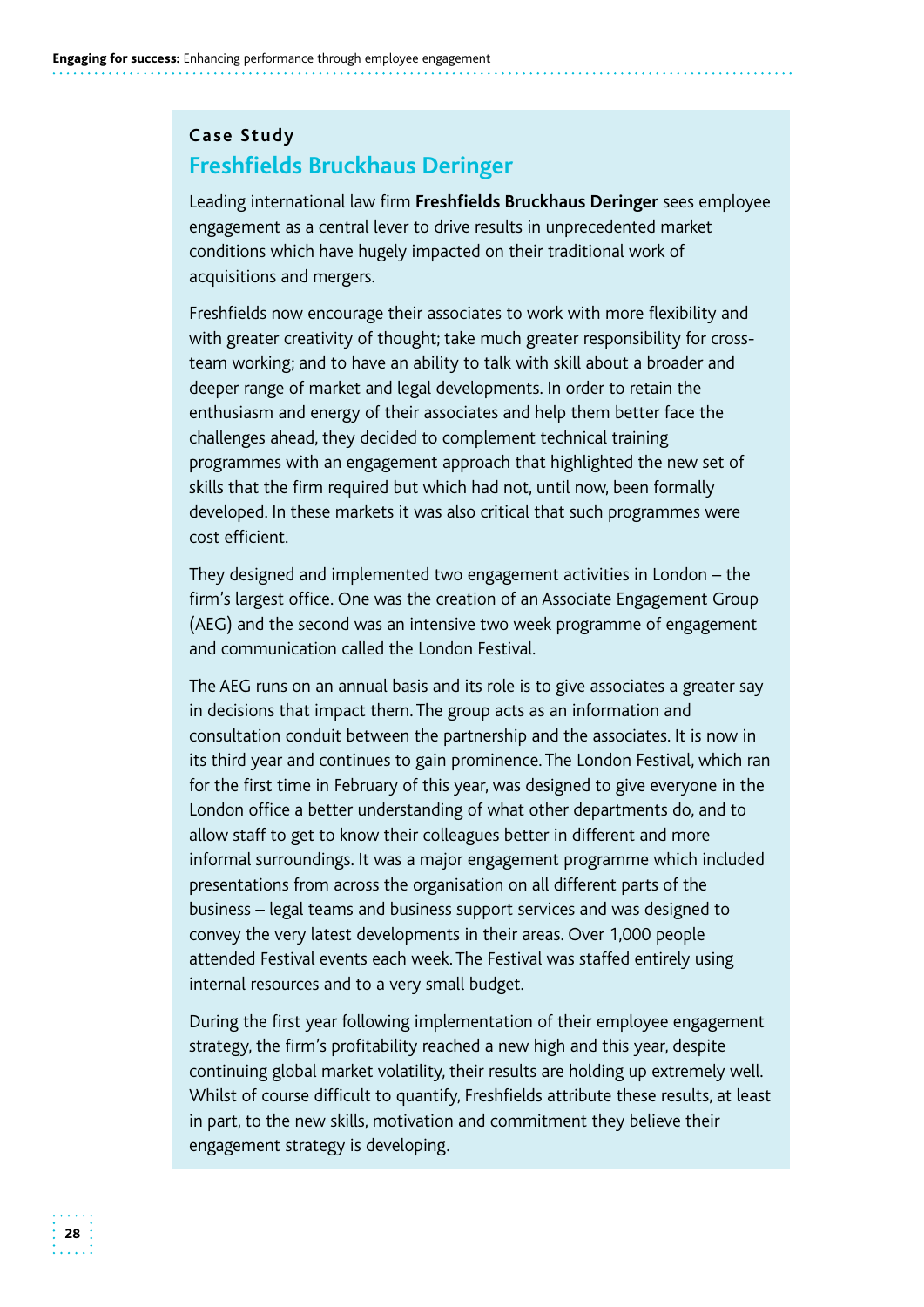Freshfields have had to be fleet of foot in responding to new lines of work and partly as a result of this new versatility have been able to contain the impact of the market volatility. In the view of Tim Jones, London Managing Partner, the firm could not have responded as quickly to the change in market conditions without the extra creativity and preparedness to innovate that has been facilitated by their engagement programmes.

## **The challenges ahead**

- **58** But dealing with the recession is only part of the story. Engaged organisations, releasing the talents, creativity and innovation that resides in their workforce, will be at the heart of the UK's efforts to meet the new challenges from the emerging economies. A 21st century developed economy like the UK increasingly relies on skilled, motivated and productive employees in every sector to succeed, particularly in the growth sectors of the economy: high end manufacturing, business services, retail, the knowledge and cultural industries, and health and social care services. Miles Templeman, Director General of the Institute of Directors told us, *"Everyone has access to the same information, so making the most of human capital is fundamental. Think of it this way: if you are a manufacturer with the same production line process as everyone else in the world, what can you do to gain a competitive advantage? It starts with your people. They are what will give UK plc an edge over competitors."*
- 59 At the same time, the evidence is that many people, particularly younger employees, want more out of work than simply a wage packet at the end of the week. As Matthew Taylor, the Chief Executive of the Royal Society of Arts reminded us, many people are taking increasing personal responsibility for themselves and others in their everyday lives, whether it be care for elderly relatives or healthy and sustainable lifestyles for themselves; they will be less and less willing to abandon that desire for self-determination when they enter work. *"You have to negotiate authority now, and achieve it through consent"*, a point echoed by John Earls, from the trade union UNITE.
- 60 Notwithstanding the effects of the current economic climate, nor will the greatly increasing number of young graduates be likely to put up with working lives where they are expected to hang their brains and individuality at the door, or buckle down under a command and control management style. A less deferential population is less and less willing to subsume their individuality in any area of their lives. They want choice – and voice.
- 61 Admiral Sir Mark Stanhope, the Royal Navy's Commander-in-Chief Fleet, put the new reality well when he pointed out that even in the armed forces young men and women putting their lives at risk will, at an appropriate moment, ask and expect to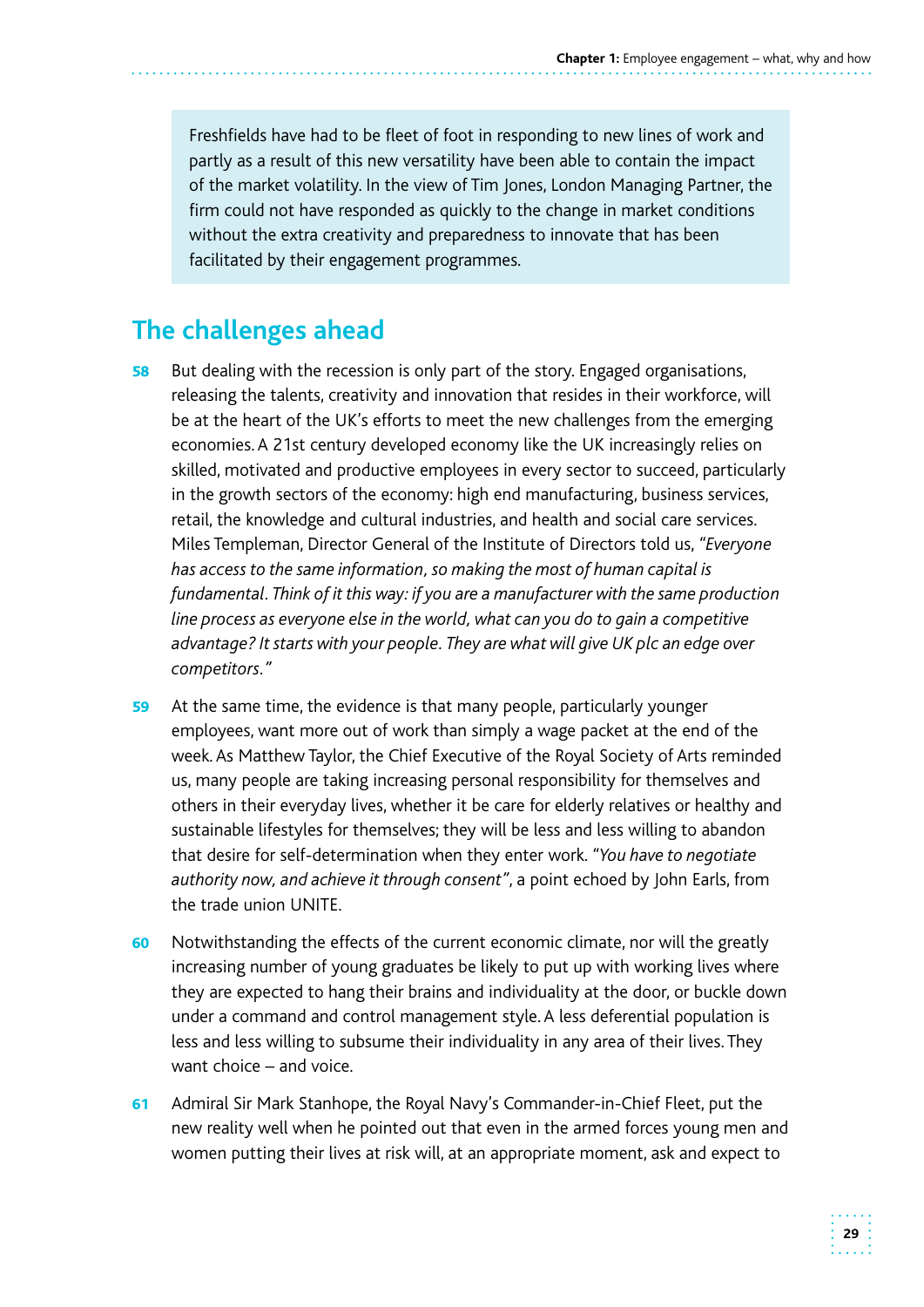have answered the question: 'why?' And answering that question satisfactorily is the precondition for them being willing to obey orders unquestioningly when they are on the front line.

62 Professor John Purcell made a related point to us when he emphasised that the new ways of working – team working, collaboration, joint problem solving – which business and services increasingly demand, cannot thrive in an environment where staff's abilities are not valued or trusted, particularly since many of the new approaches depend on discretionary effort willingly given. The 2004 WERS study<sup>41</sup> indicated that staff working in teams with greater autonomy were more satisfied with the amount of influence they had over their jobs.

## **Engagement and the individual**

- 63 Engagement is not just about macro-economics. There is a measurable and significant win for the individual engaged employee. Studies in this field demonstrate beyond doubt that individuals maximise their psychological well-being when they are engaged in meaningful work that provides positive emotional experiences. As our working lives extend with growing longevity, people will want and demand a greater sense of well-being at work.
- 64 CMI reported a strong association between motivation and personal productivity levels. More than two-thirds of those managers who reported that they were motivated at work also claimed high productivity levels (defined as more than 90 per cent). Only 15 per cent who were motivated experienced low levels of productivity (defined as less than 70 per cent).
- 65 Eighty-six per cent of engaged employees say they very often feel happy at work, as against 11 per cent of the disengaged. Forty-five per cent of the engaged say they get a great deal of their life happiness from work, against eight per cent of the disengaged. (Gallup 2006)
- 66 Gallup also point to the negative effects of disengagement. Fifty-four per cent of the actively disengaged say that work stress caused them to behave poorly with friends or family members in the previous three months, against 17 per cent of the engaged. More alarmingly, 54 per cent of the actively disengaged say their work lives are having a negative effect on their physical health, versus 12 per cent of the engaged.<sup>42</sup>
- 67 This damaging effect of disengagement was a theme emphasised to us by Dame Carol Black, the author of the influential review of the health of the working age



 $41$  Ibid.

<sup>&</sup>lt;sup>42</sup> Crabtree S. (2005), 'Engagement Keeps the Doctor Away', *Gallup Management Journal*; and Gallup Study: (2005); 'Feeling Good Matters in the Workplace', *Gallup Management Journal,.*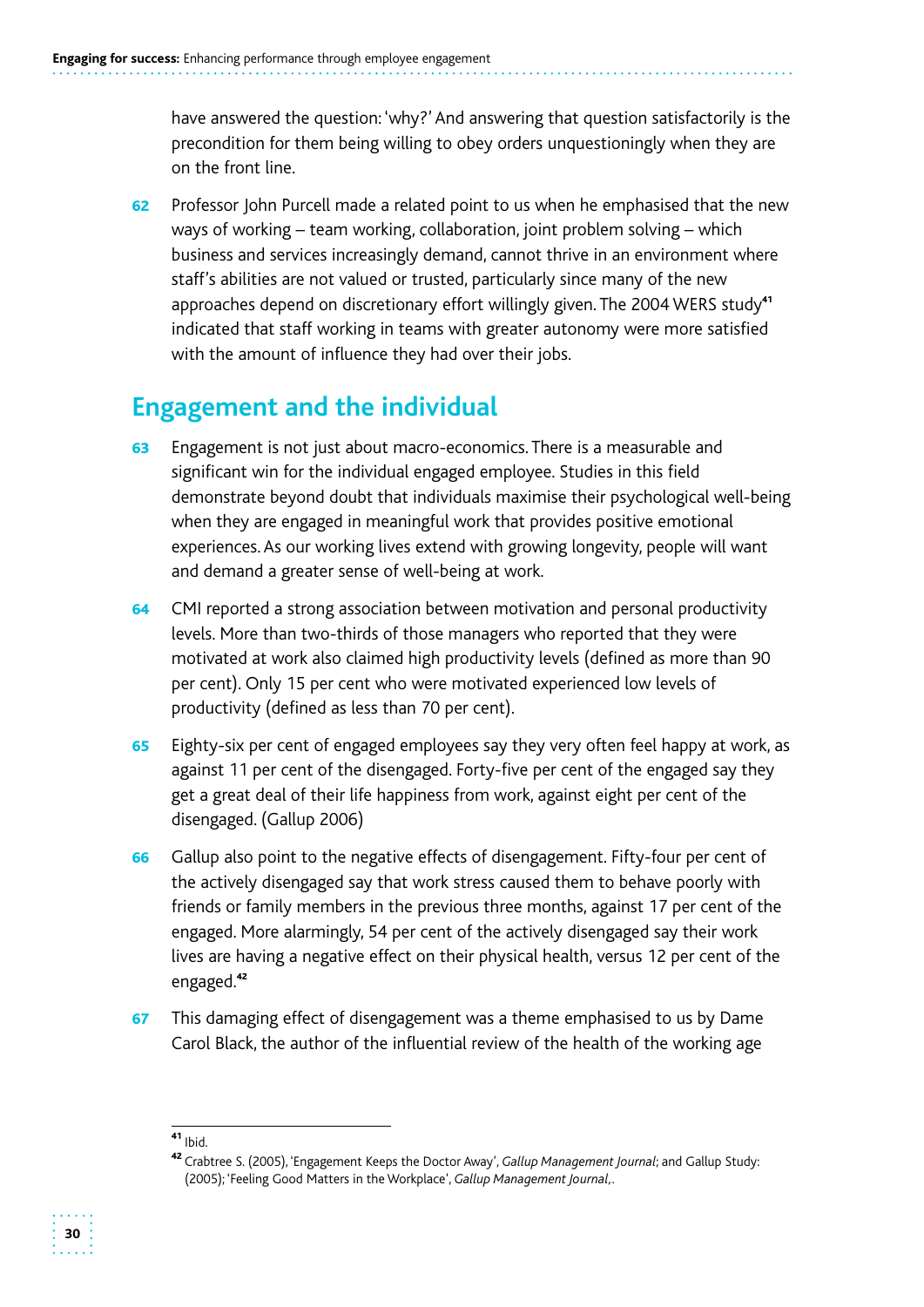population, *Working for a Healthier Tomorrow.*<sup>43</sup> She emphasised to us the importance of people's experience of work on their health and the harm that can result when relations between employees and line managers are poor. Dame Carol told us, '*If I could wave a magic wand, the one thing I would do is to improve the relationship between line managers and employees […] health and well-being is not just a medical issue. The nature and characteristics of the jobs that employees are required to do in terms of satisfaction, reward and esteem and a degree of control in the task, are vitally important to them. The line manager has a key role. Good line management can promote better health and well-being and improved performance."*  The Government's response to the review *'Improving Health and Work: Changing Lives'* also highlighted the importance of line managers in bringing about the better experience of work and the workplace that people are right to seek.

68 Jonathan Austin of Best Companies told us that their research shows that engaged organisations deliver something valuable for the employee. 'They get leaders who listen to and inspire them, they get an organisation they feel proud to work for, their managers are more likely to listen and care for them, they get more opportunities for personal growth, the teams within these organisations support each other, the "deal" the employee gets is perceived by them to be fairer, and they get lower levels of stress related symptoms and a better work-life balance.'

## **Explaining the engagement deficit**

- 69 If employee engagement can deliver so many benefits, what blocks the capture of this private and public value? Chapters 3 and 4 look in more detail at the barriers to engagement and at some of the positive enablers which can form part of a successful strategy. But it is worth summarising some of the significant factors that recur again and again in the research literature and in first hand experience.
- 70 Firstly, there are still too many chief executives and senior managers who are unaware of employee engagement or are still to be convinced of its benefits. Some are put off by evidence that the benefits of investing in engagement approaches may take time to show through in performance. Others experience little external incentive: data from America shows that the stock market does not fully value intangibles such as employee engagement, even when they are made visible by a publicly available employee survey, even though higher employee satisfaction is associated with stronger company share price performance.<sup>44</sup> Accenture point out that under half of chief financial officers appear to understand the return on their investments in human capital.<sup>45</sup> And many people we spoke to pointed to the

 and at: <sup>43</sup> Black, Carol (2008) *Working for a Healthier Tomorrow: Review of the Health of Britain's Working Age Population* 

http://www.workingforhealth.gov.uk/documents/working-for-a-healthier-tomorrow-tagged.pdf<br>(Accessed 1 July 2009)

<sup>44</sup>Ednams A. (2008) 'Does the Stock Market Fully Value Intangibles? Employee Satisfaction and Equity Prices'

<sup>&</sup>lt;sup>45</sup> Accenture (2008) 'An Accenture point of view on employee engagement – what it is, why it matters, how you can you change it'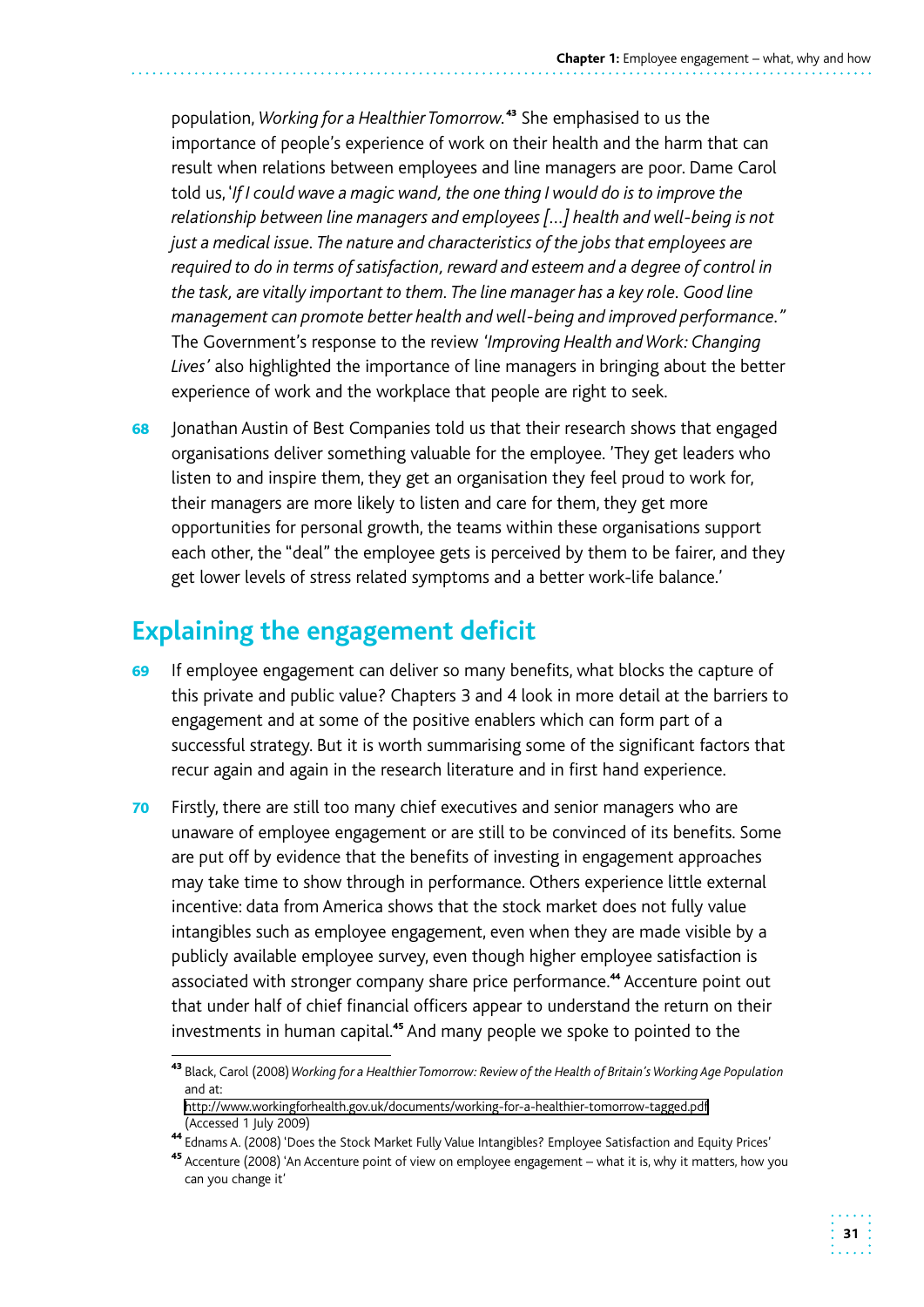danger of engagement being written off as 'soft and fluffy' rather than as a bottom line issue; others listed reasons which enabled leaders to avoid dealing with the issue, particularly 'it won't work here' and 'I don't have time'.

- 71 Secondly, even those who are interested often don't know how to address the topic or where to go to get practical advice and support. Evidence from a survey by the Involvement and Participation Association (IPA) in 2007 found that while most organisations were aware of the need for employee engagement, less than half knew how to implement it. Getting started can be a challenge. The FSB suggested to us that this is particularly the case for small businesses who are in addition concerned about the possible cost.
- 72 Thirdly, there persists a managerial mindset that 'demeans human beings as human resources and human capital' in the words of Henry Mintzberg, as opposed to creative and productive human beings – as one of many factors of production rather than as the wellspring of success. Behind this mindset lies a fear of losing control of the reins. And as one chief executive asserted to us: *"Balance sheets don't answer back. The risk of listening is that you may hear things you don't want to hear."*
- 73 Poor leadership inexorably leads to poor management practice, where line managers fail to engage their staff. Where there is no pressure for engagement, poor line management can quickly douse enthusiasm. Poor management skills in dealing with people lie behind many of the factors of disengagement. As more than one person reminded us: people join organisations – but they leave managers. Mike Emmott of the CIPD pointed to the *"seriously defective default assumptions"* which he believes are still around, that managers get people to perform by telling them what to do – the traditional command and control model of management – or that the only thing that motivates people at work is pay.
- 74 Towers Perrin reported in 2007<sup>46</sup> that only 29 per cent of UK employees believed their senior managers were sincerely interested in their well-being; only 31 per cent thought their senior managers communicated openly and honestly; only three per cent thought their managers treated them as key parts of the organisation and no fewer than 60 per cent felt their senior managers treated them as just another organisational asset to be managed. The 2008 NHS staff survey<sup>47</sup> revealed that only 51 per cent of staff felt they were involved or consulted on decisions that might affect their work area, team or department; only 27 per cent thought senior managers involved staff in important decisions.
- **75** In our view this joint and consequential failure of leadership and management is the main cause of poor employee engagement.

 $46$  Ibid.

<sup>&</sup>lt;sup>47</sup> Healthcare Commission (2008) Sixth Annual NHS Staff Survey.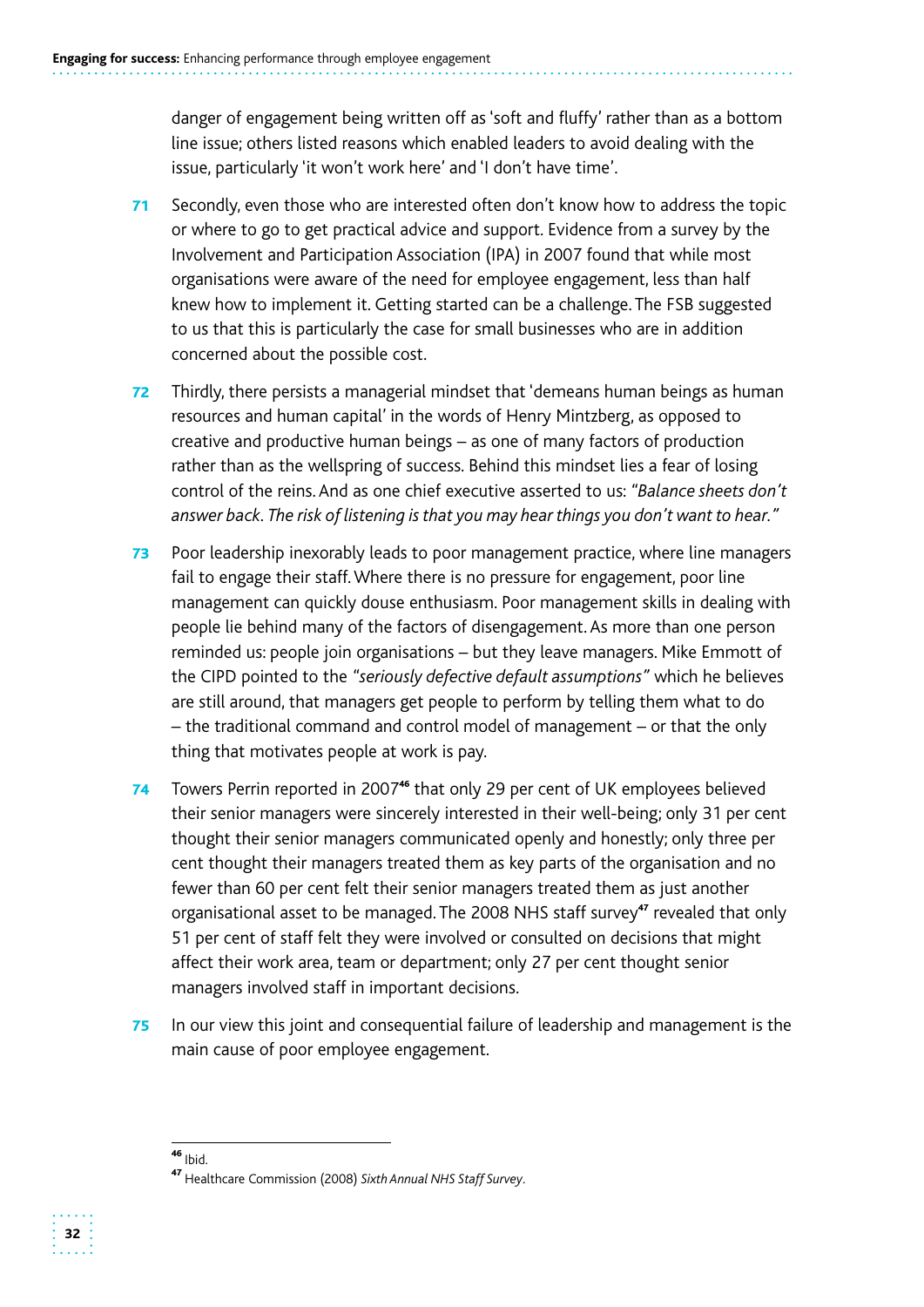# **The way ahead**

- **76** There is no silver bullet that will deliver high levels of employee engagement overnight and certainly there is no one size fits all solution. This report does not aim to be a 'how to' guide, and we will not set out the twelve steps to engagement enlightenment. Nevertheless, chapter 4 looks in some detail at the enablers commonly agreed to lie behind successful engagement approaches. Among the drivers are:
	- Leadership which ensures a strong, transparent and explicit organisational culture which gives employees a line of sight between their job and the vision and aims of the organisation.
	- Engaging managers who offer clarity, appreciation of employees' effort and contribution, who treat their people as individuals and who ensure that work is organised efficiently and effectively so that employees feel they are valued, and equipped and supported to do their job.
	- Employees feeling they are able to voice their ideas and be listened to, both about how they do their job and in decision-making in their own department, with joint sharing of problems and challenges and a commitment to arrive at joint solutions.
	- A belief among employees that the organisation lives its values, and that espoused behavioural norms are adhered to, resulting in trust and a sense of integrity.
- 77 We believe the early benefits of adopting a listening and engaging approach will lead to some quick wins. Engagement does not necessarily involve outlay on consultants or expensive surveys. However it will involve behavioural and cultural change which takes time and effort.
- **78** In our view, the best way of increasing engagement levels in the UK is to ensure more leaders understand the concept and what it can deliver, and that stakeholders in the employment field are geared up to support its implementation.
- 79 That is why we are recommending to government that rather than set targets or propose new regulations, it uses its unique power to convene a nationwide discussion involving all stakeholders to ensure the widest possible understanding of the case for engagement, and to encourage more organisations to adopt this approach. At the same time, we want to see all the relevant organisations gear up to meet the anticipated increased demand, and the government to ensure the resources it expends that are relevant to engagement – both as a direct employer and as an important source of support for business – reflect the importance of engagement. We believe that by adopting these recommendations we will be in a position to offer more practical support for organisations seeking to enhance levels of employee engagement, by March 2010. The full recommendations are set out in chapter 5.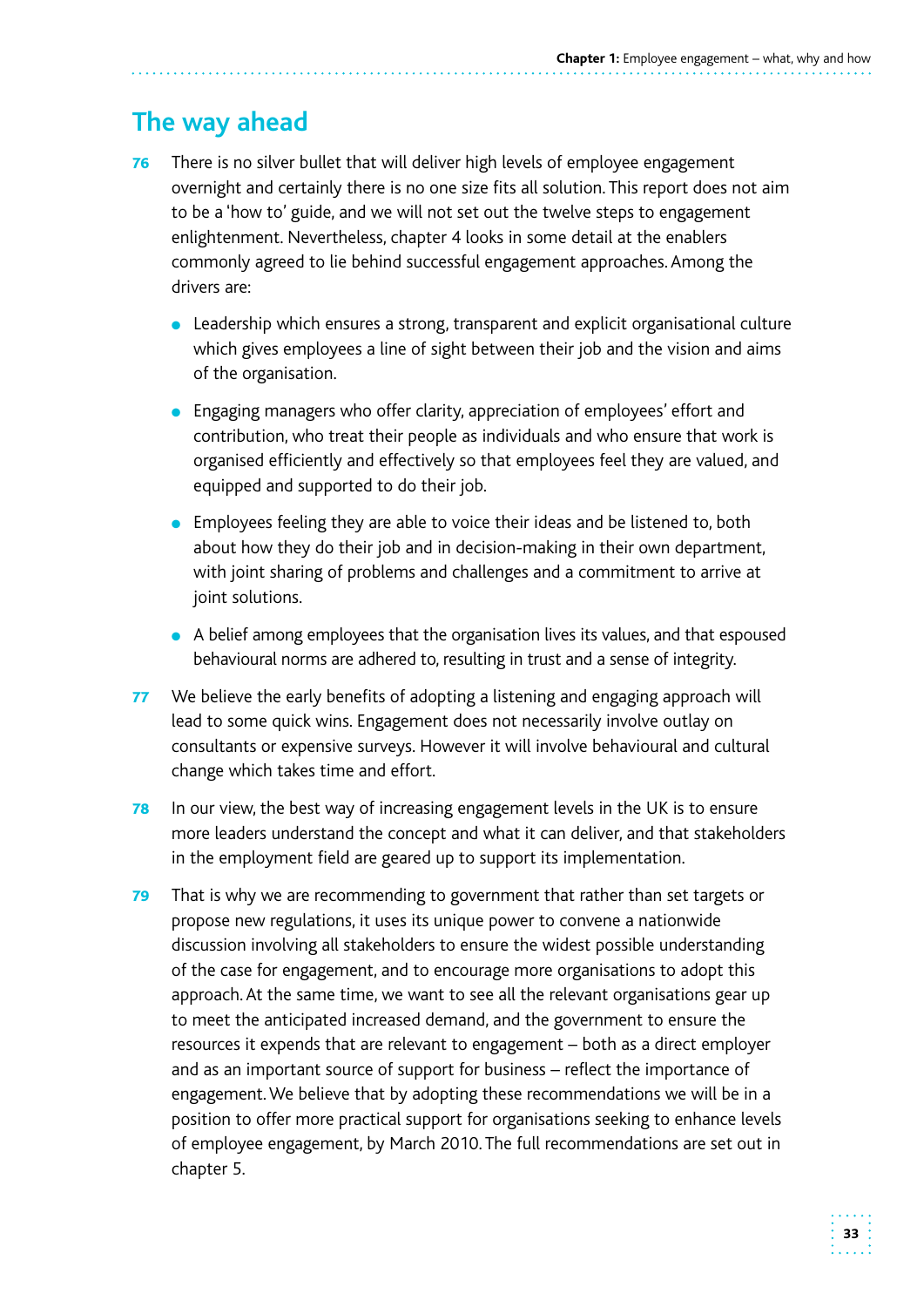# **Chapter 2**



# **The Case for Employee Engagement – The Evidence**

- 1 We have spoken to many who believe the case for workplace engagement has been so clearly made that the task in hand is to just 'get on with it'. There are however, others who are either less convinced or who are looking for arguments that will persuade those leading their organisations that engagement is about driving up performance, and therefore worth the investment in time and effort it will take. This chapter is for them.
- **2** Critics of employee engagement have made the point to us that there are organisations, which run on a command and control basis, on the surface disregarding their staff, who are doing well. Organisations do of course exist where the product or service is in such strong demand or is sufficiently differentiated, or where the competition is weak, that commercial success follows. The challenge to these organisations, however, is whether they could be doing even better if they secured the added value which employee engagement brings. As Telefonica O2 put it to us, an organisation that does not enlist its own staff to its 'fan base' is not maximising its long-term value.
- **3** The growing currency of engagement has generated a large number of studies from academics, consultancies, and organisations that look at the impact of high levels of engagement on outcomes for the business or organisation. This research, together with anecdotal evidence, exists across a wide range of industries and suggests there is a strong story to be told about the link between employee engagement and positive outcomes. In particular, there are a number of studies that demonstrate that private sector organisations with higher levels of employee engagement have **better financial performance**, and high levels of engagement are associated with **better outcomes in the public sector**.
- 4 As discussed in chapter 1, there are studies *across* multiple organisations and studies *within* a particular organisation. Both have contributed to the overall understanding of the impact of employee engagement that underpins the recommendations in this report. Original material for the case studies has been supplied by the organisations themselves.
- 5 One of the first studies of what we now refer to as employee engagement linked customer service to the profit chain, but also investigated what factors were likely to bring about better customer service.<sup>48</sup> This study was based on 3 years of work by

<sup>48</sup> Anthony J Rucci, Steven P Kirn, and Richard T Quinn (1998) 'The Employee-Customer Profit Chain at Sears', *Harvard Business Review Jan-Feb*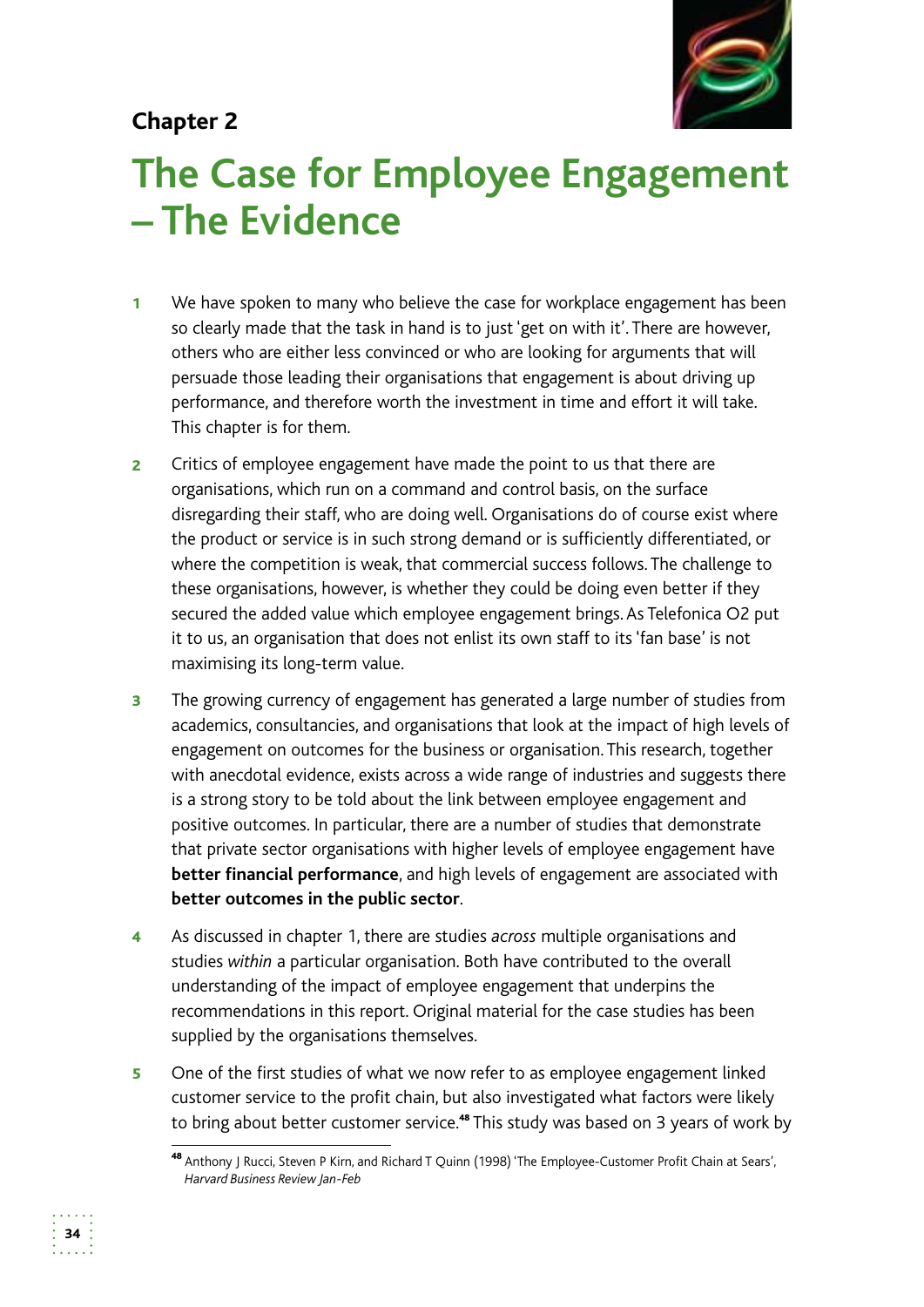executives at Sears, Roebuck and Co., rebuilding the company around its customers. The resulting service – profit chain model was based on then newly developed measurement techniques and concluded that *'there is a chain of cause and effect running from employee behaviour to customer behaviour to profits.'* The Sears model has been subsequently criticised; however, as one of the first serious attempts to quantify and analyse the effects of employee engagement, it sparked much of the subsequent debate.

- 6 As we set out in chapter 1, research into the extent to which reliable associations can be found between levels of engagement and performance outcomes is increasingly available.
- **7** However, it is important to bear in mind that this research covers a multitude of sectors and follows different methodologies, so comparisons between studies should be avoided unless care is taken to match the methodologies, particularly the variables being measured. The studies vary in a number of ways. For example, there are varying definitions of engagement; some focus on one element of engagement (emotional, cognitive, behavioural); others focus on one or several but not all of the drivers. Still other studies look at different performance outcomes (such as retention, performance measures, profit, productivity, customer service); at the contextual nature of engagement; and different levels, such as the group, or the organisation.
- 8 Although the output from research houses and consultancies tends to be more widely quoted, there is also an important series of studies by academics and business schools looking at various aspects of engagement, in particular looking inside what Professor John Purcell calls the 'black box', the impact of HR strategies on performance.<sup>49</sup>
- **9** We have not attempted to validate each and every study cited in this report. Many can be challenged at some level. However, taken together, and supported by the case studies of organisations who are using employee engagement to boost performance, we suggest the overall picture becomes compelling.
- 10 As John Purcell told us. "Despite the difficulties and weaknesses it is hard to ignore *the volume of studies which show, to varying degrees, with varying sophistication, a positive relationship between high performance/involvement work practices and outcome measures."*
- 11 Some of these studies are outlined in chapter 1; for the sake of completeness we include them here, in this more comprehensive list.

<sup>49</sup>For example, Purcell, J., Kinnie, N., Hutchinson, S., Rayton, B and Swart, J. (2003) *Understanding the People and Performance Link: Unlocking the Black Box*. London, CIPD or Kahn W A (1990) 'Psychological conditions of personal engagement and disengagement at work', *Academy of Management Journal*; Macey W H, Schneider B (2008) *The meaning of employee engagement, Industrial and Organisational Psychology*; Maslach C, Schaufeli W B, Leiter M P (2001) 'Job burnout', *Annual Review of Psychology*; Saks A M (2006) 'Antecedents and consequences of employee engagement', *Journal of Managerial Psychology.*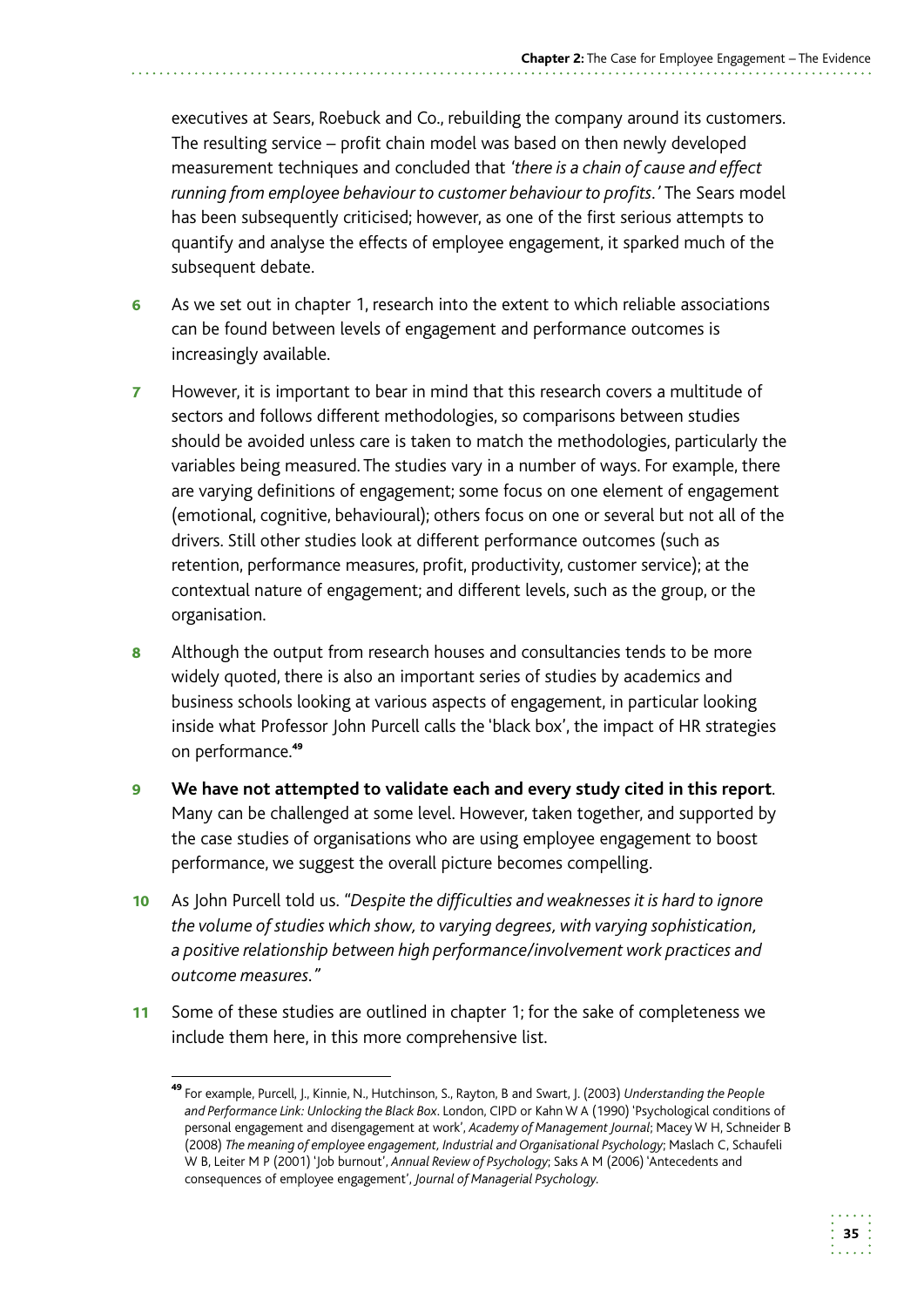# **Cross-Organisational Studies**

- 12 A global study carried out by Towers Perrin-ISR<sup>50</sup> compared the financial performance of organisations with a more engaged workforce to their peers with a less engaged workforce over a period of 12 months. The data comprised of 664,000 employees from 50 companies, of all sizes, around the world, representing a range of different industries. Engagement was measured alongside more traditional business performance measures such as operating income, net income and earnings per share. Towers Perrin-ISR's findings included the following:
	- **•** Those companies with a highly engaged workforce improved **operating income** by 19.2 per cent over a period of 12 months, whilst those companies with low engagement scores saw operating income decline by 32.7 per cent over the same period.
	- Over a 12 month period, those companies with high engagement scores demonstrated a 13.7 per cent improvement in **net income growth** whilst those with low engagement saw net income growth decline by 3.8 per cent.
- 13 The 2006 Meta-Analysis by Gallup<sup>51</sup> looked at 23,910 business units and compared units with engagement scores in the top quartile with those who had below average engagement scores. Those business units in the top half of engagement scores had 27 per cent higher profitability than those in the bottom half. Gallup found that engagement levels can be **predictors of sickness absence**, with more highly engaged employees taking an average of 2.7 days per year, compared with disengaged employees taking an average of 6.2 days per year.
- 14 A second Gallup study<sup>52</sup> of the same year on earnings per share in 89 organisations found that growth rates of those units with engagement scores in the top quartile were 2.6 times those of units with below average engagement scores. Those in the top quartile averaged 12 per cent higher profitability.

<sup>50</sup>Towers Perrin-ISR (2006) *The ISR Employee Engagement Report.* 

<sup>51</sup>Harter, JK et al (2006) Q12 *Meta-analysis* Gallup

<sup>52</sup> Gallup Organisation (2006). 'Engagement predicts earnings per share'.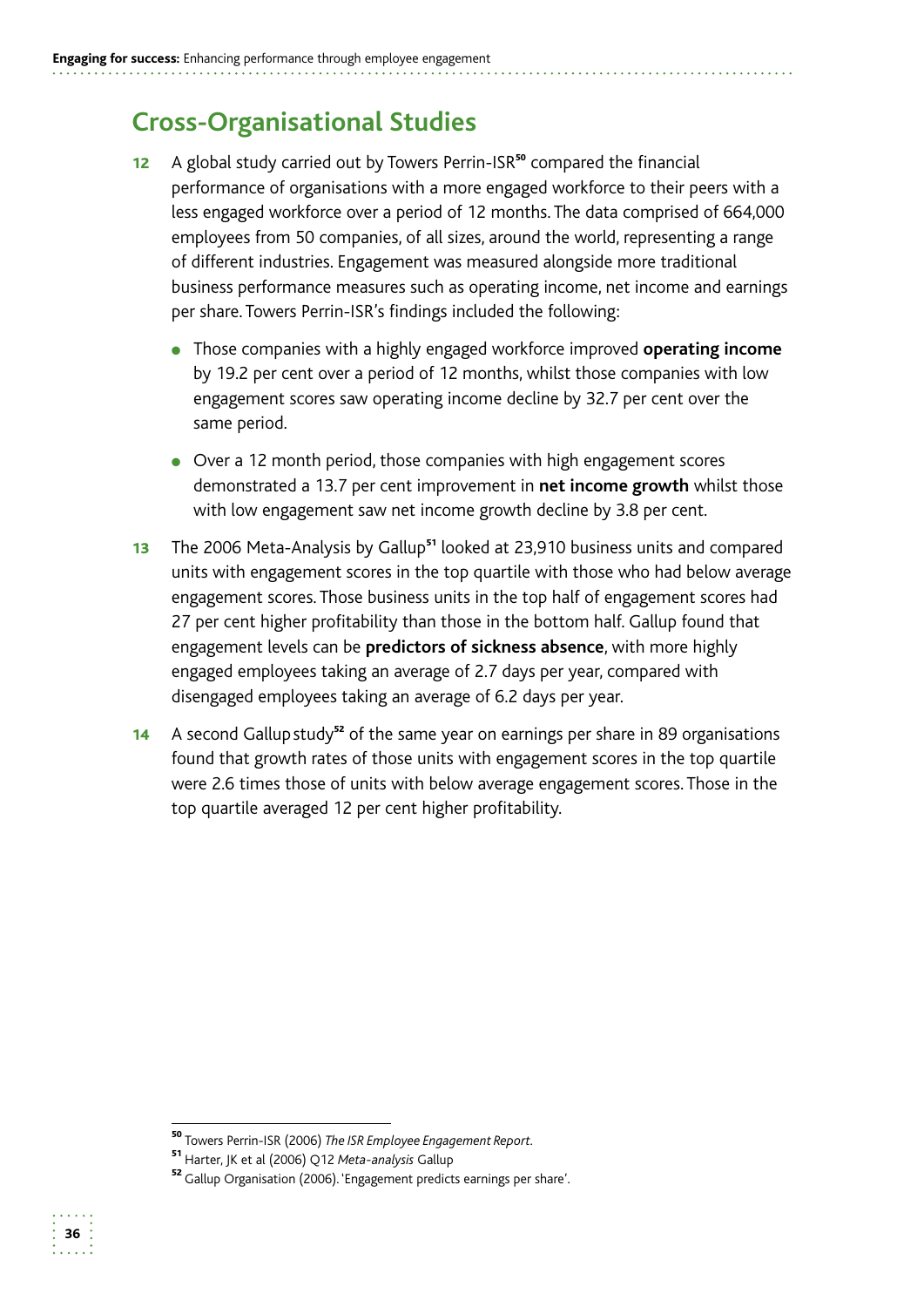### **Employee engagement and links to performance – other studies**

- **The Corporate Leadership Council** reported that engaged organisations grew profits as much as three times faster than their competitors. They report that highly engaged organisations have the potential to reduce staff turnover by 87 per cent and improve performance by 20 per cent.<sup>53</sup>
- Shifting levels of employee engagement upwards also correlates with improved performance. For example, **Gallup** research for a UK retailer with 174 stores in a study over two years concluded that stores that improved engagement year on year grew their profits by 3.8 per cent. Stores that did not improve their engagement saw their profits decrease by 2 per cent.<sup>54</sup>
- ●● **CLC's** 2004 *Driving Performance and Retention through Employee Engagement* report, found that companies with above average employee commitment were in 71 per cent of cases achieving above average company performance for their sectors. Companies with below average employee commitment found only 40 per cent of their organisations achieving above average company performance.<sup>55</sup>
- ●● **The Institute of Work Psychology at Sheffield University** in 2001 demonstrated that among manufacturing companies in their study, people management practices were a better predictor of company performance than strategy, technology, research and development.
- Companies in the **Best Companies to Work for** in the period 2004 2008 increased their turn-over by 94 per cent and their profits by 315 per cent.
- ●● The **Chartered Management Institute** *Quality of Working Life 2007* research programme found a significant association and influence between employee engagement and innovation.<sup>56</sup>

<sup>53</sup> Corporate Leadership Council / Corporate Executive Board (2008). 'Improving Employee Performance in the Economic Downturn'

<sup>54</sup>Gallup (2008) *UK retailer – 174 stores over two years* 

<sup>55</sup> Corporate Leadership Council (2004) Driving Performance and Retention through Employee Engagement – Executive Summary

<sup>56</sup> Worrall, L. & Cooper, C. L. (2007). *The Quality of Working Life: Managers' health, motivation and productivity*. Chartered Management Institute.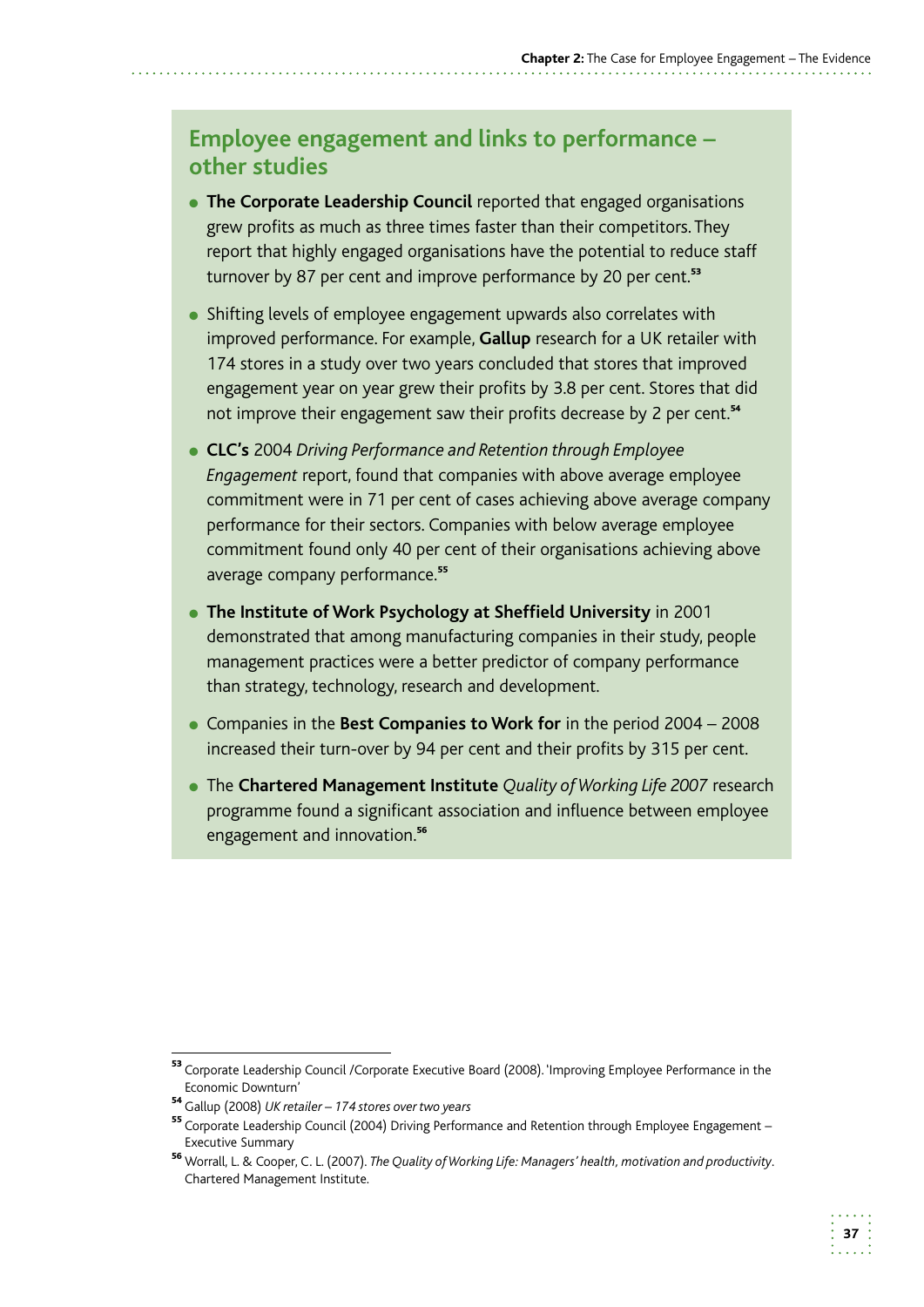- A **Watson Wyatt** study of 115 companies suggested that a company with highly engaged employees achieves a financial performance four times greater than companies with poor engagement. They also reported in 2008/9 that the highly engaged are more than twice as likely to be top performers – almost 60 per cent of them exceed or far exceed expectations for performance. Moreover the highly engaged missed 43 per cent fewer days of work due to illness.<sup>57</sup>
- **Gallup** found that engagement levels can be predictors of sickness absence, with more highly engaged employees taking an average of 2.7 days per year, compared with disengaged employees taking an average of 6.2 days per year.<sup>58</sup>
- **Hewitt** reported that companies with a greater than 10 per cent profit growth had 39 per cent more engaged employees and 45 per cent fewer disengaged employees than those with less than 10 per cent growth.<sup>59</sup>
- **Development Dimension International (DDI)** reported that in a Fortune 100 manufacturing company, turnover in low engagement teams averaged 14.5 per cent, compared with 4.8 per cent in high engagement teams. Absenteeism in low engagement teams hovered around 8 per cent, but was down to 4.1 per cent in high engagement teams. Quality errors were significantly higher for poorly engaged teams.<sup>60</sup>
- **Towers Perrin** found that broadly three-quarters of the highly engaged believe they can impact costs, quality and customer service; and only 25 per cent of the disengaged believe they can.
- **PricewaterhouseCoopers**, who use staff and customer engagement levels as one of their four Key Performance Indicators (KPIs) have found a strong correlation between highly engaged staff and client satisfaction.

<sup>57</sup>Watson Wyatt, *Continuous Engagement: The Key to Unlocking the Value of Your People During Tough Times, Work Europe Survey – 2008-2009.* 

<sup>&</sup>lt;sup>58</sup> Harter, J. K., Schmidt, F. L., Kilham, E. A., Asplund, J. W. (2006) Q12 Meta-Analysis, The Gallup Organisation

<sup>59</sup> Hewitt Associates (2004) *Employee Engagement higher in double digit growth companies. Research Brief.* 

<sup>&</sup>lt;sup>60</sup> Wellins, R. S., Bernthal, P. and Phelps, M (2005). 'Employee engagement: the key to realising competitive advantage', DDI and at: http://www.ddiworld.com/pdf/ddi\_employeeengagement\_mg.pdf [accessed 1 July 2009]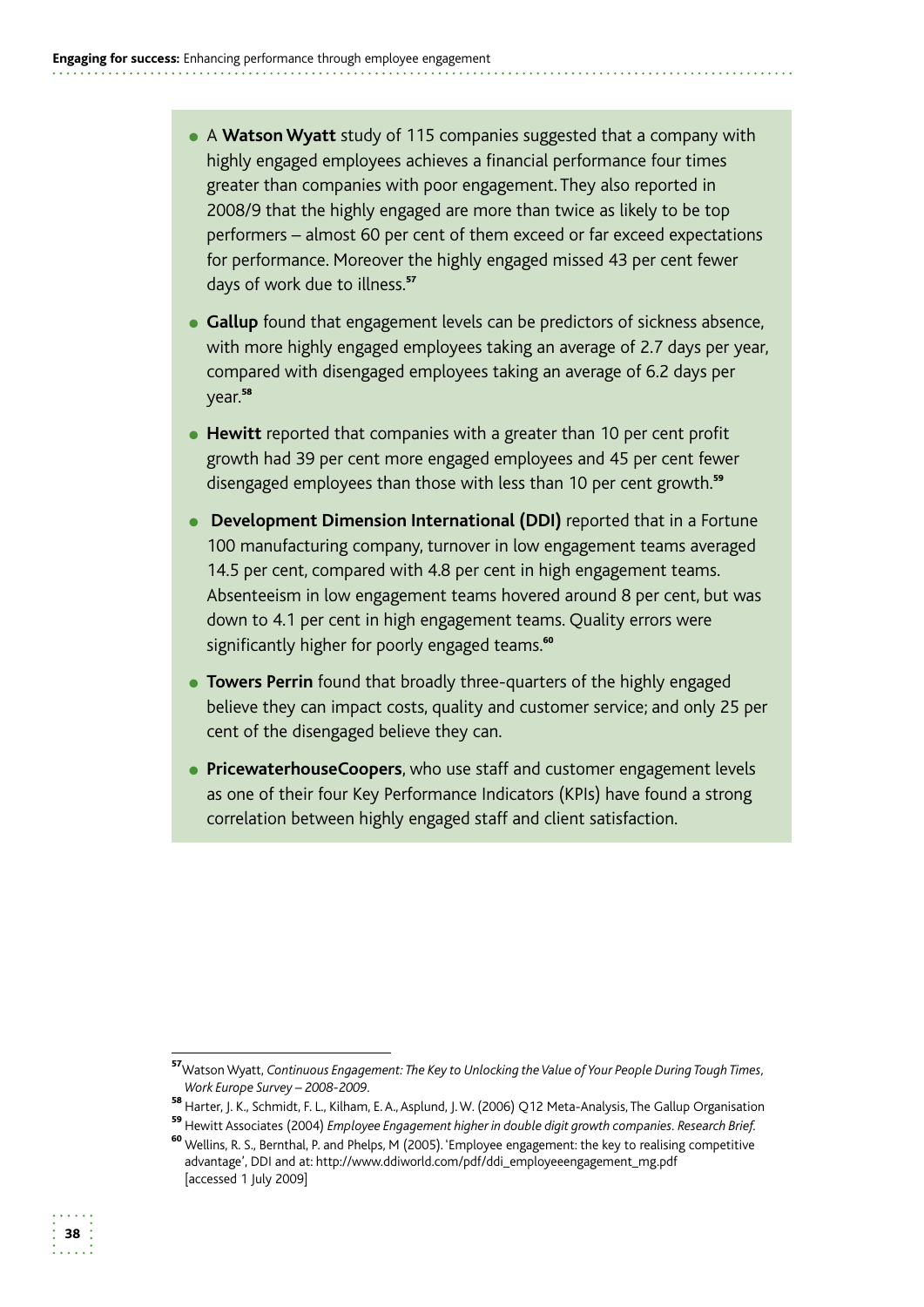- ●● A paper by **Harter et al** in the Harvard Business Review found that customer and employee engagement augment each other at the local level, creating an opportunity for accelerated improvement and growth of overall financial performance. Analysis of the performance of 1,979 business units in ten companies revealed that those units that scored above the median on both employee and customer engagement were on average 3.4 times more effective financially (in terms of total sales and revenue performance to target and year over year gain in sales and revenue) than units in the bottom half of both measures.<sup>61</sup>
- ●● **IES** in their 1999 study *From People to Profits* found a link between employee satisfaction, customer satisfaction and increases in sales, based on a study of 65,000 employees and 25,000 customers from 100 stores, over two years. Employee commitment acted on sales through three routes: directly on sales, mediated through customer satisfaction, and through reduction in staff absence. They concluded a one per cent increase in employee commitment (using a five point scale) can lead to a monthly increase of nine per cent in sales.<sup>62</sup>
- ●● **Hay Group** in their publication *Engage Employees and Boost Performance*  2001 conclude that engaged employees generate 43 per cent more revenue than disengaged ones.<sup>63</sup>

# **Individual Employers in the Private Sector**

- **15** The **Nationwide Building Society** has invested considerable effort in measuring levels of employee engagement across its branch network and comparing those results against a number of performance metrics, which are also measurable by retail area.<sup>64</sup>
- 16 Since April 2008, the building society has produced an Area Directors measurement pack that includes information on business performance (i.e. lending; general insurance; protection and investments; banking; and savings), customer experience, operational and regulatory risk, staff performance review results, voluntary employee turnover and working time lost to employee absence. The retail areas are then divided into three categories according to their staff engagement scores, which enables the company to compare 41 areas, where the 14 areas with the highest engagement levels are classed as 'high engagement', the next 14 as 'medium engagement' and the bottom 13 as 'low engagement'.

<sup>61</sup>Fleming J, Coffman C, and Harter J (2005) 'Manage Your Human Sigma', *Harvard Business Review* 

<sup>62</sup>Barber, L., Hayday, S., & Bevan, S (1999) *From People to Profits* Institute for Employment Studies

<sup>&</sup>lt;sup>63</sup> Hay Group, 'Engage Employees and Boost Performance' (2001)

<sup>&</sup>lt;sup>64</sup> Information provided by Nationwide to the MacLeod Review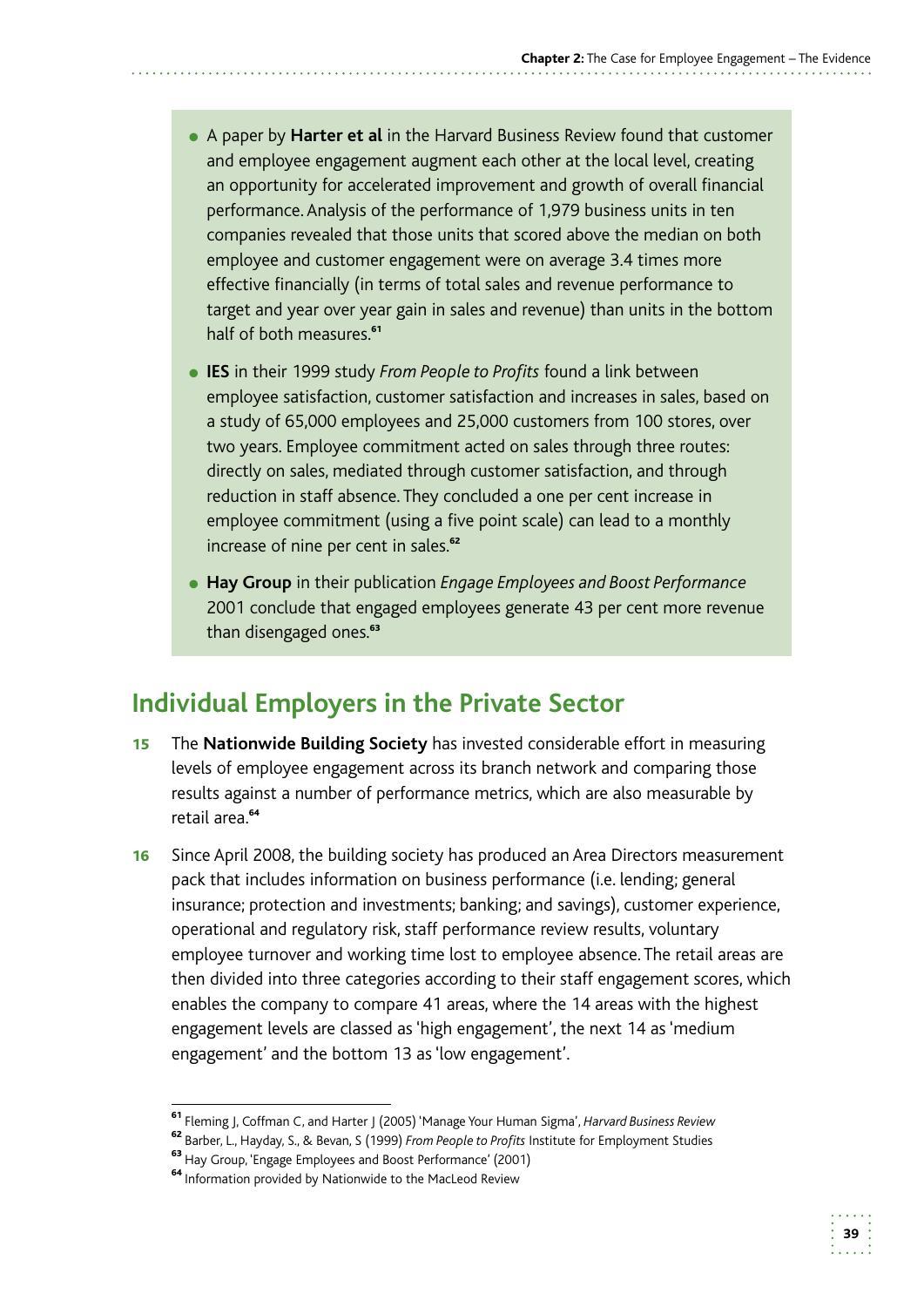17 Table 1 below relates to **sales data** and plots the sales achieved against the relative engagement scores of retail areas. It shows that those areas with high engagement scored 14 percentage points higher on sales of banking products that those with low engagement scores, and were 34 percentage points higher on sales of general insurance.



**Table 1: Nationwide – Employee Engagement and Sales** 

**18** Table 2 shows the results on risk. Here, low scores are positive and the finding was that those areas with high engagement scored much better on risk than those areas with low engagement.



**Table 2: Nationwide – Employee Engagement and Risk**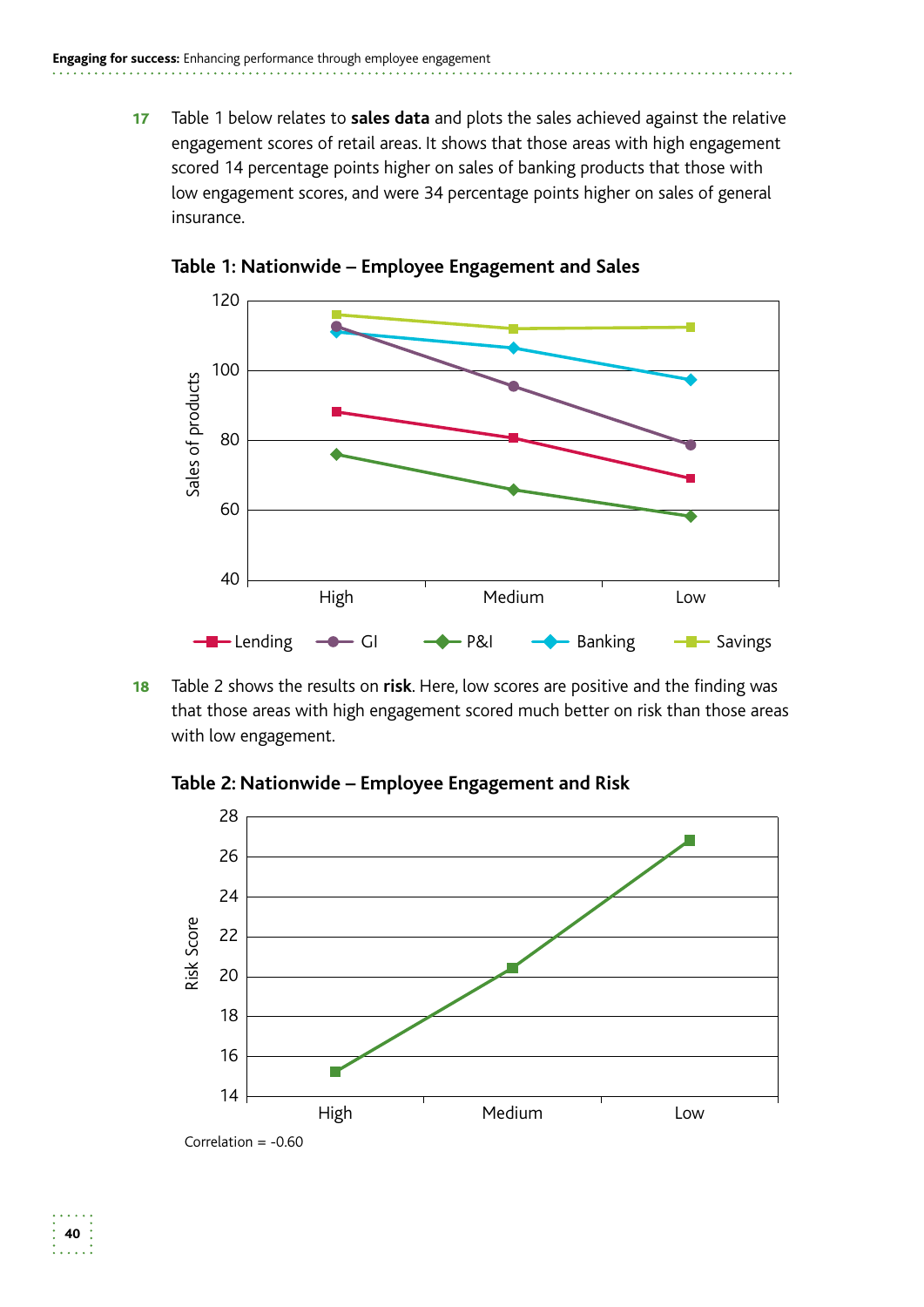**41** 

- In terms of **customer service**, Nationwide found significantly higher scores for customer experience in areas of high engagement: there was a difference of eight percentage points between 'high' and 'low'.
- Those retail areas within Nationwide's branch network with areas of high engagement had a **voluntary employee turnover** rate of just over ten per cent, whilst in those with low engagement it was around 17 per cent.
- Nationwide also found that retail areas that were in the top third of their relative engagement index had **lower absence levels**. They calculate that if all retail areas brought their engagement scores up to those in top third, and there was a parallel improvement in the number of days lost, this could represent a financial saving of £800,000 per annum.
- 19 A study by **Standard Chartered<sup>65</sup>** compared the results from 2002/3 and 2003/4 from the branches of two countries: Hong Kong and Ghana. Both quantitative and qualitative data was obtained. The quantitative research was carried out in the bank's retail branches in Hong Kong between 2002 and 2004. Three sets of data were examined: employee engagement (using the Gallup Q12 measurement tool), workplace climate (13 questions) and business performance data, as indicated by branch revenue, profit growth and employee turnover. The additional qualitative data was obtained from focus groups with employees and one to one semistructured interviews with managers.
- 20 Standard Chartered found that branches where employee engagement was high achieved **16 per cent higher profit margin growth** than branches where employee engagement was low and had **46 per cent lower voluntary turnover**.
- 21 The study emphasises the importance of the engaged manager in inspiring and engaging the workforce, in contrast to human resource management practices alone. This research builds on previous findings in both academic and practitioner literature and suggests a strong correlation between an engaged manager and performance.
- 22 Not all organisations who believe in engagement carry out the very detailed analysis that Nationwide and Standard Chartered do, but they also have convincing stories to tell about the impact it has made on their performance and bottom line.
- by 21.6 per cent.<sup>66</sup> 23 After receiving the third set of average annual engagement scores for its 1,200 staff working in one of their UK divisions, **Accenture** assigned a member of staff to work on employee engagement full-time, bringing together all of their different efforts towards people and building one robust programme. Six months later, engagement scores had significantly improved, and their net revenue increased

<sup>&</sup>lt;sup>65</sup> Provided by Standard Chartered to the MacLeod Review

<sup>66</sup> Accenture, Presentation to MacLeod Review, December 2008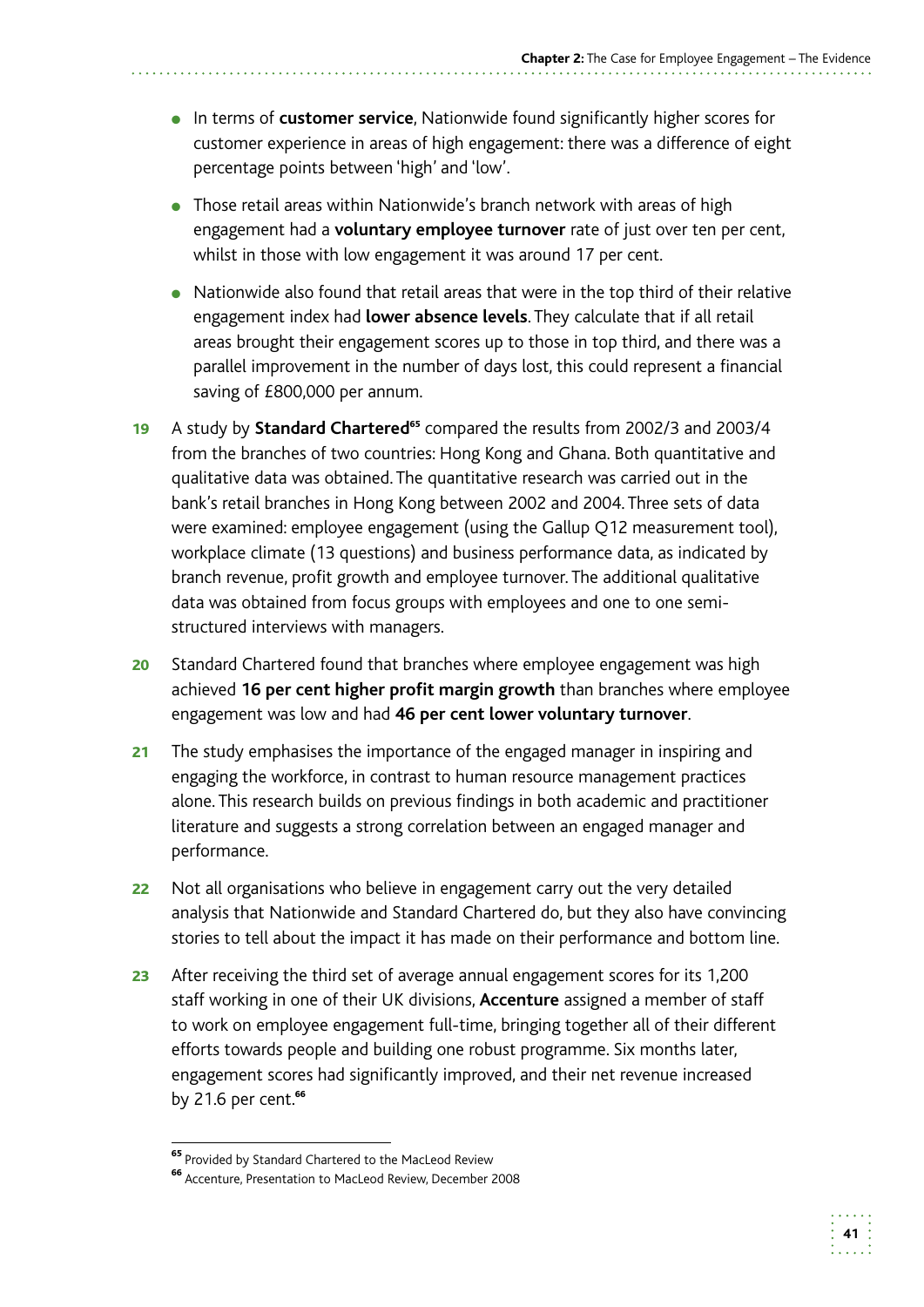- **24** In their evidence to our review, The Co-operative Group cited research from their Talkback engagement and performance programme. The Group tracked levels of engagement against store performance in its food retail estate in 2006 and 2007. Although food retail stores are complex environments, and as many external factors as internal can affect operational performance and success, the Group has evidence of direct correlations between levels of employee engagement and store business performance. An analysis of employee engagement in individual stores against key business performance indicators, showed that where engagement improved by an average of 5.24 points or more, the level of food wastage fell by £62.25 per period per store, saving a total of £400,000 per annum. Where engagement scores rose by between 0.6 points and 5.23 points, the level of wastage fell by £31.02 per period, saving £200,000.
- 25 Results from Boots Great Place to Work Survey indicated that shops with the highest engagement scores (72 per cent against 67 per cent) had lower absence rates, lower turnover and a higher profit contribution (3 per cent higher than targets).<sup>67</sup>

### **Case Study Freshfields Bruckhaus Deringer**

Like many of its direct competitors, retention of talent was becoming a significant issue for the business. Freshfields supports successful graduate candidates for legal posts through one or two years of further training before they join the organisation. During this period, the individuals generate no income revenue, with the break-even point on Freshfields' investment coming at around two years after qualification. Freshfields were finding that despite joining with high levels of commitment and energy, after around four years an unacceptably high proportion of staff were choosing to leave.

From talking to staff, Freshfields realised that many felt that while they were valued for their technical competence as lawyers they didn't have as much opportunity as they would have liked to get involved in the broader development of the firm's business. Freshfields addressed this by introducing a number of measures, including creating the Associate Engagement Group (AEG) which gives associate lawyers a greater say in decisions that impact them. The group acts as an information and consultation conduit between the partnership and the associates. It is now in its third year and continues to gain prominence. Recent market conditions have obviously had an important impact on staff retention, but Freshfields have seen improved metrics in employee engagement since they introduced the AEG.



<sup>&</sup>lt;sup>67</sup> Health Work Wellbeing (2007). Organisational Case Studies – Boots [Online]. Available: http://www.workingforhealth.gov.uk/Case-Studies/Organisations/Organisation-detail.aspx?CaseStudyID=44 [accessed 30 June 2009]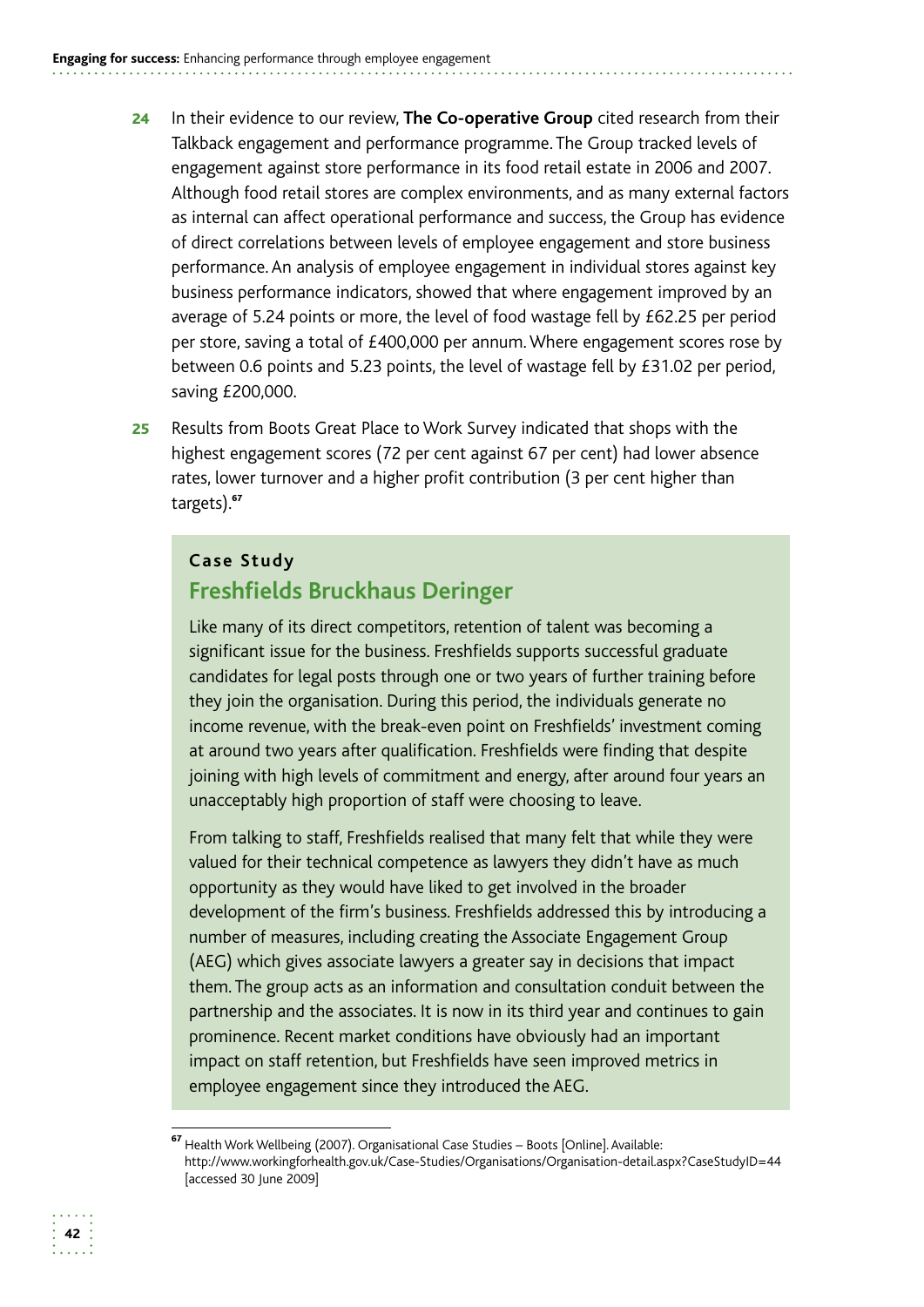# **Case Study Ultra Electronics Holdings plc**

**Ultra Electronics Holdings plc** is a FTSE250 defence and aerospace company with 4,000 employees in 24 businesses based mainly in the UK, US, Canada and UAE.

In 2000 Ultra initiated an internal employee survey process called YOURviews which each business conducts about every 18 months. The survey gives invaluable feedback on employee views and provides important input into the improvement plans in each business. Since its introduction the survey has been developed incrementally and is now also available for completion on-line. In 2005 an employee engagement score was included in the YOURviews report for the first time. This was based on 12 existing questions and replaced a number of other ratings.

Internal studies have shown a positive correlation between employee engagement and business growth. This has provided a strong encouragement to use the level of employee engagement as one of the key business performance indicators. In addition, it was noted that, when two businesses coincidentally experienced market-related downturns, the business that recovered most quickly was the one with the higher engagement score.

Ultra has Information & Consultation groups at all its UK businesses and these have been closely involved in many of the YOURviews surveys. The groups are often able to access more information about specific questions as well as recommending improvements to improve performance.

Since the YOURviews process started in 2000, Ultra's sales have increased from £227m to £515m in 2008. Operating profit rose from £30m to £77m over the same period, a sustained annual growth rate of over 12 per cent. It is the view of Ultra management that its excellent employees are central to the Group's success and that employee engagement is a very useful way of assessing the level of enthusiasm and commitment.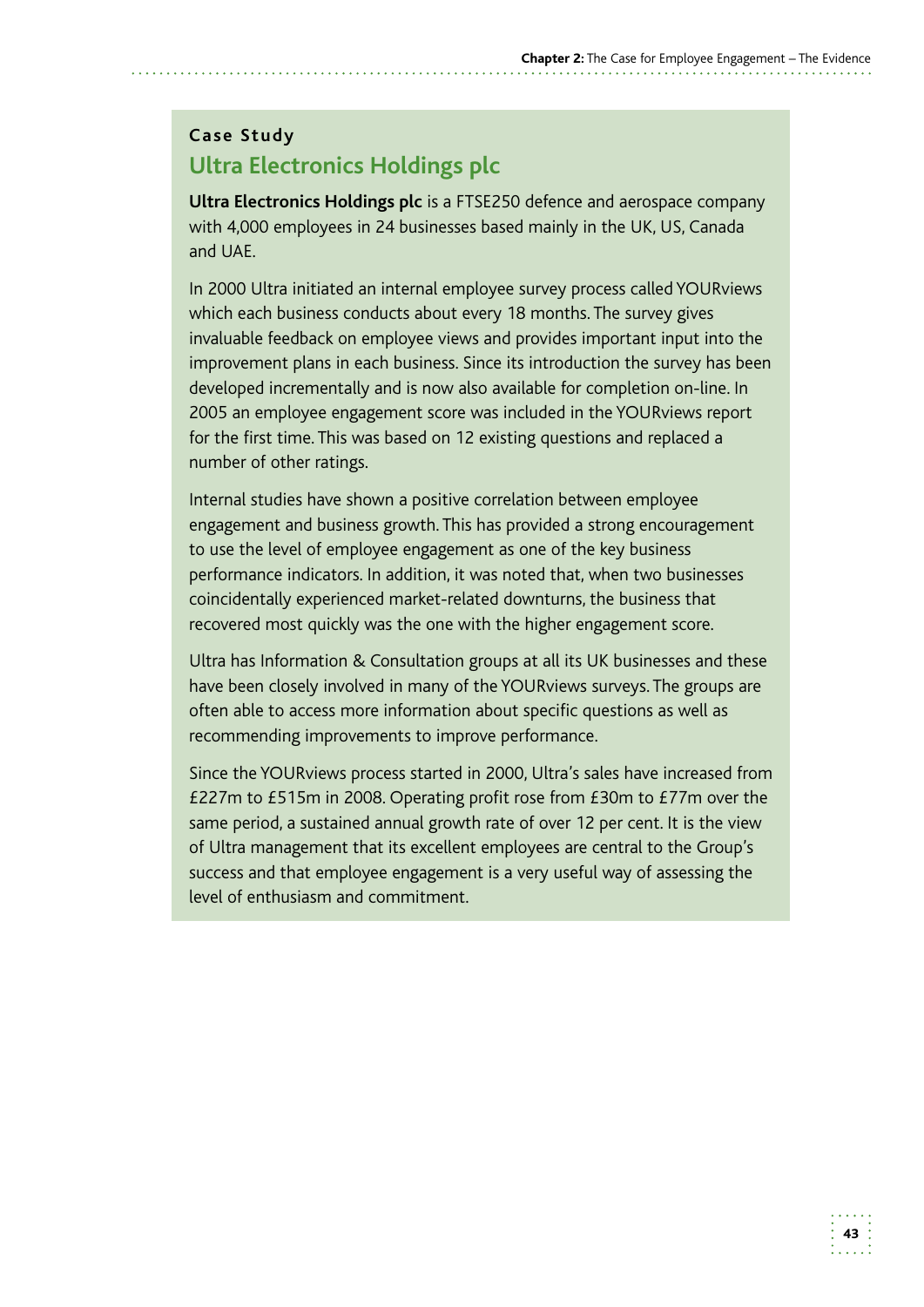#### **Case Study**

#### **Amey**

**Amey** is a leading provider of services to both the public and private sector working with clients from the aviation, central government, defence, education, local government, rail and strategic highways markets. Eleven thousand people work for Amey, and the organisation is clear that there is a compelling case for improving employee engagement to achieve business objectives, recognising it as an ongoing journey rather than a quick fix.

*"Employee engagement is a critical issue for Amey if we are to continually improve our service to the customer and ultimately the public. Line managers are key in improving engagement, so supporting them to truly engage with their teams is a priority for Amey,"* says Chief Executive, Mel Ewell.

Amey's annual survey results show that the most engaged teams correlate to some of the best performing teams in terms of achieving business KPIs. Many of Amey's engagement initiatives, including the self-nomination talent process, ensure the organisation helps its employees develop the capability required by the business and in turn retains its people.

 In 2006, Amey launched an engagement survey, tailored to the organisation's values. In its third year, the survey has an action planning process around it that has taken root throughout the business. Amey also has a network of engagement champions, armed with the tools to help drive engagement at a local level and support line managers in improving their people management capability.

In addition, Amey's recent Investor in People accreditation has given the business a competitive edge in winning work and attracting new employees. The organisation has also seen a significant decline in attrition rates over the last twelve months, leading to a reduction in lost productivity hours and lower recruitment and training costs.

Despite the improvements facilitated by positive employee engagement, Amey recognises that there is still more to do. Key challenges include identifying the scope of engagement, and engaging at an individual level in what is a complex and diverse organisation, with a significant proportion of employees based outside the traditional office environment. Amey is a member of the Kingston Business School Engagement consortium, which is sponsored by the CIPD, with the aim of developing greater insight into the drivers of employee engagement.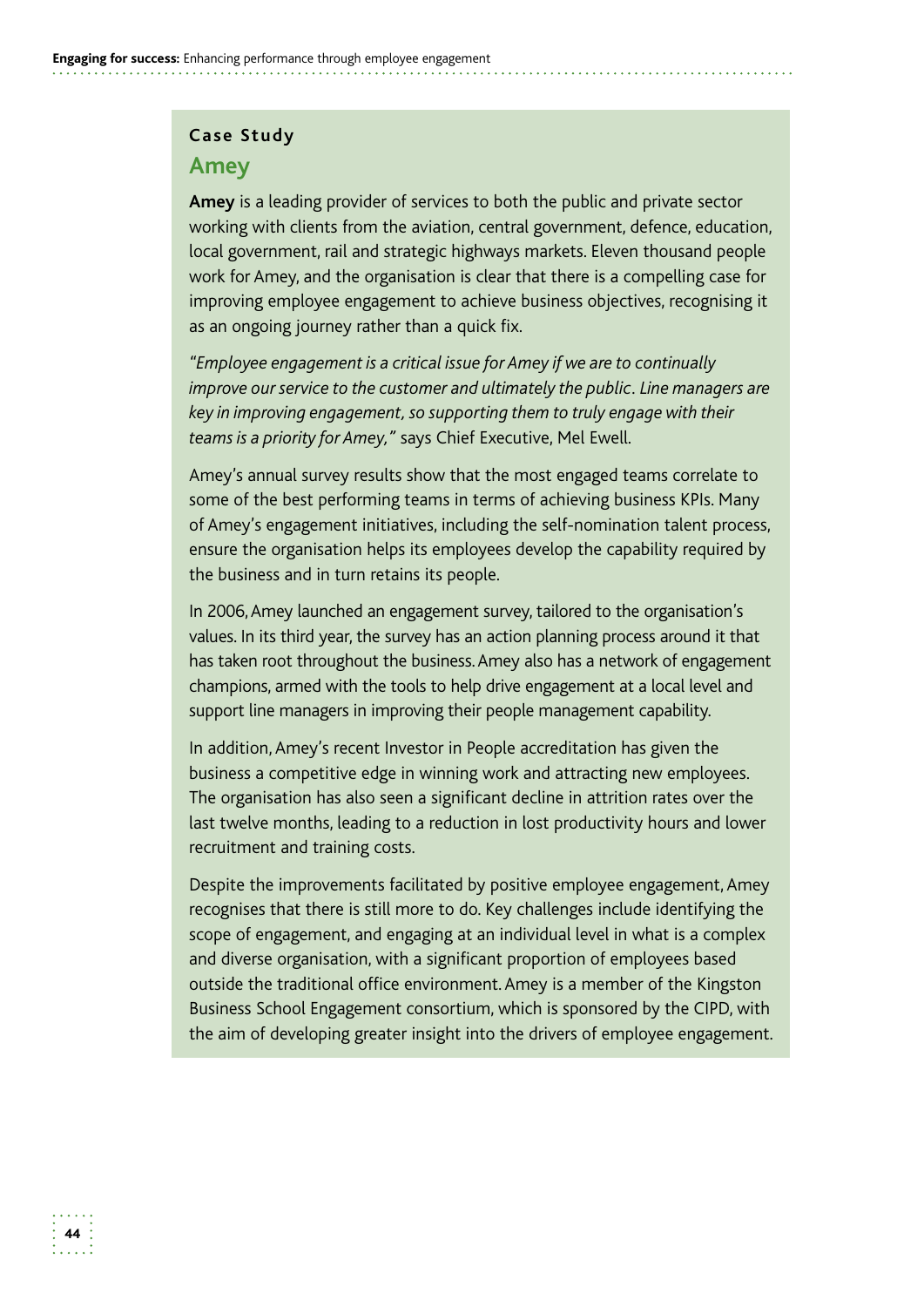#### **Case Study**

# **The Co-operative Group**

In 2004 **The Co-operative Group** embarked upon a journey to reinvent itself as a business relevant to 21st century customers and to turn around its gently declining performance.

Introduced by Richard Bide, the then recently appointed Director of HR, the purpose of the Group's engagement strategy was to encourage employees to support this transformation – both in their hearts and minds.

*"The engagement strategy was a catalyst for re-building trust and confidence between individuals, their line managers and the organisation. We asked people how they felt about working here, why they felt that way and what should be done to change things,"* said Bide.

*"At the same time though, and just as importantly, we knew that a real and sustained improvement in levels of employee engagement and commitment would flow through to the bottom line – and we've now proven that to be the case."* 

The findings of the first engagement survey made sobering reading for the then executive team and a number of things happened quickly in response. To focus minds, the Group Board included a measure of employee engagement within the Group's balanced scorecard. Senior manager incentives were also re-designed to reward increases in engagement.

Practical actions were taken quickly across each of the family of businesses to ensure that the basics were right. Some things were simple: the decision to withdraw free tea and coffee for Food store teams, was reversed.

Survey insights flowed through to the Group's newly emerging People strategy, helping to shape (amongst others) diversity, pay and benefits and development strategies, that were aligned to both long held Co-operative values and the Group's newly emerging brand values.

Bide explained: *"How could we expect our people to be ambassadors for, say, the 'rewarding' element of our brand and to encourage customers to become members, if they themselves weren't members, and didn't feel that they were rewarded competitively and fairly?"* 

The Group Communications function was re-defined, and using a deep understanding of the drivers of engagement, began to create messages that helped people re-appreciate what the Group was about and find the evidence they needed to begin to feel more committed.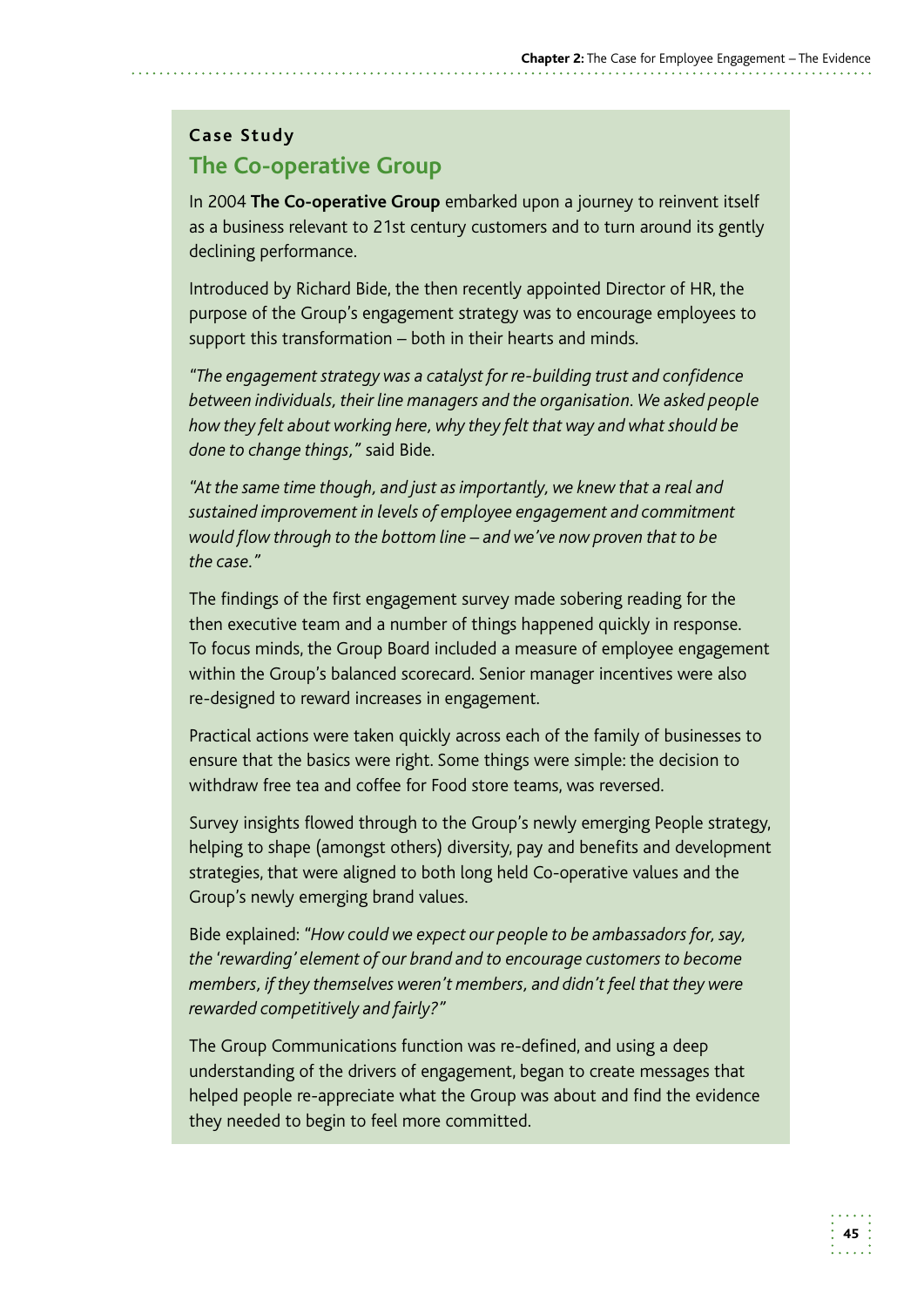One of the deepest insights that emerged was the role of the line manager in enabling and building engagement. As a result, there has been a steady and sustained commitment to improving the capabilities of all managers and to educating them in their role as team leaders.

Richard Bide is not complacent though: *"We are doing well, engagement levels and profitability have improved very significantly and we have successfully completed a huge business integration. We know we still have some way to go, however our successful approach to sharing the responsibility for engagement across our leadership, business operations, human resources, communications and marketing teams, is something we are extremely proud of and we believe is paying real dividends."*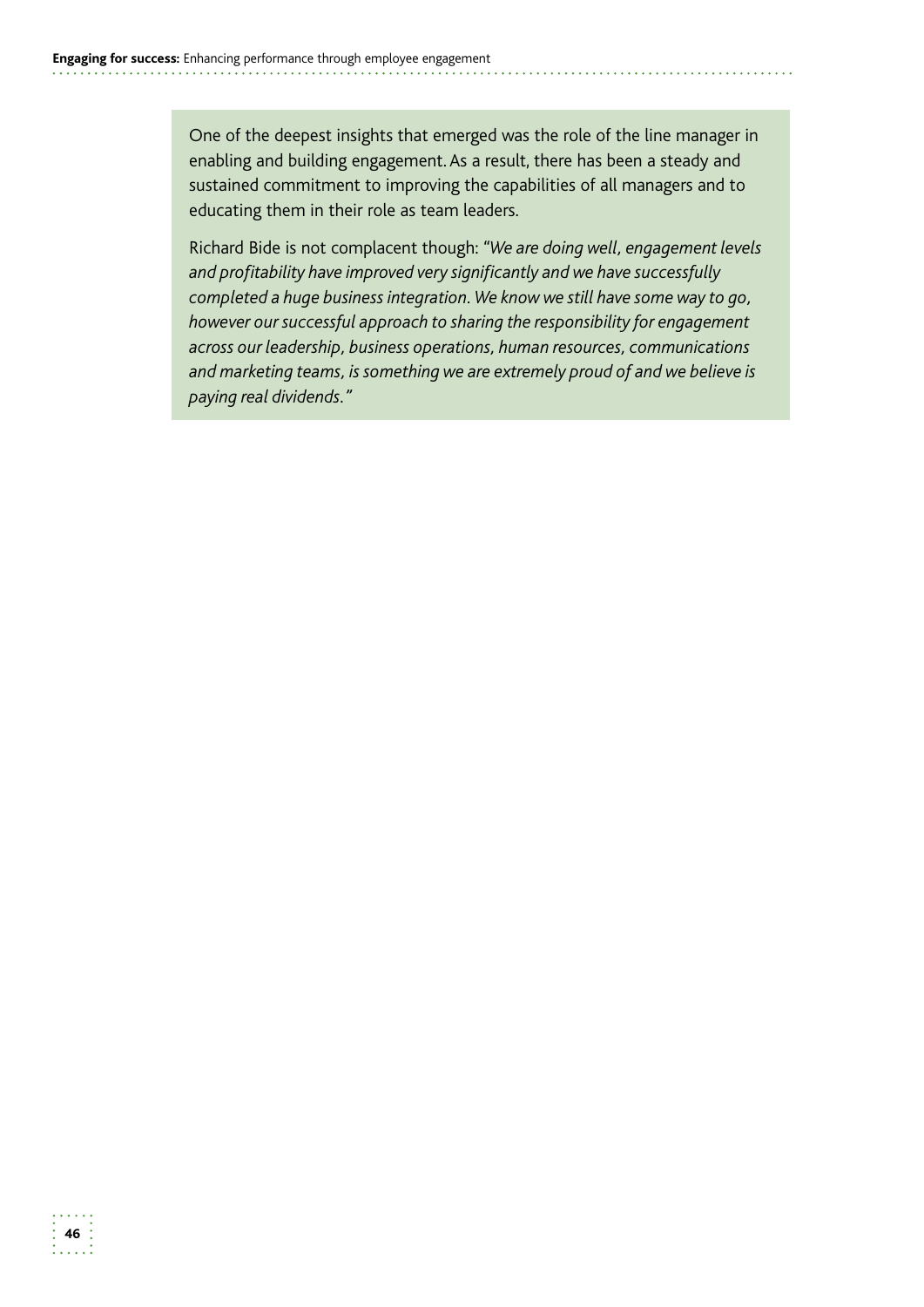# **Case Study KPMG**

 In 2003, the business climate was challenging for consultancy and large accountancy firms such as **KPMG**. The workforce demographics were changing high turnover rates – approximately 50 per cent for newly qualified professionals – and it was proving difficult to retain exceptional performers. Staff feedback revealed that managers did not have the capability (skills, time, attitude) to fulfil their role in developing their staff, contributing to high turnover. This forced and the attitude towards 'careers for life' was shifting. KPMG was experiencing KPMG to become smarter about how it managed and engaged its people.

 Rachel Campbell was appointed to the KPMG Board as Head of People. She spent her first six months listening and talking to people managers and those they managed, to get a real feel for the issues. From this, KPMG developed the 'Managing for Excellence' (MfE) change management and engagement programme. MfE has underpinned some significant changes to the way KPMG manages and in particular has elevated the status and focus on effective people management.

A key innovation was in the development of the role of the People Management Leaders (PML) which was introduced across all business areas. Around 350 people, typically senior manager grade, were identified as great people managers and given full accountability for people management activities for a group of people in their department (between 20-100 people). KPMG has developed a support structure behind the PML network, including one-to-one coaching, annual conferences and development centres. Now, this role has a high profile in the firm and is seen as career enhancing for many, and is ensuring that all staff are managed effectively and fairly in a way which brings out their best.

 In the first five years following the introduction of the MfE programme KPMG saw greater commercial success resulting in increased bottom line performance.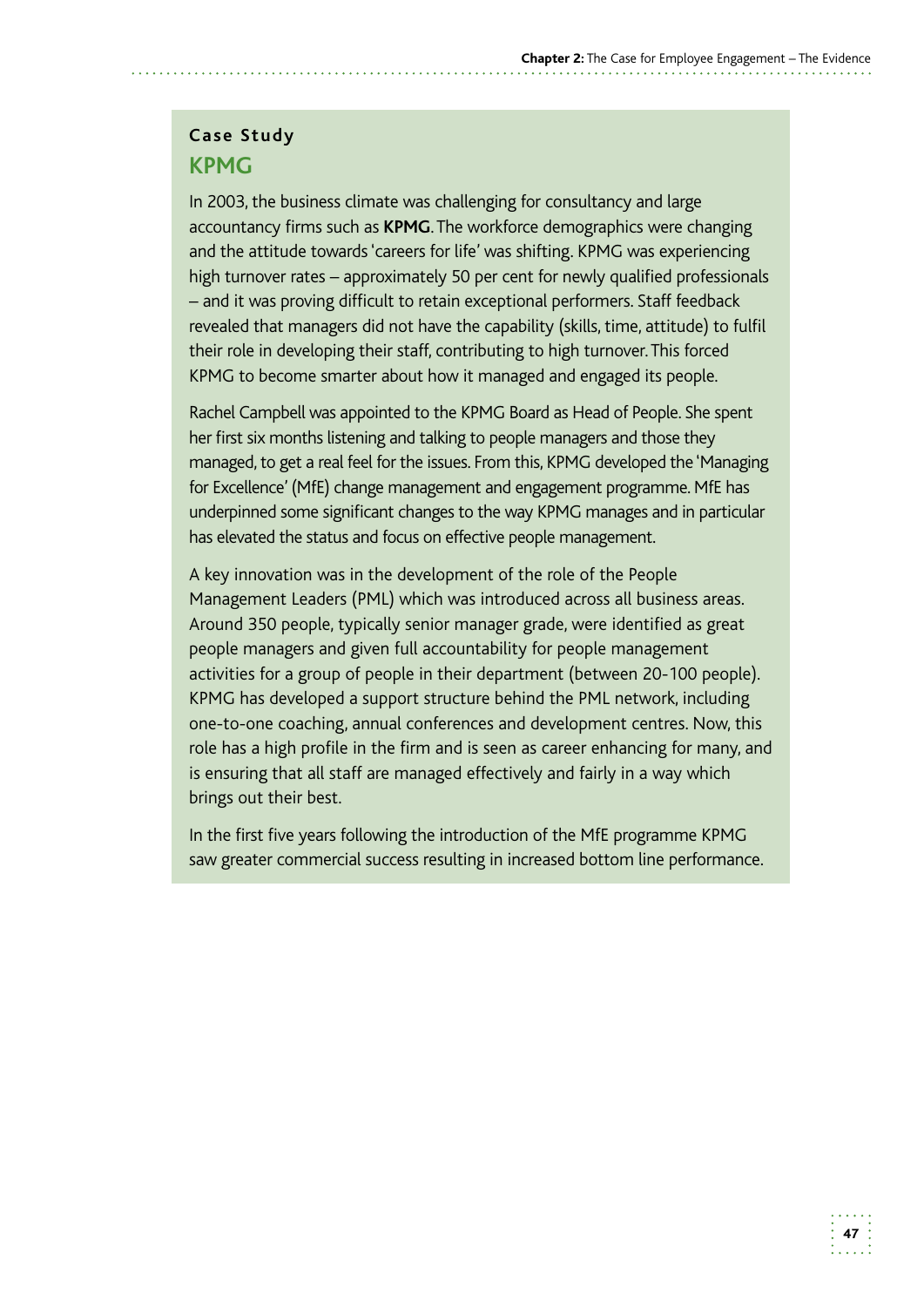### **Case Study Google**

**Google** has grown from an idea generated by two students at Stanford University in 1998 to one of the world's most well known and successful companies. Liane Hornsey, Director of People Operations for Europe, the Middle East and Africa says that the company *"would not have been able to innovate as quickly as it has, nor create the products it has in such a short space of time without highly valuing employee engagement."* 

As Google has grown rapidly over the last decade, one of its main challenges has been to retain the 'small-company feel'. In order to do this, Google firstly takes recruiting very seriously. Well-being of employees is also high on the agenda, and a large amount of money and effort is invested in social activities intended to foster a sense of belonging, a team culture and a sense that there is a psychological contract between employer and employee, not just a transactional one. For example, in the London office, the canteen is free to employees, and tables are designed so that people have to sit together and communicate. Google believe that creating the right culture will mean that employees get a buzz from working there, will want to help Google stay a market leader, and will always strive to deliver for the company as well as they possibly can.

Just as Google has focused on providing the best user experience possible online, so it also puts its employees first when it comes to daily life. There is an emphasis on team achievements and pride in individual accomplishments that contribute to the company's overall success. Ideas are traded, tested and put into practice with an enthusiasm that can make you dizzy. Meetings that would take hours elsewhere are frequently little more than a conversation in the lunch queue and not many walls separate those who write the code from those who write the cheques. This highly communicative environment fosters productivity and camaraderie fuelled by the realisation that millions of people rely on Google results. The ethos at Google is, give the proper tools to a group of people who like to make a difference, and they will.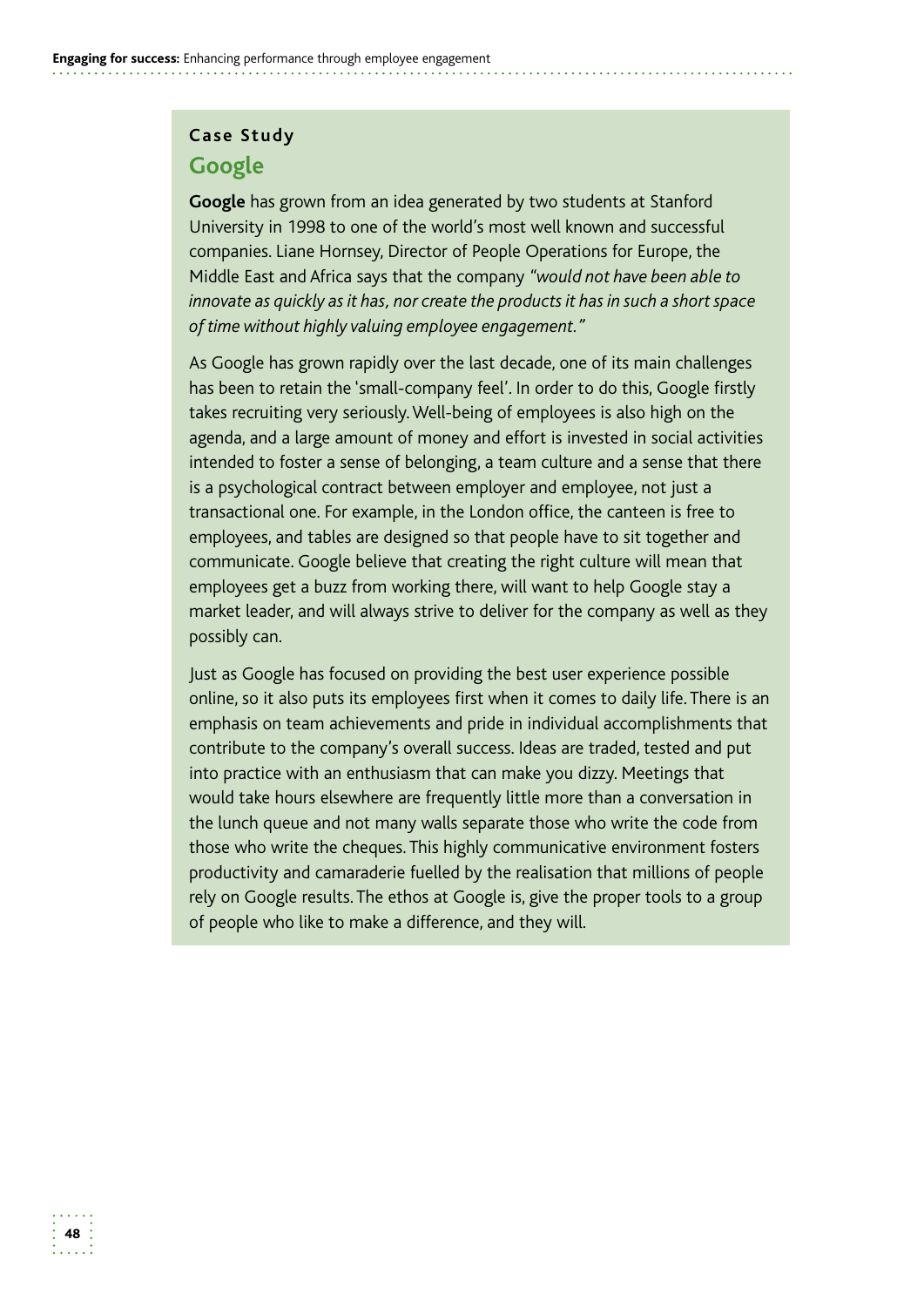# **Case Study Malmaison**

MWB, the owner of **Malmaison,** acquired Hotel du Vin in 2004, bringing together the two hotel chains under the same ownership. Although the brands remain separate, the company was keen to initiate greater integration of the workforce and support services. The two hotel chains had very different cultures which had to be brought together, while maintaining the engagement of staff during a period of expansion. Good people management and practices were seen as key to maintaining good service standards.

The hospitality sector has traditionally suffered from a long hours culture and a high turnover of staff, which can be barriers to engagement. As part of the acquisition and expansion plans, the company put in place new performance management systems, greater learning and development opportunities, new management development programmes, employee recognition schemes, and new rotas and flexible working practices.

The result has been increased retention and more senior positions being filled from within, which has also reduced costs for recruitment; 70 per cent of general managers have made their way through the company's ranks, as have 90 per cent of head chefs and deputies. The average working week has been reduced and staff turnover has reduced significantly. These changes have led to steadily improving scores in the employee survey, and sales and profit targets at each chain have been achieved for the last two years.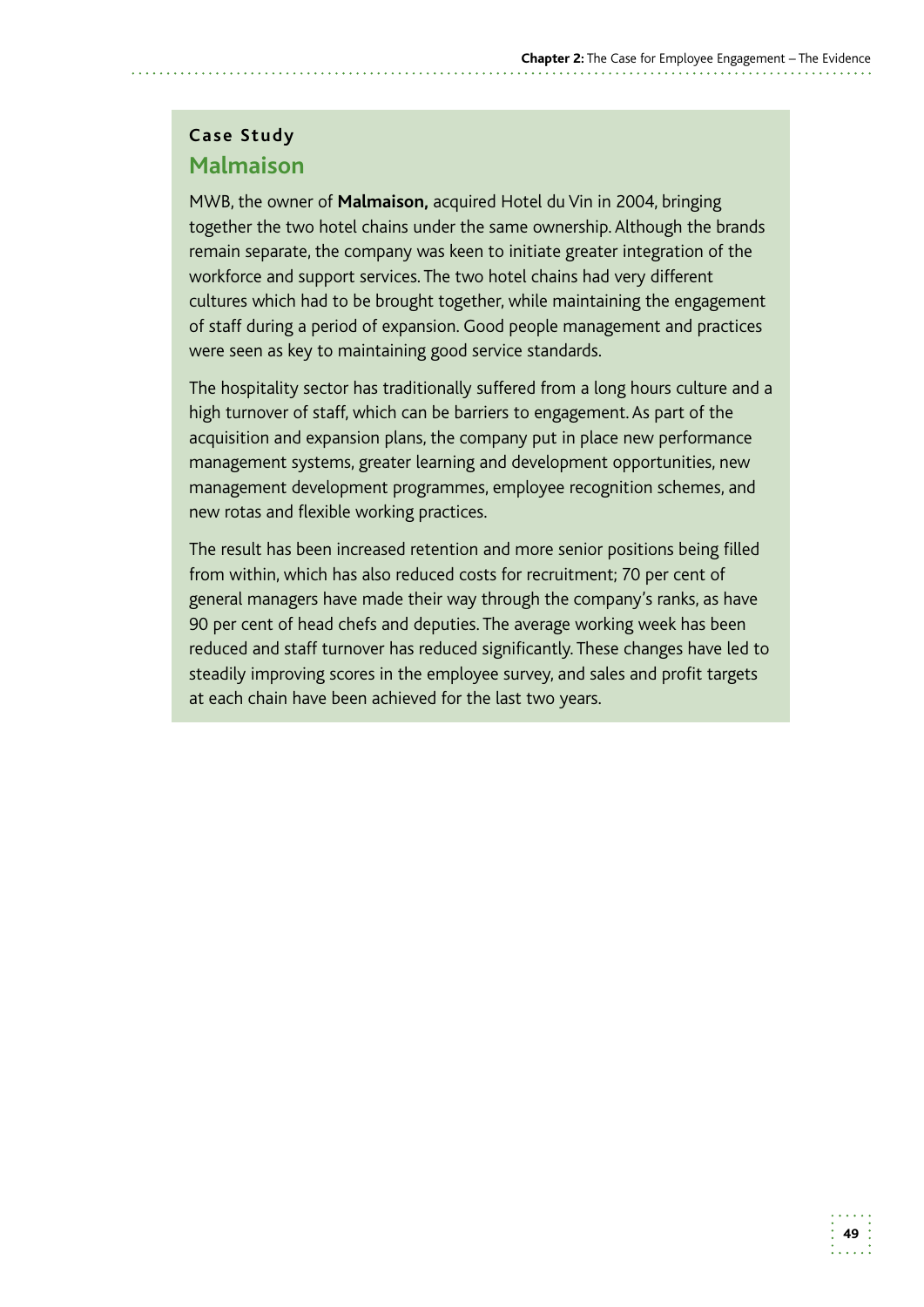#### **Case Study**

#### **Metro**

 bureaucratic rigid culture to a 'can do' culture, where innovation and energy are Yorkshire based public transport provider, **Metro** has seen the difference that employee engagement can make. It has transformed itself from a traditional embraced resulting in improved performance and a number of business accolades including recognition as one of Britain's Top Employers (*The Guardian*  2007 and 2008).

Metro has introduced a range of activities including improved communication on organisational objectives, an extensive management development programme and 2-way communication throughout the organisation, aimed at increasing employee engagement. The results speak for themselves – increased productivity, and staff and customer satisfaction scores. Since 2004/05, when Metro introduced its engagement programme, it has improved its engagement score from 3.73 to 3.98 (out of 5) and has seen sick days per employee fall consistently from 8.9 to 7.65, and retention rates increase from 82 per cent to almost 93 per cent.

# **Small and Medium-sized Businesses**

**26** There is, not surprisingly, less evidence on the correlation between engagement and performance in SMEs (Small and Medium-sized Enterprises). There is a tendency to assume that those working in smaller organisations are automatically more engaged. Our discussions with both employers and employees from SMEs suggest, however, that is not always the case. On the one hand ACCOR<sup>68</sup> found that almost half (45 per cent) of respondents working for organisations with fewer than 100 employees say they feel involved in the organisation compared to fewer than one in four (24 per cent) of UK employees overall. Although this figure is higher for smaller organisations, it is still less than half; there has also been a large drop in the number of employees in small businesses willing to recommend their firms as a place to work: down from 74 per cent in 2005 to 52 per cent in 2009.

<sup>68</sup>Accor: *Reward to Engage: Rewards, Benefits and Employee Engagement in Today's Organisations* and at http://engagement.accorservices.co.uk/website/employee-engagement-whitepaper-form.html. Accessed 1 July 2009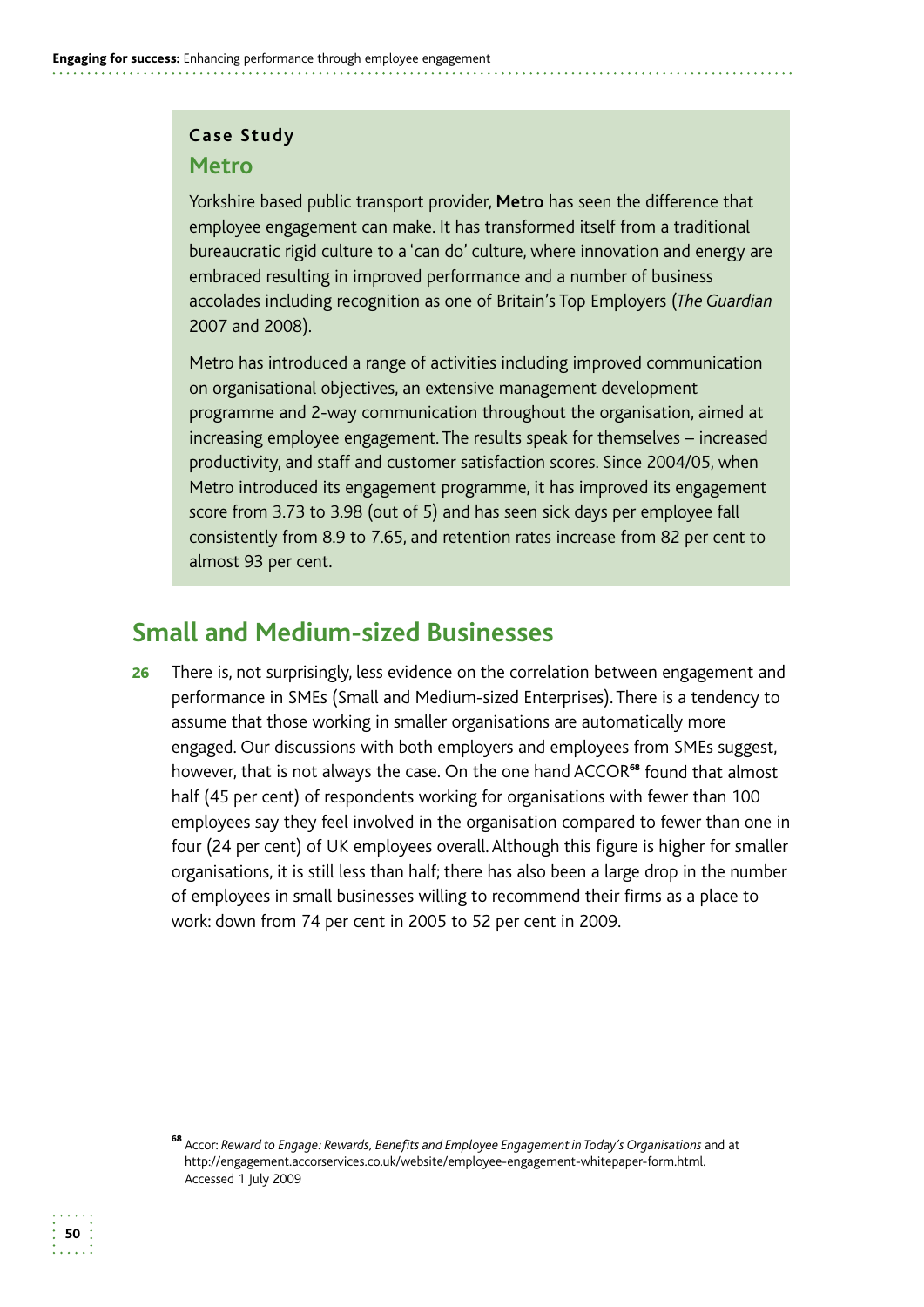# **Case Study HansenGlass**

When HansenGroup acquired **HansenGlass**, it was a small classic brownfield company with under 90 employees, under intense competitive pressure with many negative attributes: a long, troubled history; traditional, hardened attitudes; 'us and them' practices; and a strong unionised environment with a high reliance on overtime. Each machine centre operated separately producing as much as it could oblivious to adjacent centres. Product damage was high.

The new directors had heard of world class manufacturing but knew they did not have the knowledge or experience of introducing and establishing lean enterprise. After attending the 'Chief Executive Course' at Leyland Trucks the directors were clear on what to do and how to do it.

HansenGlass have now embraced employee engagement as a way of working in a much healthier and democratically accountable environment. By engaging their staff through a series of techniques and processes they have changed the emphasis from direct supervision of employees to self-managing teams. 'Change Initiation', training on leadership, communication, recognition, team working and continuous improvement led to teams setting their own goals.

The results have transformed the business: on-time delivery improved to 98 per cent meeting the world-class benchmark; productivity increased by 250 per cent with 67 per cent less wastage and a 73 per cent reduction in customer complaints; stock was reduced by 50 per cent. Profitability was three times the industry average which led to a £4m investment in new equipment including £600,000 of Regional Selective Assistance. The company won 'Business Excellence North of England SME' award in 2007. HansenGlass has just received reaccreditation to Investors in Excellence for a second time making it one of the first companies in the country to receive such a distinction. The principles learned have been embodied in the South West Regional Development Agency's Survival Guide and Strategic Development Programme run by Northern Arc Business Link.

27 Small changes in an organisation can have big results as Chess plc, a Cheshire based SME found out. Chess introduced a range of health and well-being initiatives including encouraging healthy eating, free flu jabs, introducing the Government bike scheme and active management of sickness absence: the average number of sick days per person is now 1.73 a year, well below the national average.<sup>69</sup>

<sup>&</sup>lt;sup>69</sup> Health Work Wellbeing (2007). *Organisational Case Studies – Chess plc* [Online]. Available: http://www.workingforhealth.gov.uk/Case-Studies/Organisations/Organisation-detail.aspx?CaseStudyID=11 [accessed 30 June 2009]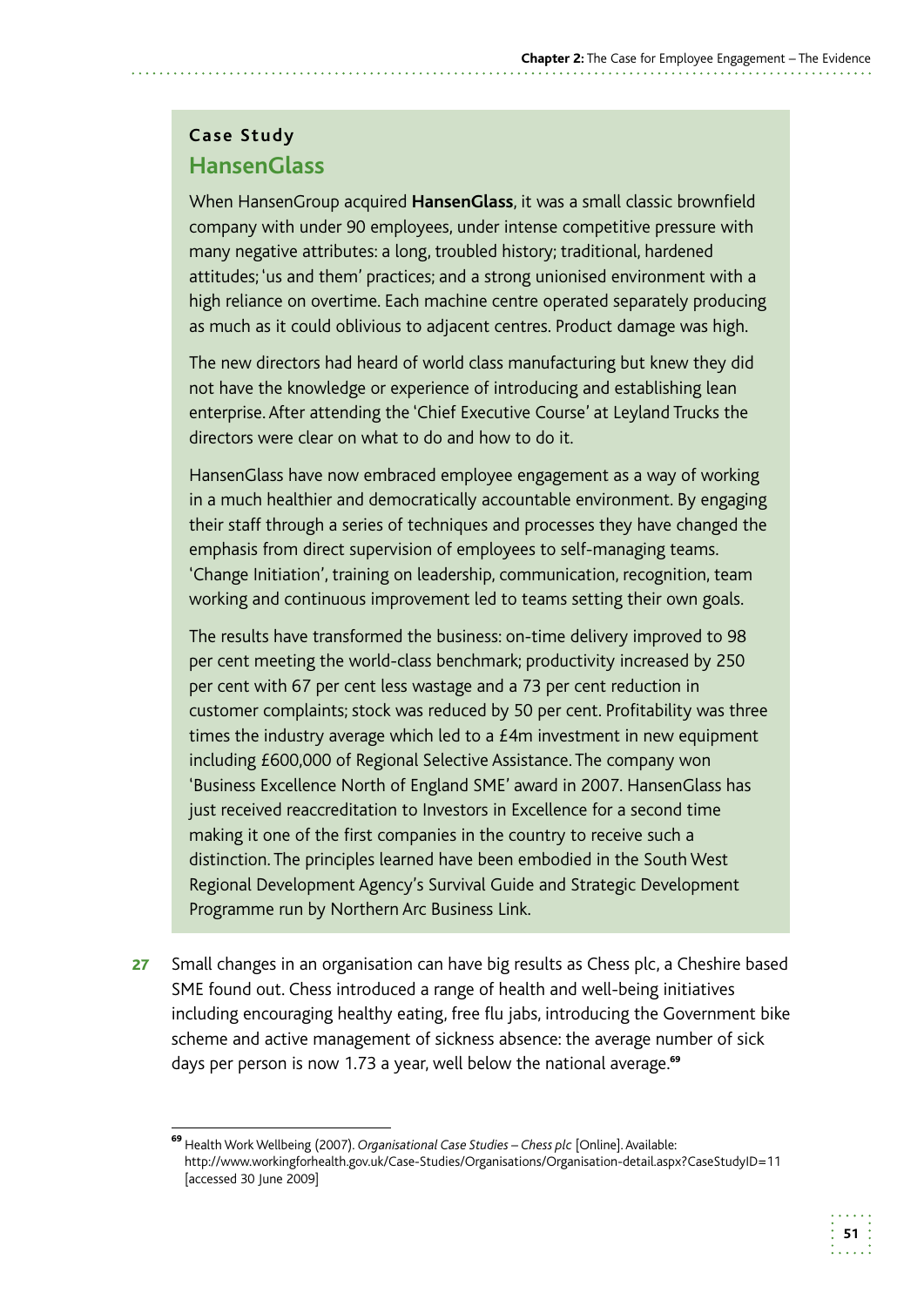# **The Public Sector**

- **28** Seventy-eight per cent of highly engaged employees in the UK public sector say they can make an impact on public services delivery or customer service, as against just 29 per cent of the disengaged, according to a 2007 Towers Perrin report.<sup>70</sup>
- 29 Two recent studies in the public sector found that one key characteristic of employee engagement – staff advocacy – was strongly associated with better organisational performance as measured by external regulators. A survey carried out by Ipsos Mori of staff in local councils<sup>71</sup> found that councils rated 'excellent' by the Audit Commission were more likely to have higher levels of staff advocacy (i.e. staff who would speak highly about the authority to others outside the organisation) than those rated as 'weak'. These results are illustrated in Table 3 below:

#### **Table 3: Best councils are most likely to tell people outside they are great**



% Strongly agree that they would speak highly of the authority to others outside the organisation

than those rated as 'weak' (64 per cent as opposed to 31 per cent).

31 Both these studies found that certain aspects of engagement seemed to explain more of the difference between the best and worst organisations than others. In particular, differentiating elements appear to be: communication (especially senior management having a clear vision of the organisation and this being expressed to staff, enabling them to understand how their role fitted in to the bigger picture);



<sup>30</sup> A similar finding emerged when the rating of Hospital Trusts by the Healthcare Commission were compared to their staff survey results.<sup>72</sup> Those Trusts rated 'excellent' were twice as likely to include strong advocates of their organisation

<sup>70</sup>Towers Perrin – *Executive Briefing: Engagement in the Public Sector, 2007* 

<sup>71</sup>Ipsos MORI/Improvement and Development Agency (2006). "Lessons in Leadership"

<sup>&</sup>lt;sup>72</sup> Healthcare Commission (2008) Sixth Annual National NHS staff survey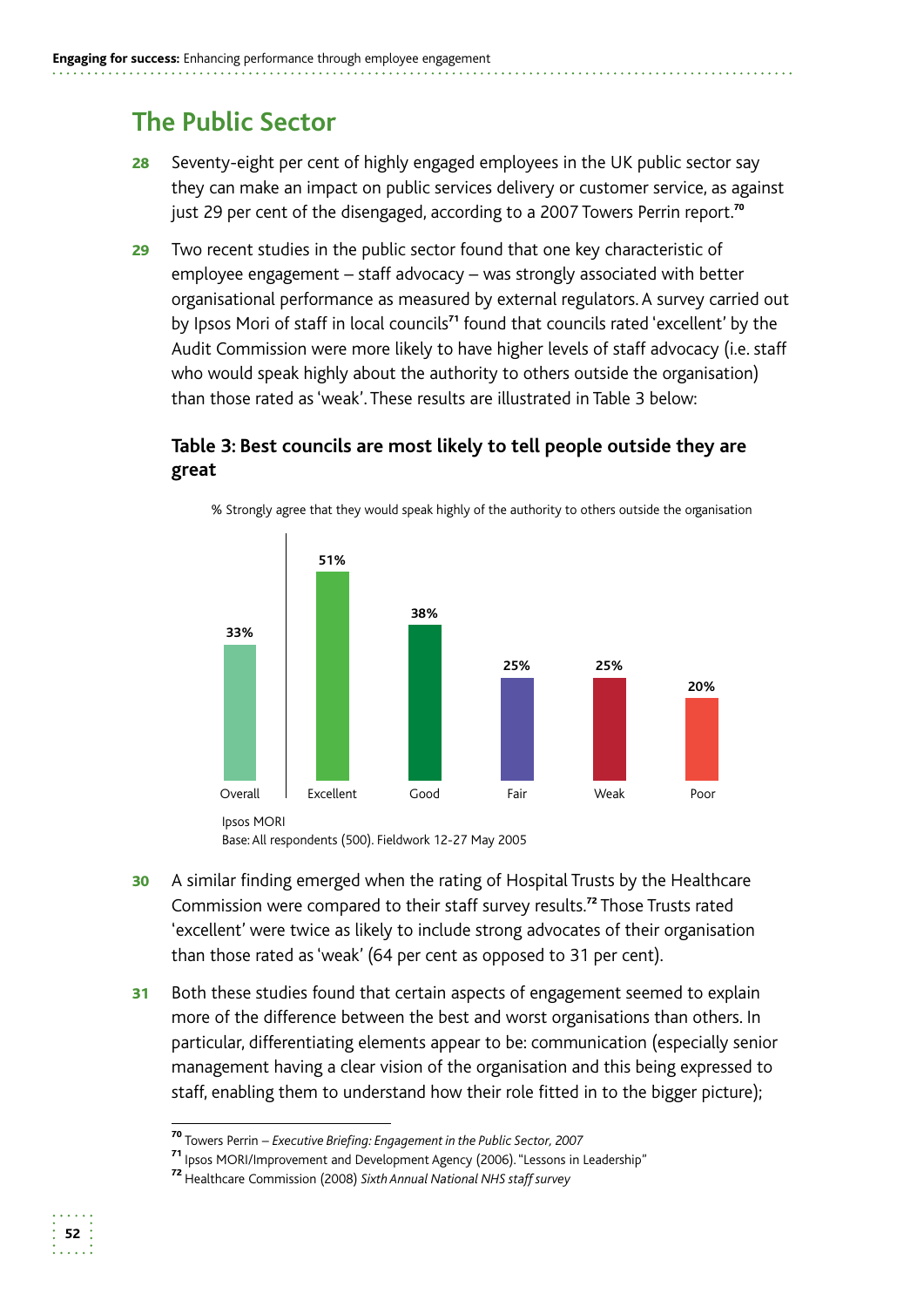providing staff with feedback on their performance and listening to their concerns; giving staff autonomy and control, by allowing them the opportunity to show initiative and input into their own job-plans; and having confidence in the senior management team and in their concern for the employee.

- 32 A study by ORC in local authorities cited six significant associations between overall resident satisfaction and positive employee attitudes, including pride in working for the council and being treated with fairness and respect, clarity of expectations in the job, and awareness of the council's long term goals. The results of a schools survey by West Berkshire Council found significant correlations between staff attitudes and pupil attainment.<sup>73</sup>
- **33** This emphasis on good leadership and management as a crucial enabler of employee engagement recurs in the work of Beverly Alimo-Metcalfe, Professor of Leadership at Bradford University. Metcalfe has carried out a three year longitudinal study of 46 mental health teams working in the NHS. Her study indicated that a culture of engagement predicted performance, and was more important than other variables including competence: *"We were able to provide evidence that engaging leadership does, in fact, predict productivity. We also found that this style of leadership increases employees' motivation, job satisfaction and commitment, while reducing job-related stress. Leadership skills alone do not have such a transformational effect."*<sup>74</sup>
- **34** The study identified three dimensions of leadership culture: engaging with others, visionary leadership and leadership capabilities. "*We found that all three dimensions positively and significantly affected several aspects of staff 's attitudes to work and their well-being at work. […] However, only 'engaging with others' significantly affects all aspects of positive attitudes to work, and all aspects of well-being, including a strong sense of team spirit, which neither of the other two leadership*  dimensions predicts" [our emphasis].<sup>75</sup>
- **35** Metcalfe's study went on to examine whether any of these three dimensions assessed in 2005 significantly predicted the productivity of the teams 12 months later: *"Again we found that, of the three, only 'engaging with others' was a significant predictor of performance* [our emphasis], *defined in terms of meeting the government target of reducing in-patient bed occupancy by treating patients in their own homes. This was the case even when we allowed for contextual factors."*<sup>76</sup>
- **36** Based on work in a wide range of private and public sector organisations Metcalfe argues that the validity of these findings is not limited to the health and social care arena and that the key is buy-in to engaging leadership from the top: *"Our experience of working with organisations in which the CEO and the top team accept that creating*

<sup>76</sup> Ibid

<sup>&</sup>lt;sup>73</sup> ORC presentation to MacLeod Review, February 2009

<sup>&</sup>lt;sup>74</sup> Beverly Alimo-Metcalfe & Margaret Bradley (2008) 'Cast in a New Light', People Management, 24 January 2008 <sup>75</sup> Ibid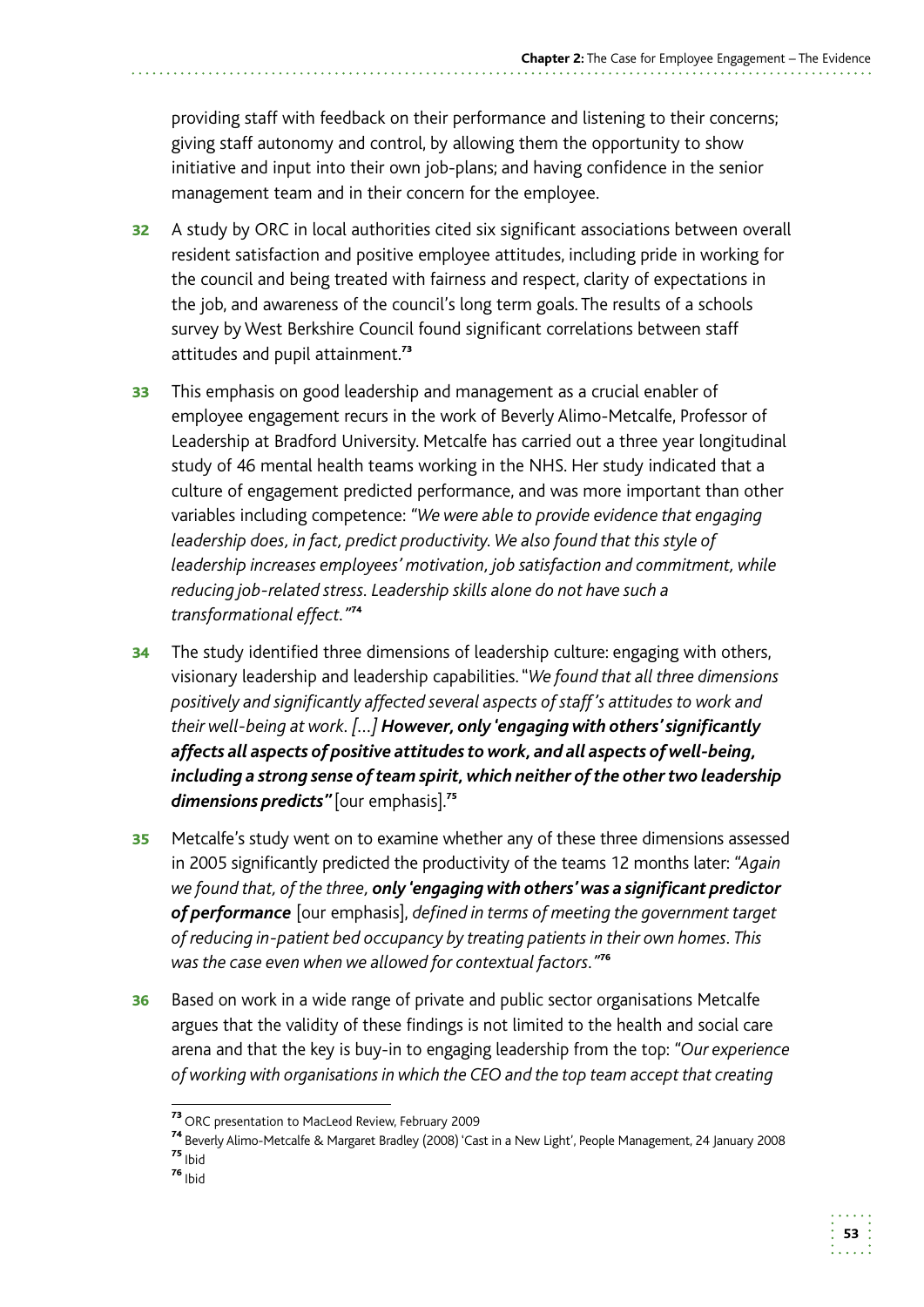*an engaging culture must start with them is that the effects can be extraordinary, and do not require substantial intervention; in fact, that would defeat the purpose."*<sup>77</sup>

37 There are many other public sector examples where employee engagement has improved performance.

#### **Case Study**

#### **Wychavon District Council**

 *team we now have."*  **Wychavon District Council** in Worcestershire serves 117,000 people in Worcestershire and has seen performance and engagement levels rocket from a mediocre position several years ago where departmentalism was rife, customer service patchy and inspection meant unwelcome interference. Running now what is described by the Leader as an *"entrepreneurial, not municipal style of business"* the Council was voted by staff as *The Times* Best Council to Work For in 2008, was Council of the Year in 2007 and is the only district council to score top marks in use of resources and value for money audit assessments for 4 years running. As Jack Hegarty, MD, explains *"our strong performance is all down to the engagement of our people; we simply couldn't deliver the great deal residents expect from us without the motivated* 

### **Case Study Runshaw College**

Until **Runshaw College** carried out an employee survey in 1993 it did not really know how its staff felt or how to harness all of their expertise and energy. In light of the results, Runshaw developed and agreed a common mission and values and allowed managers more autonomy and the responsibility to nurture leadership capacity in others.

Each year Runshaw's commitment to desired leadership behaviours and management strategies is tested through a management style survey. Values and strategies are communicated through a weekly student and staff newsletter, monthly management meetings, termly briefings, and a college commitment to fundraising at home and overseas. There is also a strong focus on volunteering and citizenship and holistic development.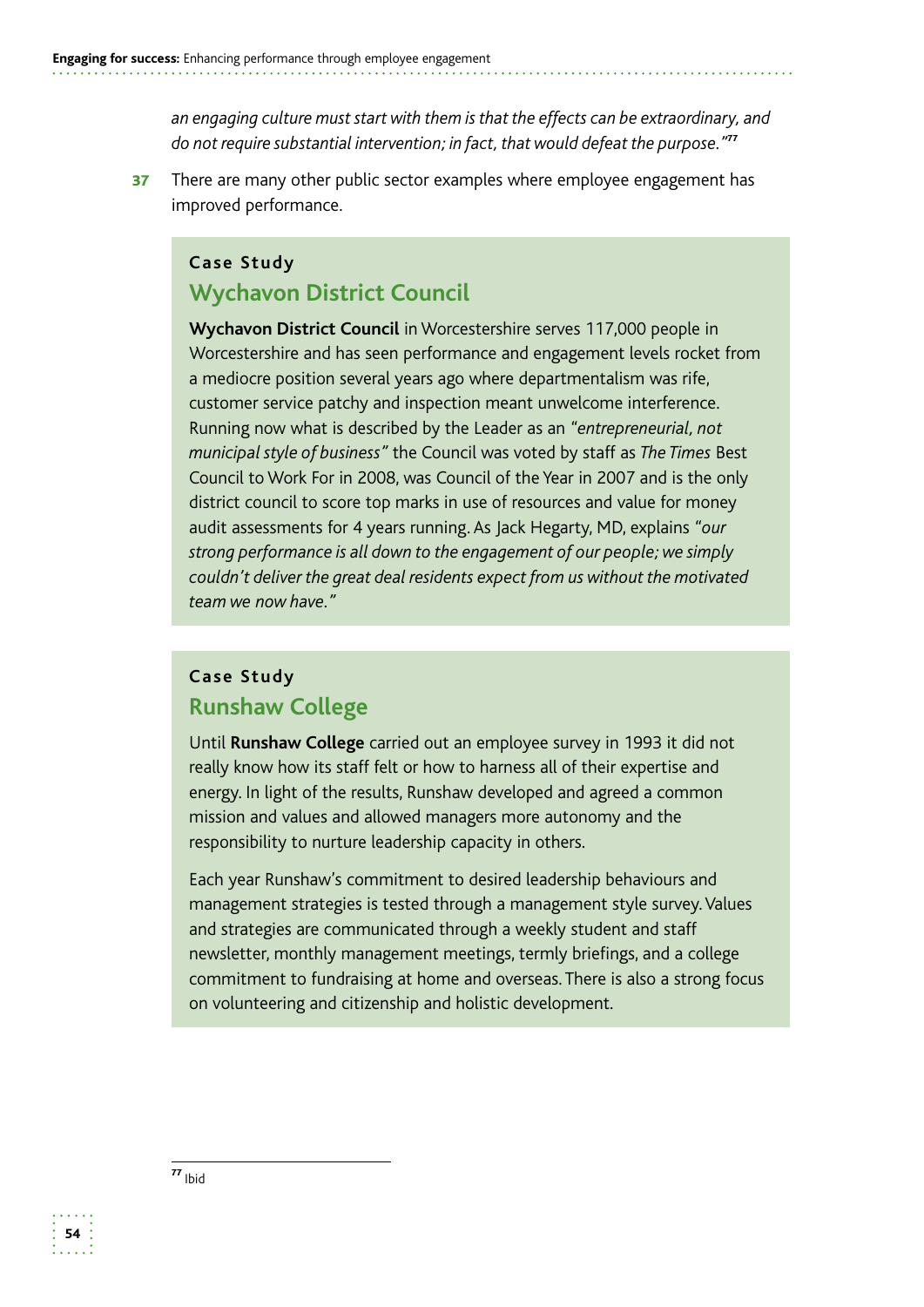Thanks to this focus on communication and development, staff at Runshaw are now much more committed to a common set of values. The College agrees an annual theme to reinforce the message of supportive zero tolerance and a focus on higher and higher standards which permeates the organisation. There is considerable emphasis on a teaching and learning academy which supports all staff to uphold the college ethos. The organisational values are discussed by the Principal with all new staff and everyone belongs to an improvement team which meets regularly to ensure that there is a clear focus on the college mission, and that this is being achieved on a day-to-day basis.

Ofsted recently recognised the success of the values-based approach in their report which stated: *"The culture of respect that now permeates the college is backed by rigorous systems to ensure all students reach their full potential".* 

### **Case Study South Tyneside Council**

In **South Tyneside Council**, a 'hard nosed, warm hearted approach' empowers employees to deliver innovative solutions and better services.

South Tyneside Council has developed a one team approach, working with partners who share a determination to deliver a better future and the best possible services for the people of South Tyneside.

Innovation is key with a recognition that creative solutions come from everyone – the people on the ground and partners, as well as experts. To deliver innovative solutions, everyone, including employees, needs support to be the best they can possibly be.

South Tyneside's Blitz-it and graffiti team leaders all have Blackberries so the customer contact centre can send through immediate reports of littering or graffiti. Customers are often surprised to see such a quick response from the teams out in the community, who are empowered through instant information and technology to respond so quickly – an innovative solution that saves time and money, and gives greater satisfaction for the community and employees.

Individuals and team achievements are recognised in the annual 'Big Thank You awards' with a golden sock award for employees who knock the customer's socks off by their excellent customer service. Caring colleagues are also recognised, supporting the well-being of employees and the wider community.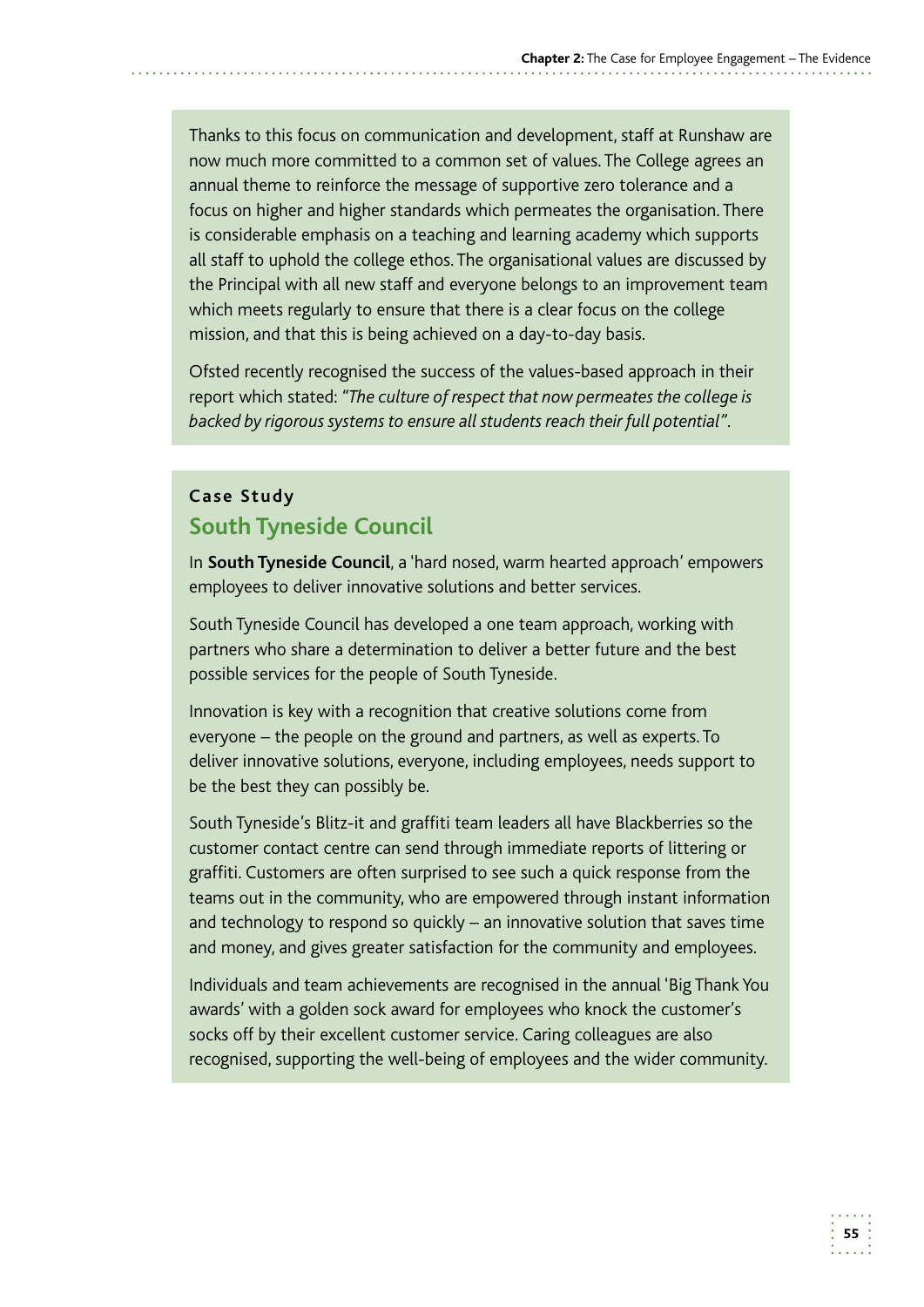The council's 'hard nosed, warm hearted' approach was developed to ensure that employees knew what was expected of them and that the council was business-like, and highly efficient, with clear objectives and priorities.

The approach is also about celebrating diversity, placing compassion and flexibility at the heart of everything the council does, accepting risk and listening and trusting people to try new and innovative ways of working. Employees who have an emergency, whether it is a washing machine breaking down or an immediate caring issue, know that they can phone in 'stuck not sick' with flexible managers who will allow them time off to deal with their emergency, and they will be trusted to make up the time later.

The South Tyneside approach has led to:

- an excellent rating by the Audit Commission in Comprehensive Performance Assessment.
- positive results including growing satisfaction by residents with South Tyneside as a place to live, up four per cent between 2006 and 2008 to 77 per cent. A total of 77 per cent of residents in the Place Survey felt that the council was working to make the area safer, up 12 per cent since 2006.
- Within the council, sickness absence dropping from an average per employee of 14 days in 2001 to 9 days in 2008.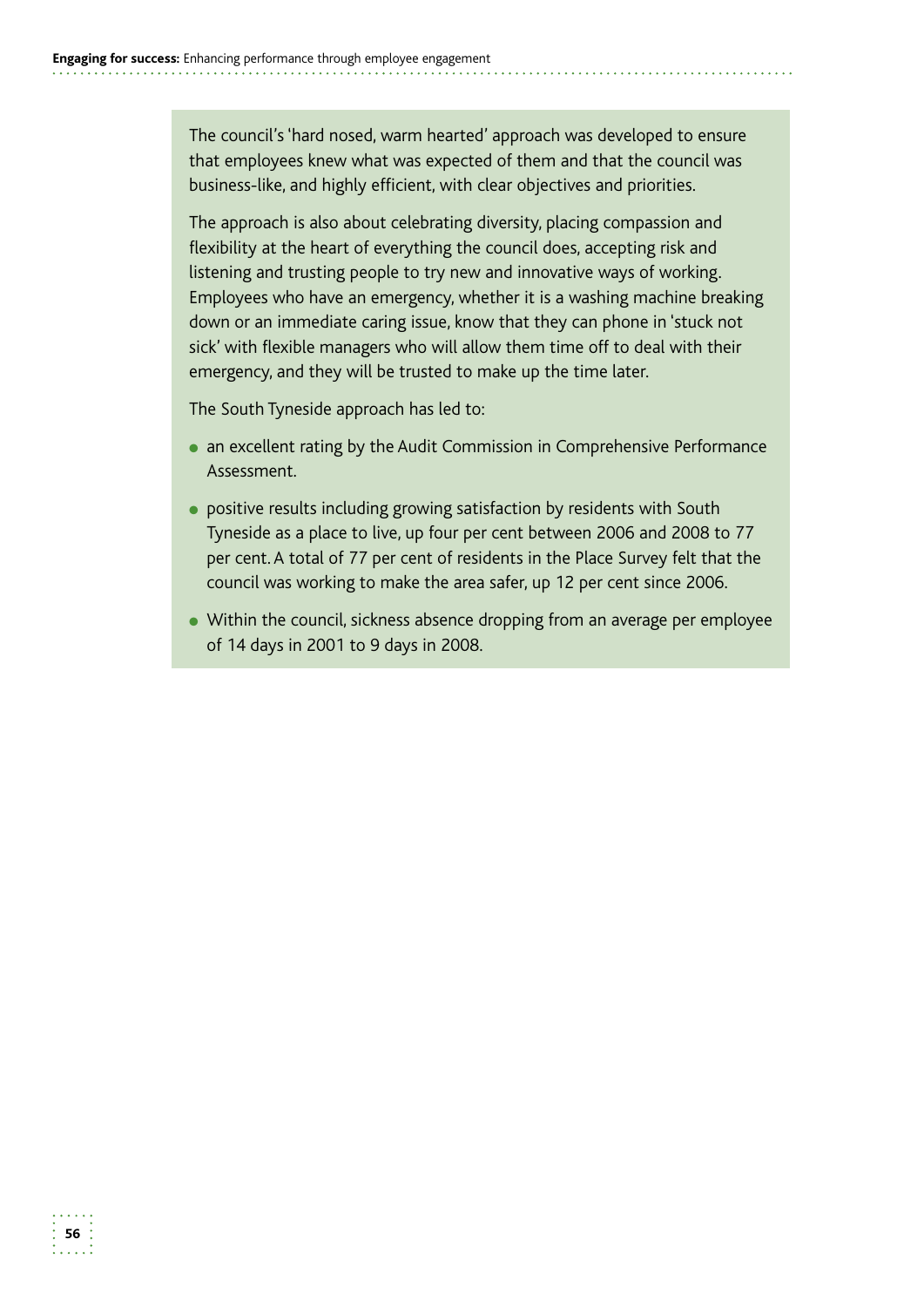# **Case Study Birmingham City Council**

**Birmingham City Council** is the largest local authority in Europe with a workforce of 55,000 serving one million residents, yet in 2006 the council was facing some serious challenges. It had been struggling to improve its two-star performance rating. Staff did not feel engaged with the organisation and surveys showed that only around half of staff felt motivated, while confidence in management was even lower.

The council put in place a £450 million transformation plan with the aim of reforming its back office activities, including IT, finance and procurement. At the same time as this project was tackling the big things, Birmingham designed a workshop programme around four values; **B**elief, **E**xcellence, **S**uccess, **T**rust (BEST) to empower the workforce and tackle the thousands of little things which would collectively make a substantial difference to the service the council provided.

The council set up a network of 1,800 BEST leaders, selected from each council team who were trained to run group workshops to come up with three or four actions for improvements around customer service, partnerships or team working. In the first year alone, more than 6,000 service improvement actions were suggested. These included everything from ensuring people say "good morning" to re-working the way services are delivered.

 undertaken in 2006 and 2008 show the positive progress. Staff motivation has increased from 56 to 86 per cent, confidence in management has gone up from 29 to 68 per cent and the percentage agreeing that they feel proud to work for More than 25,000 staff have been involved in the BEST workshops so far and feedback suggests they are having a major impact. Scores from surveys Birmingham City Council has increased from 50 to 84 per cent within two years.

Chief Executive Stephen Hughes is delighted with the results: *"So often change causes anxiety and resistance because staff aren't part of the process and feel powerless. We wanted them to feel this was their change and be able to personally commit to plans which they had decided upon together. I am immensely proud of the BEST programme and specifically the passion, energy and commitment that our staff have shown to making it a success. We should not underestimate the power of us all working together as one organisation."* 

Birmingham City Council's success has been reinforced through the awards it has won in light of its BEST programme, including the Public Sector People Managers' Association HR Innovation of the Year Award 2009 and Employee Engagement Strategy of the Year and overall Gold award for HR Excellence at the HR Excellence awards 2009.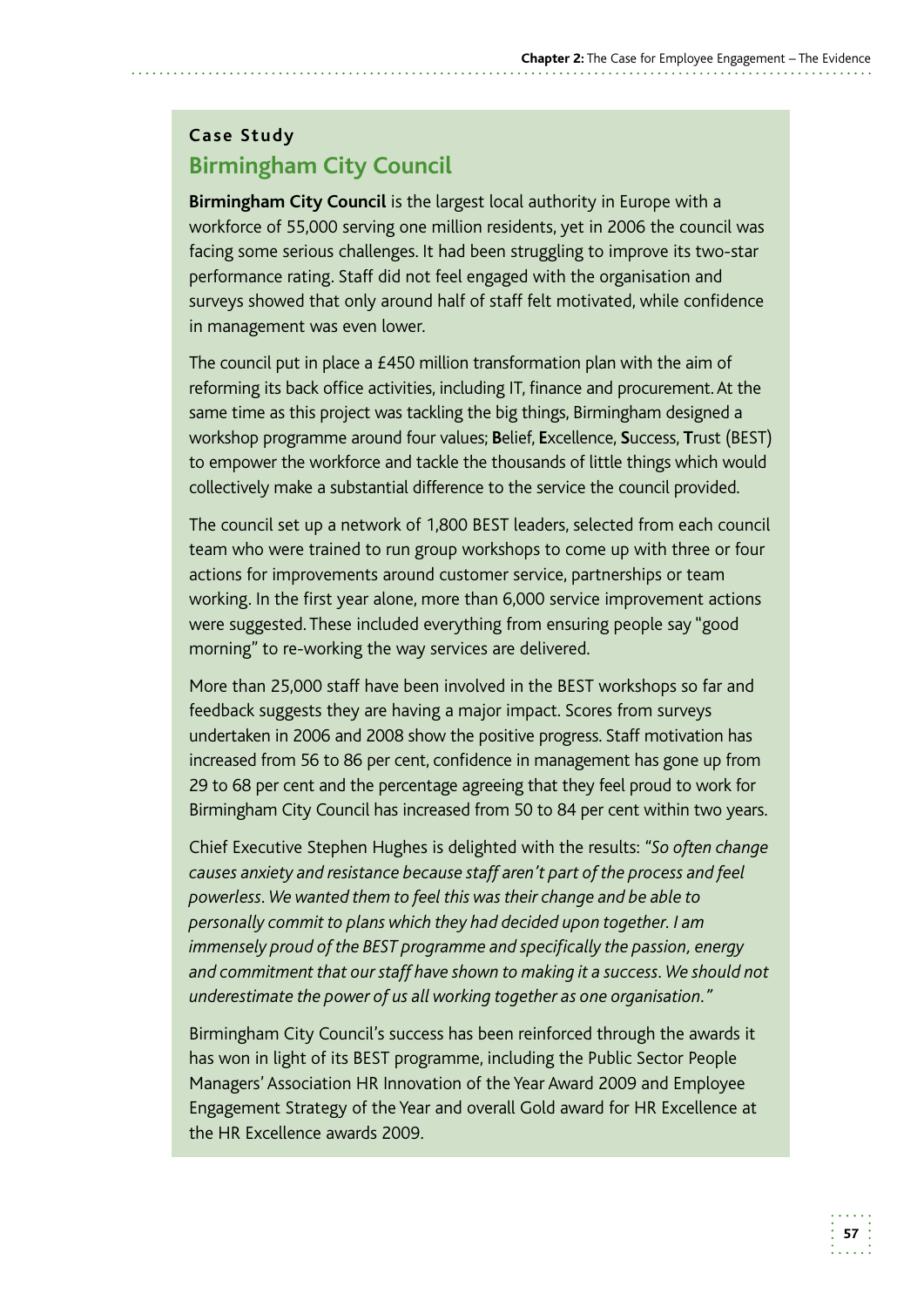#### **Case Study**

# **Department for Work and Pension**

 survey highlighted that 18 per cent of staff were 'disengaged'. As a large Department, this meant nearly 20,000 people; most were in frontline delivery The Engagement results from the **Department for Work and Pension**'s 2008 roles in Jobcentre Plus offices or contact centres, and most were in junior grades.

 The organisational context at that time included implementing an efficiency challenge involving a 30 per cent reduction in staff over three years whilst streamlining and modernising services to customers. In response DWP outlined a series of Engagement Priorities which looked at increasing the capability, motivation and accountability of first line and middle managers , increasing the visibility and impact of all senior managers and putting tools in place to involve employees in discussing the vision for DWP and how it could deliver an excellent customer service.

To realise these priorities, DWP has introduced a number of engagement initiatives including the Making a Difference Programme for first level leaders and the Back to the Floor Programme for senior leaders.

 The Making a Difference Programme is designed as the catalyst to enable participants to better engage with, lead and deliver business direction. It emphasises leadership is not just about senior managers and that it is the participants who have the greatest influence on people and who are seen as the DWP leaders people look to. Full implementation began in February 2009 and up to 10,000 people are expected to take part. Stephen Hanshaw (Jobcentre Plus) believes his Making a Difference journey has better equipped him in engaging people in change. *"We had lots of opportunities to discuss the barriers which can affect our ability to lead our team through change, and share ideas for overcoming these."* 

 customer-facing role for up to a week, working with staff and discovering at first hand the issues they face in delivering to the Department's customers. Katherine Courtney (Director of DWP Customer Insight) believes the insights she gained from her Back to the Floor experience have enabled her to influence change for  'Back to the Floor' gives senior leaders the opportunity to experience a the better. "*In my role it is important for me to see things from the customer's perspective. I try to 'walk in the customer's shoes' as often as I can. Back to the Floor was a great opportunity to spend time 'walking in the staff 's shoes'. Seeing the real help we provide customers when they need it most reminded me why I joined DWP in the first place. I was able to influence issues arising from lone parent customers transitioning from Income Support to Job Seekers Allowance."* 

The Department's recent survey results show some positive movement in their engagement scores.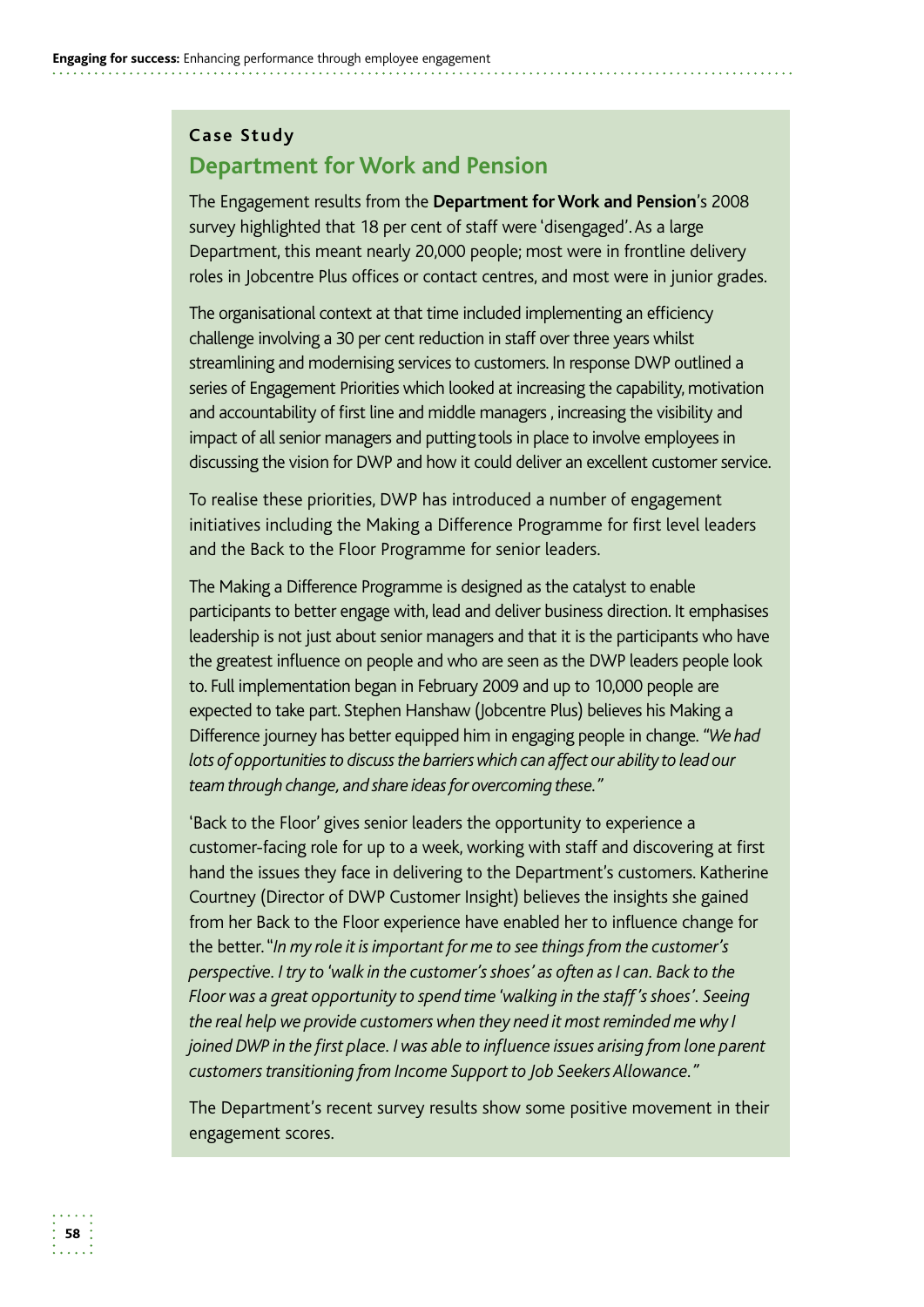# **Case Study Westminster City Council**

In 2002, **Westminster City Council** realised that it needed a change programme to keep pace with the changing nature of local government. The council has achieved success on many fronts including scoring top marks from the Audit Commission for use of resources assessments and a record 85 per cent satisfaction rate from the public. Much of the success is due to the Worksmart programme which engages the 2,800 employees in the council's drive to find innovative solutions to new challenges.

WorkSmart was launched in 2006 with an Ideas Day, when hundreds of staff gathered at a one-day conference to re-think the way the council approached services. In total, 20 of the 50-plus projects came from that original event. They included the now famous cashless parking system, which has replaced the iconic parking meter with mobile phones and credit card technology. As well as improving the customer experience, the WorkSmart programme has delivered significant cash savings using a simple maxim – if the customer experience is right then costs will reduce. One of the most successful projects has been 'flexible local working' (FLoW). The key objective of the project was to free up space in the 18-storey city hall offices to let out. Each floor of the building is nearly 10,000ft sq and worth about £500,000 a year in rent. So far eight floors have been vacated by more staff working from home or hotdesking, and through the use of flexible computing.

Vic Baylis, Westminster's Director of Customer Services, says: *"The secret of the success has been that we have had very visible leadership from both the Chief Executive and leader. And, importantly, staff have seen it as a programme which is being done with them rather than to them. We are now at a stage where thinking about and re-designing services from the customer point of view is in our DNA."* Through Worksmart and other projects the council aims to have saved £150 million by 2012.

# **Benefits for the Individual**

**38** Engagement also brings a clear win for the individual employee. Because it is achieved by making changes that positively impact on how employees think and feel about what they experience at work, it is likely to impact positively on their well-being too. As mentioned in chapter one, Jonathan Austin of Best Companies told us: *"Employees who work for engaging organisation get an organisation they feel proud to work for, managers who are more likely to listen and care for them, leaders who listen to and inspire them, more opportunities for personal growth, teams that*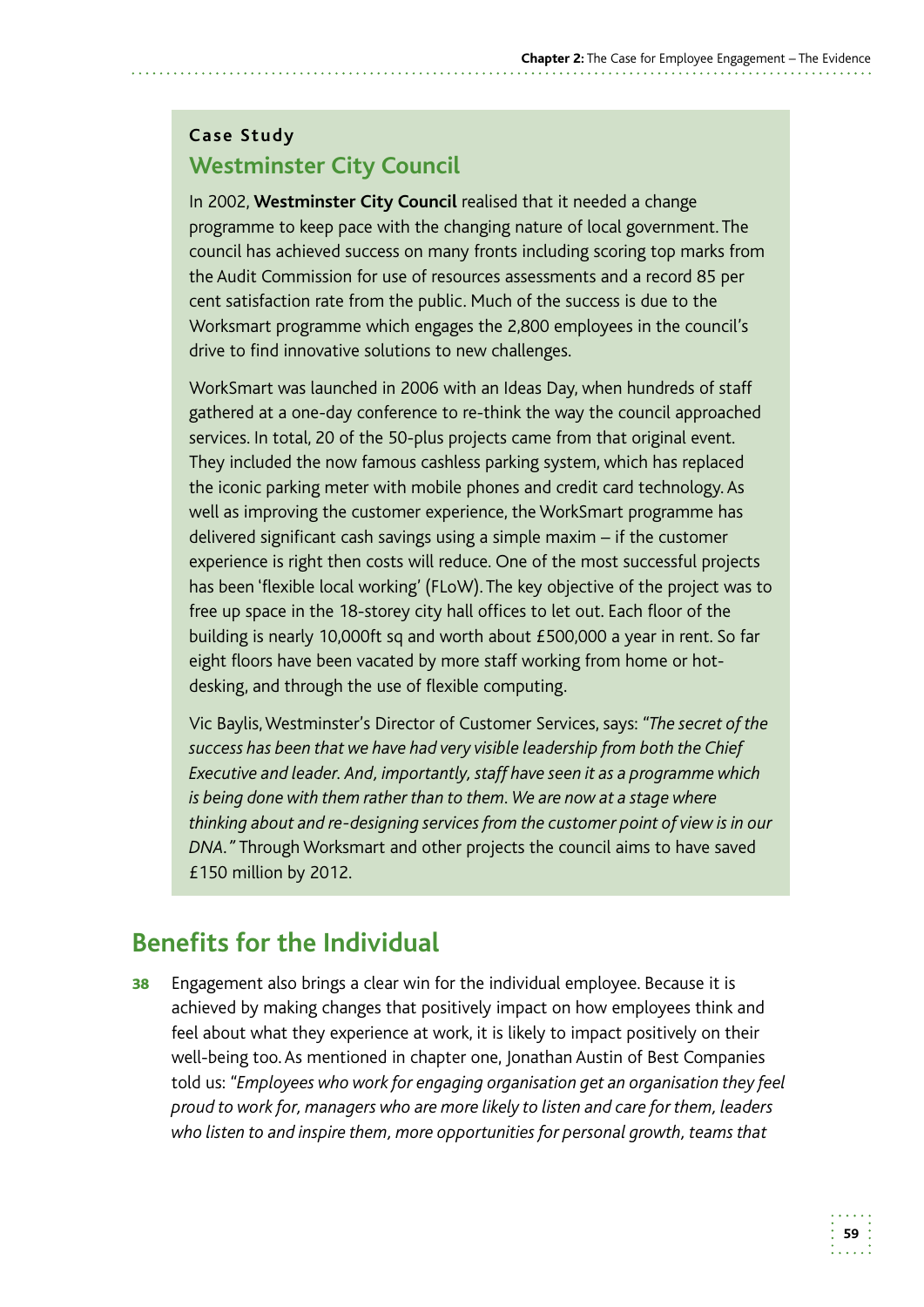*support each other. They are likely to perceive the deal they get from their employer as positive, and they get lower levels of stress and a better work life balance.*" 78

- 39 CIPD found that those who were absorbed in their work (cognitively engaged) were almost three times as likely to have six key positive emotions at work (enthusiasm, cheerfulness, optimism, contentment, to feel calm and relaxed) as negative ones (feeling miserable, worried, depressed, gloomy, tense or uneasy). And those who were physically engaged (committed to completing work tasks) were more than ten times likelier to feel those positive emotions than the negative ones.<sup>79</sup>
- 40 As CIPD also say in their *HR Directors' Guide to Employee Engagement*, *"engaged employees will have a greater sense of well-being than those who are less engaged. They are more likely to be satisfied with their work, less likely to be sick and less likely to leave the organisation."*
- 41 Towers Perrin in their 2008 Global Workforce Study of employee views<sup>80</sup> found that the top driver of engagement was senior management demonstrating a sincere interest in employee well-being.
- 42 Angela Bedford of Standard Life was just one HR professional to point out to us the empowering effect on the individual employee of feeling *"they are doing what they do best at work."*<sup>81</sup>
- 43 David Coats of the Work Foundation emphasised to us that *"work is good for you but good work is even better. Employers underestimate at their peril the impact on productivity and performance of stress and physical problems such as muscularskeletal damage, which are directly attributable to the experience of the individual employee in the workplace."* Conversely, taking employees' well-being seriously will have benefits for both the organisation and employees. British Gas achieved a 12 per cent reduction in staff absence and a 25 per cent reduction in staff turnover, and increased its employee engagement and commitment scores after implementing a wide range of activities aimed at addressing general well-being at work. These included involving family members in fun activities around the workplace such as Christmas parties and summer barbeques, supporting employees to undertake voluntary work for charities, and twice-yearly health events for all staff.<sup>82</sup>
- 44 The Sainsbury Centre for Mental Health point to the loss of productivity for those who are ill but still in work; they estimate the cost due to mental ill-health alone is £15 billion a year. A study by Soane (2008) found that emotional engagement was



<sup>&</sup>lt;sup>78</sup> Provided to the MacLeod Review by Jonathan Austin

<sup>79</sup>CIPD Reflections on Employee Engagement – White Paper (2006)

<sup>80</sup> Towers Perrin Global Workforce Study (2007-2008)

<sup>81</sup> Response to MacLeod Review call for evidence, via email

<sup>&</sup>lt;sup>82</sup> Health Work Wellbeing (2007). *Organisational Case Studies – British Gas Business [Online]. Available:* http://www.workingforhealth.gov.uk/Case-Studies/Organisations/Organisation-detail.aspx?CaseStudyID=33 [accessed 30 June 2009]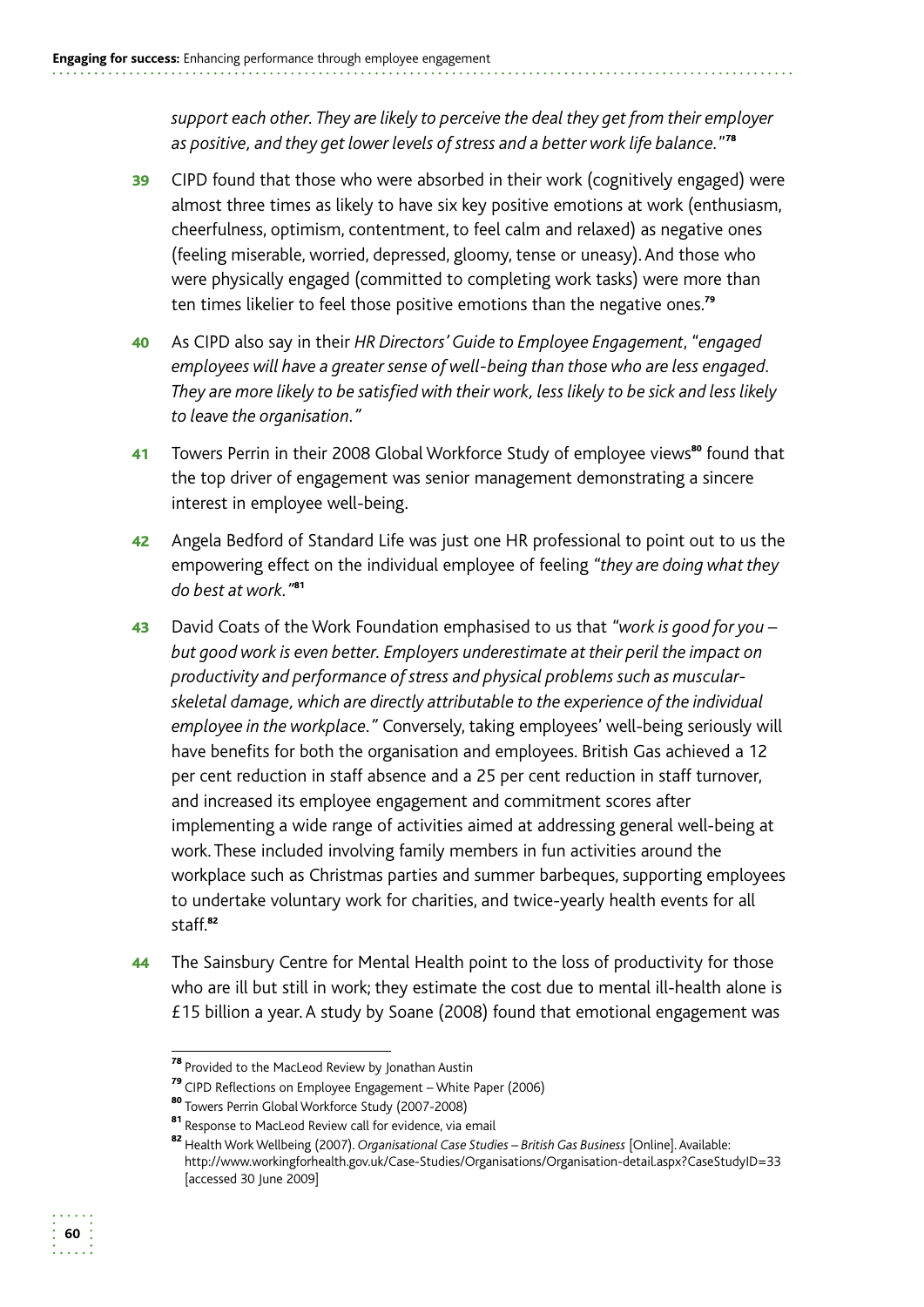associated particularly strongly with perceived meaningfulness at work as well as with low levels of anxiety and depression.

- 45 The Health and Safety Executive estimates the total cost to society of work related sickness ranges between  $£20 - 32$  billion.<sup>83</sup>
- 46 As Dame Carol Black emphasised in her 2008 report <sup>84</sup>, *"for most people, their work is a key determinant of self-worth, family esteem, identify and standing within the community, besides of course material progress and a means of social participation and fulfilment."* Her report went on to say that: *"A focus on their [employees] well-being can also add value to organisations by promoting better health and increasing motivation and engagement of employees, in turn helping to drive increases in productivity and profitability. In other words the benefits of health and well-being extend far beyond avoiding or reducing the costs of absence or poor performance."*
- 47 Professor Cary Cooper, Professor of Organisational Psychology and Health at the University of Lancaster and an adviser to the government's Foresight mental capital and well-being project, explains the theoretical background thus: *"Of course there is a side of well-being that is just about doing things that make us feel good. However there is another side which is about feeling good about ourselves when we achieve difficult but meaningful goals or objectives."* Researchers Boniwell and Henry (2007) identify two broad approaches to the measurement of psychological well-being: the 'hedonic' associates well-being with the experience of *positive feelings* (moods and emotions) and factors such as overall life satisfaction; the 'eudaimonic' takes account of the importance of having a purpose. Aristotle – the originator of the term eudaimonic -proposed that true happiness is found by 'doing what is worth doing.' Work in the area of positive psychology also supports the idea of purpose and positive emotion as the key ingredients of psychological well-being.<sup>85</sup> Individuals will maximise their psychological well-being when they are engaged in meaningful work that provides positive emotional experiences. An important study by Waddell and Burton<sup>86</sup> also identified that work is generally good for physical and mental health and well-being.

<sup>83</sup> Health & Safety Executive: http://www.hse.gov.uk/stress/standards/readmore1.htm. Last accessed 1 July 2009 84 Black, Carol (2008) *Working for a Healthier Tomorrow: Review of the Health of Britain's Working Age Population* 

 and at:

http://www.workingforhealth.gov.uk/documents/working-for-a-healthier-tomorrow-tagged.pdf

<sup>85</sup>For example, Fredrickson B.L (1998) 'What good are positive emotions?', *Review of General Psychology,* Vol 2 pp 300-319; Fredrickson B.L. and Joiner T, (2002) 'Positive Emotions trigger upward spiral toward emotional well-being' *Psychological Science,* Vol. 13 pp 172-175;

<sup>86</sup>Waddell G, Burton AK. *Is work good for your health and well being?* London, The Stationery Office, 2006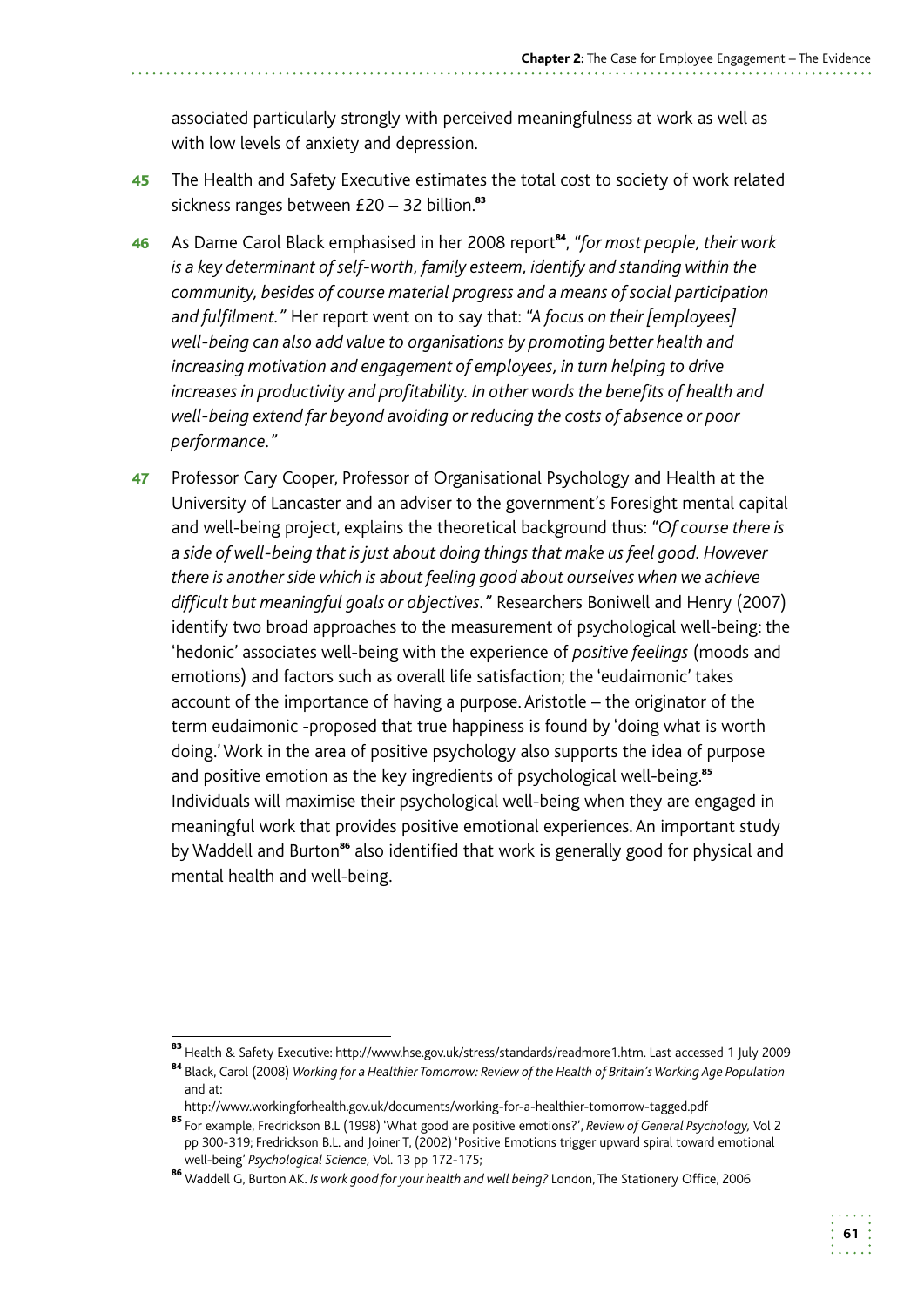# **Case Study Telefónica O2 UK**

The seven point People Promise outlines **O2'**s commitment to creating the best possible employee experience.

It promises its people *a warm welcome*, providing a full induction programme and welcome day for all new starters.

People are given *the opportunity to get on*. Everyone forms a personal development plan with their manager and talks through their career goals at least twice a year. People can learn new skills by applying for a matched contribution Learning Scheme or by using the online academies which offer training on a broad range of subjects.

O2 wants to create a workplace where people trust their senior managers and their line manager. It invests heavily in the leadership skills of its managers, affirming *your manager will be there for you.* 

O2 people are *trusted to do a great job*. They're encouraged to suggest new ways of doing things in advisor forums, manager forums, skip level meetings and Ignite, an online system enabling advisors to capture customer insights and share their own.

O2 wants to be *a great place to work*. In the current economic climate, it is focusing even harder on looking after its people, improving its total reward offering by introducing new flexible benefits and a broad range of discounts with high street retailers. Vielife, an online health and well-being programme, helps people manage their sleep, nutrition, stress and physical activity. And O2 Confidential offers free 24hr advice on issues including benefits, debt, housing, and other financial matters.

O2 people should feel *part of something special*. For example people are encouraged to volunteer for charities and may be afforded time out for their chosen projects. And they can apply for awards or refer friends and family under the It's Your Community programme, which gives grants of up to £1,000 to community projects all over the UK.

O2 says *thanks for a job well done*, praising its people and giving them recognition for their work*.* A new scheme launching this year will highlight outstanding individual and team contributions to strategic goals, offering people high street vouchers and the chance to attend a glittering annual ceremony.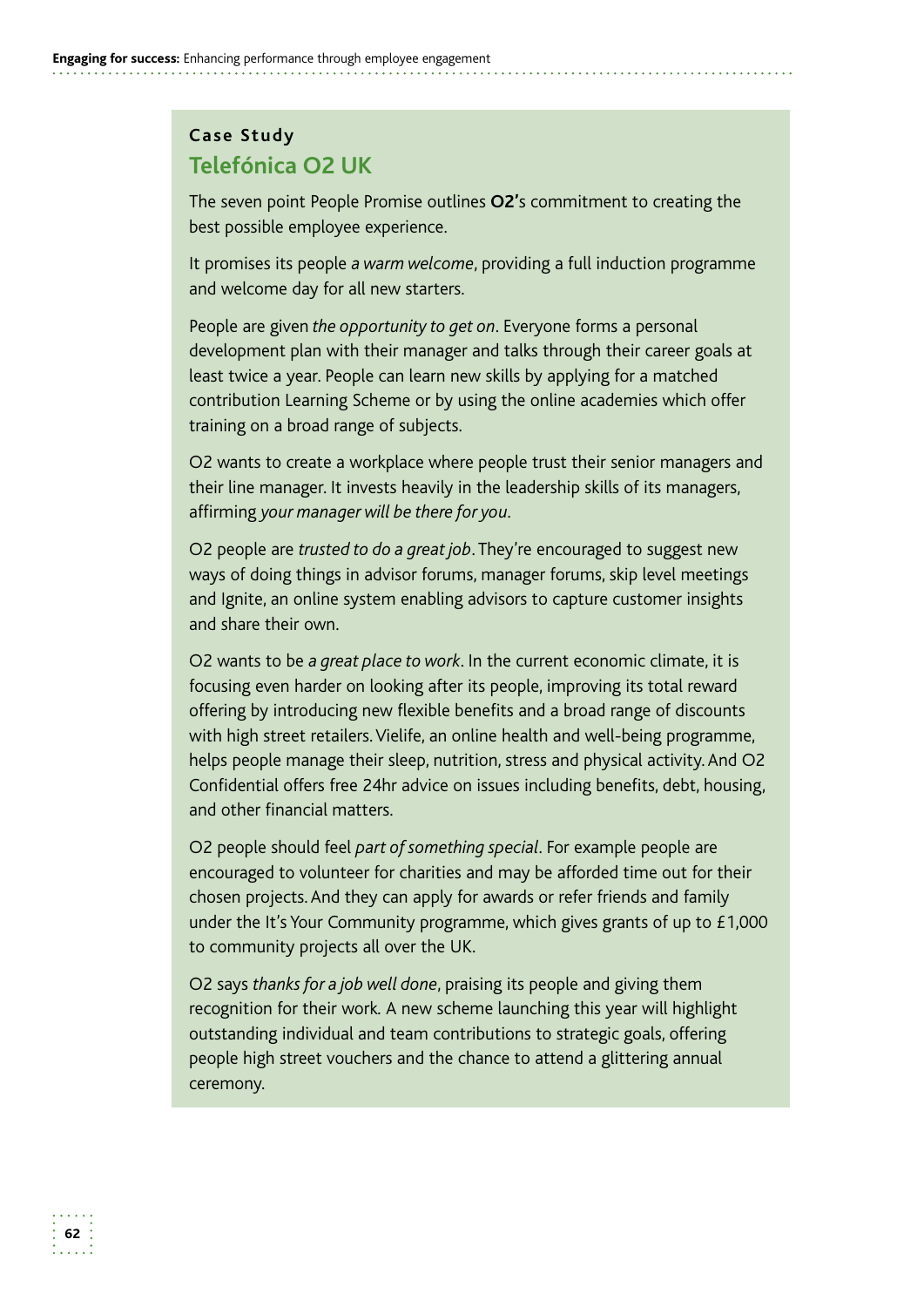Head of Employee Involvement and Experience, Kay Winsper, says: *"We want to create an employee experience that appeals to people's emotional and rational commitment. So not only will our people feel proud to work at O2 – and part of something really special – they'll know it makes financial and professional sense to stay here."* 

 Versluys. "*One thing that really stands out at the moment is the help and "Working at O2 has many advantages,"* says Account Manager, Nico *support we get from the management team. They're really listening to their people. They want to know how they can make our working lives better so we in turn can deliver a better service for our customers. I feel we can all have a say in the future of O2. That's something I've never experienced before and certainly never expected to feel in such a large company."* 

### **Case Study Red Gate Software**

**Red Gate Software** is a small Cambridge-based software company which produces 'ingeniously simple' software tools for database professionals. They have a low staff turnover rate which they believe is due to the fact that they base their relationships with their staff on communication and trust. They are a rapidly growing company, which has nearly doubled in size over the last two years. In order to maintain high levels of engagement and communication, they have recently taken the relatively simple step of installing a new staff restaurant so that their expanding numbers of staff have a place to relax and interact with new people, breaking down barriers and facilitating effective teamworking.

Red Gate believe strongly that the key to successful engagement is through creating a great culture for people to work in that brings out the best of their creativity and potential.

For Red Gate, engagement is an ongoing, ceaseless, challenge for everyone in the organisation, helping people get the best out of themselves, making them grow, and creating a working environment which is flexible and encourages great work. As one Red Gate employee states: *"I've seen more than one person join the company with a fairly low-key, even slightly cynical outlook, only to become one of the company's greatest champions and cheerleaders. That is a real achievement and shows that there's something real going on beneath the 'we invest in people' mantra."*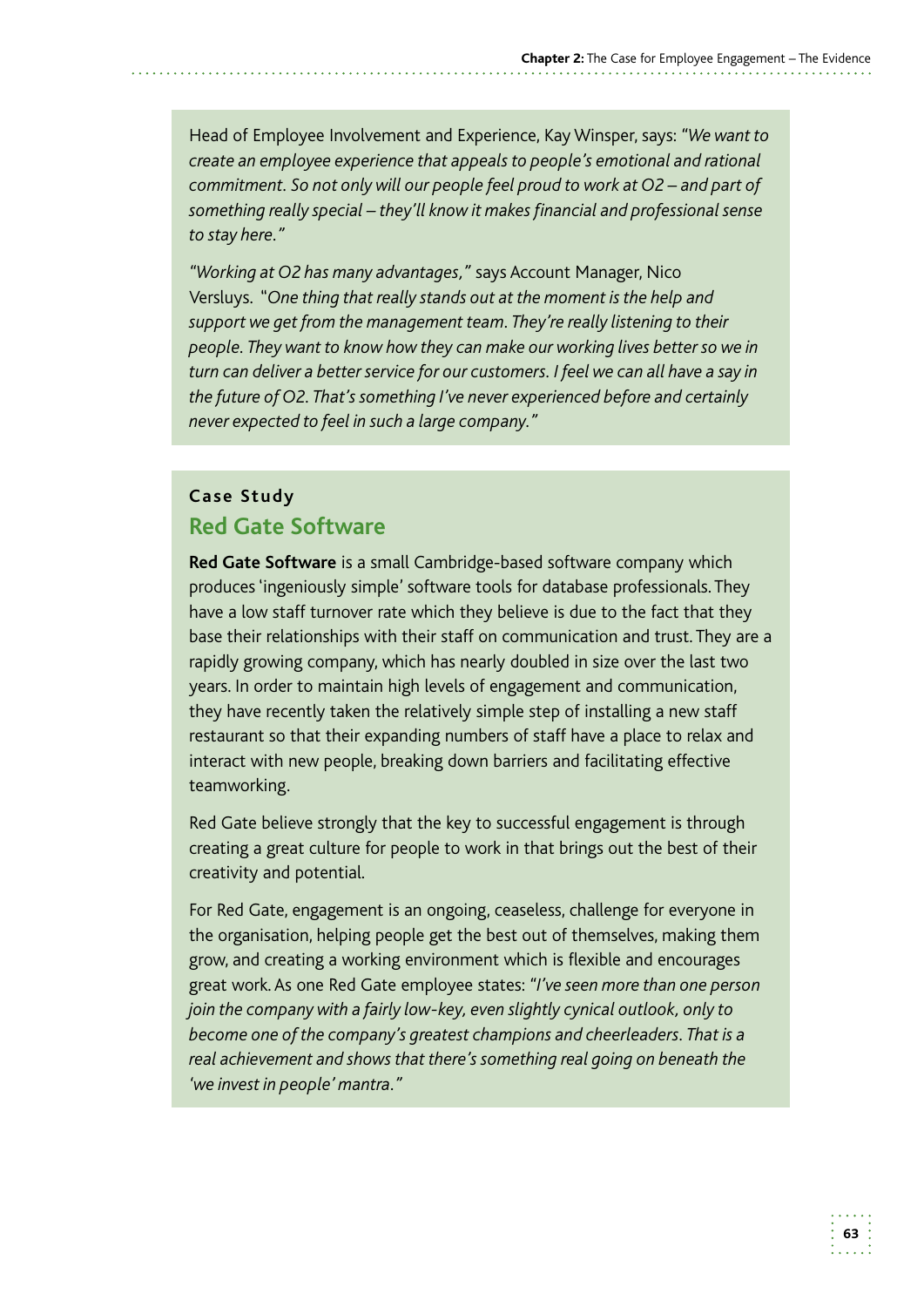### **Case Study West Bromwich Tool and Engineering**

One of the workplaces we visited, **West Bromwich Tool and Engineering**, is a traditional metal-working small company where much of the work is perforce repetitive and not particularly stimulating. Owner Stuart Fell nevertheless believes – and acts on his belief – that his largely unqualified workforce, numbering under 100, are his greatest asset, and that the way his company succeeds is by creating the circumstances where his employees can – and want to – give of their best. Even in the current tough climate, with staff having to be laid off, the care and consideration with which the workforce are treated means they are willing to go the extra mile when circumstances demand, including hiring vans for a late production run across the country to ensure a delivery deadline was not missed. *"It's about fairness, treating people as individuals, about giving individual operators the right to work out for themselves the way they produce the required number of parts per hour. The most stressful thing in life is having no control. We have continuous improvement because the staff here have ownership of the process. We're not an organisation; we're a community. And we all have the pride of knowing that we've contributed a small but essential component to every BMW mini on the road today."* 

### **Case Study Fujitsu Group**

The European IT services arm of the **Fujitsu Group** runs an employee survey every 18 months in order to understand the engagement levels and issues of its workforce.

A few years ago, survey results revealed that career development was one of their UK employees' major concerns. After analysing the results more closely with the help of employee focus groups, it became clear that the company did in fact have many tools available to help with career development, but they were not well publicised. Employees had assumed that, having received little communication on their development, the company was unable to support them in this respect.

In response to this feedback, Fujitsu published a detailed 20-page brochure for its 12,000 UK-based employees, summarising its career development principles and practices. This covered a multitude of learning related topics ranging from professional communities and learning academies, to career mapping tools and workshops to help employees manage their own career direction.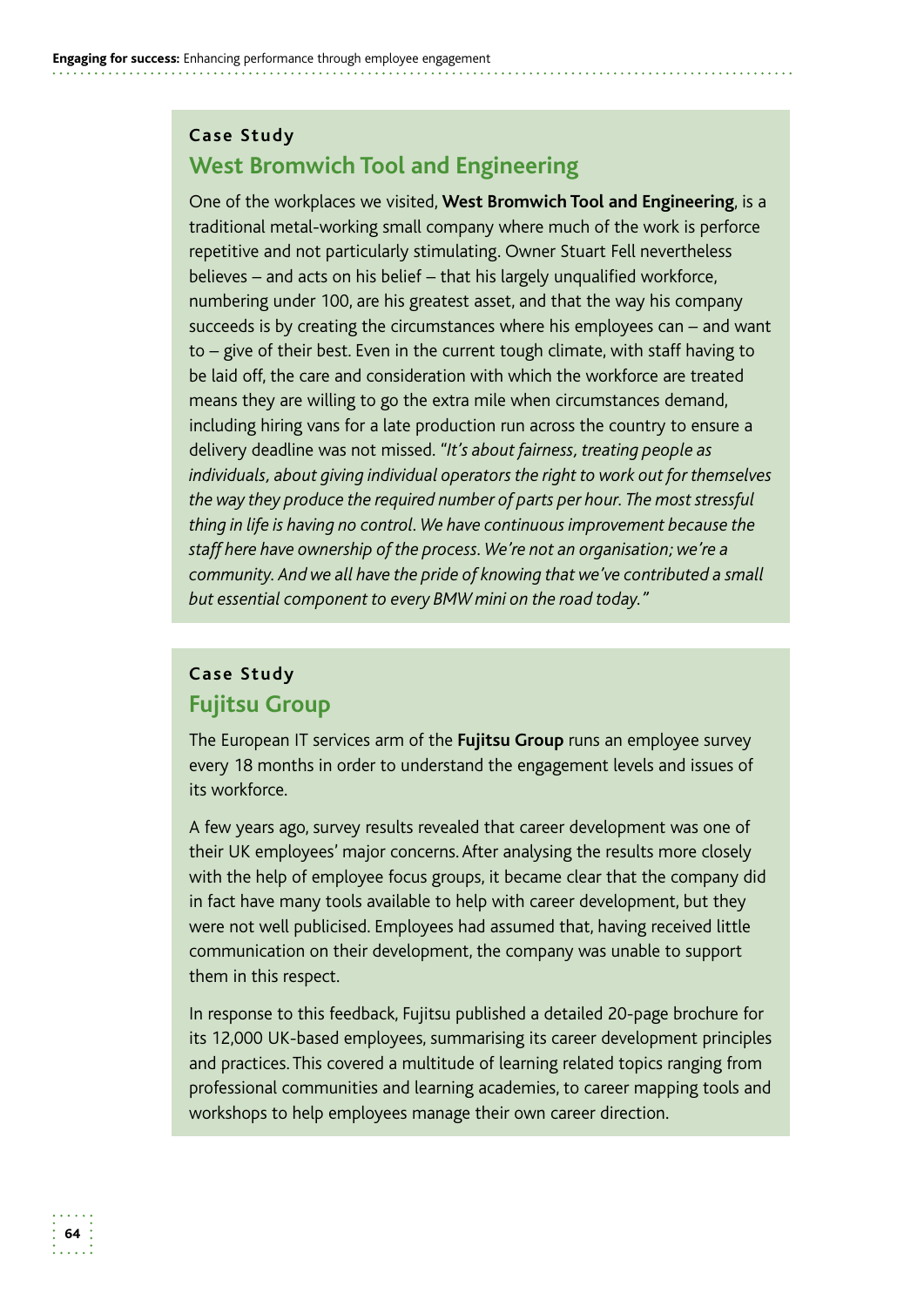Fujitsu also updated its corporate intranet to include an enhanced and extensive sub-site termed "Invest in Yourself". This included an outline of career development policies, career maps and self-assessment, and a catalogue of over 400 training courses available to employees.

Eighteen months later, Fujitsu's employee survey results showed the impact. People's perception of their career development opportunities had moved strongly upward. Fujitsu is now recognised in the UK as one of only 33 Investors in People Champions. Sue Payne, Head of People Development Services, says: *"This is a good example of how we were able to use the results of our engagement survey to identify an issue of great importance to our people. We did have the processes in place to support our people – we just weren't explaining it properly. Once we understood this, we were able to close the gap and have a genuine impact on engagement levels."* 

48 Engagement-based well-being can be maintained in a recession. Research by Professor Sharon Parker from Sheffield University<sup>87</sup> suggests that introducing deliberate work organisation and change management strategies can combat the negative effects of reduced headcount. Results from a four-year longitudinal study showed that there was no overall decrease in well-being from before to after downsizing for the 139 employees remaining in an organisation despite an increase in work demands. The potentially detrimental effect of increased demands appeared to have been offset by improvement in work characteristics arising from initiatives introduced as part of the downsizing strategy. The study showed that high demands were associated with poorer well-being, but that increases in control clarity and participation were associated with improved well-being.

# **Conclusion**

49 This chapter sets out some of the findings to date in what we hope will be a useful and accessible way. Our conclusion from the evidence available, including our own first hand observations of the impact of successful employee engagement in practice, is that the correlation between engagement, well-being and performance is repeated too often for it to be a coincidence.

<sup>87</sup> Parker, S.K., Chmiel, N., and Wall, T.D. (1997) 'Work Characteristics and Employee Well-Being Within a Context of Strategic Downsizing' *Journal of Occupational Health* Psychology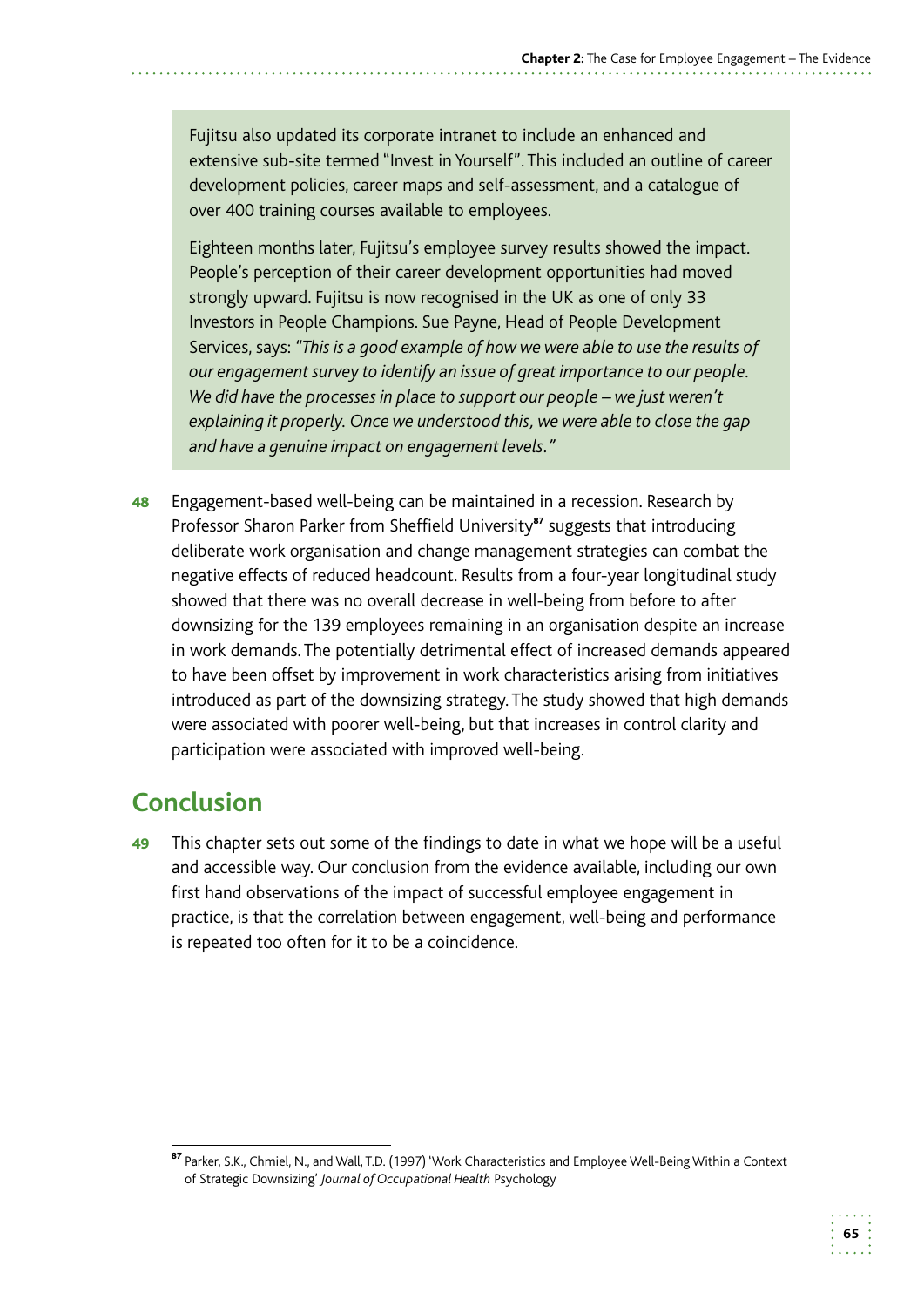# **Chapter 3**



# **The Barriers to Engagement**

- 1 Despite the compelling case for employee engagement, we know that a significant percentage of the workforce feel disconnected from the work they do and the people they work for. Whilst accepting that all of us are capable of having a 'bad day at work' we do not accept the inevitability of work being just one bad day after another.
- 2 Britain's workplaces reflect changing attitudes, norms and expectations in wider society. The so-called 'death of deference' has impacted on the employer-employee relationship. Much has also been made of 'generation Y' who have high expectations about what work will offer them in terms of self-fulfilment.<sup>88</sup>
- **3** However we would argue that these higher expectations are not limited to one particular demographic. Increasingly employees expect to be treated as human beings with rights and responsibilities as, for example, the introduction of the right to request flexible working for those with children or caring responsibilities recognises.
- 4 We have, during this review, identified four broad inhibitors to effective engagement by an organisation's leadership and management; these inhibitors occur across private and public sectors;
	- Some leaders are not aware of employee engagement. Others do not believe that it is worth considering, or do not fully understand the concept and the benefits it could have for their organisation.
	- Others who are interested in the topic do not know how to address the issue.
	- Even when leaders place great emphasis on the idea of employee engagement, managers may not share the belief, or may be ill-equipped to implement engagement strategies. As a result the organisational culture is unable to deliver engagement.
	- Among those leaders who are concerned with employee engagement, there is great variability in their views and commitment to it. Often the potential of employee engagement is underestimated. For some, engagement is an annual staff survey whose results may be acted on; for others a survey is no more than one tool in an overall approach that places employee engagement at the core of the organisation's strategy.

<sup>88</sup> A term often loosely applied and used to describe, broadly, the generation born in the 1980s and now entering the workplace who, according to some observers, have higher (than previous generations) expectations of how they should be treated by employers, are more likely to want to shape their jobs to fit their lives, rather than the other way round, and are less likely to accept the judgment of those in authority.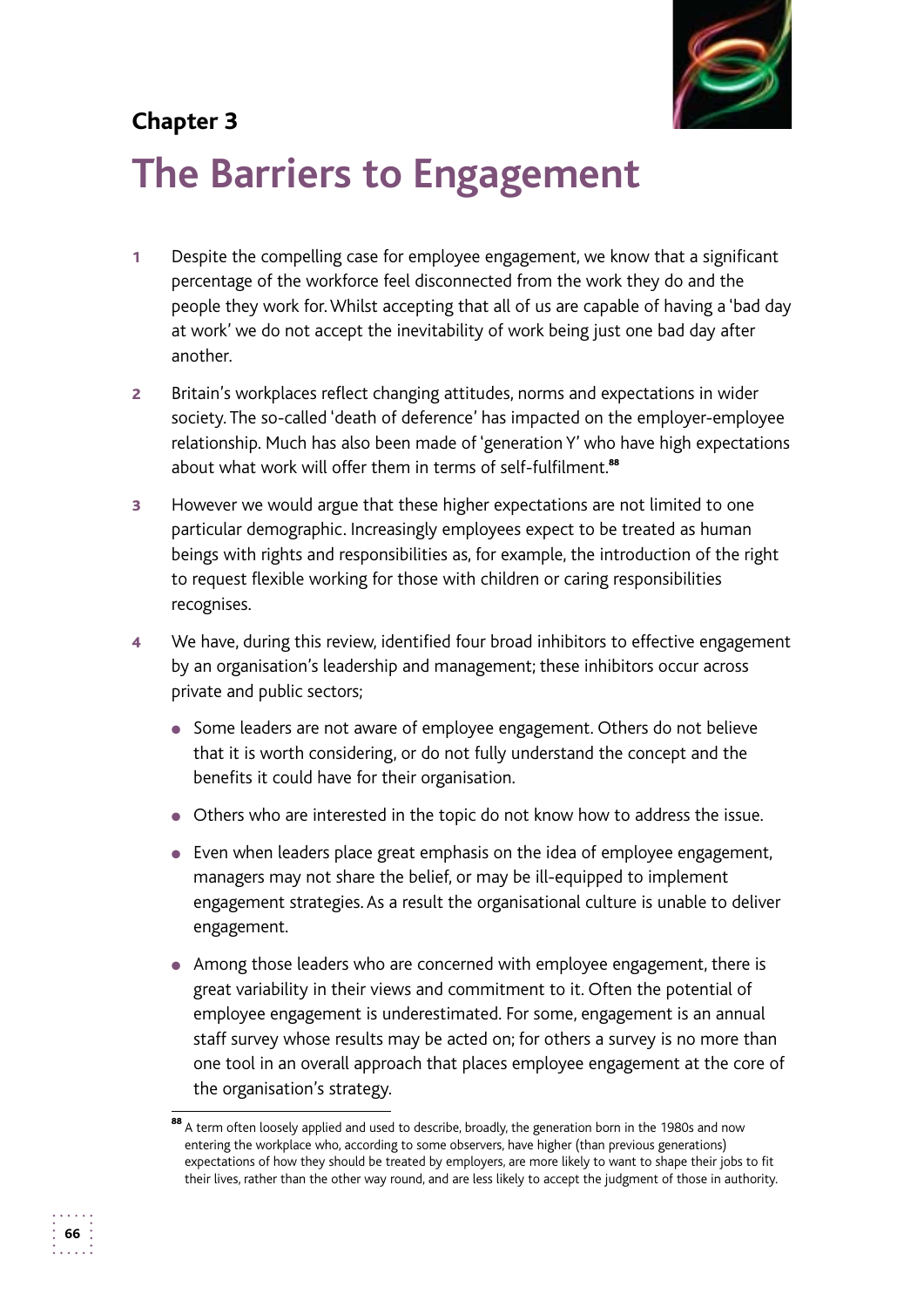# **Lack of awareness**

- capital. A further 30 per cent understood it to a modest level and only 16 per cent 5 In the course of our review, we spoke to a wide range of stakeholders in all sectors of the economy. It became evident that a large number of leaders remain unaware of the concept of employee engagement, and the benefits it could bring their organisation. Accor report that 75 per cent of leaders have no engagement plan or strategy even though 90 per cent say engagement impacts on business success.<sup>89</sup> That is why our key recommendation is for a nationwide effort to raise the profile of the issue and to increase the availability of practical support. This lack of appreciation at the most senior level of what employees contribute is underscored by Accenture's finding that over half of Chief Financial Offers surveyed had nothing more than a minimal understanding of the return on their investments in human demonstrated a considerable understanding.<sup>90</sup> Philip Whitely of the Human Capital Forum told us that what was required was *"a Copernican shift, ditching the centuries old dominance of accountancy as the way of understanding the organisation."*  (web response to call for evidence). On the other hand, Mel Flogell, head of HR policy at Centrica, believes investors are becoming increasingly interested in engagement, as more people realise an engaged workforce delivers value to an organisation. *"Ensuring staff are performing to their full potential is how organisations will secure their competitive advantage. Investment in people is imperative for delivering the business strategy, and shareholders are going to look for evidence for this."* And in a new departure, AXA WF Human Capital Fund cites human capital as a primary criterion for investment.<sup>91</sup>
- 6 Uncertainty over engagement is also reflected in a fear that engagement might be seen as too 'soft and fluffy' or as 'not the British way'. As the law firm Freshfields, Bruckhaus Deringer told us, when they introduced their groundbreaking engagement strategy for legal associates, *"we could have come at it from a fluffy approach, but it wouldn't have worked. So we put the performance metrics up front."*

# **Uncertainty about starting**

7 Others, while they were interested in what engagement could offer, did not know how to address the topic within their organisation. This lack of certainty about how and where to start can be compounded by the feeling that employee engagement is something that is 'out there' – a product one buys, often at great expense. It is not always helpful to focus on employee engagement as a product; this in itself can be a barrier to action.

<sup>89</sup> Accor: *Reward to Engage: Rewards, Benefits and Employee Engagement in Today's Organisations* and at http://engagement.accorservices.co.uk/website/employee-engagement-whitepaper-form.html. Last accessed 1 July 2009

<sup>90</sup> Accenture, 'An Accenture point of view on Employee Engagement – What it is. Why it matters. How you can change it'. Produced for the MacLeod Review, December 2008

<sup>91</sup>Lauren Mills (2008) 'Human Capital: Meaningful Metrics' *Management Today*, 3 November 2008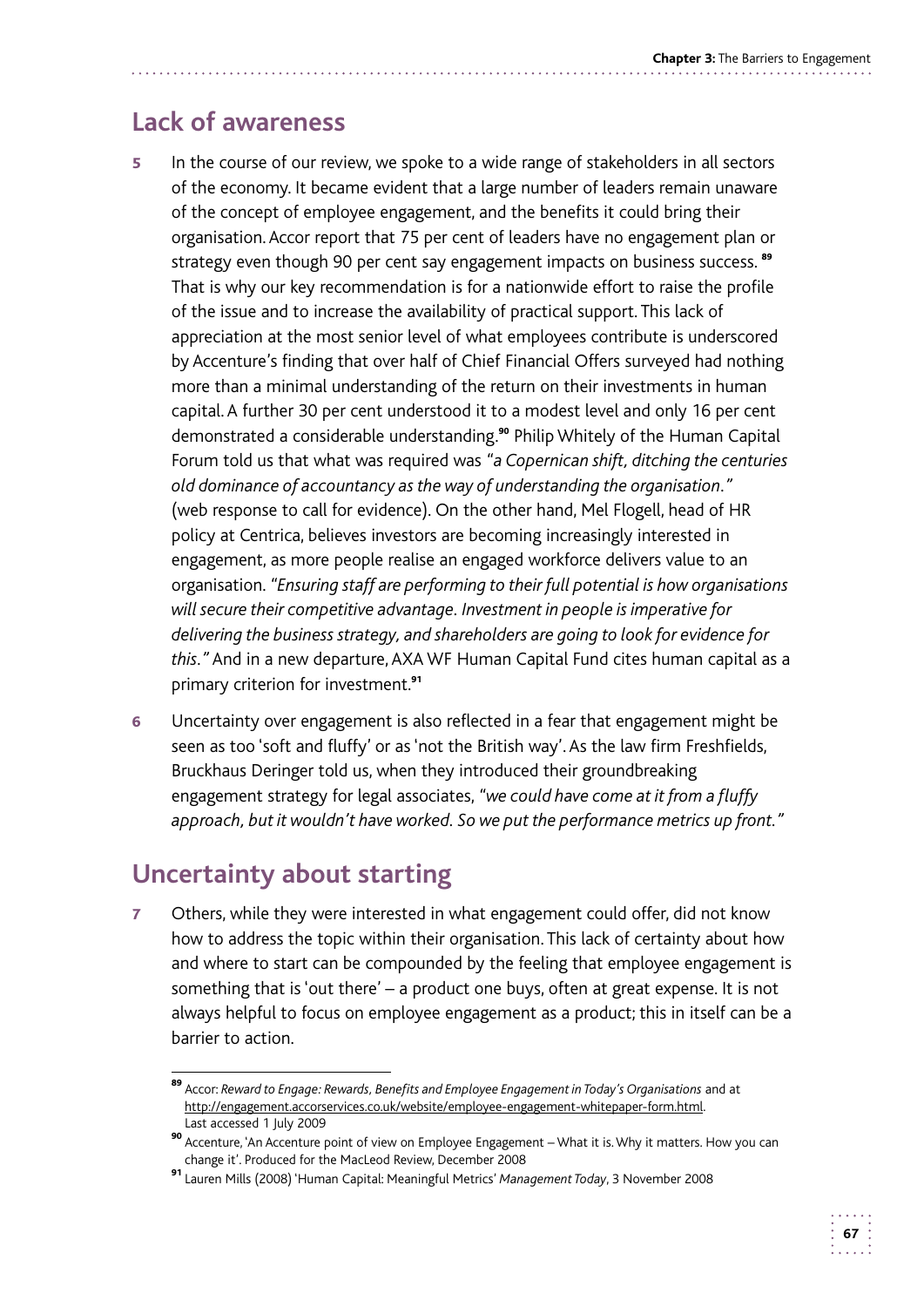- 8 There are also those who have a tendency to confuse wishful thinking with positive action on employee engagement. Thus the ACCOR Services Report<sup>92</sup> found that although nearly three in four leaders rate their levels of staff engagement as above average, it appears that the vast majority of them are guessing. "*There is a sense that while employers recognise the importance of engagement they don't quite know what to do about it. The issue seems to lie in their unwillingness to talk the talk and truly relinquish command and control styles of leadership in favour of a relationship based on mutuality. As a result many organisations have tapped into what they want from employees as a result of employee engagement – that is high performance – but they haven't tapped into what's in it for the individual who goes the extra mile."*
- **9** When we reviewed current thinking on employee engagement we found that, whilst many appeared to recognise the importance of employee engagement and the strategic role HR and other professionals could play in increasing engagement levels, many are uncertain of how to enable the conditions for engagement to flourish.

# **Managers and organisational culture**

- 10 Thirdly there remain a large number of disengaging practices in Britain's workplaces which act as barriers and which if not addressed can stymie attempts to introduce engagement. As Ruth Spellman of the CMI told us, *"for a high quality of working life it doesn't matter so much what the business is but how the people in that business behave."* <sup>93</sup>
- 11 Kingston Business School identified these practices as:
	- Reactive decision-making that fails to address problems in time;
	- Inconsistent management style, based on the attitudes of individual managers which leads to perceptions of unfairness;
	- Lack of fluidity in communications and knowledge sharing, due to rigid communication channels or cultural norms;
	- Low perceptions of senior management visibility and quality of downward communication;
	- Poor work-life balance due to long hours culture.
- 12 The same report goes on to say that *"attitudes to senior managers are often quite negative. The evidence is that only a third of employees have confidence in or trust their senior management team, while only two in five say that directors and senior managers treat employees with respect."* Kingston's report found that only 40 per cent of employees are satisfied with relations between managers and employees in their organisation; 27 per cent are satisfied with the way their organisation is

<sup>92</sup> ACCOR: Reward to Engage

<sup>93</sup> CMI evidence to the MacLeod Review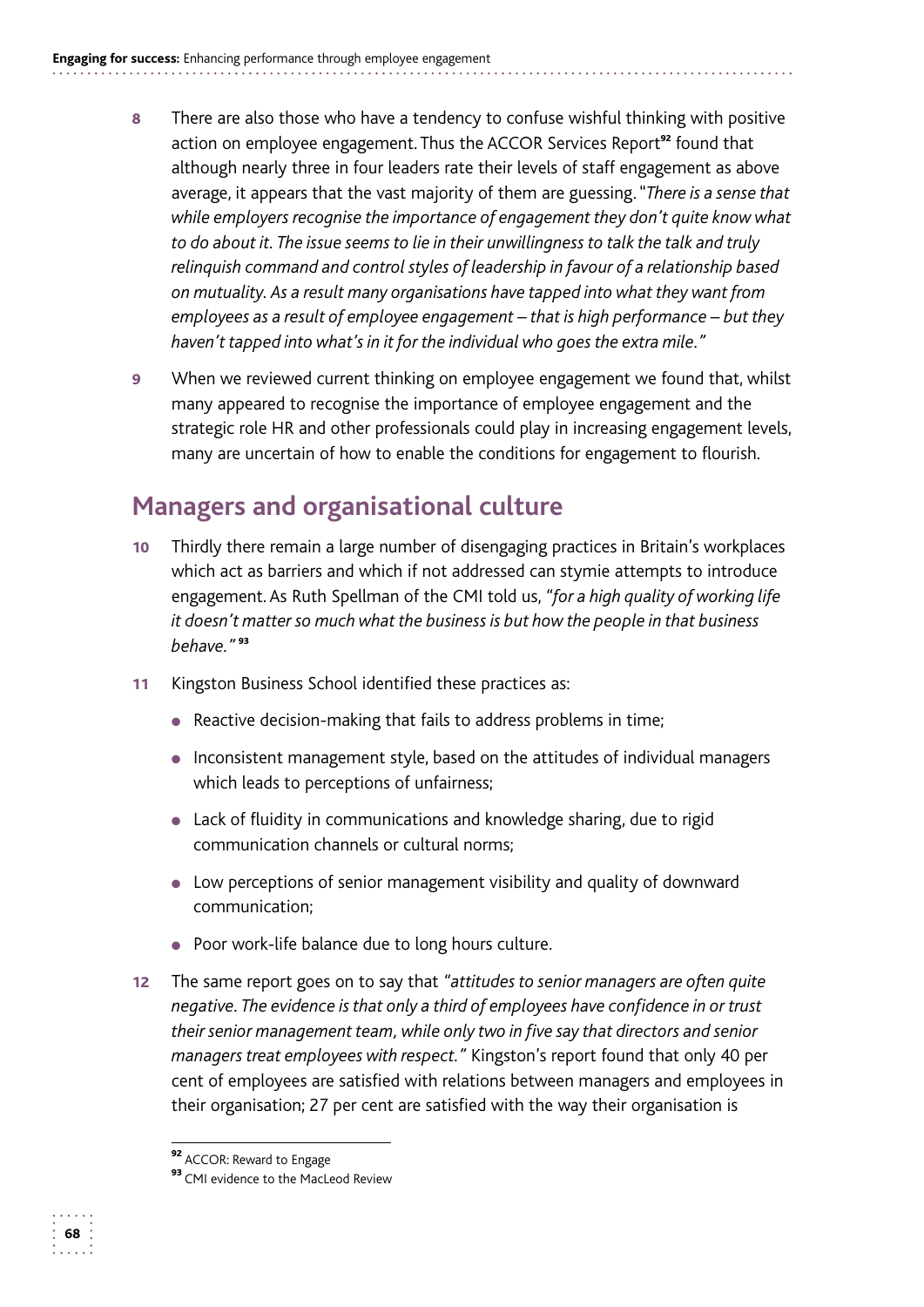managed; 32 per cent say that their manager rarely or never discusses their training and development needs with them, 30 per cent rarely or never got feedback on their performance and 25 per cent are rarely or never made to feel their work counts<sup>94</sup>.

- 13 In their evidence to the review The Co-operative Group pointed to similar potential barriers to individual engagement, including employees' perceptions that they were not being treated fairly at work, not being helped to improve and develop new skills and realise their potential.<sup>95</sup> Adrian Askew, the General Secretary of Connect, pointed to *"the whinge and blame culture that still exists."*
- 14 Many people we spoke to identified managers' approaches and behaviours as key factors in disengagement – as one respondent said, they sometimes act as *"a great impermeable damp-proof course."* Jeff Kelly, of the Partnership Institute, told us at a round table discussion for this review: *"There is a territorial problem and a comfort zone problem. Many feel comfortable with managing staff on an adversarial basis and don't want to give it up."*
- 15 Kelly's point is underlined in a report on programmes undertaken by Professor John Oliver of the Northern Leadership Academy, on behalf of the North West Automotive Alliance between late 2007 and Spring 2009<sup>96</sup>: *"… in our view, the biggest challenge is the nervousness and uncertainty in managers moving outside their comfort zones and dealing with employees they may have managed over a long period. Facing up to initial scepticism or even cynicism can dissuade many in this position, particularly as this negative reaction could last for many months."*
- 16 Ruth Spellman of the CMI also pointed to *"poor management skills and 'amateur managers' who have an inability to let go and allow staff to take ownership of their work. This results in very good people becoming frustrated about not being allowed to do a good job and become disengaged."*
- 17 John Oliver believes that the obsession with targets often infects managers' behaviour and detracts from their ability to interact effectively with their staff. He told us: *"Ninety-nine per cent of failure to engage staff is down to management behaviour. The management paradigm which introduced management by objectives and KPIs* [key performance indicators] *changed the whole way of thinking around good and bad management. Managers often focus on what they are judged on i.e. KPIs. They give the impression on the shop floor that they are much more concerned with outputs than people. There is less humanity and more mechanistic behaviour despite superficial friendliness and a 'call me Dave' type lack of formality with staff; I call this kind of manager the 'friendly automaton'."*

 <sup>94</sup>Truss, C., Soane, E., Edwards, C., Wisdom, K., Croll, A., And Burnett, J. (2006) *Working life: employee attitudes and engagement 2006* CIPD

**<sup>95</sup>** The Co-operative, evidence to the Macleod Review

<sup>&</sup>lt;sup>96</sup> John Oliver (2009) 'Culture Change and Employee Engagement: Overall Outcomes, Programmes', Team Enterprise Solutions.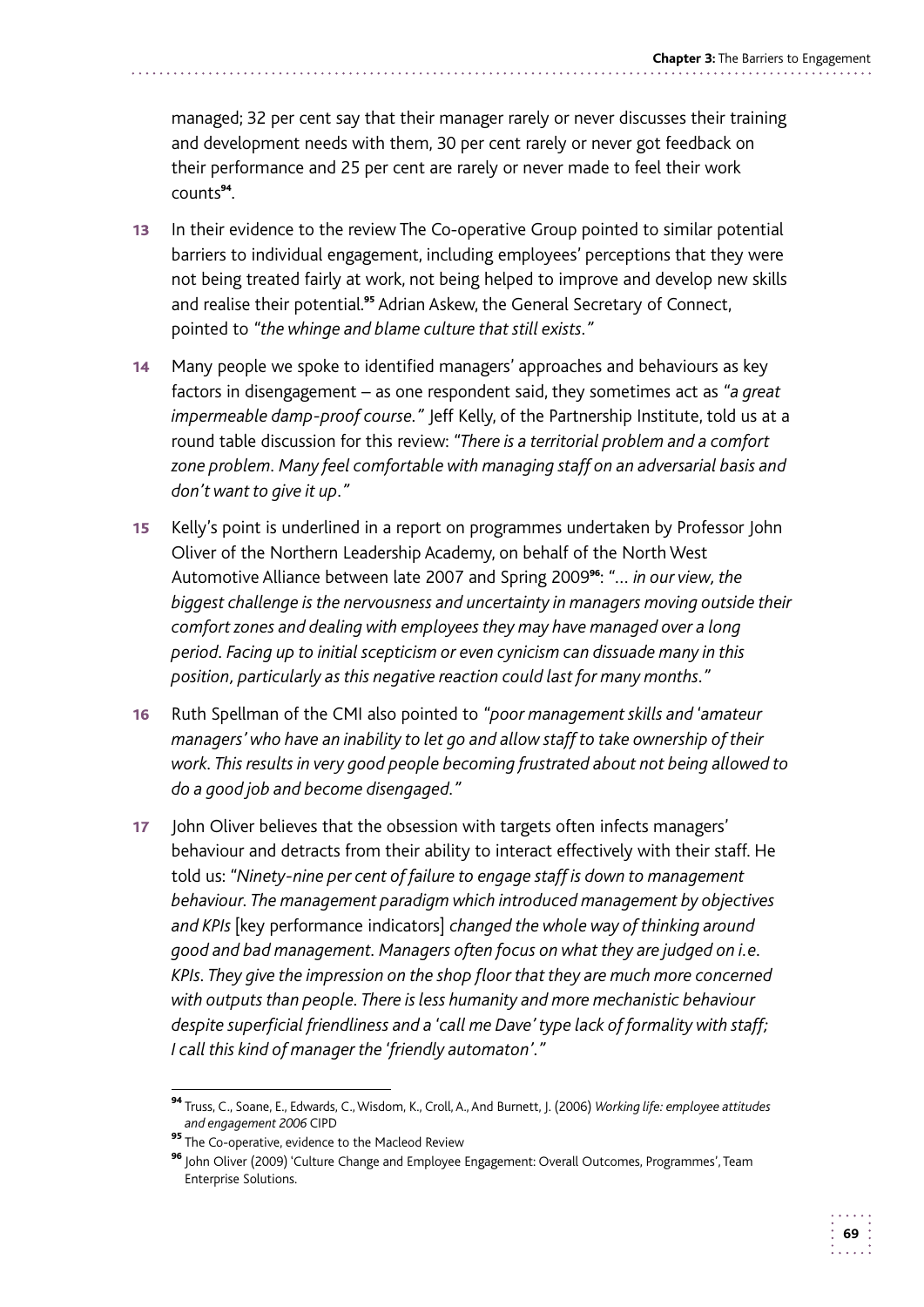18 This is borne out by a study of first line managers reported in the *Journal of Management Studies*<sup>97</sup> which found that supervisory duties remained much in evidence and that devolution of responsibility to teams remains rare.

The Henley Centre quotes two employees on the effects of disengaging managers:

*"I think one of the things that has surprised me is none of my line managers has asked me what I am interested in. We just get jobs which have been allocated. We've never explored whether this person might be more suited to this kind of work.*"

*"I feel less engaged when I'm micro-managed, when I'm given work which is intellectually unstimulating, bureaucratic and I don't see the impact it is having."* 

- 19 Many respondents to the review stressed the need for better training for managers in so-called soft or people skills, both as part of the current syllabus for business qualifications, and more generally. Many felt that current skills training concentrated too heavily on qualifications and too little on how people skills were implemented within the workforce. There was a consistent call, in particular, for the wide range of skills training provided under the government's aegis to reflect this need. As one said, *"too often managers are promoted because of their competence in the job they last did – not because they've the right skills for the new one."*
- 20 Managers themselves are critical of the quality of management training they receive from their company. Accenture found that just over three in five middle managers in the UK felt it was either good or fair; less than one in ten deemed it excellent, one in five felt the training was poor and one in seven said they received no training from their companies. Middle managers rating of their own supervisors revealed similar figures.<sup>98</sup>
- 21 On the other hand, middle managers who become convinced of the need for change can themselves run up against barriers. A study by Alimo Metcalfe et al revealed that the three most formidable blocks to success were the behaviours and attitudes of the most senior managers.

<sup>97</sup> Hales C. (2005) 'Rooted in Supervision, Branching into Management: Continuity and Change in the Role of First Line Managers', *Journal of Management Studies*, Vol 42. No 3 pp 471-507

**<sup>98</sup>** Accenture survey (2008): Middle Managers Outlook UK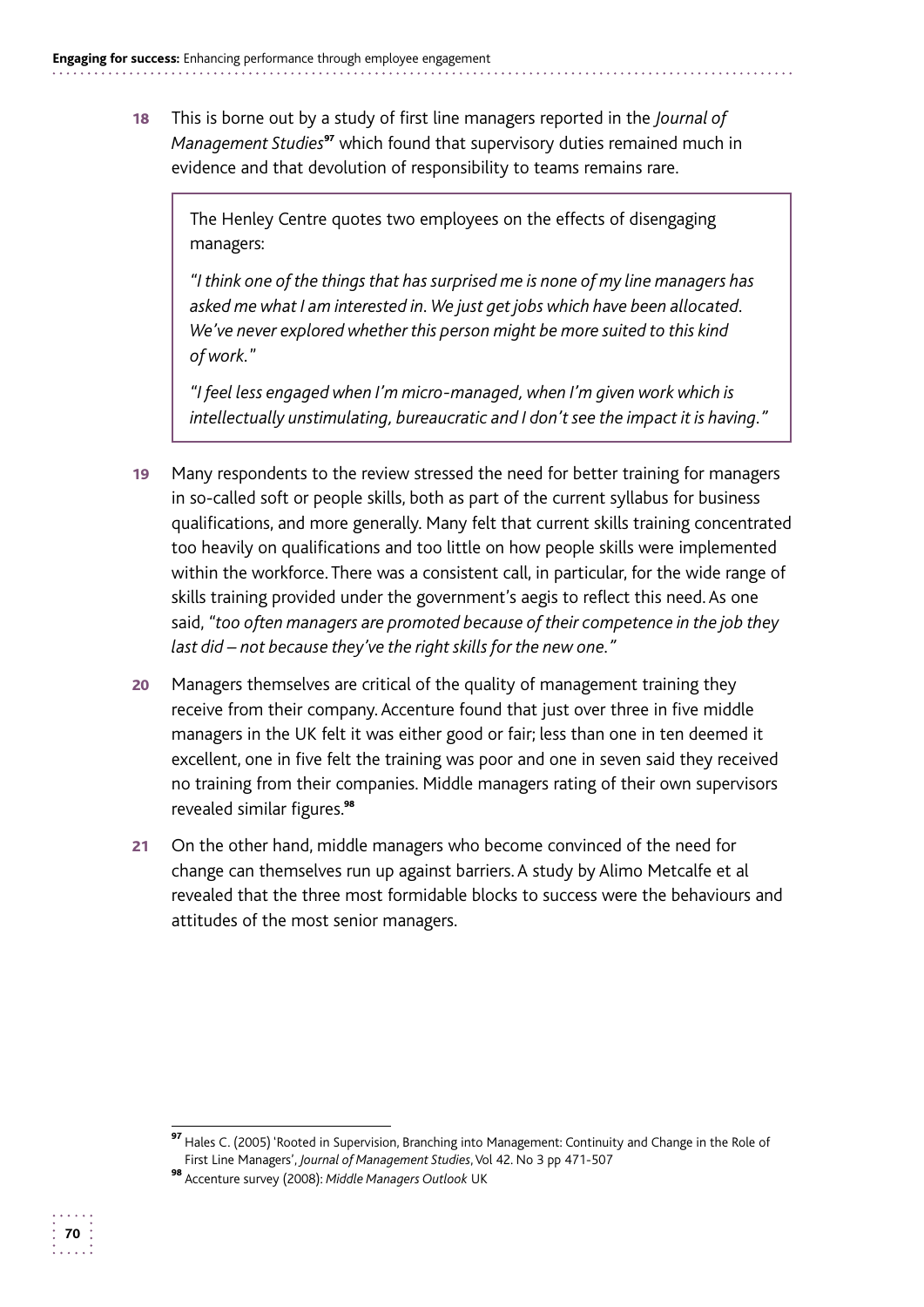*"The first barrier was that these top managers believed that their status in the organisation was evidence enough that they 'had what it took' to be regarded as a leader, and regarded their development as therefore unnecessary. Nonetheless, they believed that the managers below them needed it. However, when the managers returned to the workplace with a clearer idea of what leadership should look like, they became much more aware of the poor quality of leadership role-modelled by their senior managers, and their frustrations increased. This was deepened by another major problem, which was that when the managers attempted to implement their learning, their suggestions for improvement were rejected or ignored by their somewhat defensive and/or reactionary bosses.* 

*"The result was disenchantment, greater cynicism and lower morale among the manager group, who eventually stopped making any suggestions or trying new ways of leading.*" (Quoted in *CIPD Research Insight, Engaging Leadership: creating organisations that maximise the potential of their people*).

# **Underestimating engagement**

- 22 Respondents to the review expressed concern that some leaders regarded employee engagement as another job on the to-do list that could be ticked off once an annual staff survey had been carried out, and the results, perhaps, delegated to HR and line managers to fix. This is to miss the point that keeping employees engaged is an on-going process that needs to be hard wired into an organisation's DNA. The British Association of Communicators in Business emphasised the importance of the chief executive and the senior management team seeing this issue as "*an integral part of higher-level strategic activity rather than something they are supposed to do, but that is not a core function*."<sup>99</sup>
- 23 Nor is engagement something that can be achieved overnight. Professor John Purcell in a note to the review pointed out that the need for quick results did not sit easily with the extent of culture change that might be needed.
- 24 There can be an over-emphasis on measurement at the expense of change. Indeed to carry out a survey and then not follow it through by implementing changes based on that survey's results, is more likely to disengage staff than not doing a survey in the first place. Two employees quoted by the Henley Centre illustrate the damage done when lip service is paid to engagement<sup>100</sup>:

<sup>99</sup> Submitted to MacLeod Review by email, Call for Evidence

<sup>100</sup> Henley Centre of HR Excellence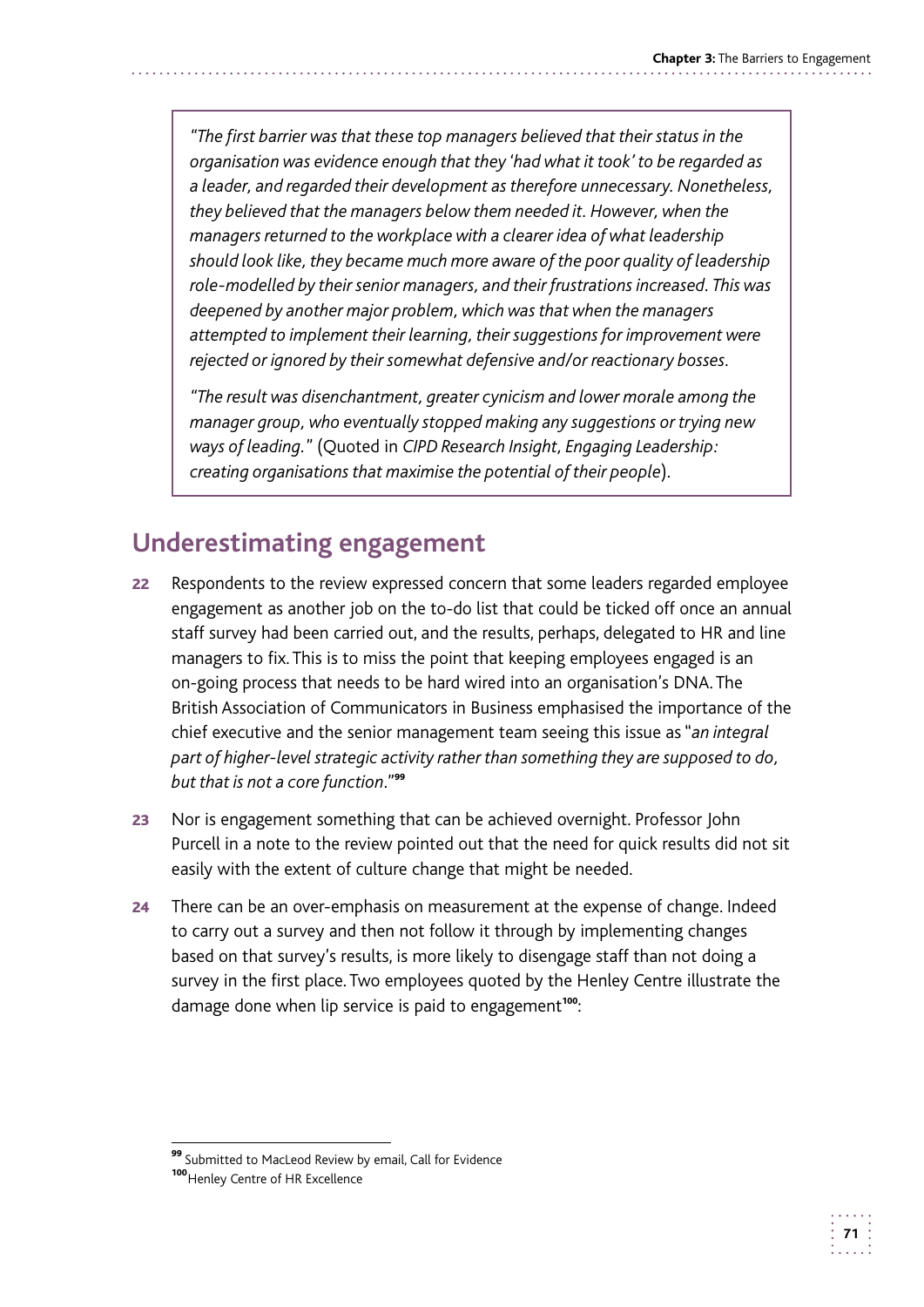*"We have a bi-annual survey and the results were critical. Action plans were prepared by the team members but the manager took it and did something entirely different with it. This was very disengaging."* 

*"I think it's disengaging to be asked for input into something and then not have feedback about what difference that made or whether it contributed in any way."* 

- 25 It is, of course, important to take soundings and find out what the state of play is within an organisation. A staff survey may be a useful means of testing out levels of engagement, but it is not enough by itself, particularly if it leads simply to trying to change the engagement score, rather than really fix the issues that make up the score.
- **26** The Communications Lab were just one organisation pointing to the need for engagement approaches to be bespoke for the organisation. *"There is often little consultation with employees about what engagement might mean to them. Often it is defined in the ivory tower and measured by an impersonal on-line survey, and very few people feel listened to via completing an online survey".*<sup>101</sup>
- 27 Others pointed to the key difference between communications and listening, and the need to *"move away from transactional two-way communications to listening and demonstrating that you have heard; trusted dialogue rather than two-way communications,"* as the Communications Lab put it.

#### **Two levels of employee engagement**

- 28 It has become increasingly clear to us throughout the review that there are broadly two levels at which engagement can operate.
- 29 The first level sees an employee engagement strategy as essentially a set of activities or targets. This approach often reflects a degree of compartmentalised thinking among the senior leaders: for example they may have individual strategies for their product positioning in the market place, their geographic focus, their IT renewal – and a human resources strategy. The Board takes the engagement strategy seriously; there is an annual or bi-annual survey to measure engagement levels and the views of staff are sought; departments including HR are then tasked to follow up the survey results. There is little about any of the component parts that can be criticised and it certainly does bring benefits. Nonetheless, in this model, employee engagement is still an 'add-on'. It is not integral to the overall business approach. It is essentially a set of transactions.
- **30** The second level sees employees as an integral part of developing and delivering the overall business strategy. This strategy will cover the values and behaviours that are required from everyone in order to deliver the company's position in the market

<sup>101</sup> Submitted to MacLeod Review by email, Call for Evidence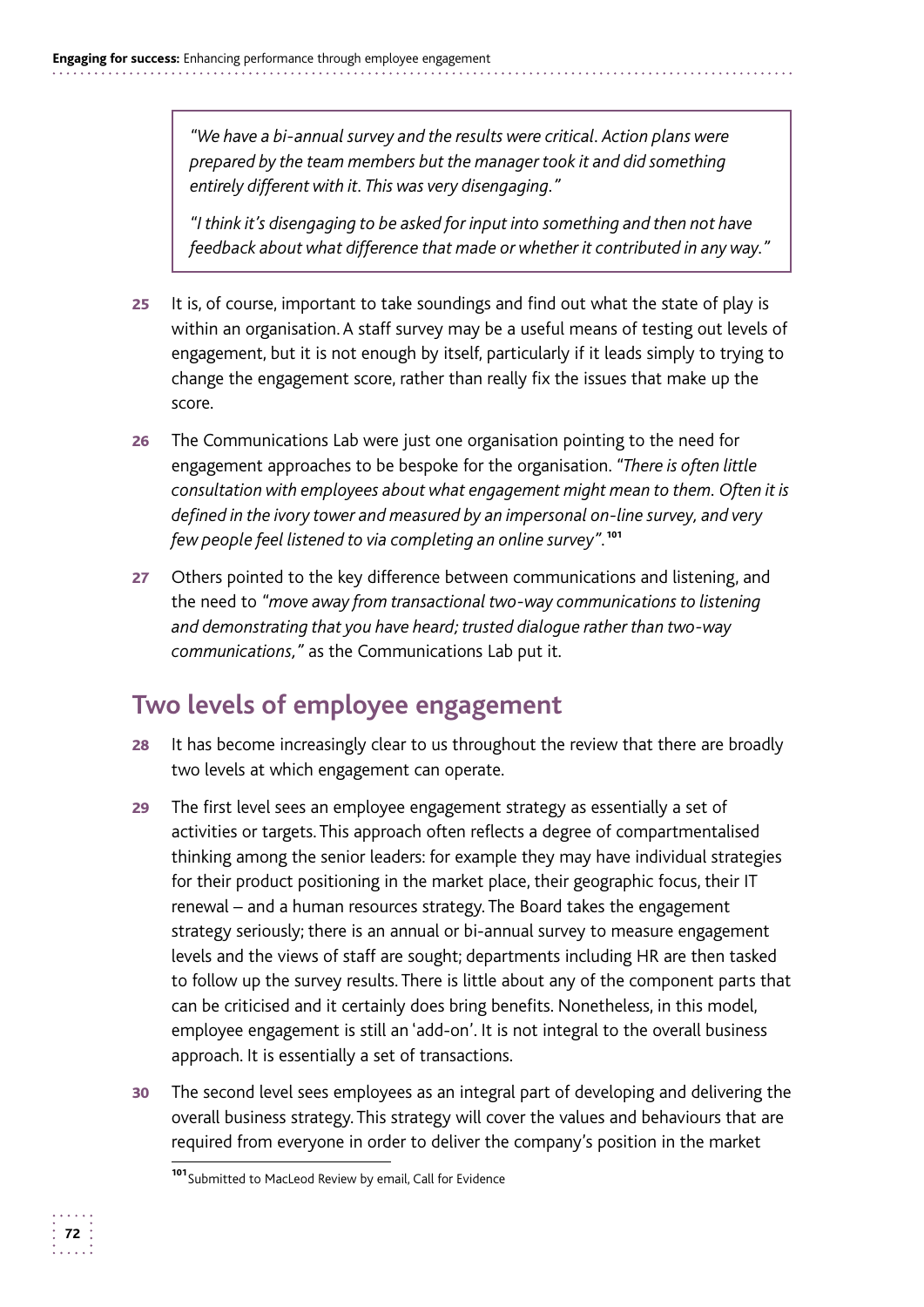place, its territorial focus and so on. Employees are at the heart of strategy development and of delivery. The insights of the front line, for example, constantly inform the development of the strategy, ensuring it is market responsive. The insights and ideas of employees, wherever they work, about how products and services can be improved, are harnessed, listened to and acted on. Employees' views about the organisation or service as a whole, are regularly sought, and identified improvements acted on. This is transformational engagement.

31 Based on CIPD's experience of talking to organisations who are implementing employee engagement strategies, Chief Executive Jackie Orme estimates that around 75 per cent fall into the first category with 25 per cent in the second.

# **Particular barriers faced by SMEs**

32 Many of the barriers to engagement described above have the potential to affect organisations of any size. However, during the course of the review we have been told repeatedly of several potential challenges that seem to be particularly relevant for those running and working in SMEs, particularly dealing with the consequences of growth. We deal with engagement and SMEs in the next chapter.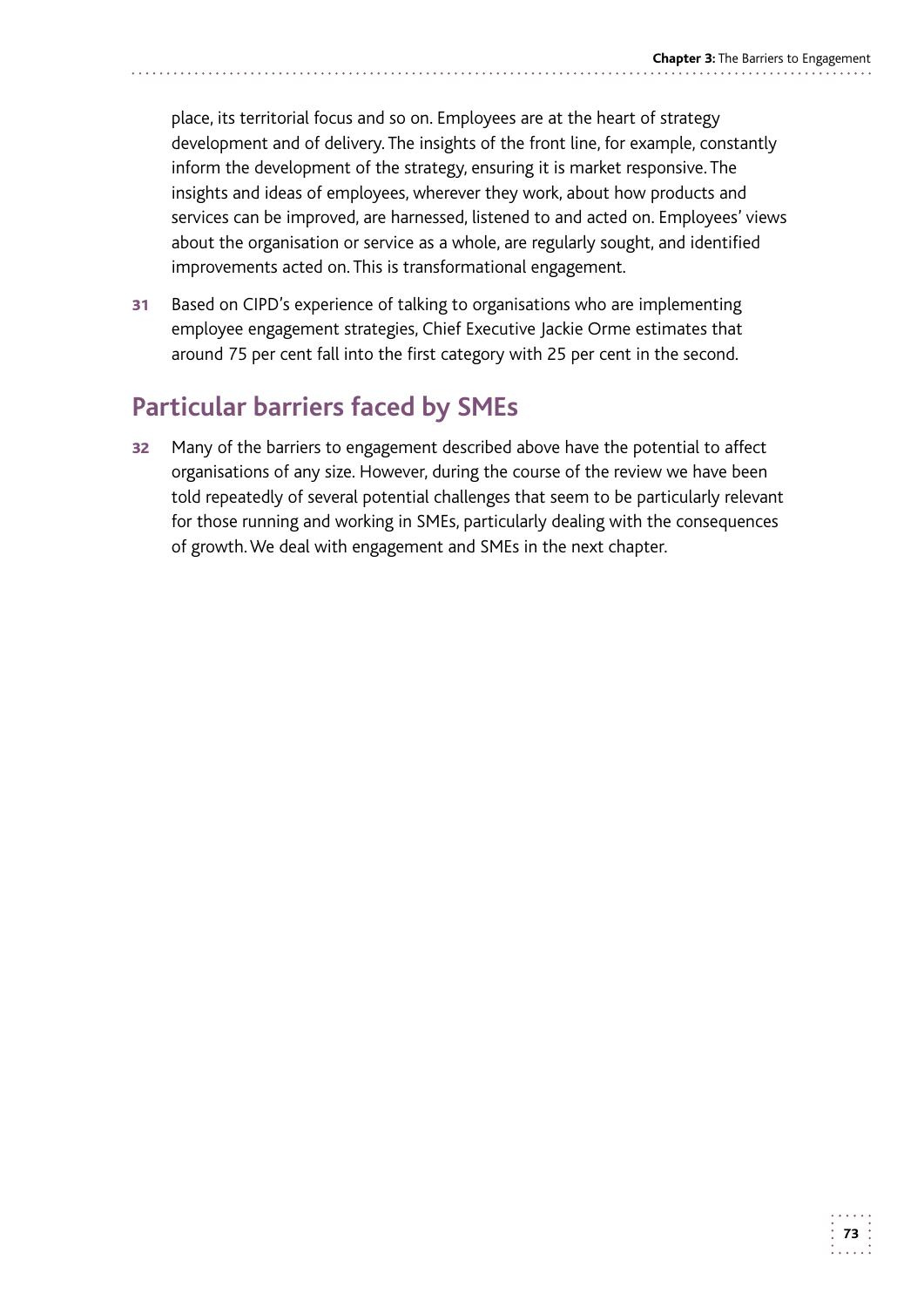#### **Chapter 4**

# **Enablers of Engagement – What has to happen to make engagement work**

- 1 In the previous chapter we set out some of the key barriers to engagement. In this chapter we identify some of the key enablers.
- **2** There is a great deal of published academic work on what drives engagement. In addition to this we have garnered views from a wide range of practitioners, employers, academics, consultants and employees themselves. There is, of course, a range of opinions on what the key drivers or enablers of employee engagement are. As an example, the top ten drivers identified by Towers Perrin – ISR through employee-opinion research shows that of seventy five possible drivers of engagement the one that was rated as the most important was the extent to which employees believed that their senior management had a sincere interest in their well-being. This same research goes onto ask employees whether they think their senior managment actually exhibit this attitude and behaviour. Thirty-nine per cent said they did not believe this would be the case, 32 per cent were neutral and only 29 per cent felt that their senior management was sincerely interested in their well-being. The second driver was the extent to which employees believed that they had improved their skills and capabilities over the previous year. Feedback on this driver was significantly more positive with 62 per cent believing that they had improved their skills and capabilities, 23 per cent were neutral, whilst 15 per cent believed they had not<sup>102</sup>. We recognise that there is no 'one size fits all' model of engagement; in addition, different organisations will vary in their needs and their approach.
- **3** Studies show that pay and conditions are important in attracting people to organisations, but subsequently act as more of a 'hygiene' factor. In other words if handled badly or perceived as unfair, they will act as a demotivator. As Frederick Herzberg pointed out<sup>103</sup> "the factors involved in producing job satisfaction (and *motivation) are separate and distinct from the factors that lead to job dissatisfaction… these two feelings are not opposites of each other. The opposite of job satisfaction is not job dissatisfaction but rather, no job satisfaction; and similarly, the opposite of job dissatisfaction is not job satisfaction, but no job dissatisfaction."* IES research has

<sup>102</sup> Duhaldeborde Yves, ISR 'Review of Employee Engagement, June 2009', slides prepared specifically for the MacLeod Review

<sup>103</sup>Herzberg, Frederick (2003) 'One More Time: How Do You Motivate Employees?' *Harvard Business Review*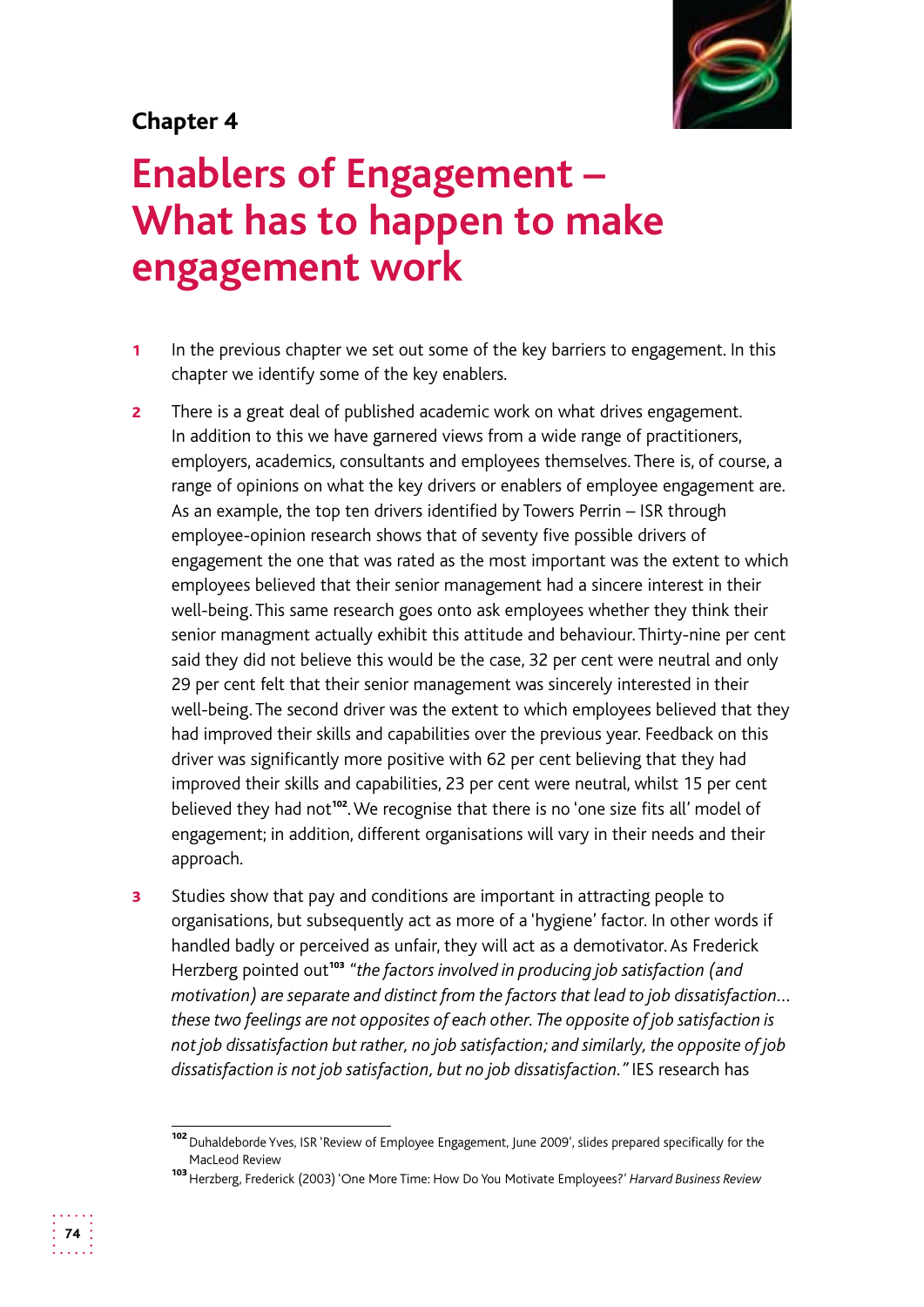pointed to the varied and organisationally specific mix of financial and non-financial factors that contribute to staff feeling valued and involved.<sup>104</sup>

- 4 This report is not a 'how to' guide. However, we were struck in the course of the review how often the same four broad enablers / drivers were cited as being critical to employee engagement.
- **5** LEADERSHIP provides a strong strategic narrative which has widespread ownership and commitment from managers and employees at all levels. The narrative is a clearly expressed story about what the purpose of an organisation is, why it has the broad vision it has, and how an individual contributes to that purpose. Employees have a clear line of sight between their job and the narrative, and understand where their work fits in. These aims and values are reflected in a strong, transparent and explicit organisational culture and way of working. The late Professor Sumantra Ghoshal, formerly of the London Business School, believed that organisations which were successful in the long haul were characterised by stretch, discipline, trust and support; they were 'both tough and tender'.
- 6 **ENGAGING MANAGERS** are at the heart of this organisational culture– they facilitate and empower rather than control or restrict their staff; they treat their staff with appreciation and respect and show commitment to developing, increasing and rewarding the capabilities of those they manage. As Chris Bones told us, *"the line manager is the lens through which I see the company and the company sees me."*
- **7 VOICE** An effective and empowered employee voice employees' views are sought out; they are listened to and see that their opinions count and make a difference. They speak out and challenge when appropriate. A strong sense of listening and of responsiveness permeates the organisation, enabled by effective communication.
- 8 **INTEGRITY** Behaviour throughout the organisation is consistent with stated values, leading to trust and a sense of integrity.
- **9** Later in this chapter we comment on the particular issues and enablers for SMEs, the role for and types of employee ownership, on corporate social responsibility (CSR) and on talent and diversity.

<sup>104</sup> Robinson D., Perryman S., Hayday S (2004), 'The Drivers of Employee Engagement', Report 408 Insitute of Employment Studies; Reilly P., Brown D. (2008), 'Employee Engagement, What is the Relationship with Reward Management?'; HR Network Paper MP83 Institute of Employment Studies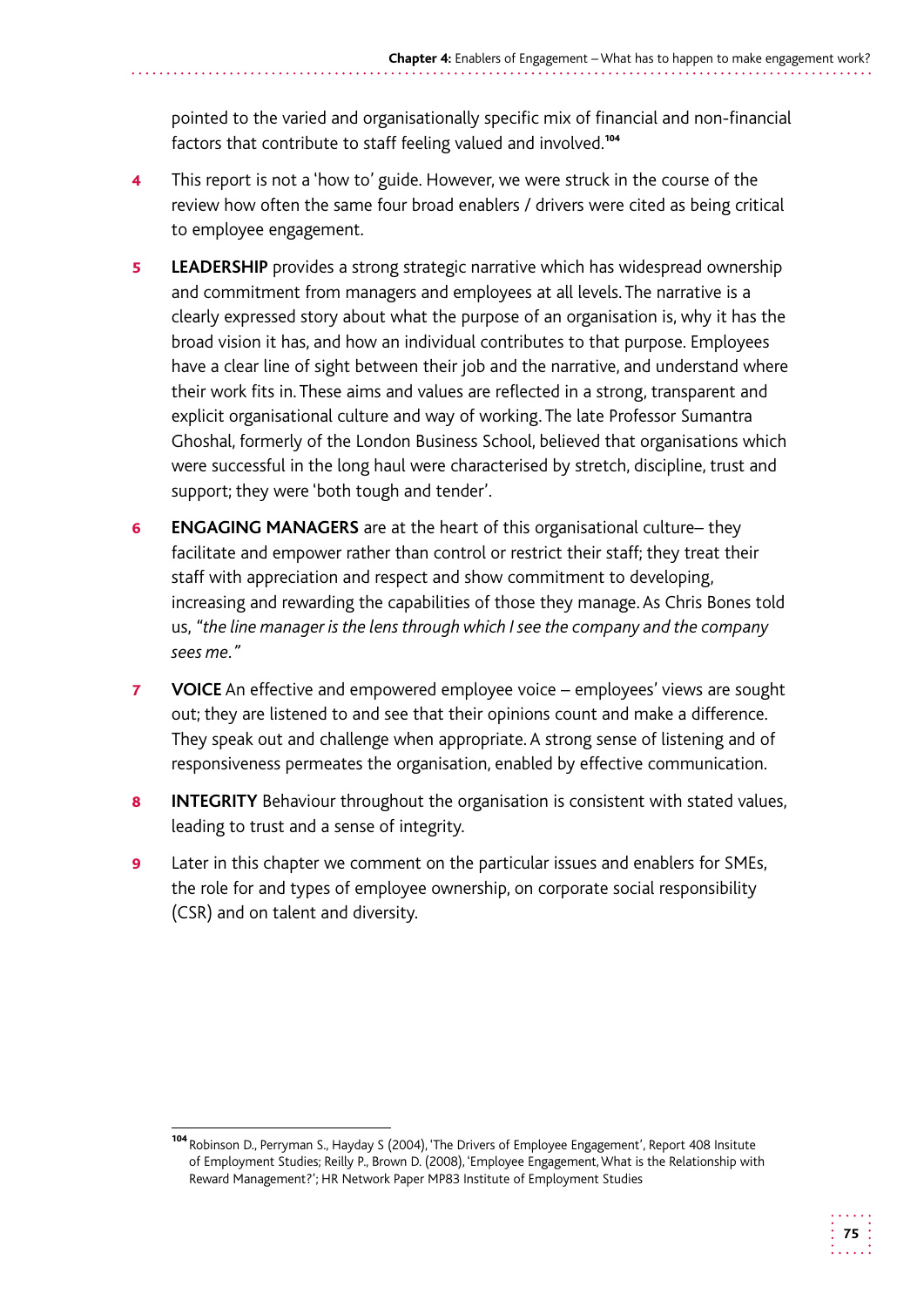## **Leadership: Strategic Narrative**

- 10 A strong narrative that provides a clear, shared vision for the organisation is at the heart of employee engagement. Employees need to understand not only the purpose of the organisation they work for but also how their individual role contributes to that purpose. As Ruth Spellman of CMI told us: *"First employees need to have an understanding of the business they are in. Employers need to ensure that jobs fallen into by accident become the 'real deal'".* Dianne Thompson, Chief Executive of Camelot said to us: *"Particularly in very difficult economic conditions it is vitally important that leaders focus on the morale and motivation of their employees. Understanding the journey that a company is on is critical to keeping employees engaged."*
- 11 Despite a widespread recognition that employees' buy-in to an organisation's mission is important, evidence suggests that too little is being done to achieve this. Accenture's High Performance Workplace study found, for example, that only around 40 per cent of those surveyed understand their organisation's strategy.<sup>105</sup>
- 12 Visible leadership can also be critical for engagement. Margaret Jackson, HR Director at Aintree NHS Hospital Trust told us: *"The CEO keeps in touch with what is happening in A&E and will go down to the department when it is particularly busy and staff are being especially stressed. This visible leadership is encouraged, with all directors being expected to 'walk the floor' on a regular basis and directors and non-executive board members undertaking regular visits to different parts of the trust."*

#### **Case Study Babcock Marine Clyde**

**Babcock Marine Clyde**, part of the Babcock International Group PLC, provides engineering support services to the Royal Navy at HM Naval Base Clyde near Glasgow. During its first five years in business to September 2007, it successfully delivered cost savings to its customers amounting to £76m, whilst also improving performance. As the Company has no fixed assets but only its people as a source of improvement potential it has had to develop a robust method of engagement that gets the best from its 1,400 strong workforce.

<sup>105</sup> Accenture (unpublished). 'An Accenture point of view on employee engagement – what it is, why it matters, how you can you change it', Produced specifically for the MacLeod Review, December 2008.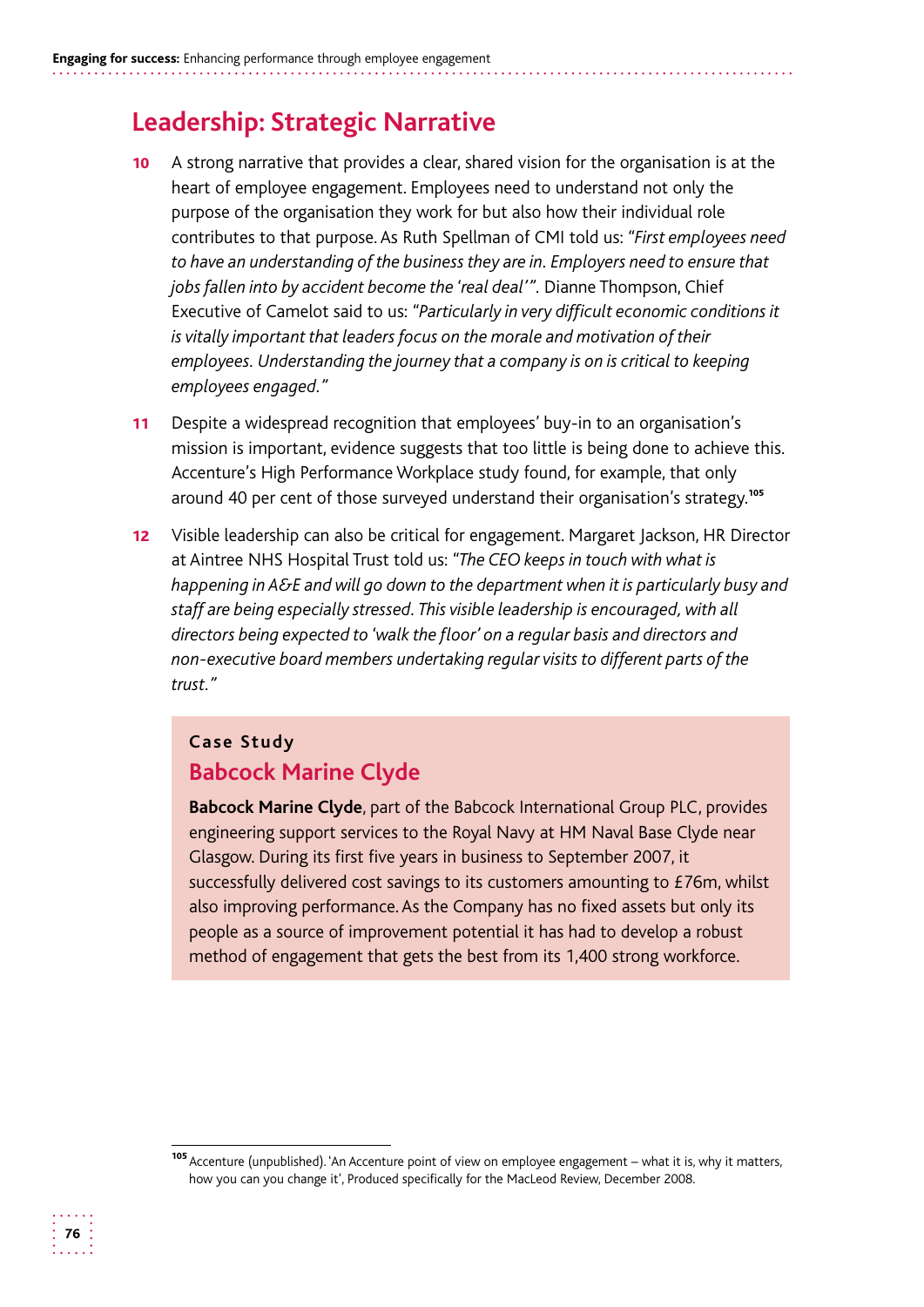In order to increase the levels of engagement, the company decided to design a narrative graphic outlining the organisation's journey, mission and vision that would be relevant to everyone irrespective of their position in the organisation. The graphic stimulated discussion of the business goals and values, change factors and achievements to date, as well as hopes for the future. It allowed all staff to feel ownership of the company's vision and the strategy required to achieve it. Following on from this exercise, the business management created a business plan which was specifically written in a common language so that every individual would be able to visualise exactly where they contributed to the success of the organisation. Managers and team leaders were challenged individually to identify which high level objectives were most pertinent to their teams and in what ways. A number of Departments created their own 'mini business plan' to contextualise objectives for their people at a local level.

Tangible benefits that have been attributed, at least in part, to various engagement activities include a reduction of 30 per cent in sickness absence between 2005 & 2009 and a 50 per cent reduction in reportable accidents from 18 to nine between 2007/08 and 2008/09. Project performance has significantly improved, resulting in overall project performance going from a 48 per cent overrun to less than three per cent. BMC's approach to engagement is summed up by the current Managing Director, Craig Lockhart who says *"our people have delivered and I am confident that they will continue to deliver, so long as we are all clear on the expectations we have of each other"*.

*"Three years ago, Warner Bros. UK began work on a staff research project that would eventually grow into a multi-layered employee engagement programme that remains at the heart of the company's commitment to being a best-in-class organisation. The results of that investigation were critical to the successful construction of a robust route map to better employee engagement.* 

*Thanks to the efforts of four staff-led project groups, we have implemented over 50 high impact – and in many cases low cost – initiatives since the end of 2007. Most if not all continue to this day and many have dramatically changed the landscape of working life here at Warner Bros. UK.* 

*The bottom line here is that employee engagement never stops; it is a key business objective for Warner Bros. UK, now and in the future, and its continued success is based on the ongoing allocation of time and resource."* 

Josh Burger, President and Managing Director, Warner Bros. UK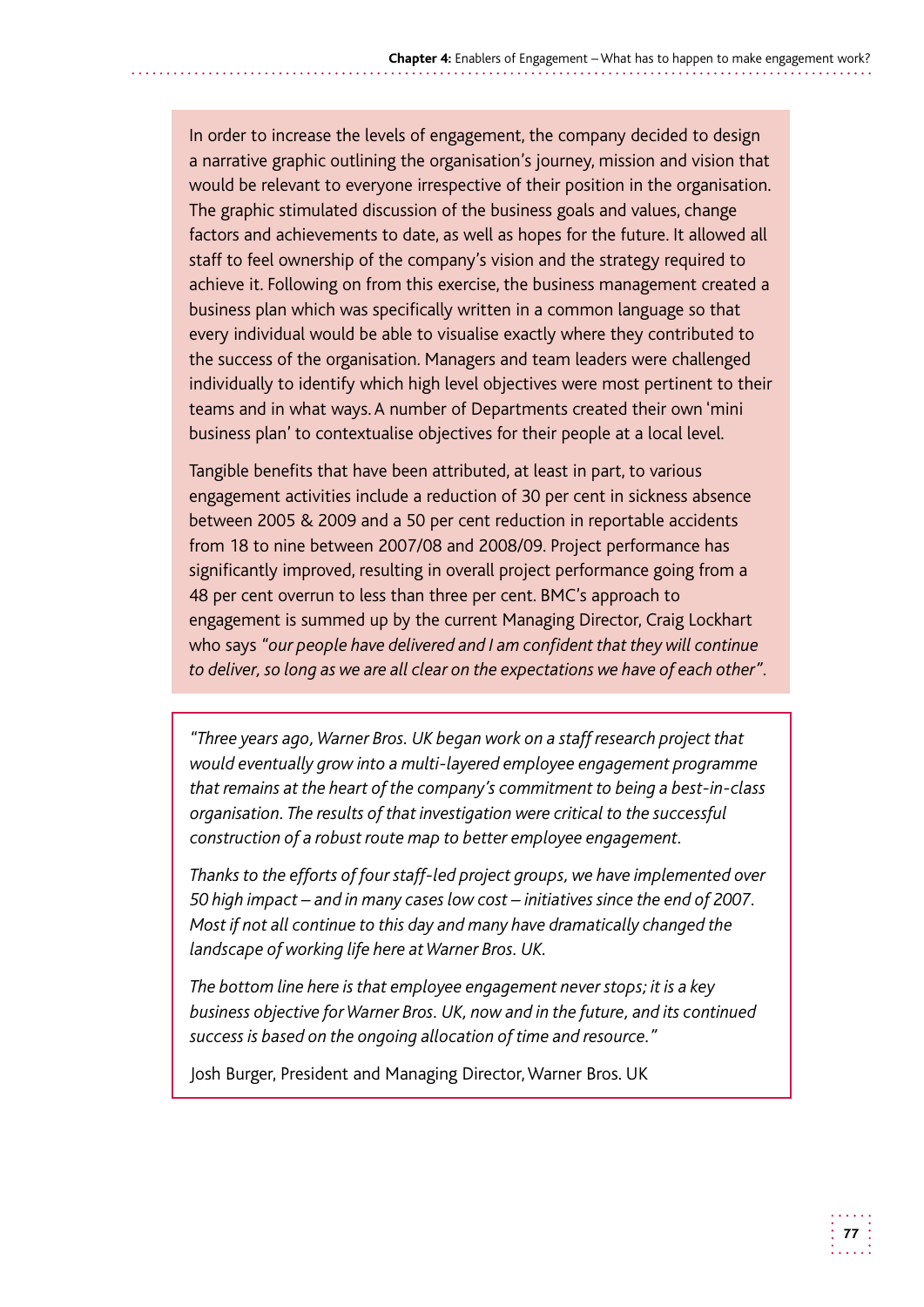#### **Case Study Telefónica O2**

**O2**'s 'fandom' aim for 2011 is simple: to have twice as many customers who are fans as its nearest competitor.

 engaging their hearts and heads. Only with a workforce that both *cares about*  But to turn its customers into fans, O2 must first do the same to its people, and *fully understands* its goals will it succeed.

*"We want our people to come with us on the journey, love O2 and love our customers, "* says Head of Internal Communication, Jenny Burns. *"Gaining their emotional commitment is vital but it's no good if they don't understand the strategy and the role they play in it, so there has to be a clear vision in the first place. We want to paint a picture of where we've been, where we are and where we need to be in the future that is easily shared and often talked about."* 

The world of fans and 'fandom' is something that resonates with everyone at O2 and is brought to life through involving and two-way internal communication.

Face-to-face briefings hosted by the CEO and his team demonstrate ownership and direction from the top. And channels including intranet, video, email and print keep telling the story, demonstrating proof points along the way.

Open communication is key to everything. With the company constantly evolving and growing, the long term plan for O2 isn't kept for a privileged few.

*"It's not unusual for a company to have a three year business plan,"* says CEO, Ronan Dunne. *"What's unique about ours is that we're articulating the journey to everyone. We're creating visibility across the entire organisation regarding decisions, investments and choices that will define the path we'll travel in later years."* 

**13** 7side is a good example of a small business that has seen great success in recent years following a change of culture which was predicated on the belief that employees were integral to the business and needed to fully understand and share the 7side strategy. Sam Lloyd, Managing Director of 7side told us: *"I believe that the key to success in engendering a culture of employee engagement is a sound foundation with all employees fully understanding why we are here and, more importantly, where we are going. It is extremely important to underpin the agreed foundation with regular communication and complete financial transparency."*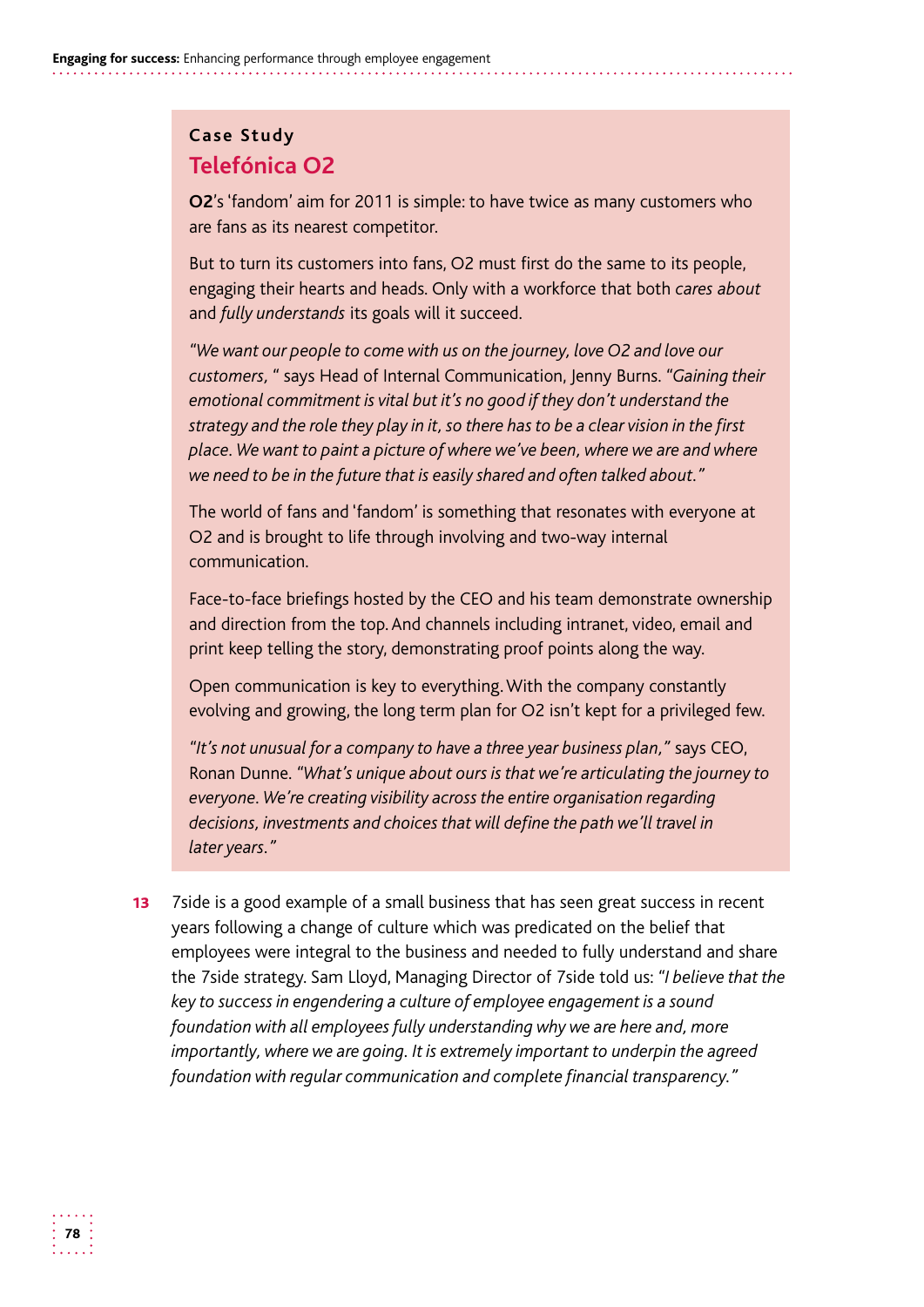#### **Case Study 7side**

 **7side** is a small business based in Cardiff providing corporate and property search data, documents and services. For 23 years it was a traditional successful to break away from its historical approach of command and control and ready to compete in a new technology driven market place dominated by the commercial giants. This could only be achieved by taking bold investment steps and changing the longstanding culture of employee expectancy that strategy, innovation and development was purely in the hands of the business owners. They recognised that radical change was needed to survive and thrive, with every single member organic growth partnership with a focus on protection of senior owner equity. Five years ago it became a limited company with a new board of directors, eager of the organisation being a critical component of the process.

Vision, Values and Culture statements that were discussed and communicated with staff to deliver a clear message on the direction of the organisation and create a clear framework for all decisions and behaviours. Positive culture involves input from all staff resulting in an inclusive system that encourages Tangible profit share and recognition benefits have been implemented and multiple fora for active regular and structured communication are in place. 7side developed a new Foundation with its employees which included Mission, changes, shared values, agreed attitudes, beliefs and behaviours are now profoundly imbedded within the organisation. Strategic business planning innovation and creates a strong sense of personal ownership and destiny control.

 Continual development of the business leaders was also seen as critical and 7side has called on expert external support for diagnostics and coaching support.

7side is convinced that its total engagement culture has been critical in its business success as it has led to consensus employee decisions to combat the economic crisis, resulting in significant 'bottom line cost savings' and a true sense of positive team spirit. It has helped them gain recognition as a market leader and win contracts against industry heavyweight competitors. They have attracted at least 75 per cent of the top 100 UK legal law and accountancy firms as customers and boast the position of world's biggest customer and reseller of the Companies House Direct on-line service.

Their compounded growth for the last three years was 49 per cent and despite a financially challenging six month period from June 2008 as a result of inactivity within their client base of corporate and property legal clients, they have managed to turn the situation around and are back on course to grow turnover by a further 30 per cent by the end 2010, operating effectively with leaner, more efficient operating systems and costs.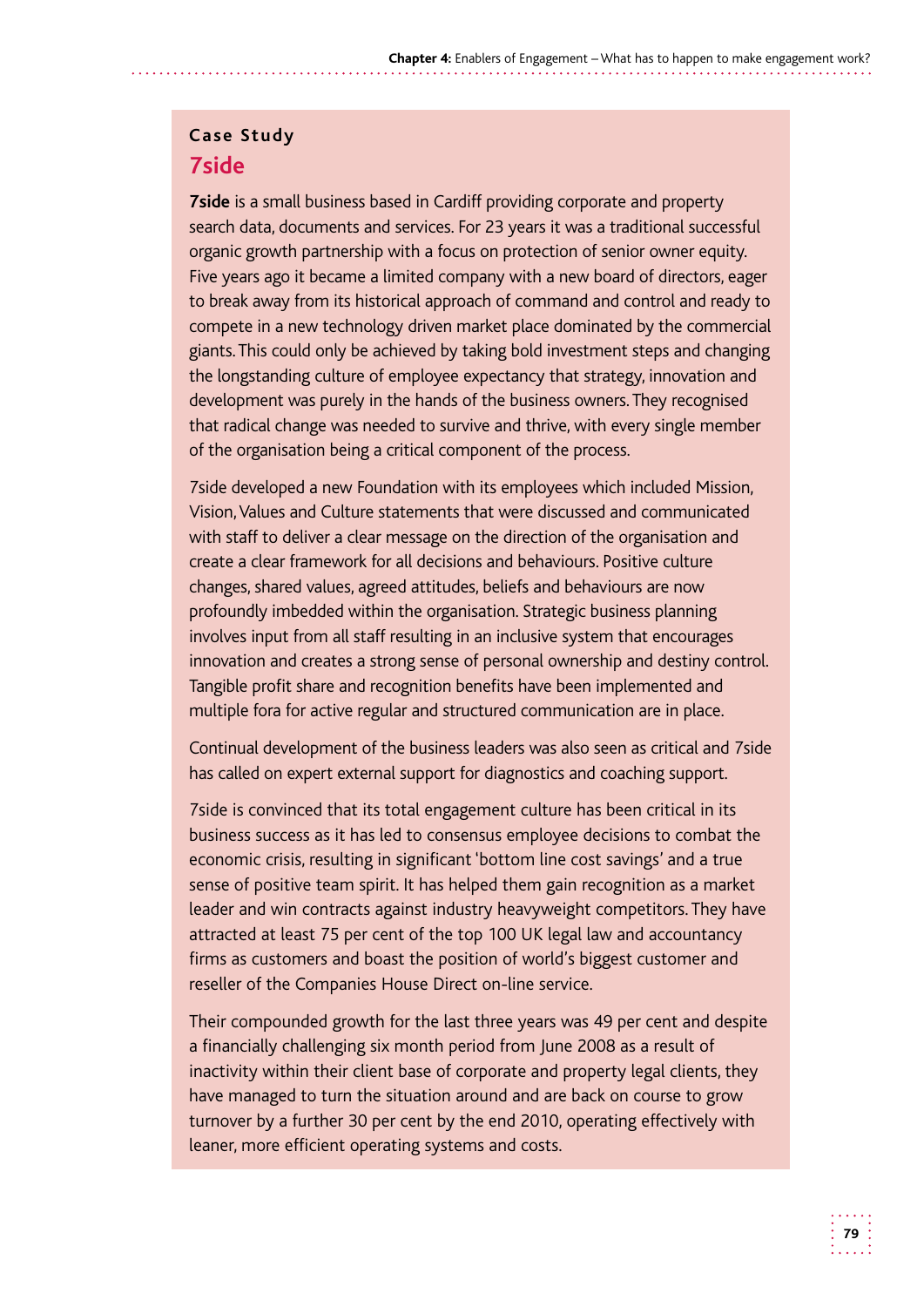**14** Strategic narrative also plays a vital role in the public sector, very much including the local government sector, where both the Chief Executive and the Council Leader influence the development of the organisational direction.

#### **Case Study Chorley Borough Council**

In 2006, Donna Hall arrived at **Chorley Borough Council** as Chief Executive bringing a new and very different style of leadership, and setting the organisation's focus clearly on the customer. Prior to her arrival, Chorley's performance was average; Donna streamlined the workforce and the management team and the council is now rated as excellent by the Audit Commission, is a Beacon council for customer service and the best improver in *The Times* Best Council to Work for 2008.

Turnaround has been quick yet welcomed by staff who warmed to the new open culture that Donna has put in place and have embraced the 'customer first' vision. Listening days where all staff contribute ideas that get acted upon, back to the floor exercises to keep managers in touch with staff and residents, a well-being programme and a focus on sickness absence have all proved their worth. Levels of sickness absence have reduced, morale is higher and staff are increasingly ambassadors and proud to say they work for Chorley.

Mechanisms like the top 50 manager forums and management development programme mean that the style and vision which Donna has set out permeates through the organisation. As Donna says: *"I don't have the monopoly on good ideas, the people who do the job are now being asked and because we're a small council we need everyone to play their part. Our Chorley Smile campaign helps communities tell us what would make life better and our people are proud to help make that happen. We simply needed to remind ourselves what we are here to do – serve the public – and put that at the heart of the way we work."* 

# **Engaging Managers**

- **15** An engaging manager is at the heart of success in engaging the workforce. Accenture's internal research showed that 80 per cent of the variation in engagement levels was down to the line manager.<sup>106</sup> As a result, employees' most important relationship at work is with their line manager; people join organisations, but they leave managers.
- **16** Employees need managers who are themselves engaged and who are seen to be committed to the organisation. Standard Chartered Bank in a submission to this review said that organisations need to 'know, focus, care and inspire employees'.

<sup>106</sup> Note from MacLeod Review round table meeting held with Accenture, 11 February 2009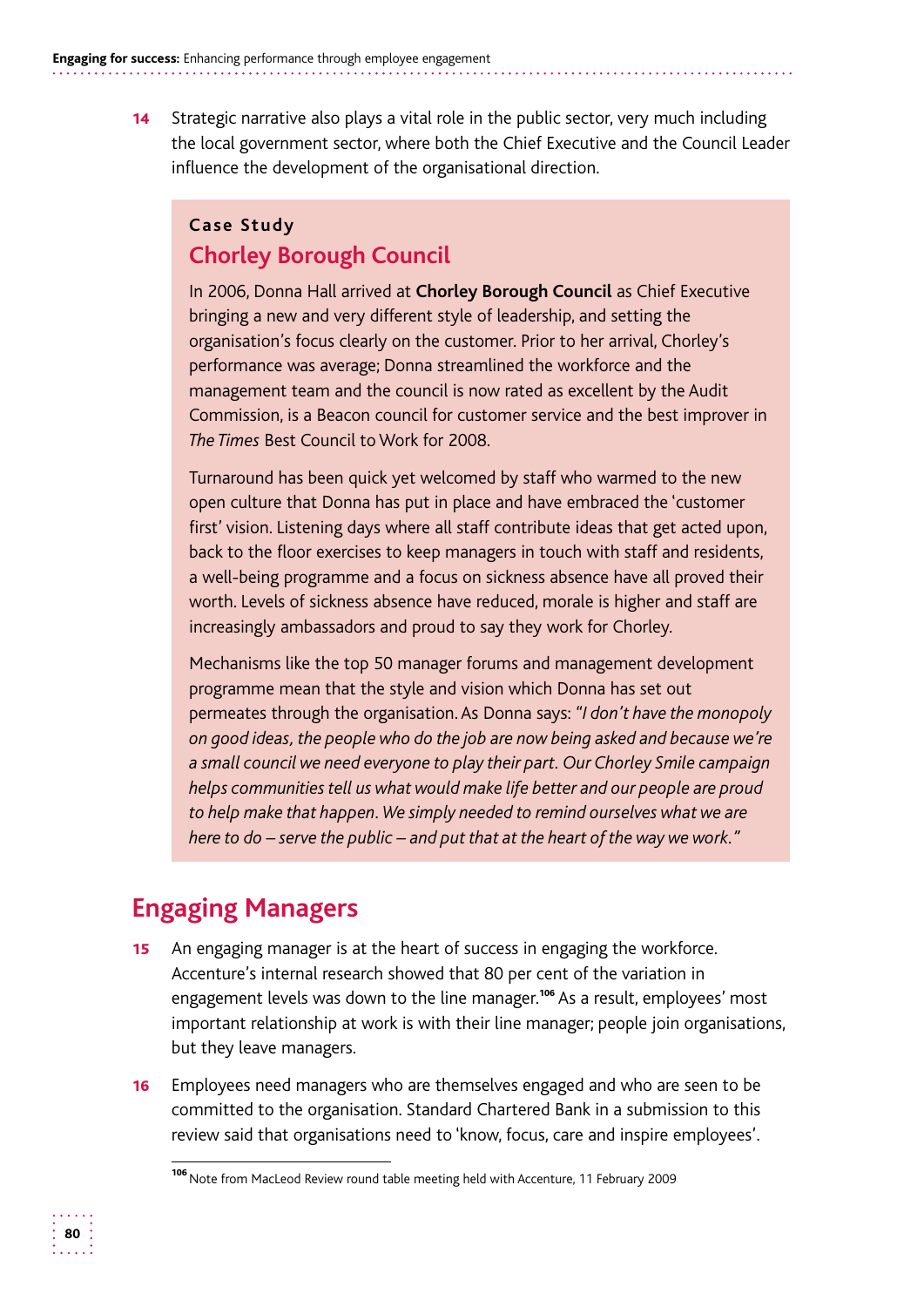The role of the manager was key. *"We need consistencies between values and behaviours. We need to have honest conversations and sometimes difficult conversations. We need to talk to employees about 'what really gets you out of bed'. We really need to understand people."* 

- 17 The role of the manager is also key to the engagement levers with the greatest impact on discretionary effort identified by CLC research on this topic<sup>107</sup>: understanding how to do one's job, a belief in the importance of it and understanding how to complete one's work. These are more critical in driving effort than any other day-to-day work factors including resources, job quality, suitability for role and personal goals.
- **18** From a rich and varied set of submissions for this report we have concluded that three things are required from managers so that they become, and are seen to be, engaging managers. Firstly, **engaging managers offer clarity for what is expected from individual members of staff, which involves some stretch, and much appreciation and feedback/coaching and training.** The second key area is **treating their people as individuals, with fairness and respect and with a concern for the employee's well-being.** Thirdly, **managers have a very important role in ensuring that work is designed efficiently and effectively.**

#### **Engaging managers offer clarity, appreciation, positive feedback and coaching**

- 19 The Gallup  $Q12^{108}$  questions which the company believes are a very important underpinning to engagement are: 'I know what is expected of me at work', 'in the last seven days I received recognition and praise for doing good work' and 'at work my opinion seems to count'. 'Knowing what is expected of me' seems to be enhanced when it is accompanied by some positive stretch. Saks et al in 2006<sup>109</sup> point out challenge plays a key role providing that it offers stretch and can be overcome successfully, but is not so great that it leads to stress and disengagement.
- 20 Coaching and feedback are critical. A Watson Wyatt survey<sup>110</sup> says that "our data *shows that engaged employees have frequent work related discussions with their immediate manager in comparison to their colleagues with medium to low engagement levels. Forty-three per cent of high engaged employees receive feedback at least once a week compared to only 18 per cent of employees with low engagement".*

<sup>110</sup>Watson Wyatt, *2008-2009 Work Survey Report, Continuous Engagement: The Key to Unlocking the Value of Your People During Tough Times* 



<sup>107</sup> Corporate Leadership Council Presentation to MacLeod Review, 2009

<sup>108</sup> http://www.gallup.com/consulting/52/employee-engagement.aspx

<sup>109</sup>Saks, A.M.(2006) 'Antecedents and Consequences of Employee Engagement'. *Journal of Managerial Psychology Vol 21 (no. 7)*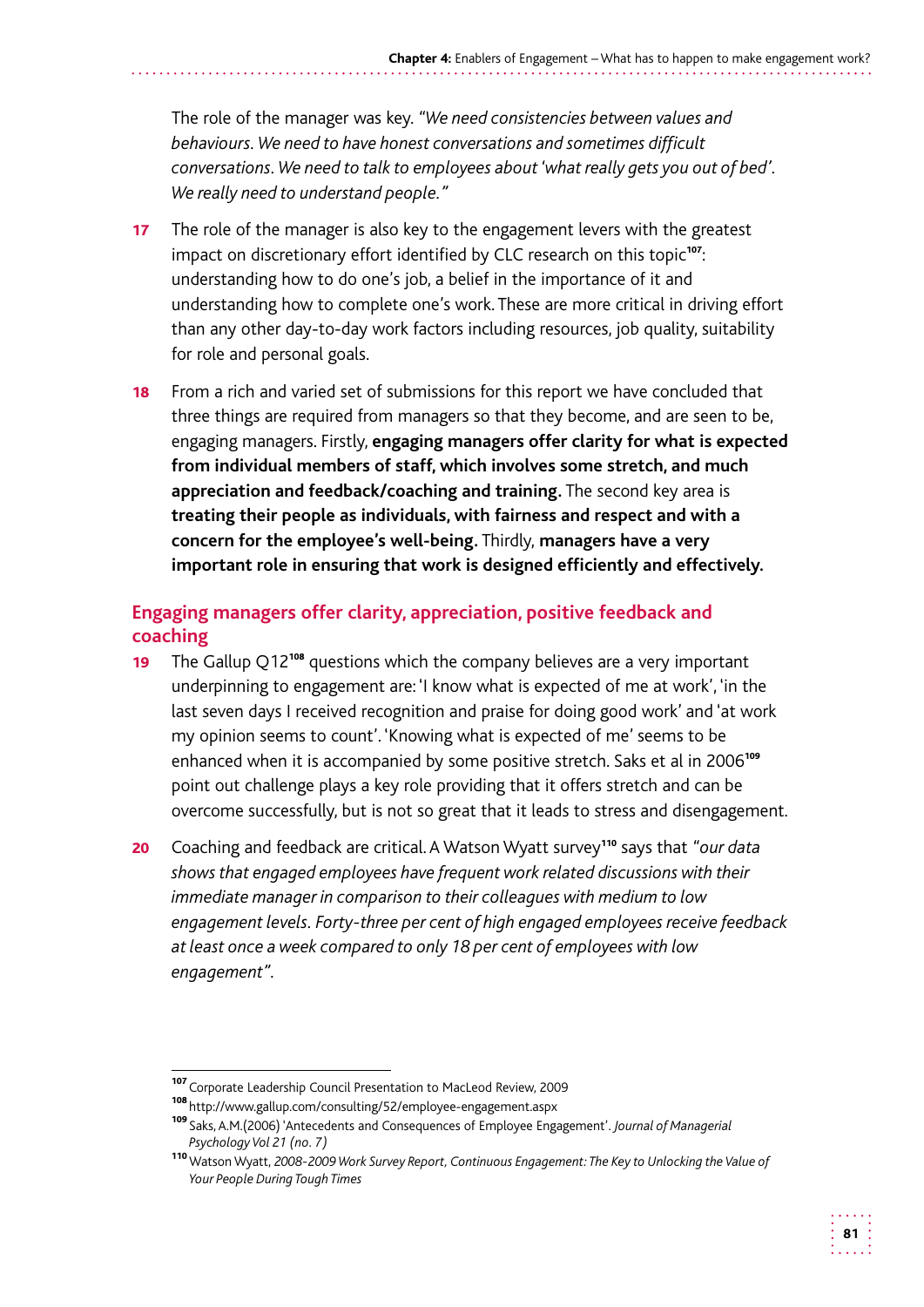21 CLC argue much the same<sup>111</sup>; their research reveals a general lack of specific enough feedback on good performance. They define this as differentiating performance: in other words that really good performance is recognised. This feedback needs to be commensurate with the contribution. It is important to differentiate between basic respect for the individual and recognising and rewarding people commensurate with their contribution. Ensuring that managers had the capability to carry out performance management was identified as key in a Work Foundation report, *What Makes for Effective Performance Management.*<sup>112</sup> Many respondents pointed to the feedback from employees who make it clear they resent the fact that bad performance is not properly addressed or managed, or differentiated from good performance.

#### **Soft skills for leaders and managers**

- 22 The Leitch Review of 2006 concluded that the UK spends less per manager than any other European country on management development. Acas and CIPD point out that in 2008 just three per cent of the government's Train to Gain budget was allocated to the development of generic leadership and management skills.<sup>113</sup> One of the top issues highlighted throughout reports from the Sector Skill Councils is the need to address leadership and management skills almost above all else. Attendees at our review round tables held with the Institute of Hospitality and the Financial Services Skills Council also stressed the need for better soft skills training and support. The 2004 WERS report concluded that the main reason for failures of SMEs is down to poor leadership and management.
- **23** So what is good leadership and management when it comes to soft skills? It starts by understanding the role of leaders. Stephen Taylor, former Chief Executive of the Leadership Centre for Local Government, offers a useful and simple working definition of leadership as *"creating a space in which people can do and want to do what needs to be done."* He goes on to argue that by understanding oneself, the team, the organisation and the operating environment, the leader is in a better place to address the more practical tasks.
- **24** The Acas and CIPD report identifies these practical tasks simply and clearly as: managing work now and in the future; managing the team; managing the individual; managing conflict and difficult decisions and lastly managing yourself.
- 25 Gillian Stamp in evidence to the review talked of the tripod: the need for leaders and managers to 'task, trust and tend' people. She also spoke of the need for leadership and management to manifest itself differently and appropriately to the different levels of activity inherent in all organisations; managers' capability similarly needed to be appropriately matched to their level in the organisation.



<sup>111</sup>Corporate Leadership Council, Presentation to MacLeod Review, 2009 .

<sup>112</sup>Armstrong K., Ward A. (2006) *What Makes for Effective Performance Management?* Work Foundation Publication in their Corporate Partners Research Programme.

<sup>113</sup> Acas and CIPD (2009) 'Meeting the UK's people management skills deficit'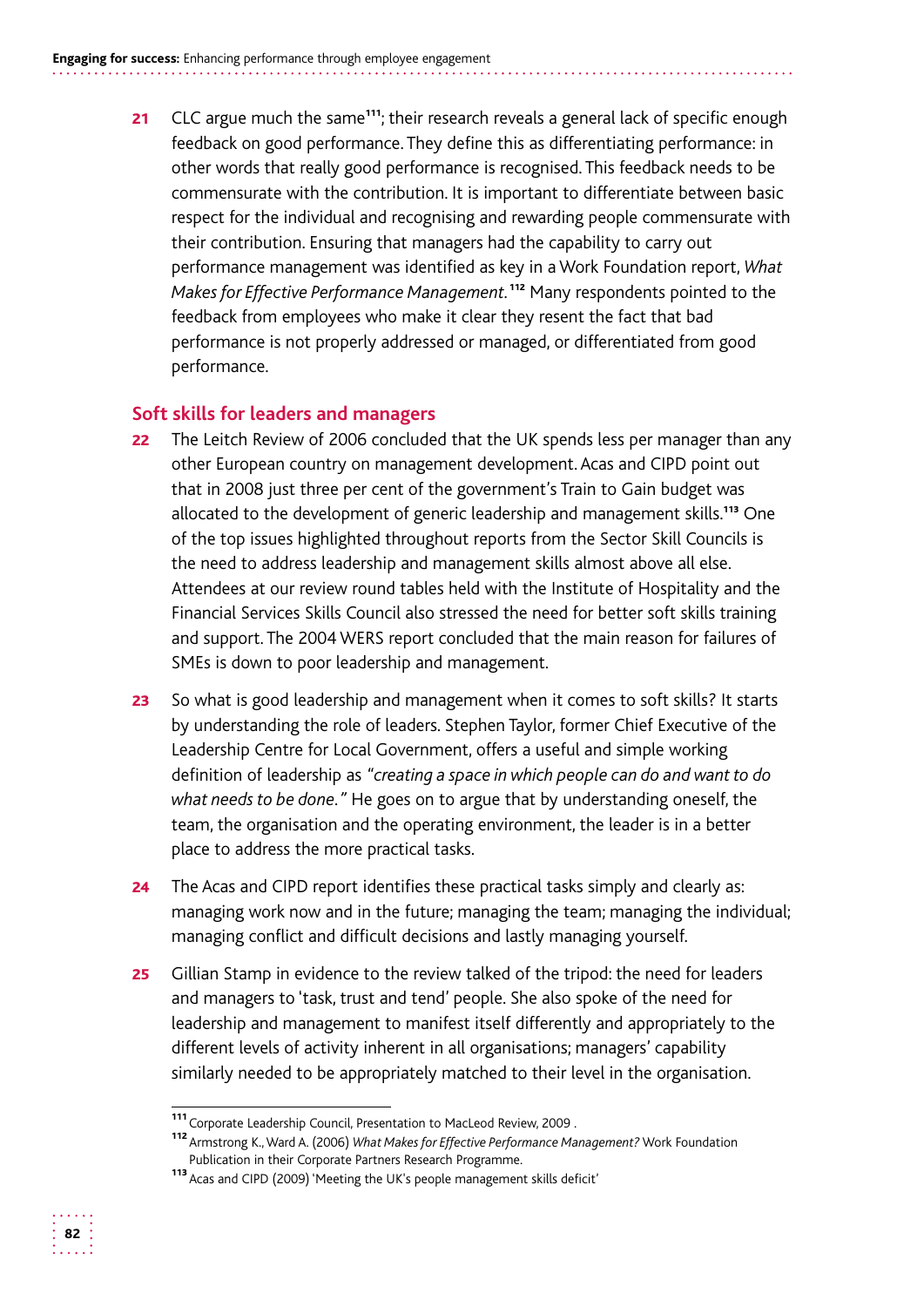26 A report by Towers Perrin conducted for O.C. Tanner in 2008 showed that in organisations with generally low levels of engagement, strong manager performance in recognising employee performance increases engagement from 33 per cent of employees giving a favourable engagement score to 52 per cent.<sup>114</sup> In generally higher-engagement organisations, where opportunity and well-being are clearly part of the culture, the effect of manager recognition is less striking but nevertheless significant.

#### **Case Study**

#### **Mace Group**

**Mace Group** is an international consultancy and construction company. It has a projected £700 million turnover for 2009 and employs approximately 2,800 staff in 35 countries. By engaging employees, Mace aims to attract and retain the best people. The company has developed its own engagement model that focuses on providing interesting work, opportunities for two way communication, training and development and corporate social responsibility. But the company also believes that line managers play a critical role in engaging employees, and consequently invests considerable resources in training and supporting them. Good basic management skills, rather than specific training on how to engage staff, have improved engagement across the company.

Roles at Mace are designed to be challenging, varied and rewarding in order to sustain interest and encourage engagement. Employees are encouraged to move around the company to vary their work and support their development. They are given responsibility for decision making and the independence to deliver in ways they see fit.

This flexible approach to job organisation has challenged Mace to develop effective line management. Micro-management would undermine the autonomy which Mace believes is crucial for engaging staff; as Mace's Employee Engagement Manager said, *"It is not the job of our managers to constantly look over their team members' shoulders."* Instead, Mace have developed a Manager's Charter which defines a new role for line managers as people who successfully recruit, lead, enable, appraise, develop, evaluate and recruit people in their teams. Mace has also instituted leadership programmes and skills training called 'Managing people @ Mace' to support those in line management roles.

<sup>114</sup>OC Tanner/Towers Perrin 'Turbocharging Employee Engagement: The Power of Recognition from Managers' (2009)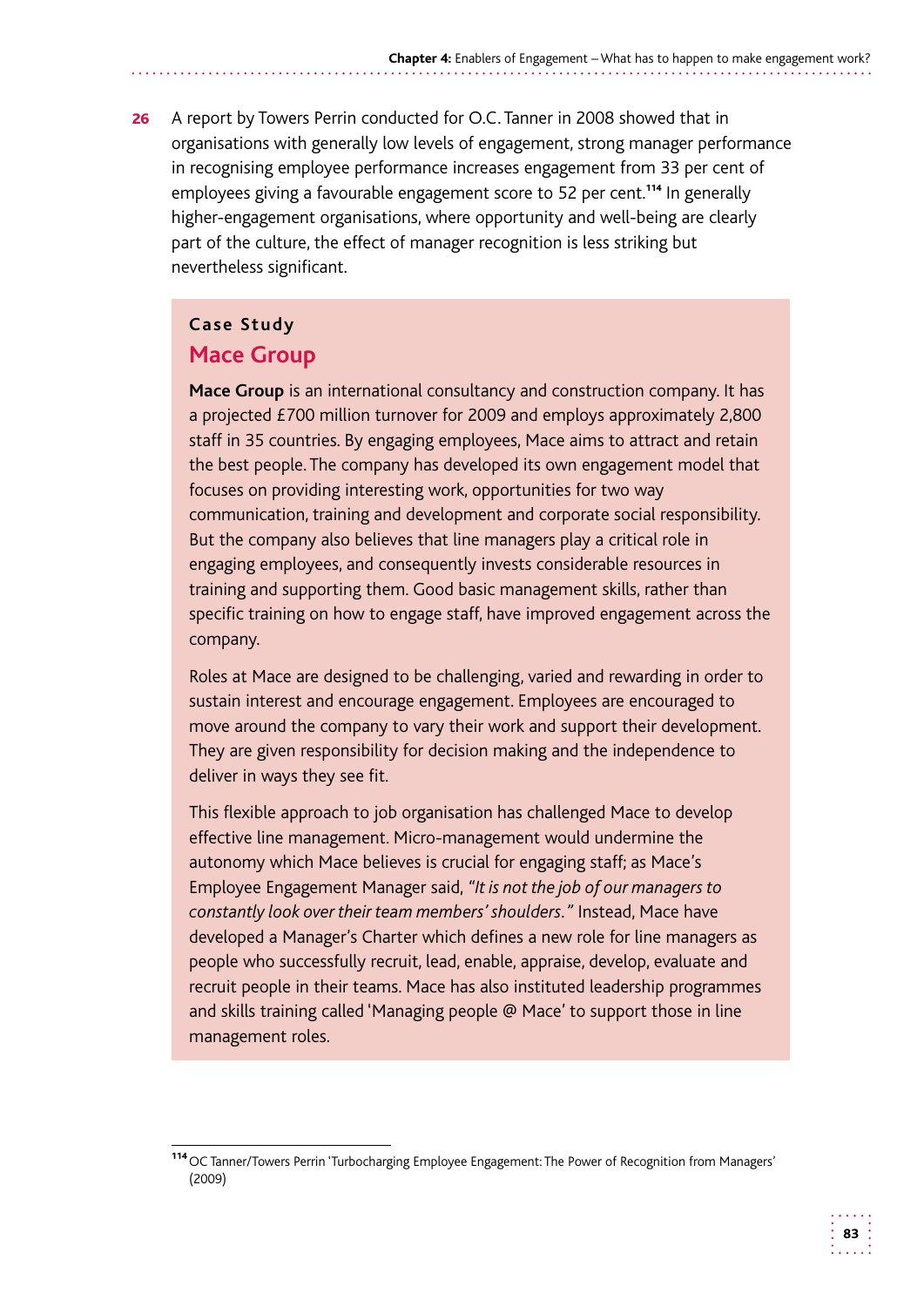A recent survey of Mace employees conducted by Kingston Business School's Employee Engagement Consortium shows that investment in good line management is paying off and that roles remain engaging. Approximately 90 per cent of employees strongly or very strongly agreed that they were intellectually and affectively engaged in their roles, and 80 per cent agreed that their manager helped them to fulfil their potential. Mace has also found other business benefits to engagement: engaged employees are more prepared to recommend their organisation to others as a good place to work, which is an important objective for Mace. Engagement has also benefited retention, with 94 per cent of employees saying they plan to stay at the company. Mace has a lower turnover rate than the industry average. Although it is hard to directly account for the impact of engagement on Mace's profit margins, the company believes that engaged employees increases customer satisfaction and loyalty, which in turn, boosts profitability.

#### **Case Study Network Rail**

When **Network Rail** was formed in 2003, it brought in a consultancy firm to measure engagement and found very low levels of engagement in the organisation. In their business, employee engagement is key in a number of areas of business performance, including safety, and action had to be taken to improve engagement as a means of improving performance.

Network Rail saw good leadership and good management as being the most important elements of high engagement, as Bob Hughes, Talent and Employee Engagement Manager says. *"There is no magic bullet to high engagement; it's simply about improving the relationship between manager and managed. So, we invested in leadership development programmes designed to move us away from a command and control system to one where people felt able to show leadership wherever they were in the organisation – people taking ownership and being accountable; managers trusting their people and delegating tasks to them."* 

Core to this cultural change was a training programme for managers showing them how to take a coaching approach to leadership of their teams. So far, Network Rail have put around 1,000 managers – about 25 per cent – through the accredited training programme. In addition, around 100 of Network Rail's managers went on to volunteer as an internal coach, and that pool of coaches is used to coach others across the company.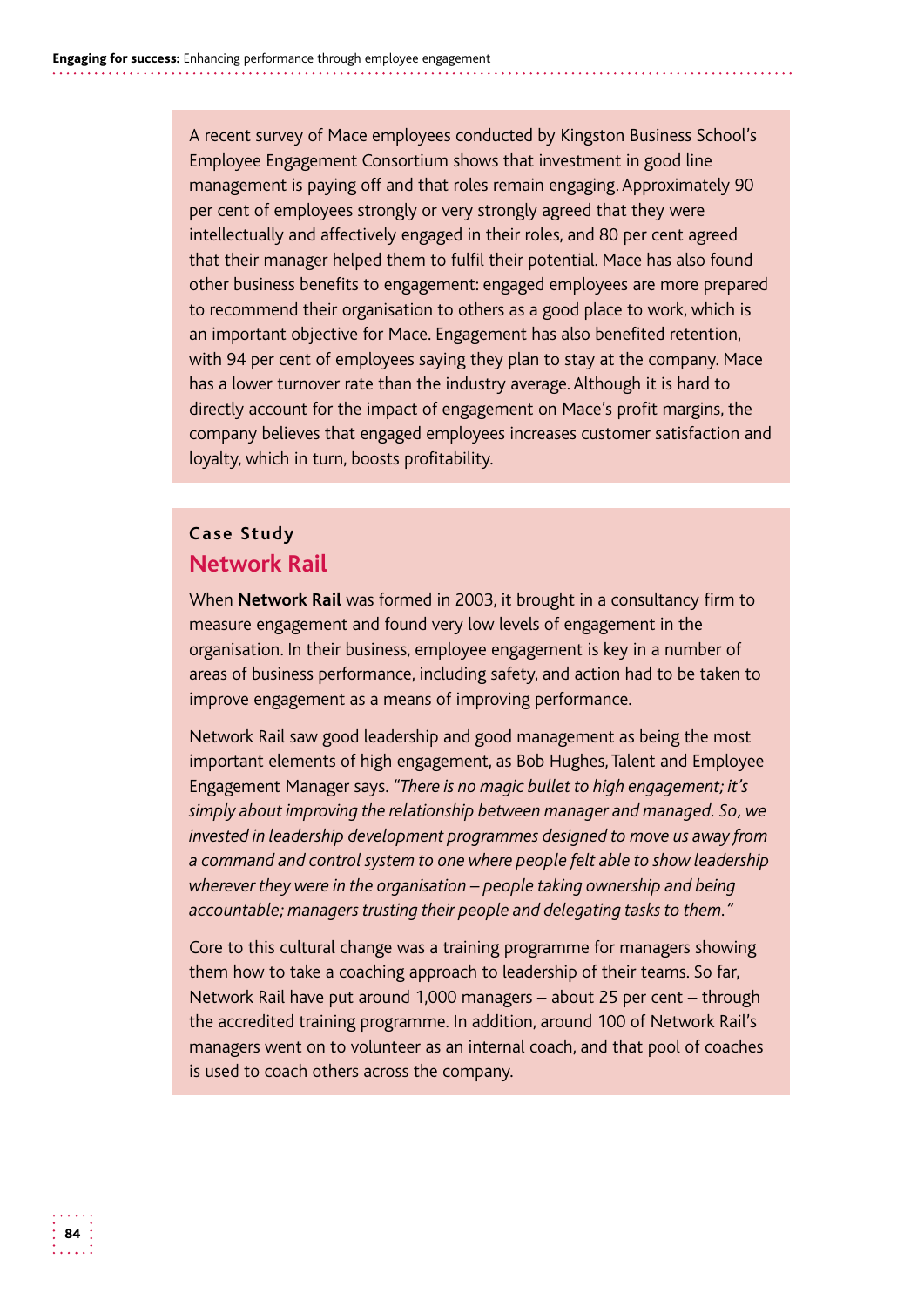The results of this investment are clear: engagement scores of the teams managed by attendees of the programme are significantly higher than teams where the manager hasn't been on the course. And this positive engagement outcome translates into vital business indicators. Absenteeism in engaged teams is around three-quarters that of the less engaged teams, and engaged managers are responsible for half the number of signalling errors and incidents compared with less engaged managers.

#### **Case Study Telefónica O2**

At one of its largest contact centres, **O2** found that some of its managers were spending too long on administrative tasks – time that could have been spent face-to-face with their teams.

Over two months, managers at Preston Brook were asked to track what they were spending their time on, enabling O2 to build a picture of how they spent their average working day. It found too much of their time was being taken up with administration that it could train non-managers to do.

"*We trained up our admin team so they could perform some of these activities – things like auditing goodwill credits and reporting sickness absence stats*," says Customer Service Operations Manager, Lorraine Connolly.

 "*That freed up our managers to spend more of their time where they should be – in amongst their teams taking care of their people with one-to-ones, coaching and so on*."

Only by spending quality face-to-face time with their teams can O2's managers meet the company's promise that *your manager will be there for you*.

Account Manager at Preston Brook, Nico Versluys, whose 11-year-old stepson has cerebral palsy, said he was grateful his manager made time for him. "*Ryan needed a series of operations on his legs and it was a very stressful time*," said Nico. "*But my manager always made time for me to talk about it. He said if things ever got too stressful then he'd give me the space I needed to get my head around things and talk it through. I never really needed to in the end but it was reassuring to know the offer was there if I needed it*.

"*Customer Service can be a very busy and stressful part of the business, so it's easy for managers to look at their team as a bunch of KPIs that need to be monitored or improved. But the best managers are those who appreciate that their team are human beings and will perform at their best when they feel supported, listened to and involved. As the saying goes: 'happy people equals happy customers.'"*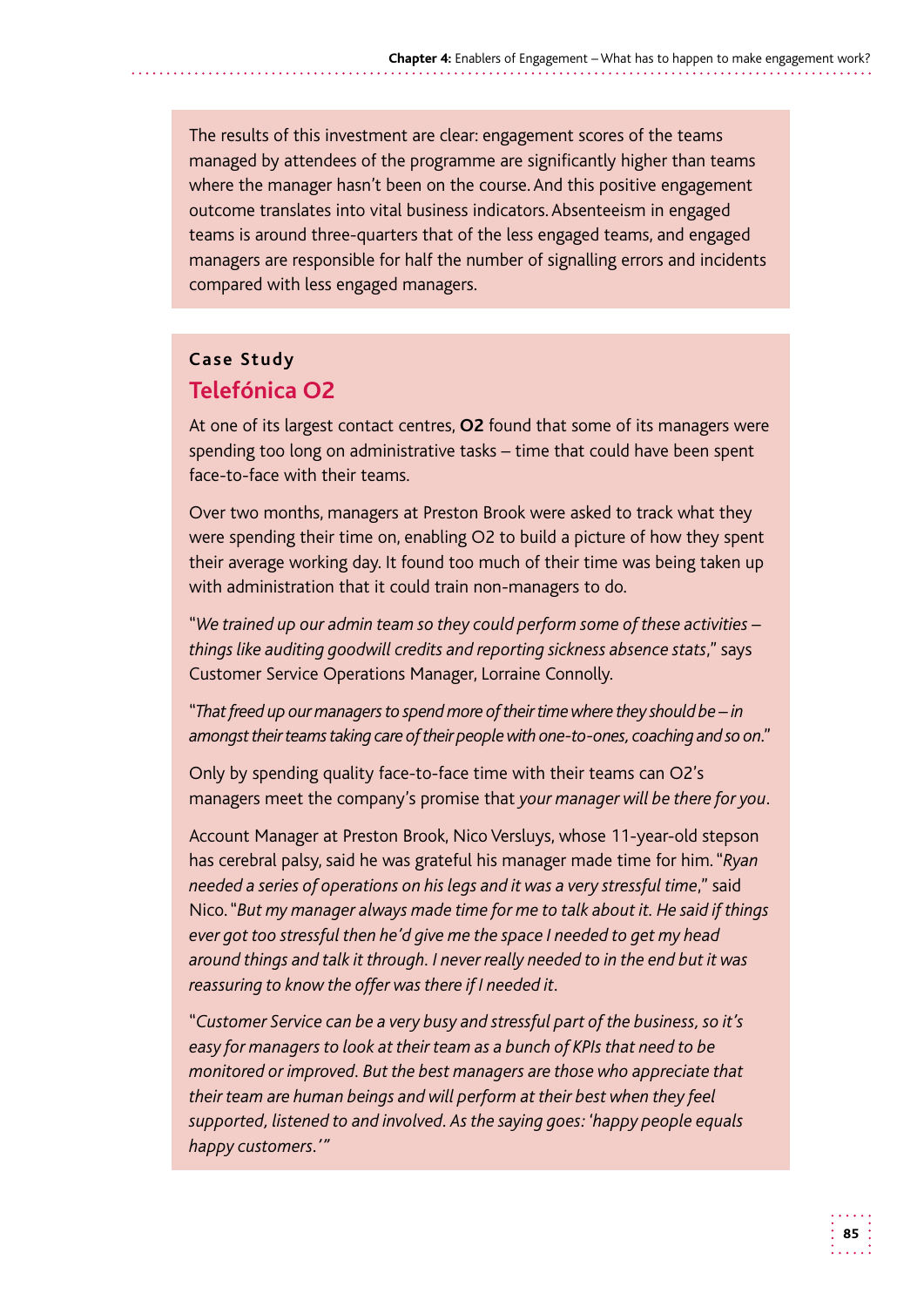#### **Case Study Standard Chartered**

 organisation has developed four manager principles ('know me'; 'focus me'; A strong focus on the importance of the relationship between manager and individual is at the heart of **Standard Chartered**'s approach to employee engagement. At Standard Chartered, people management is placed on a par with task and financial management, and managers' performance is assessed accordingly. Great effort is put into developing effective managers and the 'care about me' and 'inspire me') designed to encourage managers to put themselves in the position of their direct reports so that they can make the most of their employees' strengths, interests and career aspirations.

The Bank's 9,000 managers are supported through the Great Managers Programme (GMP) which includes a mix of training and online tools and communications which equip them to bring the Standard Chartered story to life for their team members, and ensure they regularly hold effective and productive conversations with their people which address the four principles. The Bank's unwritten motto is 'treat no behaviour with indifference', and managers are encouraged to treat every interaction with their staff as an opportunity to have a performance conversation – giving praise and recognising a job well done, giving constructive feedback on areas requiring more work, or discussing what help and support might be needed to carry out the job. As a result, staff are better focused, motivated and engaged, which is reflected in business outcomes – lower levels of staff turnover, and improved financial performance.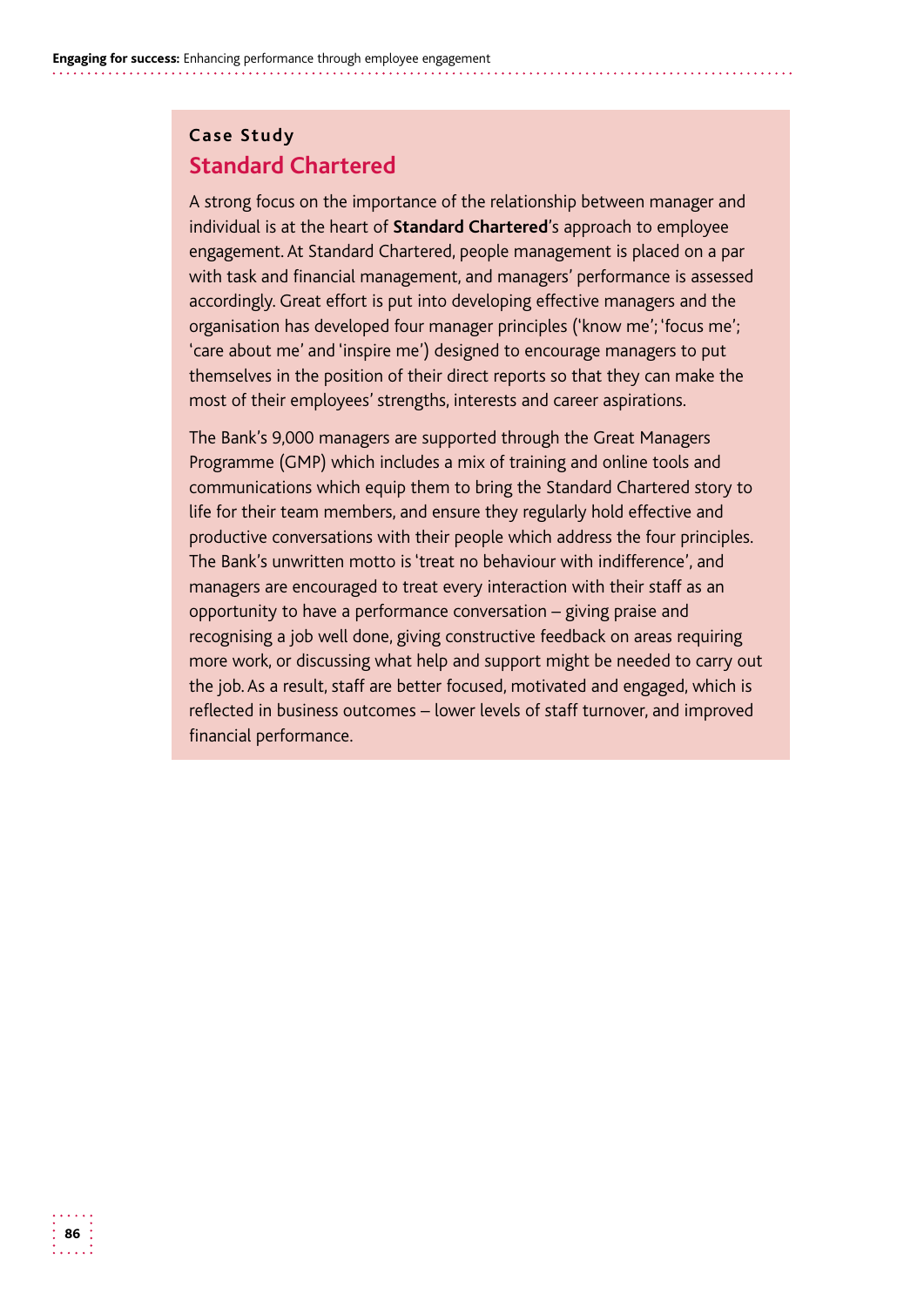#### **Case Study Ministry of Justice**

Two years ago the **Ministry of Justice** (MoJ), which includes the Courts Service, Tribunals and the Prison Service, became the third largest Government department. Its senior management recognised evidence of the links between employee engagement and performance and its potential for the newly merged organisation. At a strategic level it was clear that the MoJ would have to achieve more with less and that a deeper appreciation of employee engagement across the MoJ could assist in meeting the required cost savings target of over £1bn within three years.

A project team was formed towards the end of 2007 with an initial focus on building on existing good practice and raising managers' understanding of employee engagement and their roles in 'making it happen'.

A range of branded leadership development materials and activities, including a practical engagement toolkit, was quickly produced.

 Alongside this, the team established a framework to roll-out an MoJ-wide employee engagement survey and gain initial 'stake in the ground' data.The survey took place in September 2008 across the organisation's 80,000 strong population.

The framework was developed to involve and infiltrate all parts and levels of the organisation. High level business sponsors formed a Steering Group to achieve 'executive buy-in' across the MoJ. A Working Group, representing all parts of the business, looked at the practical issues such as the composition of questions, the organisational hierarchy, and who should receive reports. Employee Engagement Champions helped bring things to life at a local level.

A major internal marketing push, with a branded slogan 'Start a Chain Reaction', was developed and managed not just as a corporate communications campaign, but actively built on by local champions and advocates. A 65 per cent survey response rate resulted.

The MoJ's approach has been recognised as an example of good practice within the public sector. Its approach and lessons learned are playing a valuable role in informing the roll-out of the single pan-Whitehall engagement survey being co-ordinated out of the Cabinet Office for implementation in the final quarter of 2009. Going forward, the 'project' has been absorbed into business as usual and employee engagement now forms part of the MoJ's corporate university, the **JusticeAcademy**. Already the synergies between learning and engagement are bearing fruit.

At the time of writing this report, the Ministry is still collating evidence of the effect of actions implemented on the basis of the survey results.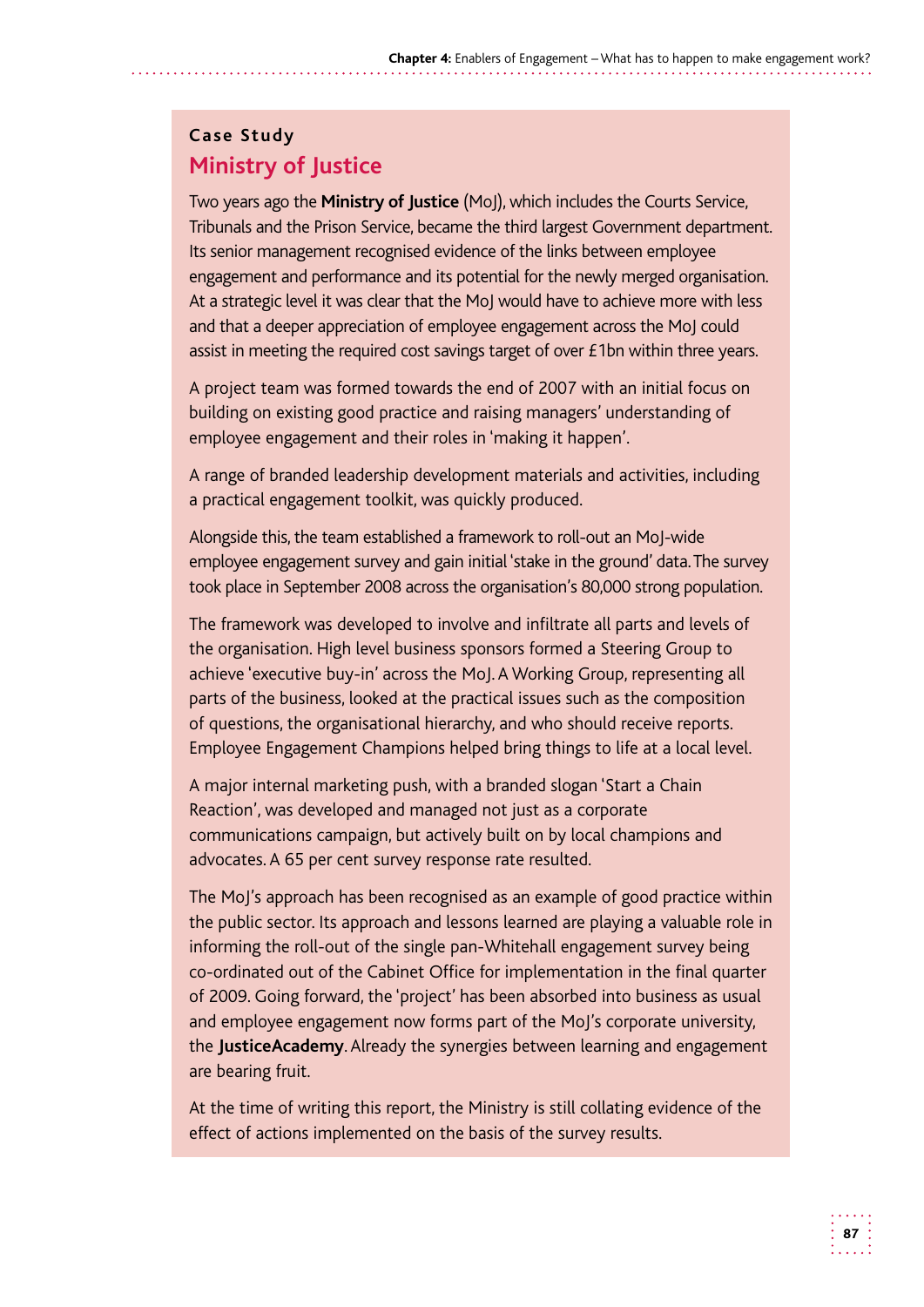- 27 The second key area in effective managers' approach is that of **treating people as individuals; they are treated with fairness and respect with a concern for the employee's well-being.**
- **28** ORC research concludes that "the question I am treated with fairness and respect in *this organisation has the strongest correlation with the percentage of citizens satisfied with the overall service provided from local authorities".*<sup>115</sup>
- 29 In their submission to this review the Nationwide Building Society said their research showed that if employees feel managers care about them they are much more likely to work harder.
- **30** Marcus Buckingham who has significant experience in the employee engagement area believes the critical question from employee research is "do I feel as if this job calls on the best in me?' This requires the local manager to know the individual and get the best out of them".
- 31 This broadly emotional area of a manager's role is critical. The Corporate Leadership Council conclude that: *"emotional commitment drives effort, emotional commitment is four times as valuable as rational commitment in producing discretionary effort. Indeed the search for a high performance workforce is synonymous with the search for emotional commitment. Rational commitment is based around financial, developmental and professional issues while emotional commitment is the extent to which employees value, enjoy and believe in their jobs, managers, teams or organisations."* <sup>116</sup>
- 32 Research by IES (Robinson 2007) found that feeling valued and involved was an overwhelming driver for engagement in the NHS.

*"At a basic level, emotional engagement is about making a strategy personal. It's about seeing the connection between what I do and delivering something larger and more meaningful, the overall result. An emotionally intelligent strategy is about people getting fired up by the thought that the world will somehow be a better place as a result of what they're doing, playing their part in delivering the strategy. If a strategy engages people emotionally, there's an authentic commitment to making it happen.*" Stuart Fletcher, President of the international division of Diageo.<sup>117</sup>

<sup>115</sup>ORC International Presentation to MacLeod Review February 2009

 $116$ <sub>lbid.</sub>

<sup>117</sup>Quoted in Stern, S. 'Feel The Strategy: Leaders Must Engage Hearts as Well as Minds' *Management Today 1 Nov 2008*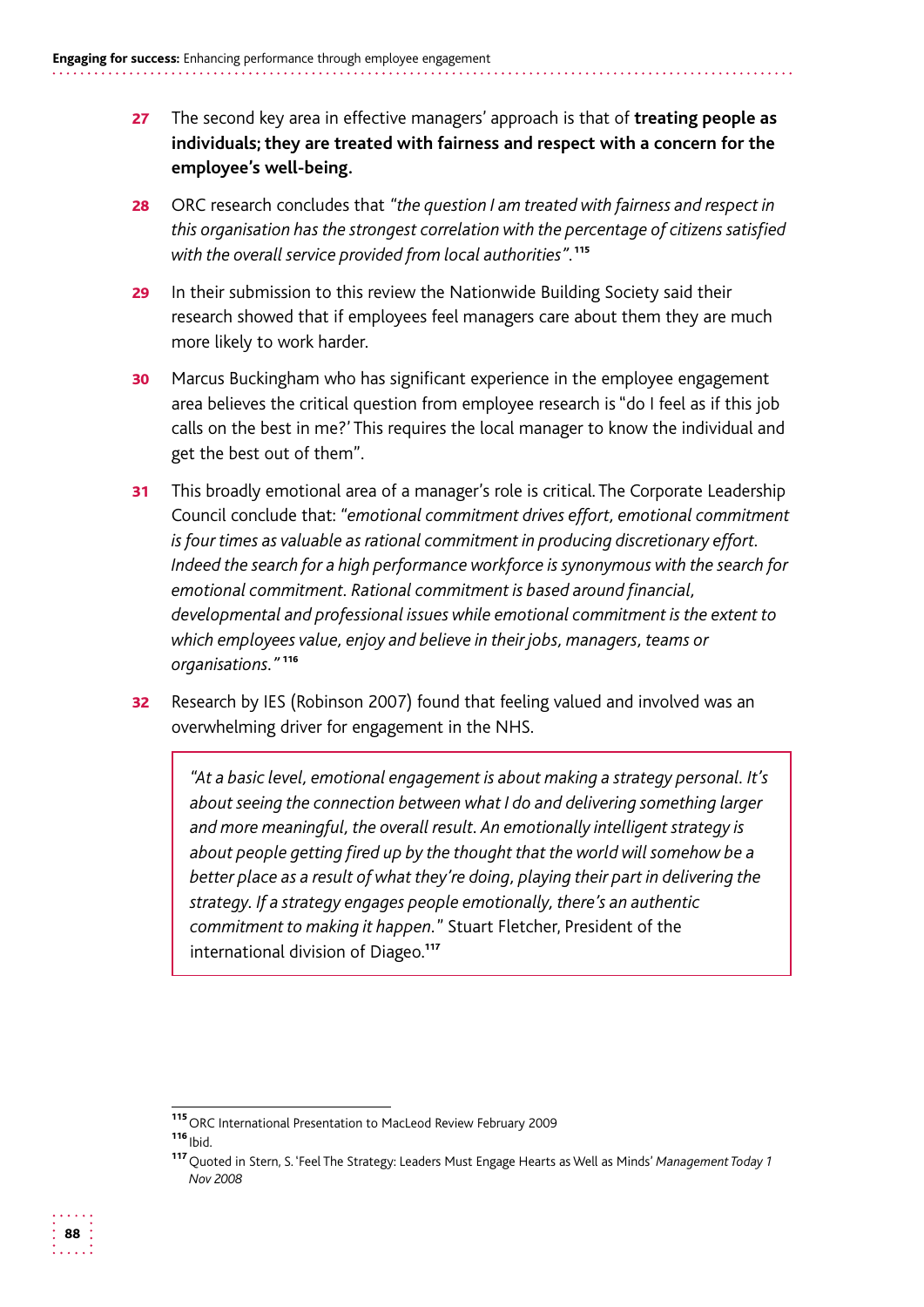**33** Stephen Taylor quoted a colleague saying of a manager: "He believed that what we *were trying to do was not impossible, and he made us believe it too, so much so that we wanted very much to do it with him – and that very thing made it possible."*<sup>118</sup>

*"Working with children and young people including some who are vulnerable is semi-vocational work – it requires a real commitment to the work we do. We are not in a position to offer rewards so we need to ensure everyone feels valued for the part they play in making a difference."* Josie Warwick, Education Leeds (submitted via the review's call for evidence).

#### **Case Study**

#### **The Co-operative Group Customer Relations Team**

There is no doubt that being a member of **The Co-operative Group Customer Relations team** can be a tough job. Part of The Co-operative Food marketing function, the team are responsible for dealing with all contact from customers who have comments, suggestions, general enquiries and complaints.

They deal with over 3000 phone calls and 1500 emails and letters each week; covering all issues from store service and product queries, to recipes and the Group's ethical policies. Individuals have diverse backgrounds and ages span the entire working spectrum.

Despite the sometimes stressful volume and nature of the work, the Customer Relations team, led by manager Anita Young, has consistently high levels of employee engagement, a strong team culture, extremely low absence and virtually no staff turnover – in fact, team members who have officially retired from the Group can often be found covering an occasional shift to help their former colleagues out.

Anita believes that there are a small number of fundamental principles that can be applied to any call centre environment that will build a highly engaged team. First and foremost is the belief that you cannot ask employees to deliver more customer care than they believe their employer shows them in return.

Respect and value for individuals is demonstrated in the team in many ways. The workstations are not in the 'call centre' culture of row upon row of desks but are carefully grouped to encourage natural social interactions that help build strong teams. Team members are encouraged to take a break from the phones if they need one, and wireless headsets allow the freedom to move around the office.

<sup>118</sup> Review of Employee Engagement: Notes for a Discussion, April 2009, unpublished paper prepared by Stephen Taylor (Director of Taylor HAIG and former Chief Executive of the Leadership Centre for Local Government) specifically for the MacLeod Review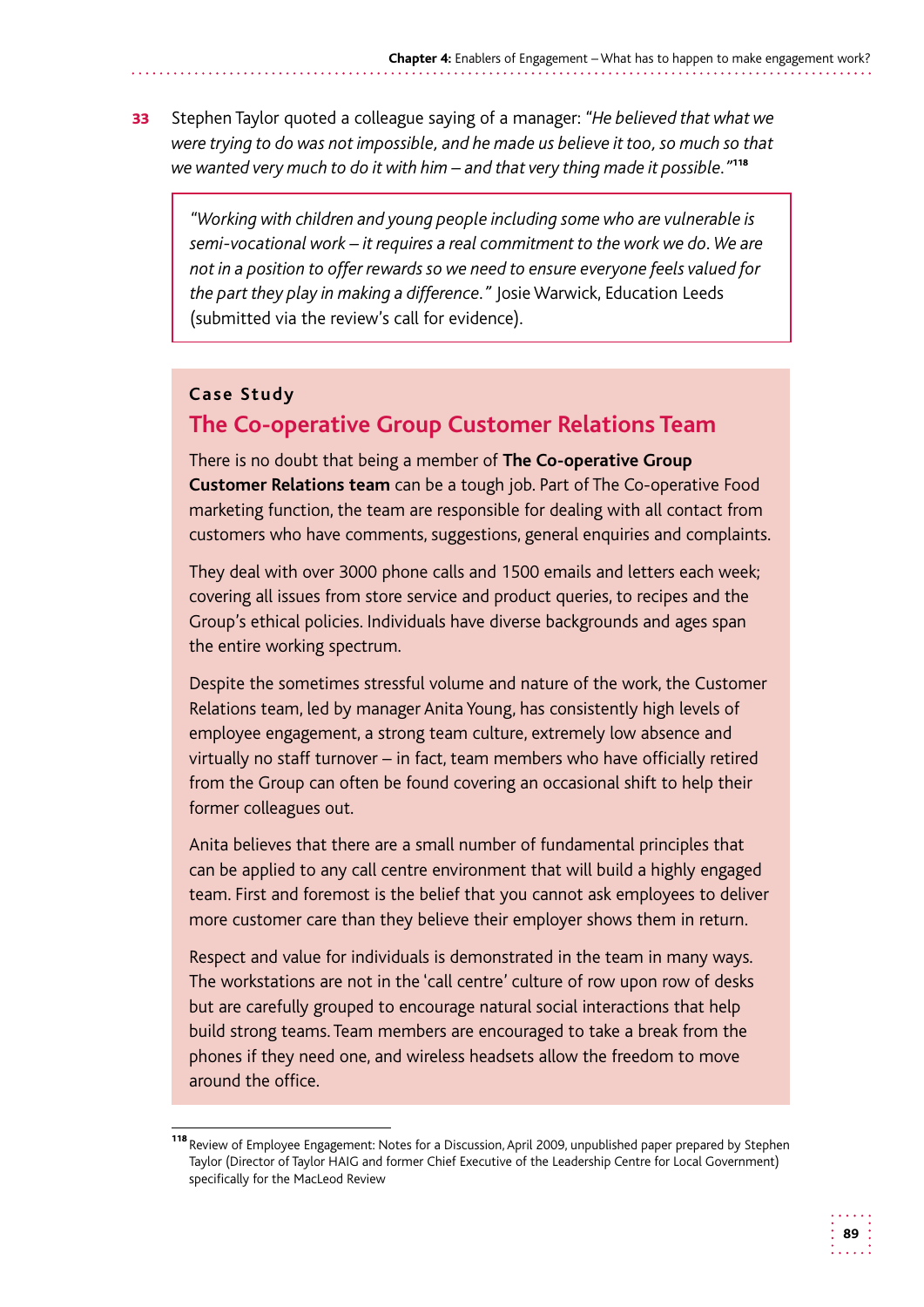A supportive management team is also crucial for highly engaged teams. Team Managers sit within their teams to provide support and short interactive briefings are held regularly. In addition, informal team meetings are held outside of the office environment and all team members are encouraged to contribute over coffee and a cake. Special occasions and milestones in the team's lives are celebrated with gusto. Every Friday, Anita and another member of the Management team ensure that everyone else can go home a little early, by covering the phone lines themselves until they close.

The challenge of the job is openly acknowledged and successes are celebrated in many ways. Case handling statistics adorn the walls and chart the productivity of the team. The statistics are then brought to life through stories shared informally by team members who have gone the extra mile to delight customers.

Anita believes that it is possible for managers to demonstrate consistent, authentic concern for individuals in a way that also delivers strong productivity for the business in a fast paced, target driven environment.

#### **Case Study Hillingdon Council**

With public sector sickness rates often above the private sector, **Hillingdon Council** put in place an initiative to tackle the problem and help employees be more productive through 'Healthy, Happy and Here' – its approach to wellbeing. It needed to act; at its worst Hillingdon recorded an average of 15 days sickness per employee. A thorough review of the benefits package and HR policies was undertaken to not only bring down rates but also to improve engagement. So far the changes are showing results – sickness rates have fallen by almost half and the staff survey shows improving levels of motivation.

- **34** Many organisations are introducing specific health and well-being programmes, and reaping the benefits. For example, AstraZeneca introduced a range of health promotion activities, work-life balance initiatives, ergonomically-designed working environments, counselling and life management programmes and integrated occupational health/human resources intervention. Amongst the benefits:
	- UK absence rates for 2004 were 8.5 per cent lower than 2003, resulting in a reduction of £1.2m in total absence costs; and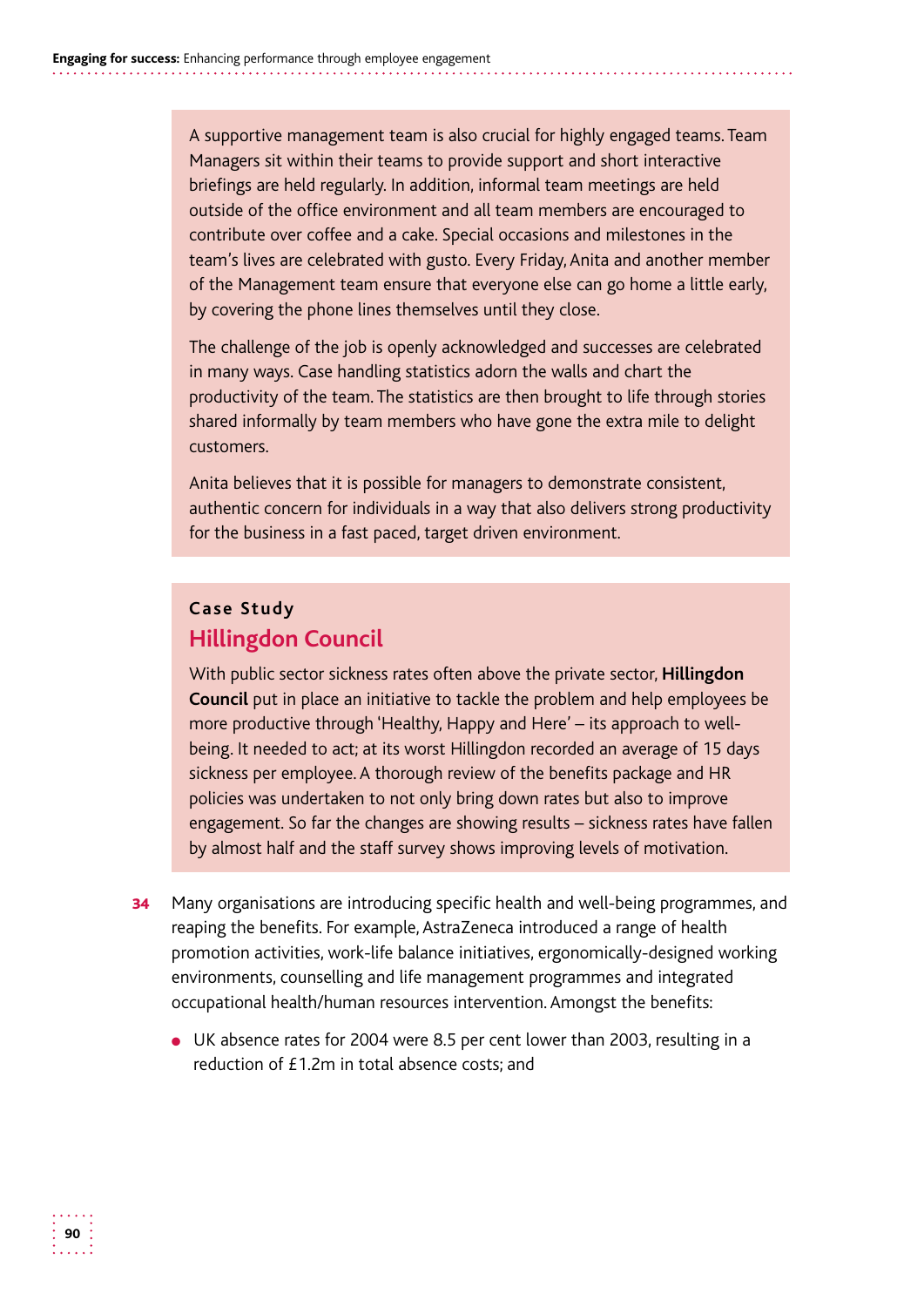- global accident and occupational illness rates fell by 61 per cent against a target of 30 per cent.<sup>119</sup>
- **35** Somerset County Council invested £510,000 in a stress management programme which led to:
	- Sickness absence levels dropping from 10.75 days per employee per year to 7.2 between 2002 & 2005, amounting to a total saving on sickness absence of £4.2 million.
	- Improved recruitment and reduced staff turnover in key areas.<sup>120</sup>

#### **Managers have a very important role in ensuring that work is designed efficiently and effectively**

- **36** Research makes clear it is very difficult for employees to remain fully engaged over the long term if work is poorly designed and essentially very frustrating. This perhaps requires more effort to ensure that work is well designed, adopting, where appropriate, Lean methodologies to solve individual issues and/or taking more of a systems approach which emphasises how all the component parts of the overall operation fit together.
- 37 Pfizer also reminded us that field-based employees experience different employment challenges to those who work together on one site. Mark Mitcheson, Talent and Organisation Capability Lead at Pfizer said, *"the actions that field managers take to heighten the engagement of their teams add measurable value"*.

<sup>119</sup>Business in the Community (2009) *Business Action on Health: Healthy People = Healthy Profits* on-line at: www.bitc.org.uk/document.rm?id=9097 (accessed 1 July 2009); and BiTC (2007) *Organisational case studies – AstraZeneca* [Online] http://www.bitc.org.uk/resources/case\_studies/afe\_1167\_astraz.html (accessed 30 June 2009)

<sup>120</sup> Robertson I., Cooper C. Case Study: Somerset County Council – The Business Case for managing pressure and *stress at work* [Online] http://www.robertsoncooper.co.uk/Pages/Resources/Case-Studies.aspx (accessed 1 July 2009)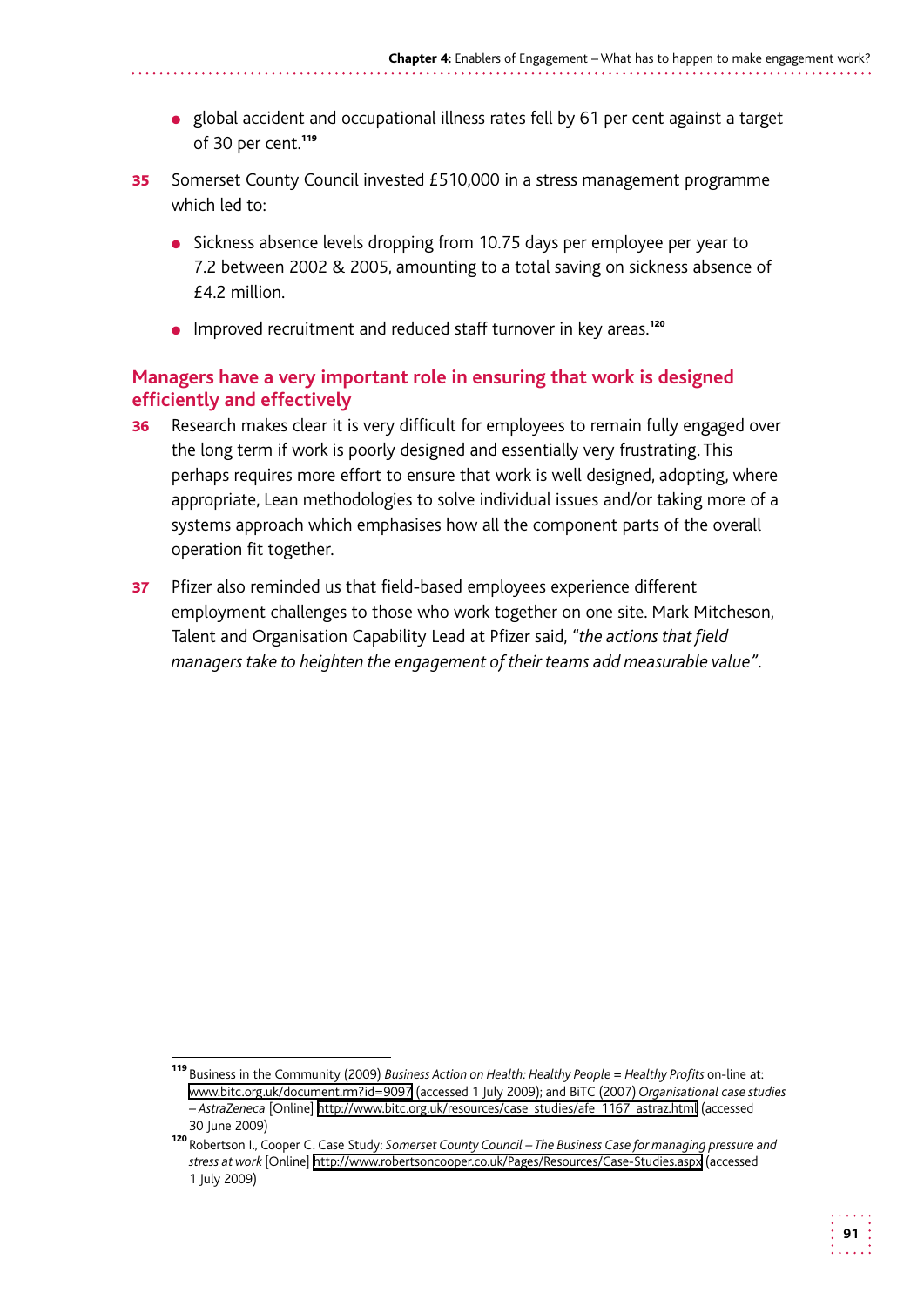#### **Case Study Unipart Group**

**Unipart Group** is an international logistics company, developed out of the parts operation of British Leyland. It supplies automotive vehicle products, supply chain services and operational excellence consultancy to a number of different market sectors. Unipart relies on high levels of engagement for continuous improvement and innovation which characterise its productive way of working.

Engagement is at the centre of the Unipart way of working. Unipart has engaged its workforce through a commitment to employee well-being and development, a shared culture which defines a set of guiding principles and behaviours, a good understanding of how each employee fits within the business, and structures which encourage and reward employee contributions and voice.

For Unipart, engagement is essential for the continuous improvement and innovation that make them market leaders. The company uses Lean processes to ensure continuous improvement, but this technique relies on employees being engaged in the improvement of the business in order to identify problems and solve them at a local level. Unipart has developed a range of methods to empower employees to undertake team working and joint problem solving, and identify solutions which can improve Unipart products and processes. *Contribution Counts Circles* train all employees in problem solving and daily improvements occur through the '3Cs' in which employees identify concerns, the causes of the concerns and the countermeasures.

Unipart believe that the engagement of their workforce has led to greater productivity – CC Circles, for example, which have 100 per cent participation at some sites, have delivered benefits of approximately £3 million of direct cash savings year on year. The success of Unipart's way of working is also reflected in their diversification into consultancy services. Unipart have advised organisations such as HMRC and Zurich on engagement and process improvement.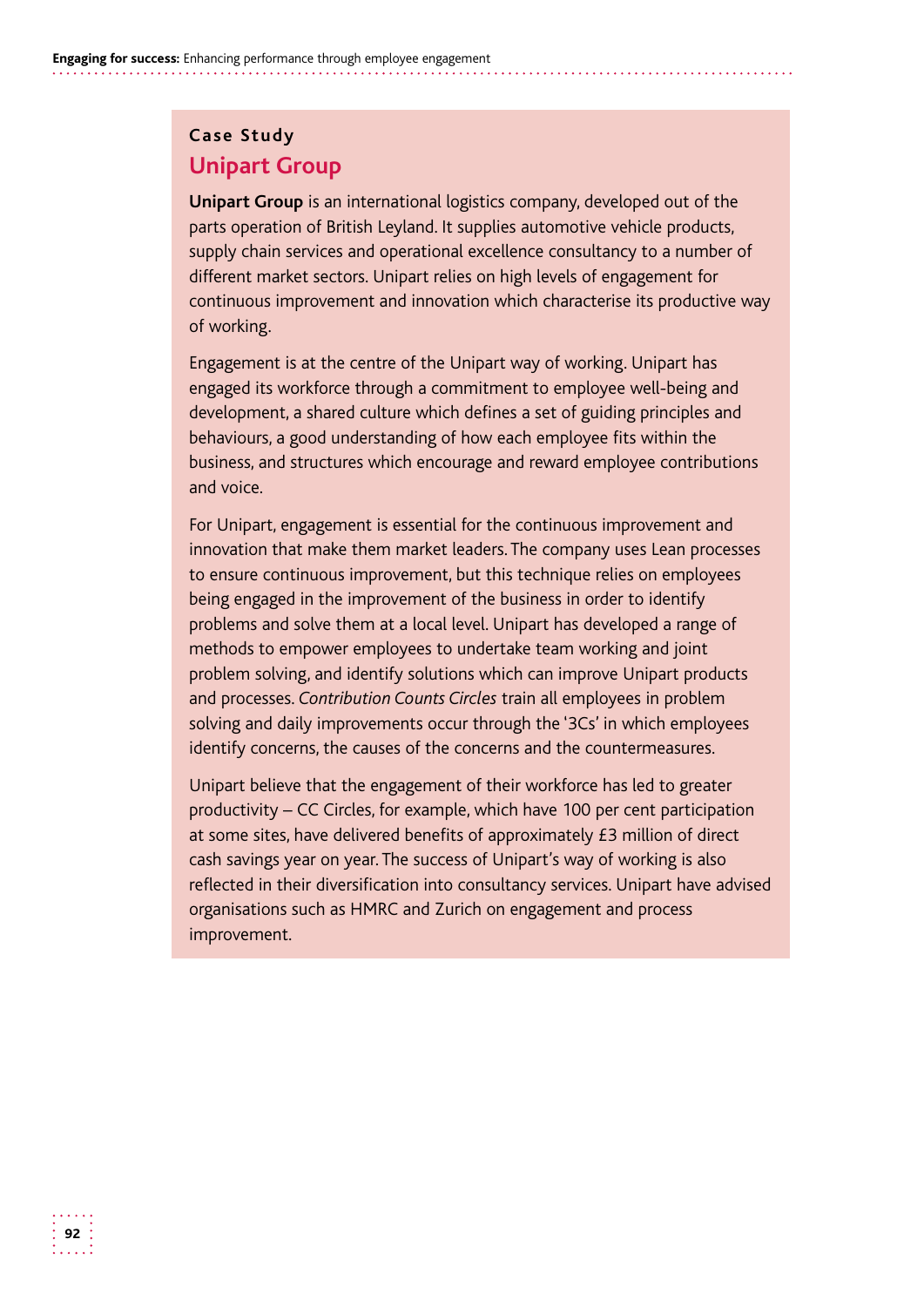#### **Case Study Aberdeenshire Council**

**Aberdeenshire Council** prioritises the need for continuous improvement throughout the council. It brings together the key people involved in a process, be it keeping the streets clean or provision of social services, in a structured way to identify ways of securing efficiencies, improve customer service, with the full support of management. A group of employees with the appropriate skills and experience from around the council and from all levels work together for a week, away from the day job, to tease out the issues and find a solution, which they then work to implement.

In a recent Best Value report the Council was praised for its motivated workforce who demonstrated a clear commitment to the organisational vision and priorities. Evidence from interviews with employees shows that its 'Kaizen' continuous improvement process has also had a very healthy effect on internal communications and relationship building, which has ongoing organisational benefits.

This genuine approach to involving the people who understand the processes best, because they are the ones involved in them, has ensured that tasks are completed in a more efficient way, saving resources and improving the service provided to residents. Employees feel more involved and empowered and there is improved morale and customer service.

# **Employee Voice**

**38** The 'Sunday Times Top 100 Companies to Work for' found that feeling listened to was the most important factor in determining how much respondents valued their organisation. Being heard reinforces a sense of belonging within an organisation and a belief that ones actions can have an impact. Richard Baker, Non-executive Chairman of Virgin Active (and former CEO of Alliance Boots) told us: *"Employee morale is the first step to productivity improvements. Give your people a damn good listening to, and act on what you learn."*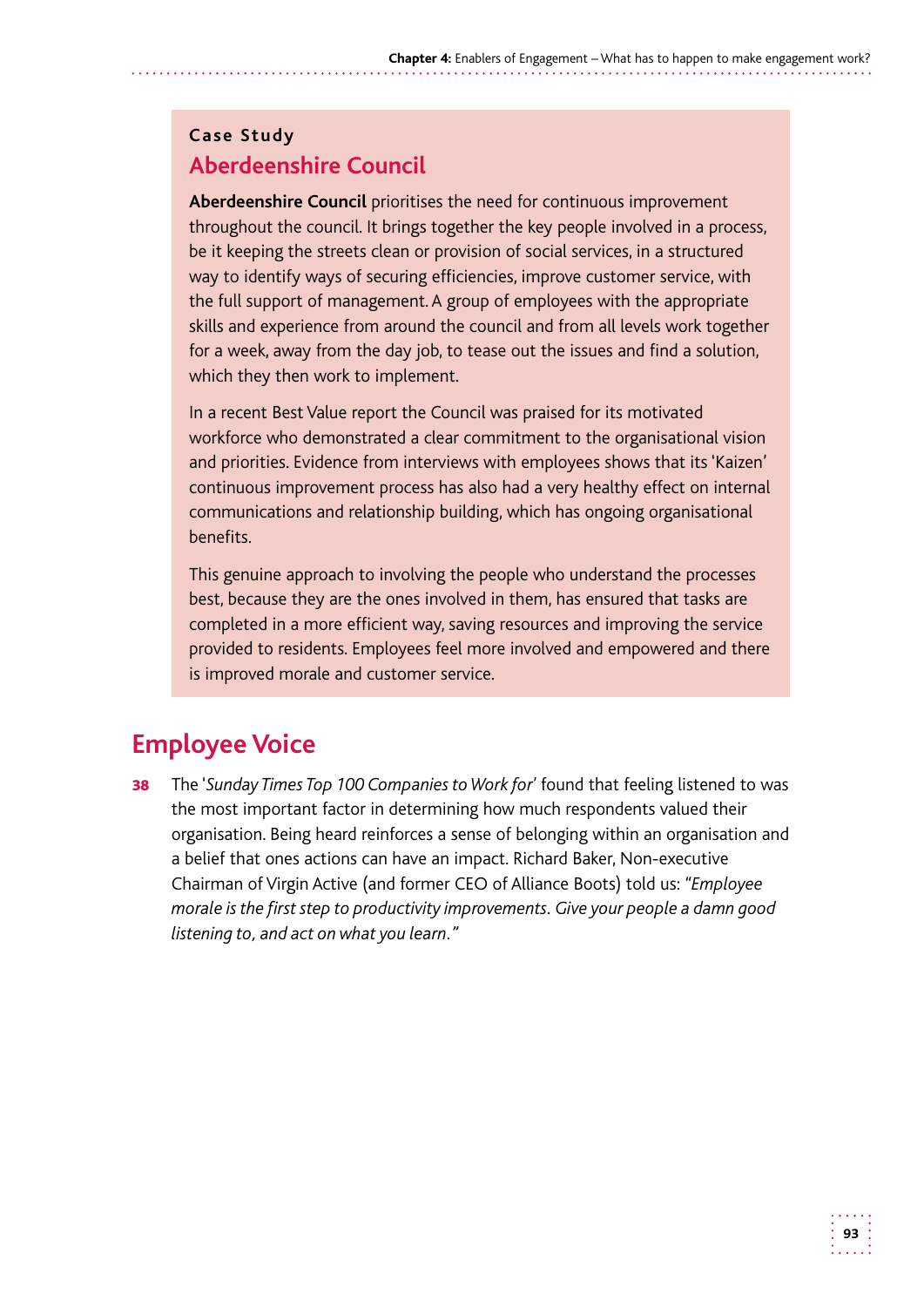#### **Case Study John Lewis Partnership**

 On our site visit to **John Lewis Partnership** we were told: *"If all members of staff feel that they have a voice on issues that matter to them, then they feel more involved and feel part of the company. If they feel that they are not being listened to, then they feel distant not just from the company but from their team."* 

The company has a multi-layered approach to employee engagement and voice. The Partnership promotes engagement in a number of ways, by sharing knowledge, making a huge amount of information available to partners (employees) and taking time to ensure people understand it; sharing power, operating a range of councils and committees with which partners can become involved; and sharing profit through a number of means including an annual bonus and non-contributory final salary pensions scheme. Partners have oversight of strategic business issues through the Partnership Council – this body is able to hold the chairman of the business to account and to question senior management in a similar way as shareholders would in a plc. Partners are informed about strategic business decisions through a wide range of communications, and can influence their working environments through the open structure, particularly newly revamped branch-level fora; the suggestion scheme, and through management consultations on key areas and issues such as performance management.

**39** The difference made by employees having a voice and being empowered to intervene in, and contribute to, organisational strategy and problem solving is demonstrated by the London Ambulance Service.

#### **Case Study London Ambulance Service**

The **London Ambulance Service** (LAS) has transformed its service delivery through engagement and partnership working in the past few years. A service that was criticised by London's media as the 'worst' ambulance service in Britain in 1997 was hailed ten years later as the best. The LAS is the largest ambulance service in the country, serving the metropolitan area within the boundary of the M25 and employing around 4,400 staff.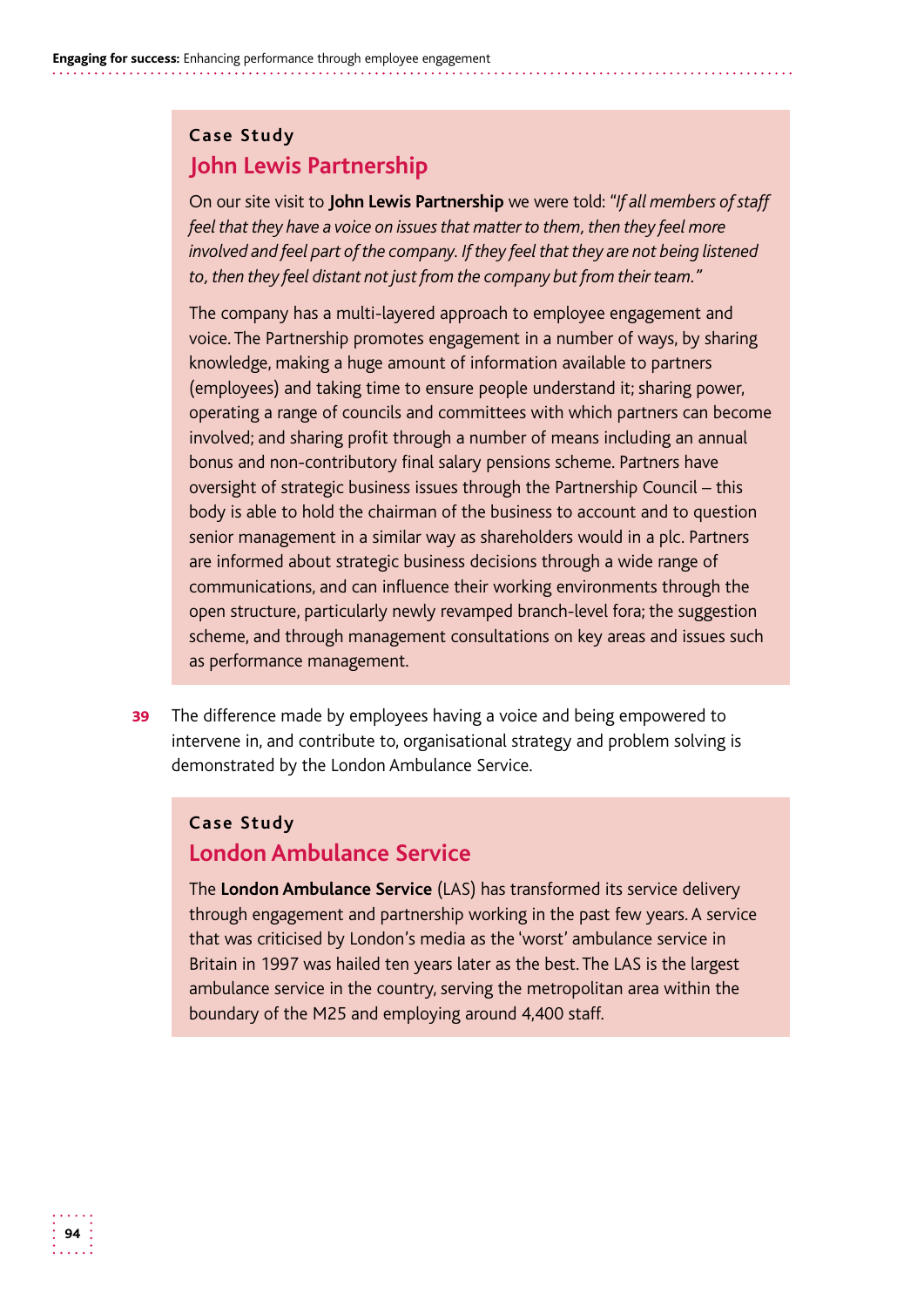Unions and management recognised in 1999 that the future of service was being placed in jeopardy by the perceived failures, in particular response times, and a lack of public confidence as a result of sustained negative media coverage. Staff morale was at its lowest ebb. It was clear that drastic steps including breaking up an integrated London service were being considered. Major investment of £50 million was needed to start to bring the service up to scratch, but the funds would not be forthcoming unless confidence could be built within government that the service could be reformed.

Both sides came together to begin discussions on a critical path to recovery. Senior managers admitted publicly that the service was struggling – an honest admission that was vital in gaining the trust of staff who were only too aware of the situation. Both sides accepted that the relationship between the unions and management was dysfunctional and was itself contributing to difficulties at service and station level, with constant threats of industrial action, petty disputes erupting regularly and large numbers of grievances. Above all, they recognised that the poor relationship made it difficult to get issues of importance to staff discussed and resolved. Engagement was at a low ebb.

A new approach was developed, based on a partnership framework, setting out new ways of working, based on the principles of building trust and mutual respect, honesty and transparency, a positive approach and willingness to learn together and from each other, and early discussion of emerging issues. Staff engagement and involvement was at the heart of the new approach; for the first time staff were involved from the beginning in major decisions such as the procurement of new ambulances.

The involvement of staff, often through their union representatives has been institutionalised across the Service. Regular consultation involves union reps in decision making. Senior managers and union reps make annual visits across the service to engage directly with staff at station level. The LAS partnership forum meets every six weeks. Service wide partnership conferences involving reps and managers are also held annually, with presentations on strategic issues. At the same time regular informal meetings are also held to ensure partnership operates on a day-to-day level.

The results of the efforts to engage staff in the improvement of the service are clear. LAS is the only ambulance service to receive a Good/Good rating from the Health Care Commission for its services and its use of resources two years in a row, and has the highest clinical performance indicator compliance results in England. The service won the NHS Innovator of the Year Award for London in 2008 and achieved the best emergency preparedness independent audit results in England.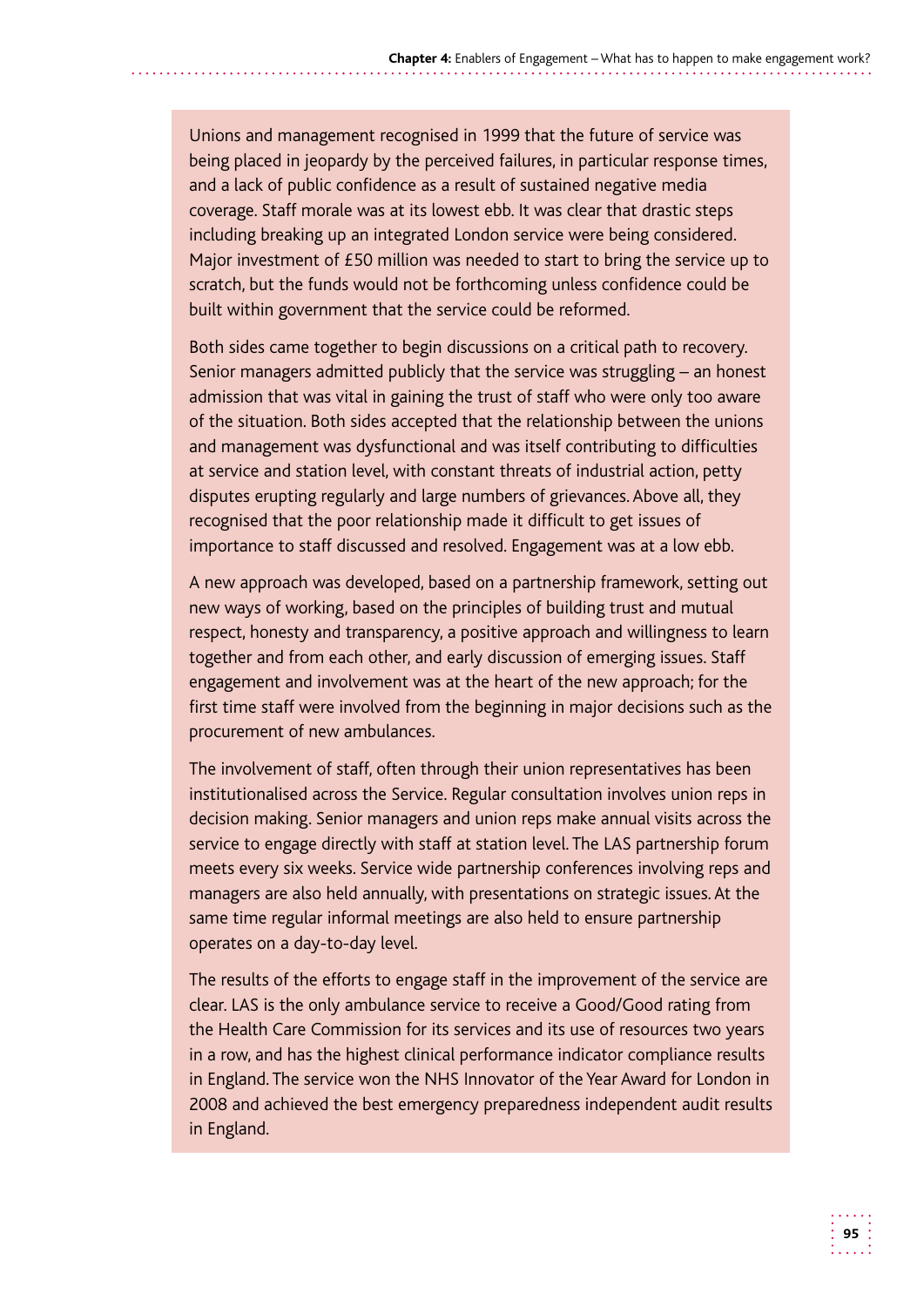Impressive service achievements also include the doubling of cardiac arrest survival to discharge, and the LAS is the only ambulance service to undertake region-wide direct admission for percutaneous coronary intervention 24/7. Fifty-six thousand fewer patients have been admitted to A&E over the last two years. There has also been a 30 per cent reduction in complaints.

#### **Case Study United Welsh**

**United Welsh** is a medium-sized housing association based in South Wales, which employs 130 people, has over 4,000 homes in management and a total annual turnover of £50 million. It has an excellent reputation for employee relations and was recognised as the fourth Best Workplace in the UK and the Top Not-for-Profit Workplace in the European Union in 2005 (Great Places to Work Institute in conjunction with the *Financial Times*).

 learning and empowered culture.Working in partnership with its recognised trade union, Unison, United Welsh introduced its People Engagement Model which has a people strategy and partnership working at its core. Staff at UnitedWelsh have the have the ability to influence decisions before they are made ensures that there is a real 'buy-in' and commitment to decisions made. Staff have been involved in In 2001, the organisation recognised it needed to respond more quickly to change, specifically to move away from a command and control working culture to a opportunity to be involved in the decision-making process, whilst recognising management's responsibility to manage. In practice the majority of people are happy to be informed or consulted on issues that affect them, but the fact that they decision-making on a wide range of issues including opening a regional office, departmental restructures and reviews of terms and conditions of employment.

United Welsh would argue strongly that their approach to employee engagement through the pillars of a people strategy and partnership at work is at the heart of improvements in business performance. Tony Whittaker, Chief Executive, says: *"In our experience, running the company in this way really motivates people. This in turn leads to improved services and satisfied customers, as well as increased profitability."* And this is borne out in their results:

- Rent unpaid as a percentage of rent roll decreased from 4.4 per cent in 2001 to 1.5 per cent in 2007
- Rent loss (due to empty properties) as a percentage of rent roll decreased from 2.6 per cent in 2001 to 0.45 per cent in 2007
- sickness absence decreased from an average of 5 days in 2001 to 2 days in 2006 and employee turnover has also gone down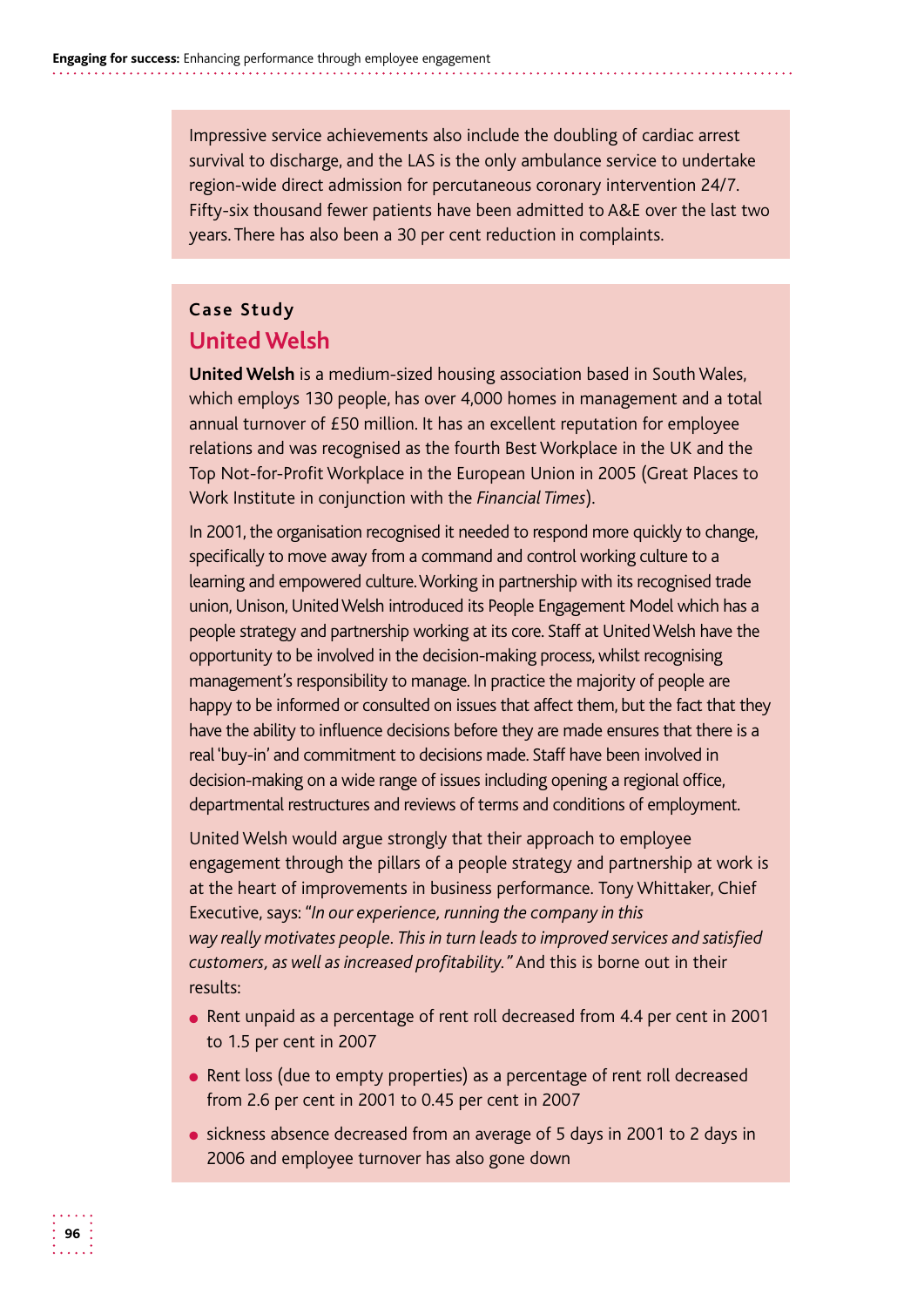#### **Case Study Microsoft**

**Microsoft** understands the changing nature of the work place and the move towards the new world of work, and therefore use a variety of different communication tools including: e-mail newsletters, internal web sites, blogs, webcasts, live meetings, site wide e-mail, physical notice boards, and audio visual presentations throughout their buildings. There is a strong emphasis on regular communication recognising that this cannot always be face-to-face with monthly team meetings and everyone has a monthly one-to-one meeting with their manager. As a leader in innovation and software development they use the latest technology, such as RoundTable conferencing technology and equipping everyone with a laptop, headset and the relevant software, to enable people to connect easily and effectively wherever they are and save costs as well as having a significant environmental impact.

 via on-demand web cast. Other executives at Microsoft offer regular talks and Each year Microsoft hosts a company meeting to kick off the year with a look at their most recent accomplishments and the opportunities and challenges ahead. To make viewing of this meeting as convenient as possible for all employees across the globe, the full length Company Meeting is also available updates such as Chris Liddell, Chief Financial Officer, who gives a quarterly 'street talk' on financial performance. Kevin Turner, Chief Operating Officer, gives a quarterly 'wireside chat' on the current performance of the business and the priorities and focus for the next quarter. These are recorded and can be viewed directly over the network via streaming or downloaded to laptops or mobile devices.

The research into Microsoft's corporate culture is an ongoing process. MSPoll, the annual employee attitude survey, is a critical checkpoint to validate how the culture is evolving. The actions that stem from the analysis of the survey results are focused to further shape Microsoft's culture. Microsoft has been conducting employee surveys since 1994. Participation in the MS Poll survey is voluntary and all employees are encouraged to respond honestly as a means to offer opinions and affect change. Microsoft has recently undertaken analysis that shows that a correlation does exists between higher customer satisfaction scores and higher employee engagement scores across its businesses.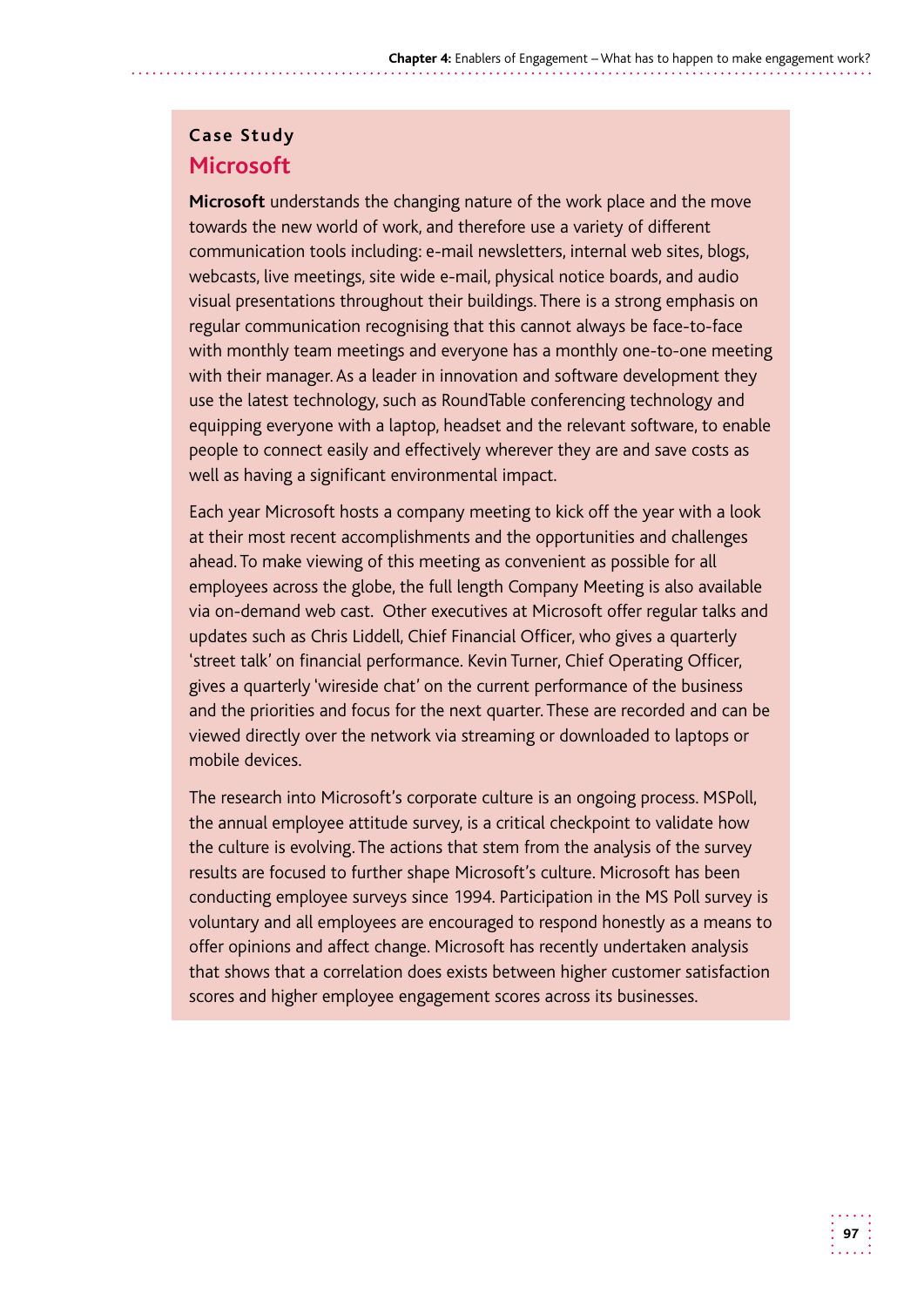#### **Case Study Marks and Spencer**

**Marks and Spencer** is, like most retailers, feeling the effects of the current difficult economic climate. Cost base reduction and resource maximisation are key issues facing the company at present and it is working with its employees to help find solutions.

Marks and Spencer has long involved and consulted with staff to good effect through its network of elected employee representatives. Their Business Involvement Group (BIG) gives employees the opportunity to voice their opinions and ideas and to have their views represented when the Company considers changes that impact on them.

The Marks and Spencer BIG network took a proactive approach to supporting the company in addressing cost improvement by canvassing employee ideas on ways to improve the filling of stock in their food departments. They highlighted the best ideas to senior stakeholders at Marks and Spencer via their National BIG team and a set of guidelines for 'Food Fill' were produced incorporating many of the ideas suggested by employees. As a result of the improvements made to 'Food fill' processes, over £4million has been saved.

Tanith Dodge, HR Director at Marks and Spencer says, *"We are very proud at Marks and Spencer of our Business Involvement Group (BIG) and the way they represent our employees' opinions and ideas. We believe it is vital to the success of our business to engage our employees and listen to their views, and by doing this we ensure that our employees feel motivated and are aware that they can influence the business to change things for the better."* 

40 Work by Kingston Business School and Ipsos Mori for the CIPD based on a nationwide survey of employee attitudes and engagement from 2,000 employees across the country in July 2006 found a key driver of engagement to be the ability of employees to feed their views upwards, feeling well informed about what was happening in the organisation, and thinking that one's manager was committed to the organisation.<sup>121</sup> Acting on feedback is critical as discussed in Hockey and Ley's recent work on leadership and engagement.<sup>122</sup> They quote Sue Davies, Head of Human Resources at Bourne Leisure Limited, who says *" If somebody says there is a particular area that we are not good at we do something about it as quickly as possible. We don't just do the surveys and ignore them. Each survey is done by brand, site and department so we can feed back on specific areas."*<sup>123</sup>

<sup>121</sup>Truss C., Soane E., Edwards C., Croll ., and Burnett J. (2006) *Working Life: Employee attitudes and engagement*  published by the Chartered Institute for Personnel Management

<sup>122</sup>Hockey, J, & Ley, I. (2009). *Leading for Engagement: How Senior Leaders Engage Their People*. Sunningdale: National School of Government

 $123$  Ibid.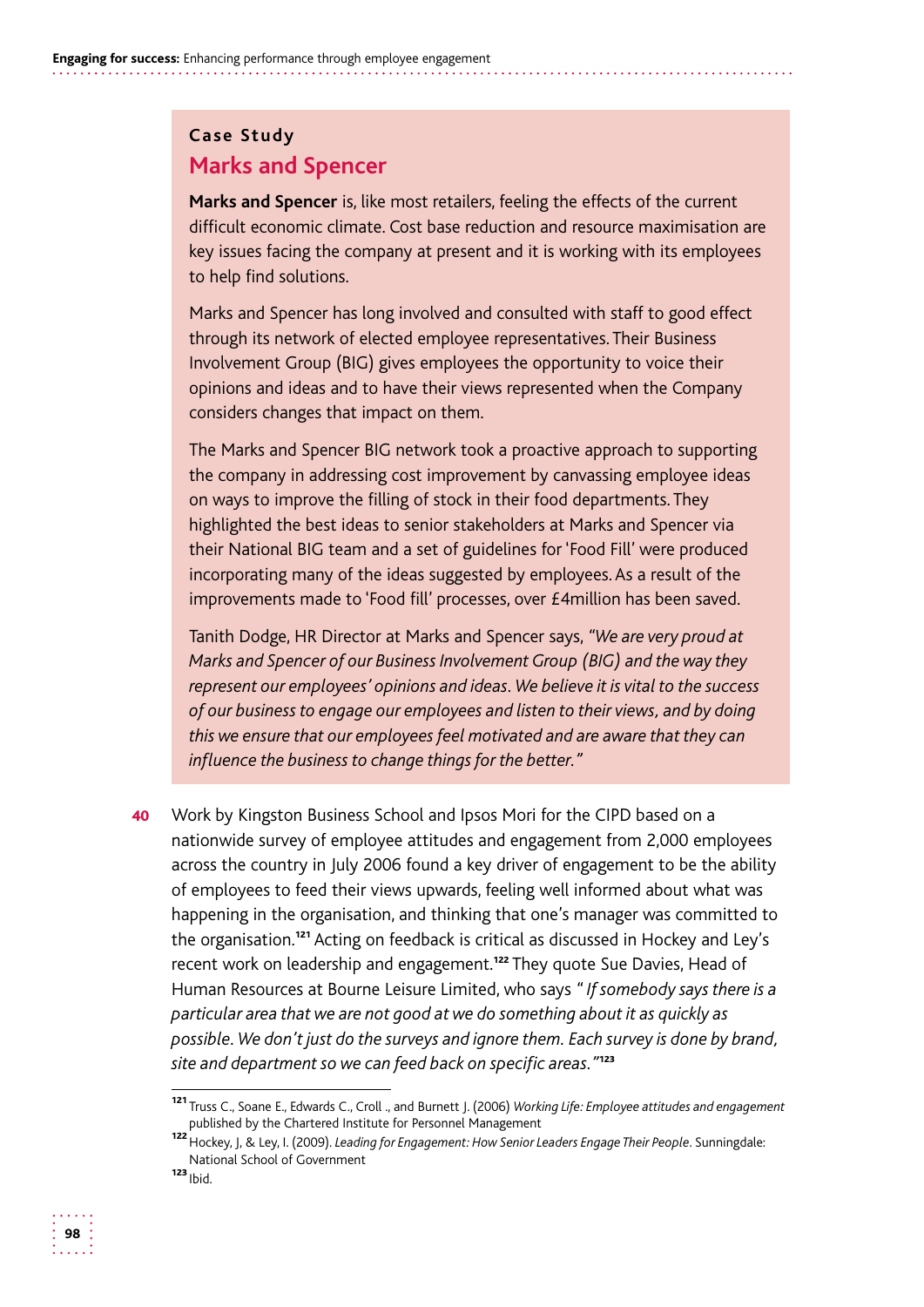41 Nevertheless, communication and transparency are two areas that require a greater focus from business leaders. According to Towers Perrin, only 31 per cent of employees feel that their senior managers communicate openly and honestly. Moreover only 41 per cent agree that their senior managers try to be visible and accessible.<sup>124</sup>

## **The role of workplace representatives**

- relations with engagement strategies. As one said: *"You don't want to find yourself in*  42 During the course of our review, we received evidence from employers and trade unions of the value of engaging with a collective voice in the workplace, as an integral part of engagement approaches. Many companies with trade union or collective representation pointed to the importance of aligning their industrial *the position where the union tells staff not to fill in the survey."*
- 43 In the past, trade unions have expressed wariness about employee engagement, regarding it as a potential alternative to the traditional model where employers communicated with their workforce through the union machinery. They have also expressed concern about the term 'discretionary effort.' As a report for the Wales Public Service Workforce Forum put it, trade unionists felt, *"the inferences were too close to a case for effort over and above the agreed, contracted job, and so tantamount to unpaid overtime."* <sup>125</sup>
- **44** The TUC in a note to the review emphasised that properly done, engagement could be of significant benefit to employees, and pointed to their emerging work with Tesco and O2 as showing the importance of, *"getting real employee engagement, both for the benefits of providing 'good work' for employees but also in terms of achieving better productivity through best working practice."* Organisations benefited too: *"If relationships of trust can be built around areas of common agreement, such as health and safety, skills, performance and quality of work, these relationships can be useful in more difficult situations, most obviously at times of downsizing, when workforce insecurity is high."*
- **45** But independent voice was crucial: "If employees were to engage constructively and *put in discretionary effort they would need to be given the opportunity to put their views to employers and be assured that their views would be at least heard, if not acted upon. Although individual engagement between managers and employees was important, to build the necessary trust between employees and employers, employees should be allowed and encouraged to express their views through independent collective representation."*
- **46** Employers and unions said that an independent voice could be important for the individual employee too. Union learning reps for example acted as important

<sup>124</sup>Towers Perrin *Global Workforce Study* (2007-2008)

<sup>125</sup> A Report to the Wales Public Service Workforce Forum: May 2009.

www.wlga.gov.uk/download.php?id=2757&l=1 (last accessed 1 July 2009)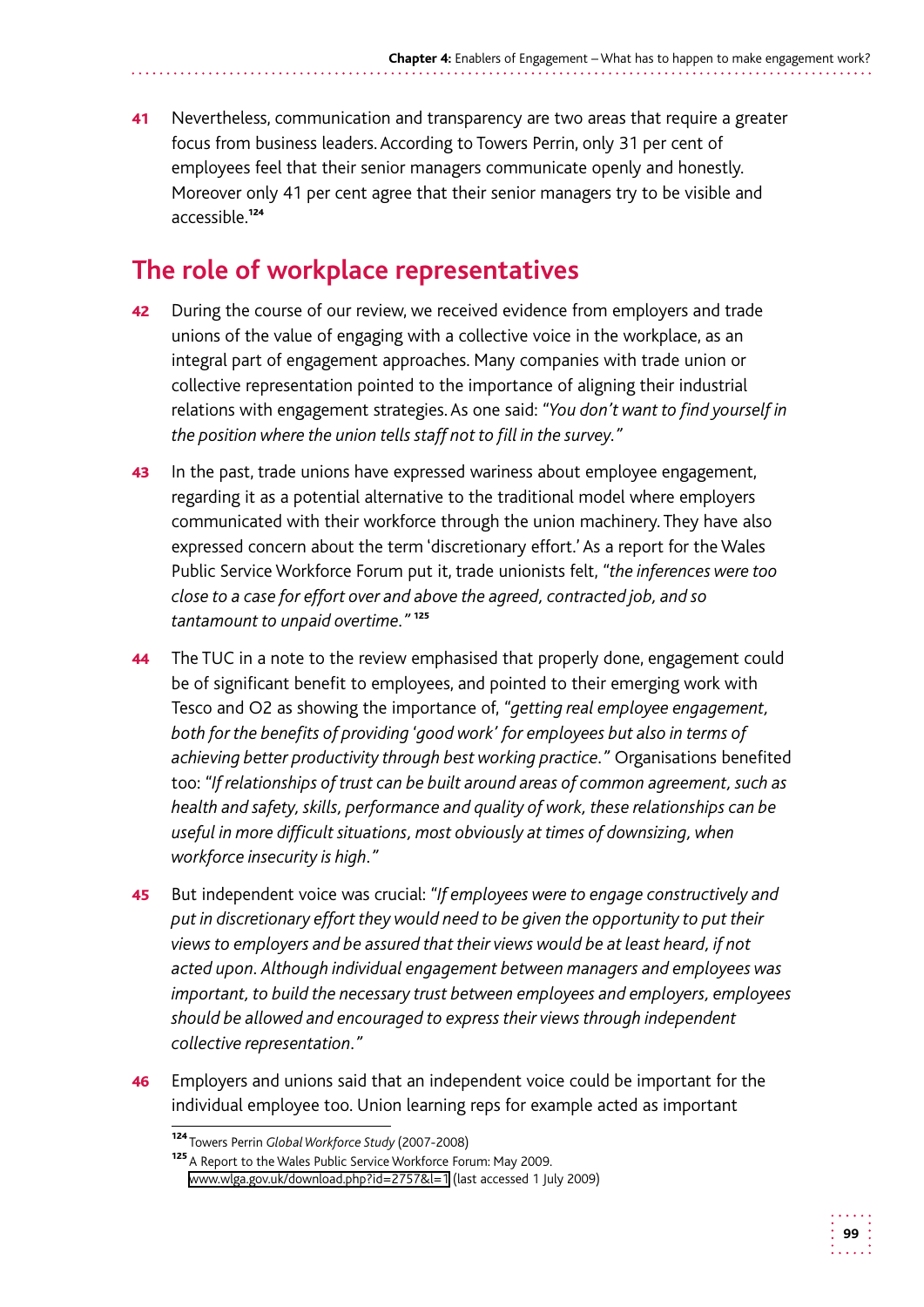intermediaries; employees were often fearful of admitting to their manager that they could not read a spreadsheet for example, but would talk to their union rep about it. The development of a substantial workplace learning strategy centred on union learning reps has been at the heart of Mersey Travel's engagement strategy with unions and employees. *"Engagement over learning has impacted positively on industrial relations generally; it has helped to break down barriers and build trust, and well as focusing efforts on one of our strategic priorities – improving staff training and development,*" said Personnel Manager, Peter Hughes.

- 47 According to UNITE, the presence of a trade union voice in the workplace can help boost important aspects of engagement. In a 2006 survey, individual members in workplaces with a trade union voice responded more positively to questions around control of the working environment, whether or not their jobs were interesting and whether they were treated with dignity and fairness at work, than those where no voice was present.<sup>126</sup>
- **48** There are synergies between engagement approaches and partnership working between unions and employers, where trust, co-operation and information sharing are key; many organisations with partnership agreements emphasised to us that it complemented and enhanced their engagement strategies.
- 49 The NHS, for example, is putting considerable effort into encouraging the development of partnership relationships between unions and managers at local Trust level, at the same time as supporting the roll-out of employee engagement as a key strategy in delivering improvements in patient care.
- 50 There are also well known examples of partnership working as an integral part of employee engagement in the private sector; Tesco has a long standing partnership agreement with USDAW, which other unions and employers have used as an exemplar.



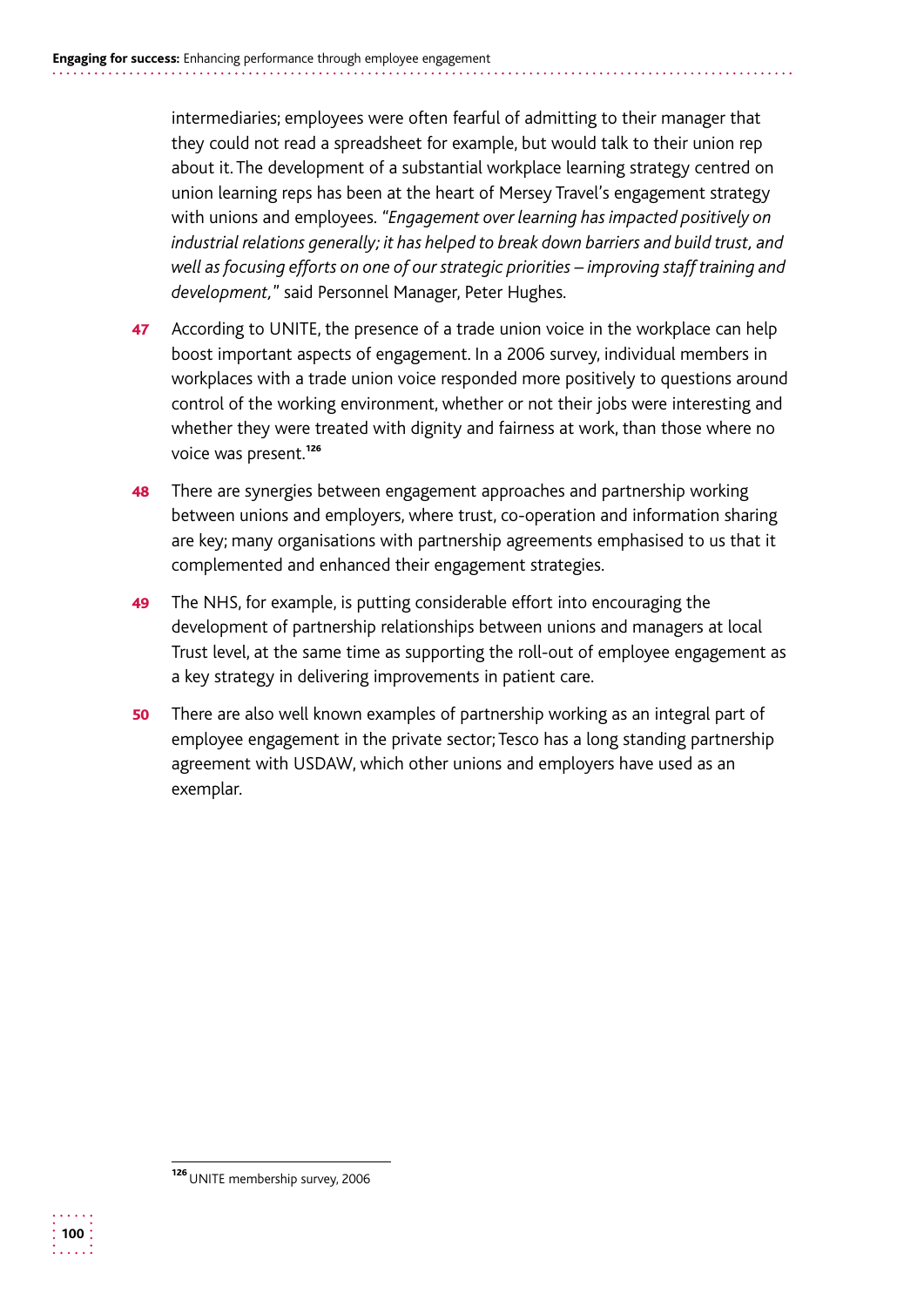#### **Case Study BAE Systems**

**BAE Systems** is an international company engaged in the development, delivery and support of advanced defence and aerospace systems. The company is at the forefront of innovation, working to develop the next generation of intelligent defence and security systems: in the air, on land, at sea and in space. The company designs, manufactures and supports military aircraft, surface ships, submarines, combat vehicles, radar, avionics, communications, electronics and guided weapons systems.

The company believes the success of the business depends on the skills, innovation and contribution of all its employees. To get the best from its employees BAE Systems aims to treat them with respect, create a supportive work environment and provide opportunities for training and development.

In the UK, BAE Systems employs approximately 32,000 employees in its wholly-owned businesses. Trade union membership is approximately 55 per cent across the UK BAE Systems businesses and collective bargaining covers approximately 70 per cent of the UK workforce.

BAE HR director (employee relations) Dave Ryan said: *"BAE Systems' industrial relations history in the early 1990's was typical of many British engineering firms, with a long history of industrial action and a relationship between management and unions that was aggressive, adversarial and characterised by a complete lack of trust. This traditional approach has been replaced by a process of solving issues together through joint working parties based on partnership, not conflict. The*  aim of the whole process is to solve problems, not to create disputes. At first it *was hard for managers and trade union representatives to change culturally embedded behaviours, because change of this nature is uncomfortable, and in some cases it was more comfortable to adopt a traditional 'us and them' approach. However, both parties have shifted towards a collegiate attitude to such matters.* 

*"BAE Systems management recognises and respects the importance of the role of the trade unions to represent their members and equally the trade unions acknowledge the responsibility of management to manage the business. It is accepted that, in the best interests of both the business and its employees, a close working relationship based on meaningful consultation and mutual trust is fostered and continuously developed between the trade unions and management. This approach has led to a real openness between management and the unions to new ideas and influences that are at the heart of the company's very creativity.*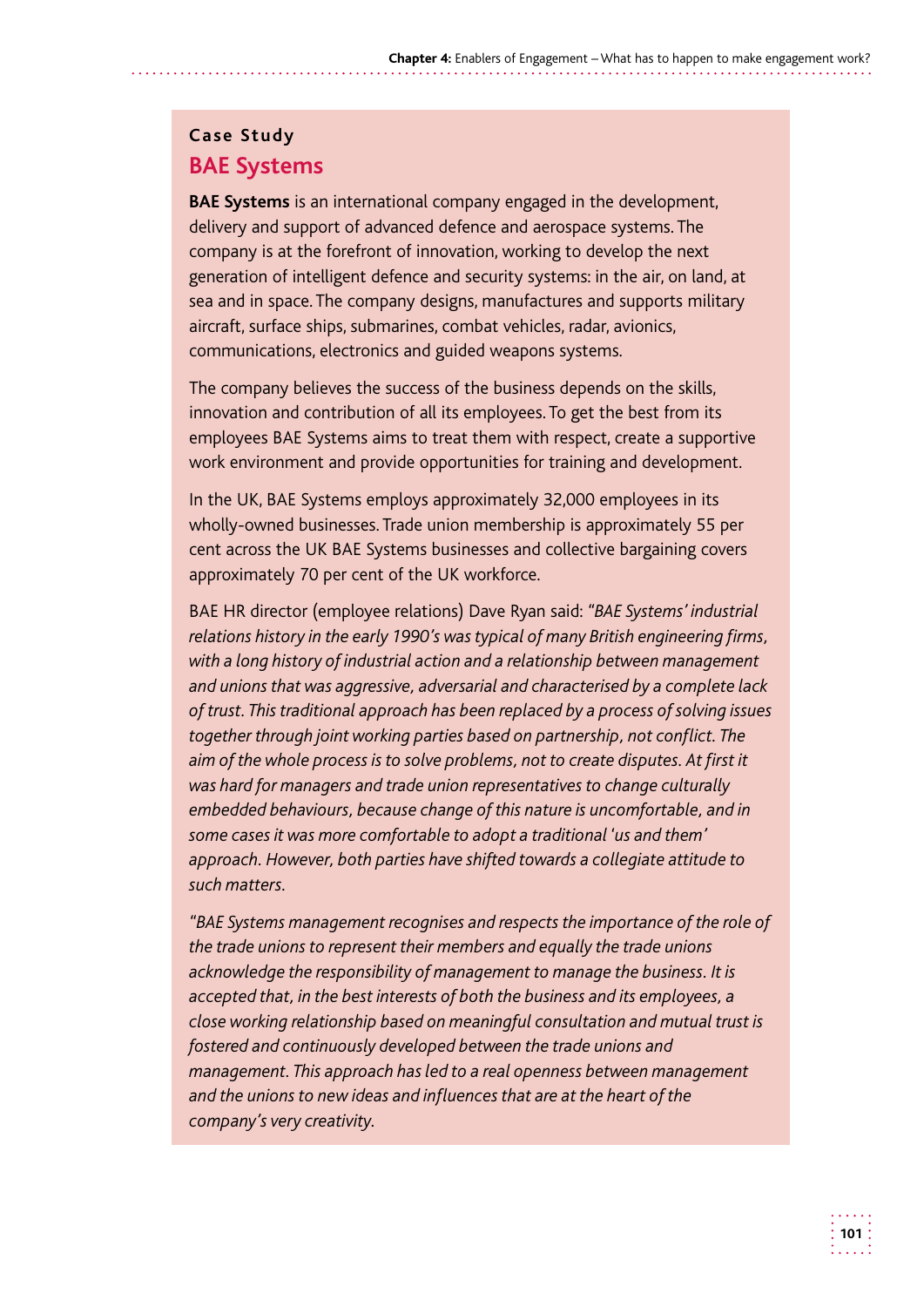*"There is a strong emphasis on skills development and training to enable our employees to fulfil their potential. This is self enlightenment at work, as a more skilled workforce is able to adapt more rapidly to organisational and technological change. These processes give our employees a voice in the process of change and restructuring and in the design of jobs and organisation of work."* 

The company has a range of consultation processes in place to deliver its industrial relations strategy. Management and trade unions meet on a regular basis through a structured meeting schedule. Twice a year the CEO, Ian King, briefs senior union representatives from across the business on the current business position and the challenges ahead. At the meeting there is an opportunity to ask the CEO questions about all aspects of the business. Trade unions are consulted on a wide range of issues including business strategy, pensions, training, employment policy, general organisation of the company and restructuring. The focus of consultation is through the BAE Systems UK Corporate Consultative Committee (CCC) meetings which are held quarterly and attended by union representatives and senior managers. Typically topics discussed at these meetings include business strategy, pensions, job loss mitigation, diversity, health, safety and environment, lobbying and government relations, apprentice training and education partnerships.

Among the agreements secured by partnership and consultation have been changes to company pensions arrangements, a best practice guide on protecting jobs and handling rationalisation and a 'New Start' skills training initiative.

According to Dave Ryan: *"A modern industrial and employment policy, developed through partnership with the trade unions can help BAE Systems, its employees and the unions cope successfully with the challenges of a global defence market and sustain capabilities and high levels of technical skills in the UK. The continuation of the BAE Systems management and trade union partnership model will be a fundamental element in this process going forward."* 

51 In recent years, the potential use of collective machinery in the workplace has increased. Employees have statutory rights to be informed and consulted over a wide range of issues, including major strategic business decisions; health and safety at work; workforce planning and medium term threats to employment; collective redundancies; the transfer of the business from one owner to another; major changes in work organisation or contracts of employment; aspects of working time policy; and changes to occupational pension schemes. Regulations providing for information and consultation (I&C) now apply to all workplaces with at least 50 employees.<sup>127</sup>



<sup>127</sup> BERR, The Information and Consultation of Employees Regulations 2004 www.berr.gov.uk/employment/employment.../ice/index.html – (last accessed 1 July 2009)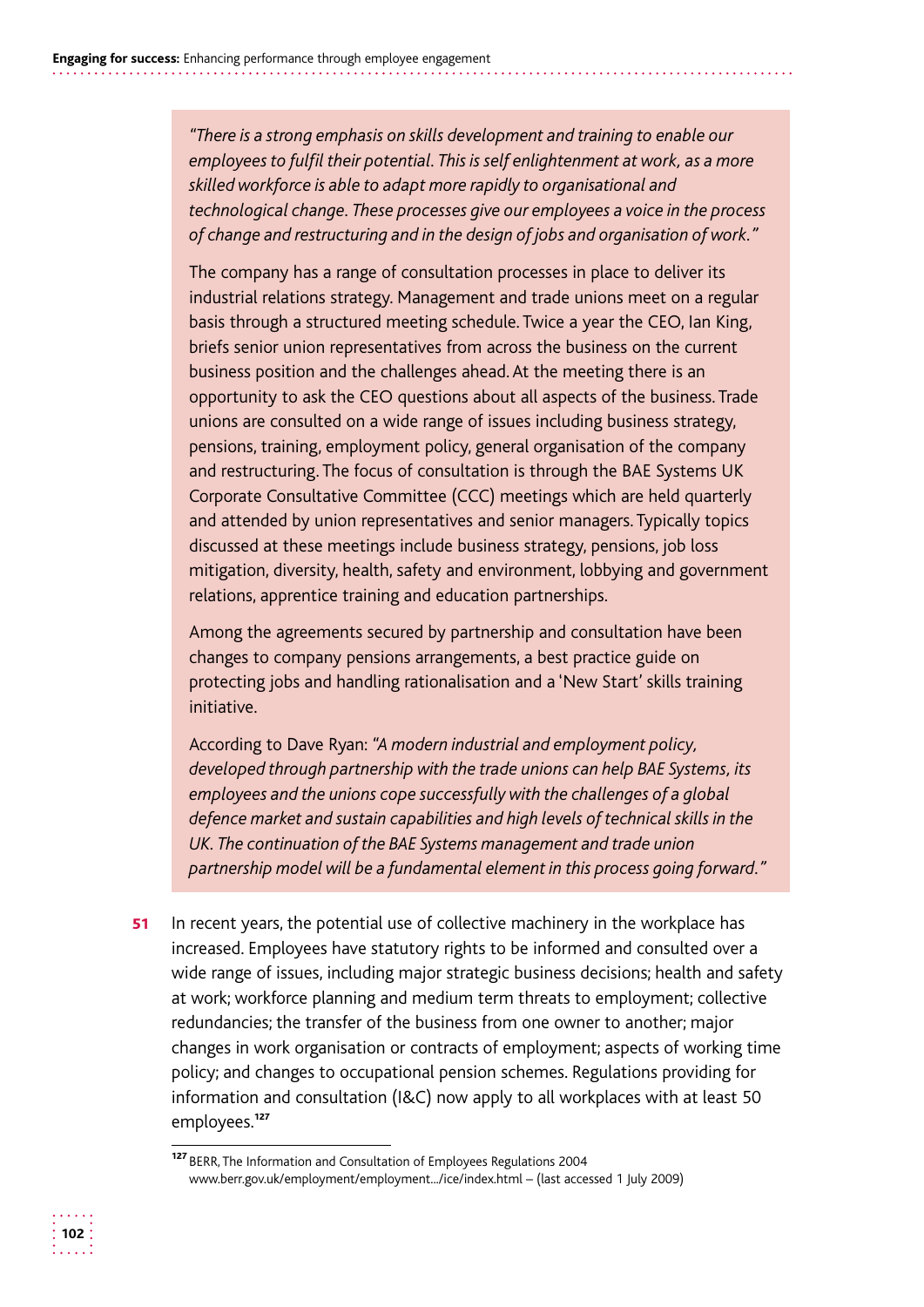- **52** The take-up of some of these collective rights has been patchy, and some commentators have questioned their effectiveness. Nevertheless, some employers have extended the remit of information and consultation forums or works councils to encompass detailed discussions on the way work is carried out, including job design, production methods and so on. Keith Thomson of Ultra Electronics described how, in the UK, the company uses I&C forums as an important strand in learning and action planning, alongside team and all-hands briefings.
- 53 Despite the long-term falls in union density and in coverage of collective bargaining, there is evidence of a continued appetite among British employees for a collective voice at work. Research by Professor John Purcell indicates that there are a substantial number of non-union reps in the UK perhaps equalling the number of union representatives.<sup>128</sup> They can be found in unionised as well as non-unionised workplaces. They can aspire to play a strategic role in the success of their employer: Vivo, the staff forum in Standard Life, has set the strategic goal of their partnership with the company as becoming the catalyst for increasing employee engagement.
- 54 In its evidence to the review, the IPA suggested although there were examples of good practice: *"Management and employee representatives have not yet fully developed a role for collective representation in improving workplace effectiveness."*  In particular, many of these collective arrangements constituted an underutilised resource; companies were investing significant sums in works councils or information and consultation machinery, but there was evidence that the lack of a focus on strategic issues around performance and productivity was leading to agendas being dominated by 'tea and toilets' issues. In other cases, discussions were confined to facilitating changes in HR policies.
- **55** Nevertheless, best practice examples demonstrate the potential role of collective arrangements in engagement. The TUC and CBI suggested in 2001: *"Optimal results are achieved where there is a mix of direct employee involvement and indirect participation through a trade union or works council."*<sup>129</sup>

<sup>128</sup> Presentation to the UK Work Organisation Network (UKWON) 'Future of Employment Relations' seminar 2008

<sup>129</sup> CBI-TUC, 2001. Submission to the Productivity Initiative, HMT (quoted in Edwards P.(2007) 'Justice in the Workplace: Why it is important and why a new public policy initiative is needed' Paper for the Work Foundation,)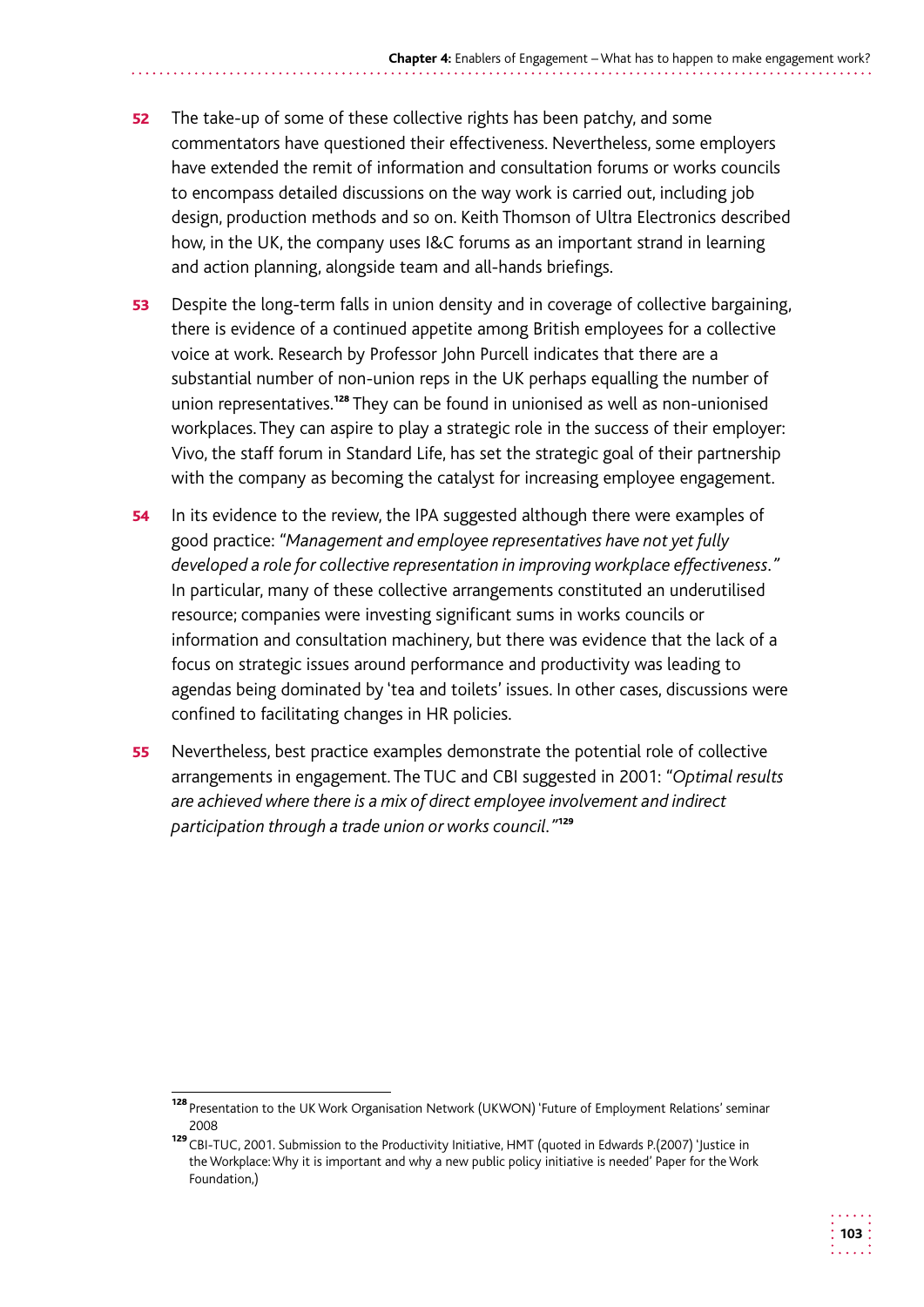# **Integrity – behaviour consistent with values**

- 56 Most organisations have espoused values and all have behavioural norms. Where there is a gap between the two, the size of the gap is reflected in the degree of distrust within the organisation; if the gap is closed, high levels of trust usually result. If an employee sees the stated values of an organisation being lived by the leadership and colleagues, a sense of trust in the organisation is more likely to be developed, and this constitutes a powerful enabler of engagement.
- 57 Examples of the sorts of gaps between espoused values and what actually happens in practice might include a company claiming to be passionate about the environment, whilst failing to provide staff with recycling bins; or having a sign outside the office that reads 'employees are our most important asset', whilst tolerating a culture of bullying; or failing to provide the basics that keep working conditions tolerable (such as air cooling, heating, replacing broken office furniture).
- **58** first direct has a reputation for being a bank with a strong focus on customer service. The case study below shows how, by ensuring that its behaviour towards its employees aligns with its public values, first direct has been able to maintain and even increase employee engagement even during tough times.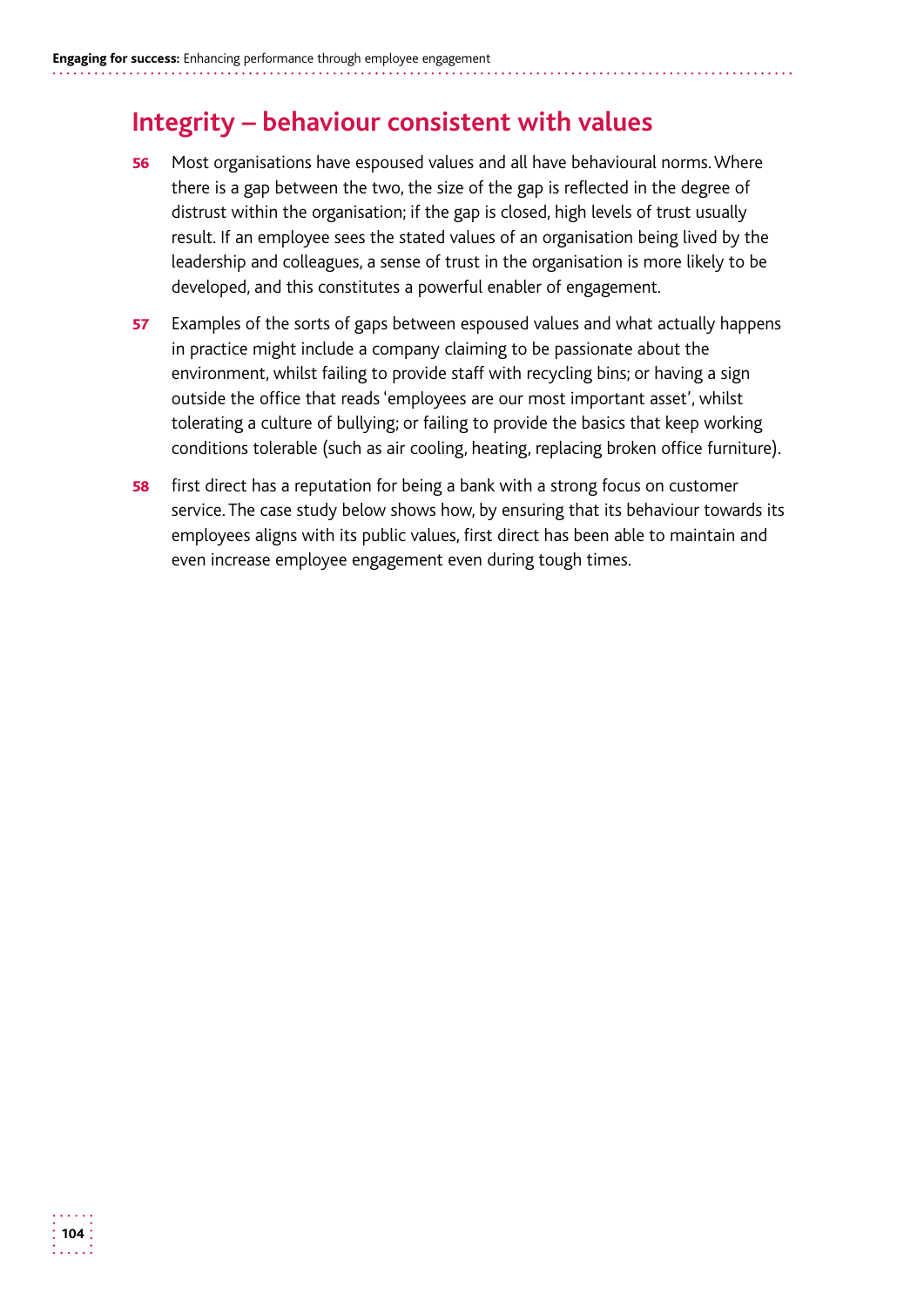## **Case Study first direct**

**first direct** has had an enviable reputation for customer service for 20 years. This has been based heavily on the foundation of a strong value based culture and an 'expect respect' philosophy.

The credit crunch of the past two years has provided a particularly challenging environment for the bank and its 3,500 staff, but despite this the first direct philosophy of 'people matter more' has never been more important or effective. first direct has put additional effort into ensuring employee engagement is maintained, and improved, in spite of the particular challenges facing the banking sector at the moment.

In January 2009, 'Direction' sessions were held so that all 3,500 staff had the chance to hear from and challenge the CEO and all of the top team on where the company was headed and the significant challenges that lay ahead. Even though some of these messages were difficult and challenging, these events recorded high levels (90 per cent plus) of understanding and commitment to the direction and path that the company was taking. Chris Pilling, Head of Direct Banking at HSBC (first direct's parent company), is clear that sharing the organisation's vision is key to business success: *"It is vital that you are open and honest with staff about the organisation and how it fits into the bigger market picture. If you want your people to work with you and really buy in to what you are trying to achieve, you need to treat them like adults – give them the information and trust them to help you develop and implement the solutions."* 

The Direction sessions were supported by a series of activities for colleagues and customers to actively engage with what was needed. These included the introduction of a programme to support the NSPCC Childline. A re-launched 'thank you' internet site for 'peer to peer' celebration of success which averages more than 1000 'thank you's per month and has increased 100 per cent in the last two quarters. The Chief Financial Officer launched a 'tell Colin' programme to solicit hundreds of cost saving ideas to help first direct through the downturn, which have generated tens of thousands of pounds worth of delivered savings in only a few weeks.

The overall effect has been a significant reduction in sickness levels, as well as community day involvement up by 50 per cent, an underlying sales performance well ahead of plan in the toughest of sales markets, and critically a customer recommendation level that is at an 18 month high.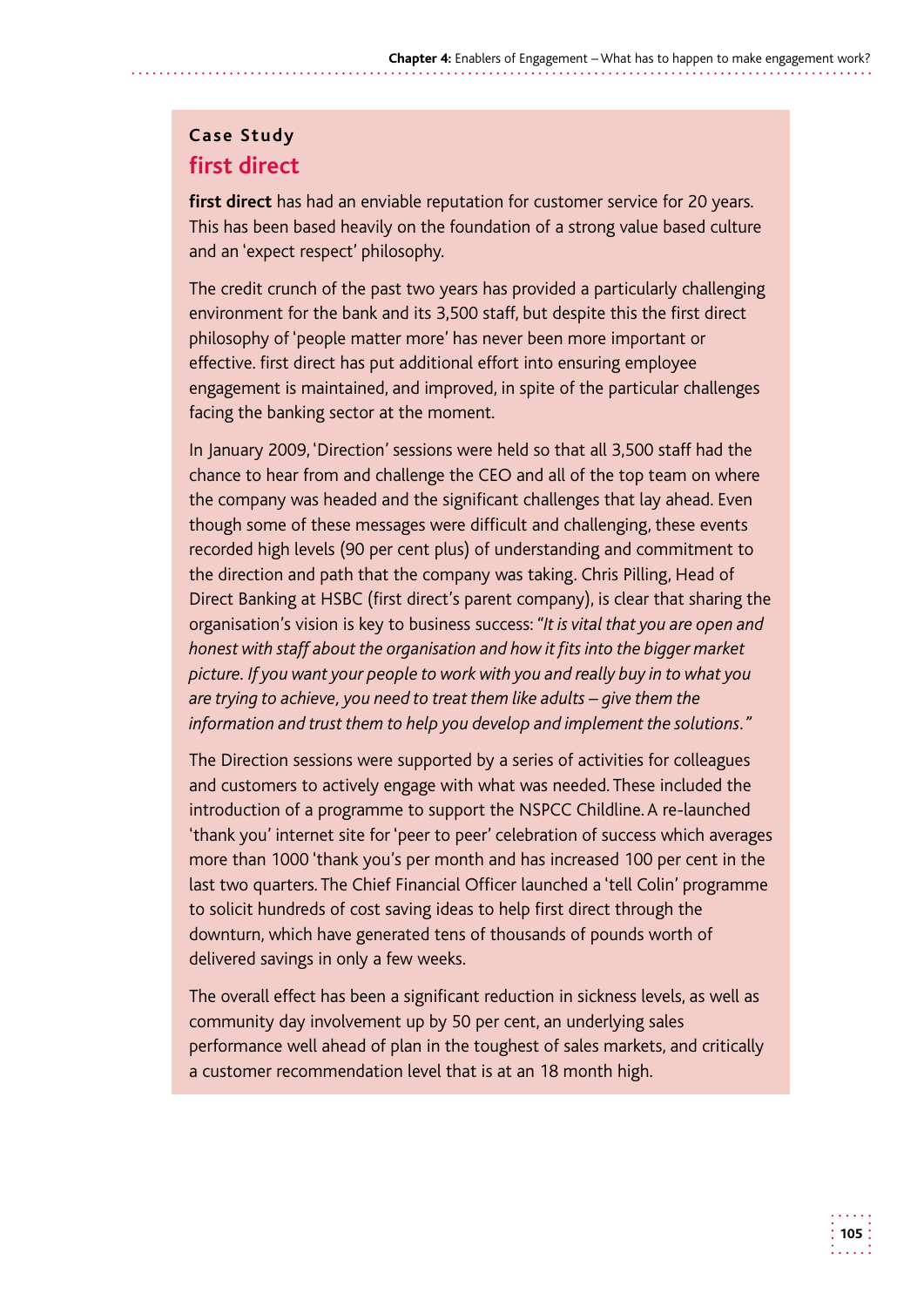## **Case Study School Trends**

**School Trends** is a medium-sized company supplying uniforms directly to schools. It is employee owned and has approximately 130 members of staff. The company has developed a unique culture which establishes the rights and responsibilities of the workforce, and informs behaviours and decisions throughout the organisation.

School Trends' 'community culture' was developed by the founders of the company who wanted to create a better place to work. The emphasis on rights and responsibilities ties values to behaviours, and provides a reference point for all employees to hold one another to account. The culture is founded on six pillars: information and involvement; fair reward; shared prosperity; employment protection; application of organisational values; development opportunities.

School Trends have firmly embedded the culture within the organisation. Employees are made aware of the culture during recruitment, their rights and responsibilities are written into the employment contract, and there are community classes to inform employees about the culture's origins and development. There is an emphasis on all employees taking ownership of the values, but those in management roles are particularly responsible for upholding the culture or 'walking the talk'.

A strong organisational culture builds trust by ensuring consistency of attitudes, behaviours, treatment and support. Employees more readily engage, and give more to their work, in an environment where they are sure that the values espoused by the organisation's leaders are genuine, and that there is buy-in throughout.

For School Trends, engagement is vital in order to maintain its position as market leader in an increasingly competitive field. Engaging the workforce is seen as an important tool in achieving the customer service and improved efficiency that lead to greater profitability.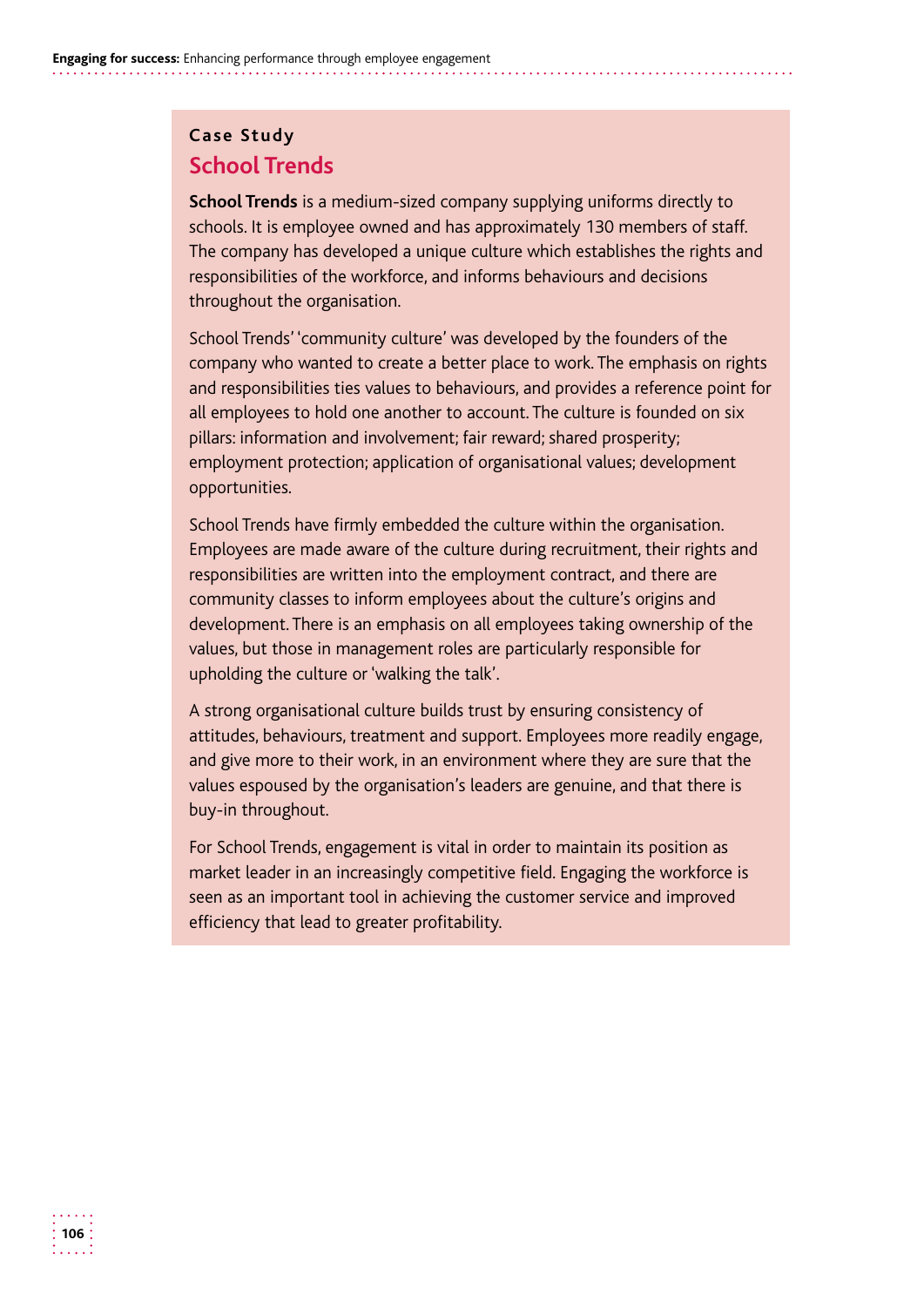## **Case Study Eden Project**

The **Eden Project** is a botanical garden and a centre for education and biodiversity awareness in Cornwall. It is an educational charity and social enterprise, employing around 500 staff. Since fully opening in 2001, the Project has developed a clear 'personality' and a set of values which make it unique. Maintaining this culture, and therefore the identity of the Eden Project, is dependent on the engagement of the employees, and their ability to exemplify and communicate the values of the organisation.

Tim Smit, the chief executive, has created a set of management practices called 'Monkey Business' in order to help engage employees more fully in the Project's culture. The first tenet of Monkey Business is that each employee should say hello to 20 of their colleagues before they start work in the morning as a means of getting to know one another better, and supporting a team spirit.

The second is that each employee should read two books a year that they would not normally read, and review them for colleagues. This encourages freshness in employees' thinking and openness to new ideas, one of the Eden Project's key values.

The final rule is called working by 'wine light'. When a team is struggling to solve a particular problem, managers suggest they go out to dinner together, and discuss the problem there. The Eden Project wants employees to bring all of their talents and experiences to work to benefit the organisation, but recognises that sometimes people only use a limited amount of their abilities at work. Encouraging teams to spend time together outside working hours not only helps them to bring more of themselves to work, it also builds closer relationships within teams.

The practices developed at the Eden Project make it a fresh and creative place to work; matching the organisation's values with the employee's experience of work. Engaging employees in the culture of the organisation helps to strengthen the identity of the Eden Project, which is then communicated to the one million plus visitors who come to the Project each year. Since 2001, the Eden Project has welcomed 11 million visitors and the 'Eden effect' has contributed £900m to the regional economy.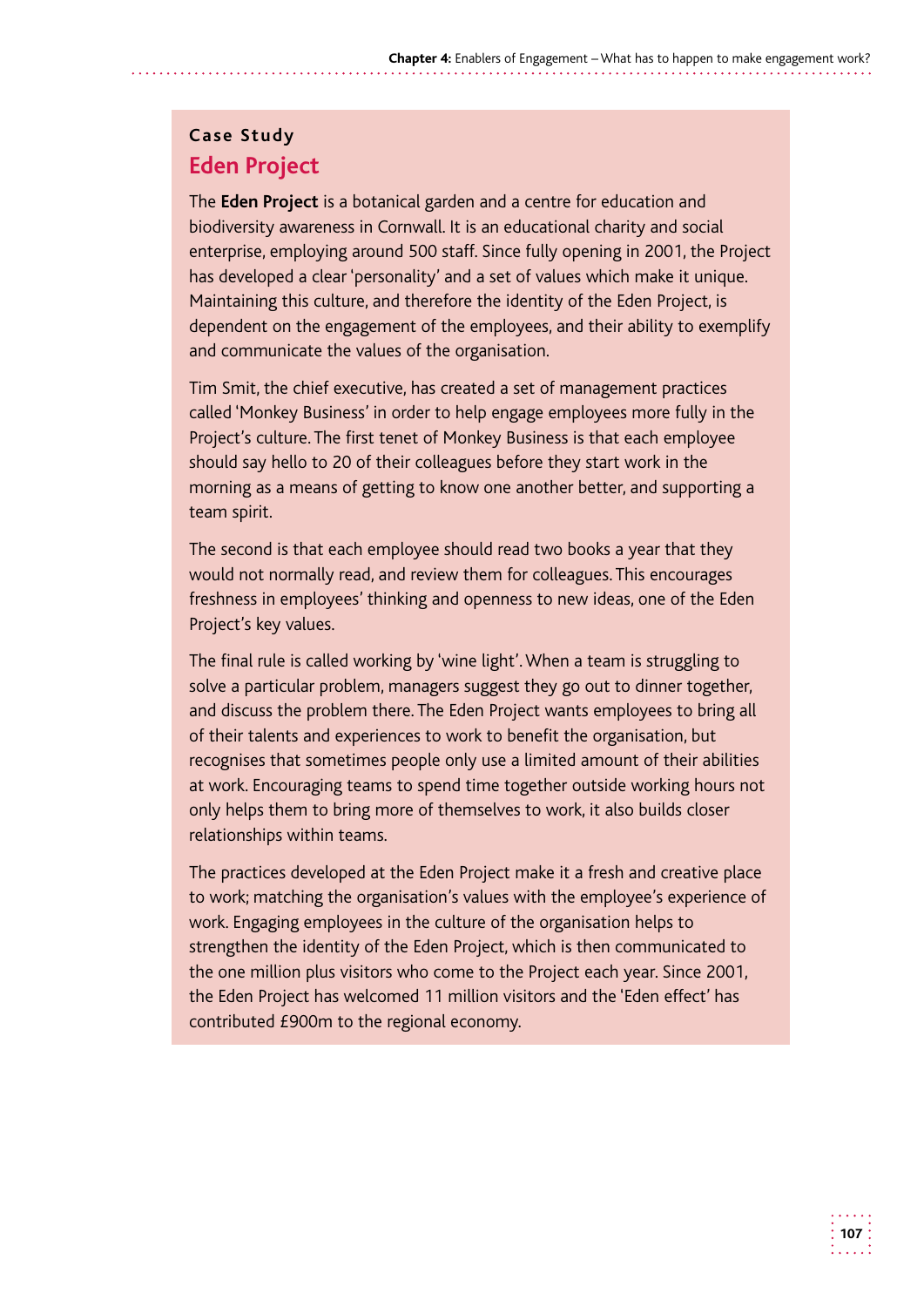## **Case Study Department for Communities and Local Government (CLG)**

The Department for Communities and Local Government is making significant progress in staff engagement, initially through engaging over 50 per cent of staff directly in the creation of a statement of departmental values and behaviours. These have given the department a stronger basis for employee engagement work, by establishing core values around the propositions that we should 'Give People a Voice' and 'A Chance to Shine'. To help embed these values and drive them forward, each leadership team developed an action plan to set out the steps they would take to ensure staff were living the values within their areas

Staff survey scores however indicated a particular issue on the visibility of senior managers and of their collective discussions and decision taking. In response, an innovative programme of activity was put in place including 'Meet the Board' world café style events; a Board Question time; web-chats and signed articles and features to show the human face of Board members. These activities were well received by both Senior Managers and Staff, and the Department continues to build on the programme offering, based on views and suggestions from all staff.

In March of this year a further employee engagement survey demonstrated a significant improvement in attitudes towards senior management. Seventynine per cent agreed that 'people in my team are encouraged to come up with innovative solutions to work related problems' and 53 per cent of participants agreed that 'Senior Managers are sufficiently visible in this organisation' which is higher than the central government benchmark.

# **Enabling Employee Engagement in Small and Mediumsized Enterprises**

- 59 Given the importance of the SME sector to the economy, supporting the sector in developing engagement approaches is vital. 1.2 million SMEs (organisations with fewer than 250 employees) employ 30.55 per cent of the total workforce in the UK, delivering 44 per cent of the total turnover of UK private sector companies. The majority of employees in SMEs are owner-managed (61 per cent compared to 9 per cent in larger firms).
- 60 There is a lack of research data to help evaluate the importance of employee engagement within SMEs. The 2004 WERS contains useful data regarding employee involvement and voice, as well as the role of managers in SMEs; for example it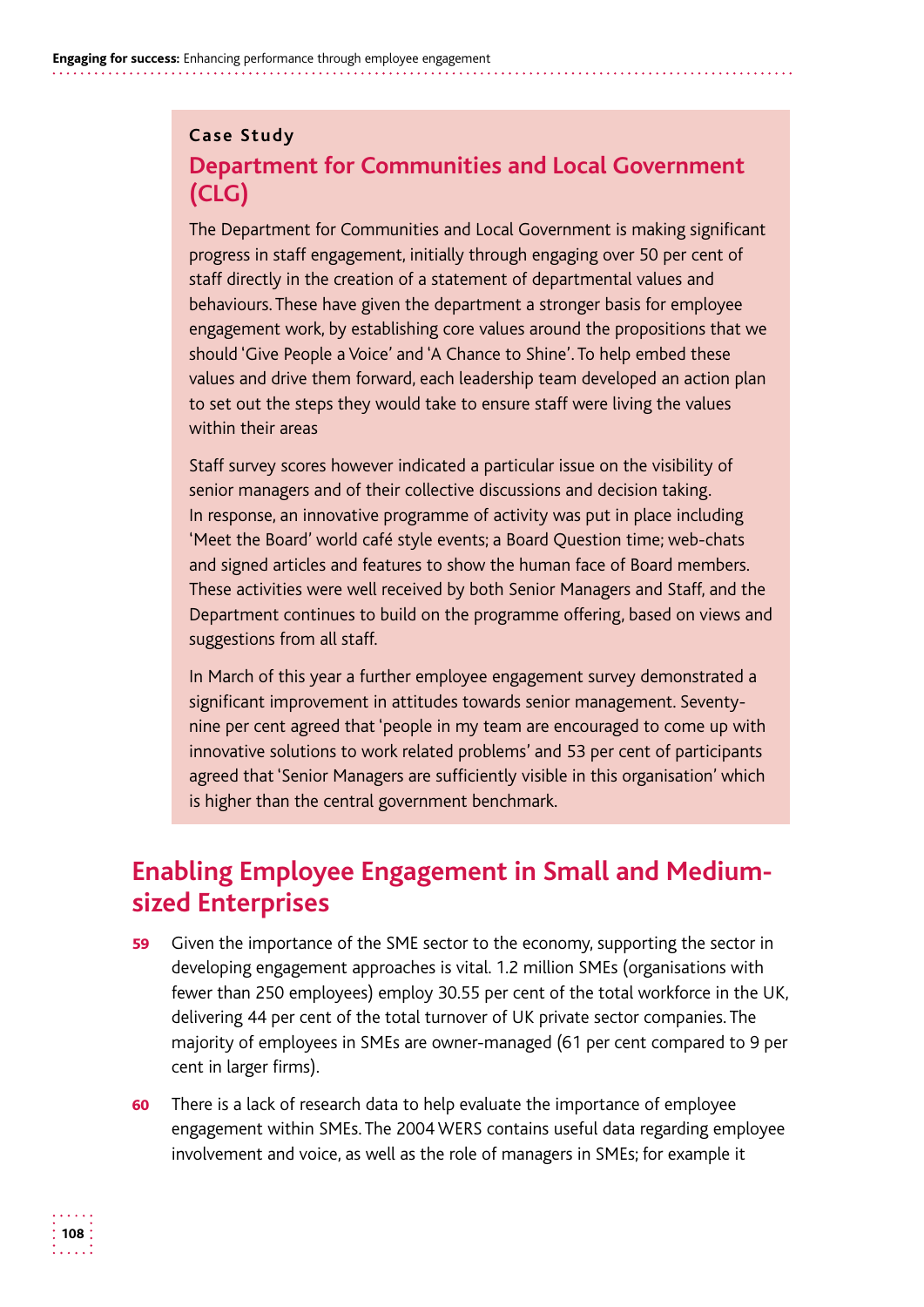suggested that job-related well-being is higher in small workplaces and small organisations than in larger ones. Anecdotal and qualitative evidence does however provide a strong case for employee engagement in smaller firms.

### **Case Study Westlakes Engineering**

After achieving his initial business objective, set in 2004, of growing **Westlakes Engineering**, an independent Civil, Structural and Architectural Design Consultancy, to two offices and 20 employees, Andy Hooper found himself faced with a glass ceiling, experiencing stagnated profits and unsure how to bring the business to the next level. With the aim of finding a way to step back and think about where to take the business, he joined the LEAD programme at Lancaster University in October 2008. Activities within the course served as a catalyst for Andy's realisation that his leadership style and role within the business needed changing, and helped him to view the business from a more strategic perspective.

As a result of this, Andy identified ways to restructure the business to better capitalise on the existing market and along, with other key managers, adopted an increasingly strategic role in the business, encouraging other employees to step-up into more responsible positions. In consulting everybody in the company for ideas when restructuring, Andy was able to implement changes with the full support of his employees, resulting in no staff turnover and employees who feel more engaged with the business.

He also believes that the more strategic role he now plays and the higher levels of engagement in his staff have been significant factors in enabling the business to open a third office in Manchester, and placed him in a strong position to weather the current recession, with 66 per cent predicted turnover growth over the next couple of years.

### **Case Study Buy-the-House**

When opening a second showroom for her Accrington based estate agency, **Buy-the-House**, Lesley Swinn chose to recruit the 11 new employees required from outside the market, to avoid the potential conflict associated with taking employees from local competitors. However, used to dealing with just three employees, Lesley found herself under constant pressure to carry out individual on-the-job coaching, with little time left to lead the business.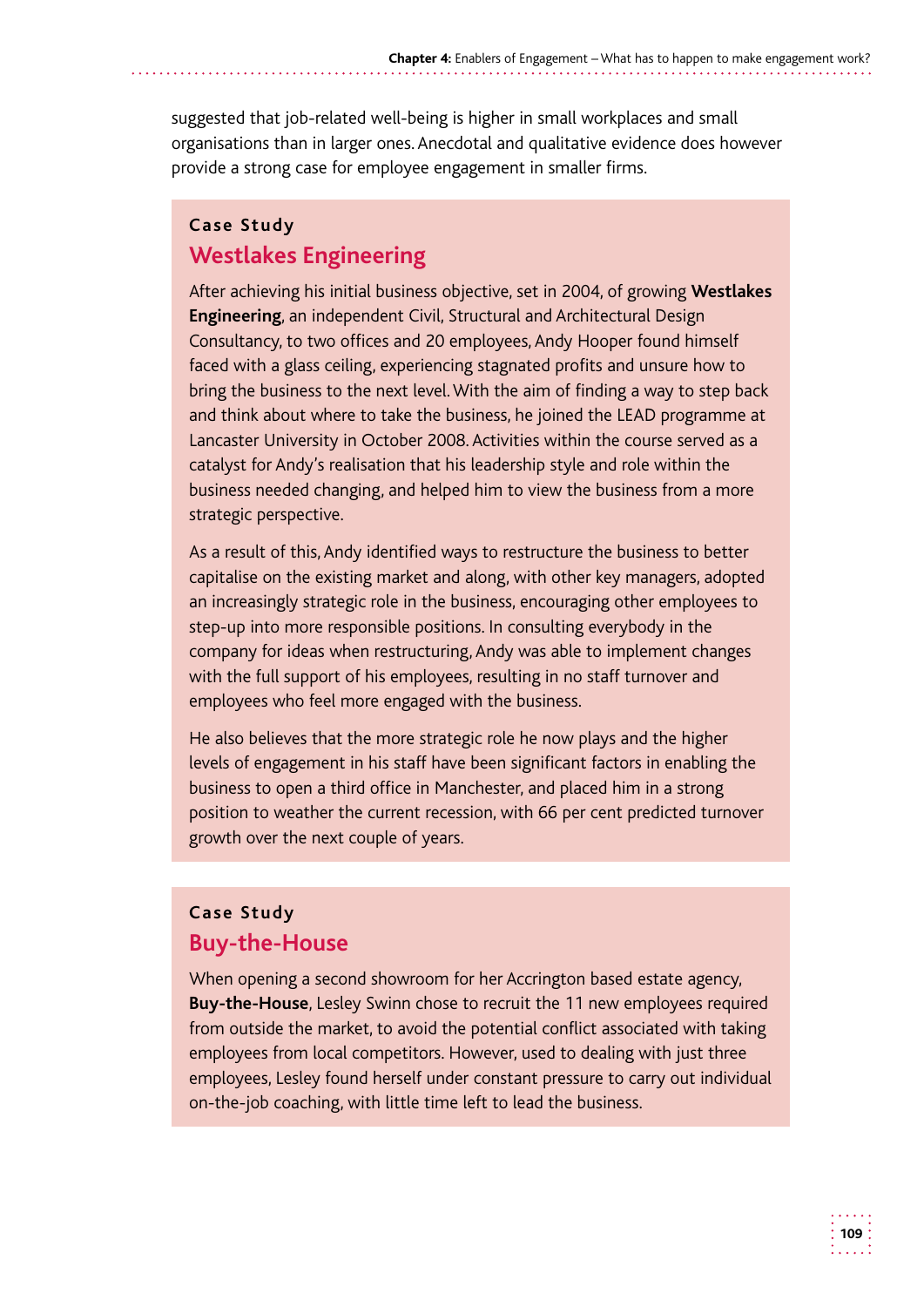To address this, Lesley took the costly risk of closing her business for one hour per of her participation in the LEAD programme at Lancaster University, each week a specific topic was covered, with focus ranging from soft skills and industry requirements such as Data Protection to addressing the bigger picture. At the same time, Lesley realised that her business culture didn't match the formal appraisal week to carry out group training. Based on masterclasses Lesley attended as part methods in place, and so changed her approach to appraisals, renaming them "good chats with good people" and using them as an empowering opportunity for employees to contribute ideas and question the business owners.

Internally, Lesley has seen this approach generate bonding and a culture of interdependency, as employees began to coach each other, creating a stronger and more-informed team and allowing natural leaders to emerge as candidates for promotion. From this Lesley has created a more tiered approach to the organisational structure, allowing her to delegate most operational activities and adopt a more leadership focused role. In turn employees have begun to take more responsibility for the business. The improvements to Buy-the-House have also had external impact, allowing them to become the only company ever to score 100 per cent for customer service by the independent company commissioned to help measure the success of the changes.

# **The challenges**

- 61 For some SMEs conducting a staff survey can be perceived as an unnecessary cost. Owner/managers, who have often built their business from scratch, may find it difficult to involve staff in decision-making; they may be reluctant to 'step back' from the business and focus more on the strategy. As Ellie Hamilton, from Lancaster University Management School, commented: *"For many managers of SMEs, handing responsibility to employees is a significant barrier to be overcome as the business grows; learning to delegate effectively can be challenging".*
- 62 Nevertheless, as John Wright of the FSB pointed out: *"In a SME everyone must be prepared to make the tea or clean the office – and this includes the owner-manager. SMEs rely on people working together and mucking in for the common good – something that is often lost in larger firms where roles and responsibilities are more clearly defined, and there is often a greater sense of hierarchy."*
- **63** Not making assumptions about high engagement levels and managing enthusiasm productively *–* is also an important issue for third sector organisations. Oxfam's Head of Resourcing and Talent David Benson describes his organisation's journey from an ad hoc approach before 2005 to an engagement approach based on empowerment, inclusivity and accountability. *"In most voluntary sector organisations staff are highly motivated, believe in the work, and want to make a*

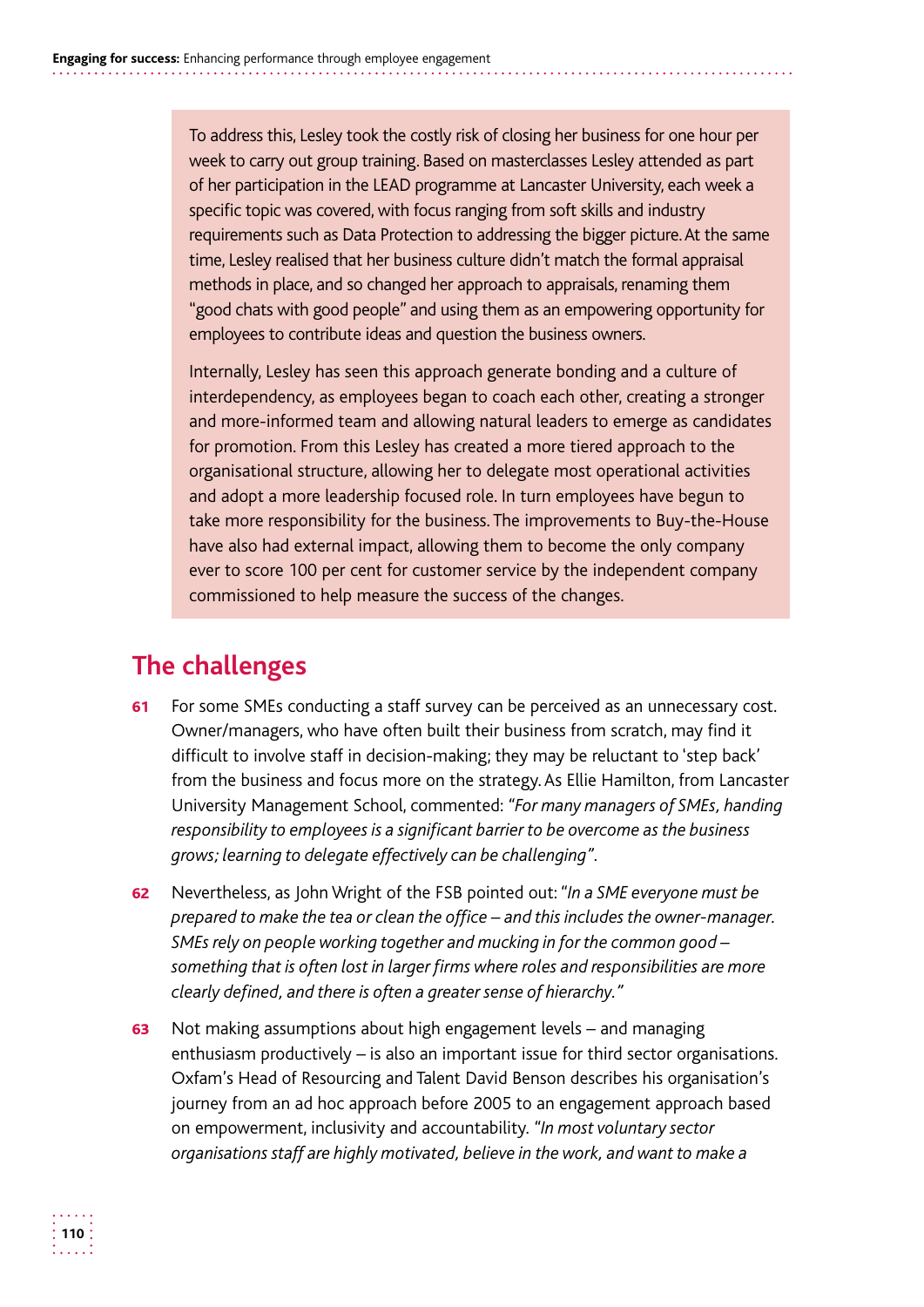*difference. You have to ensure staff have a voice, that conflicting views are heard. At the same time effective line management is crucial to balance and direct the enthusiasm and to ensure that decisions are made. That trade off between professionalism and passion can sometimes be challenging."* 

- **64** Some of the SMEs we spoke to were wary of employee engagement as 'management speak'. However whether individual SME leaders articulate it in that way or as 'effective management', it is often key to their business success. As Martin Hellawell, Managing Driector of Softcat Ltd says: *"We don't talk about employee engagement here at all but if it's involving the staff and the business and communications then that's what we're all about and we do it all the time. We haven't got a programme to engage people, we're just a very engaging company. Most of it comes from very regular and very open communications at all levels in the organisation and we do lots of it."*<sup>130</sup>
- **65** The key challenge for many SMEs is keeping up the 'direct' engagement when the business grows. Most SME managers seem to agree that the first time 'employee engagement' features is when their business reaches around 20 employees, or, as Christina Domecq of Spinvox described it to us: *"When there are too many people to take to the pub at once"*. It is at this stage when the owner/manager may begin to lose sight of the individual employee and their role, at the same time as feeling anxious about relinquishing control of a business they have nurtured into existence. The engagement challenge can reappear again when the organisation reaches around 50 employees, by which time middle management will usually have been put in place, as well as someone responsible for HR. It is throughout this period of growth when SME owner managers are most in need of advice and support.
- 66 As small business owners on the Lancaster University LEAD programme told us, although many owner/managers of SMEs may be technical experts or have in-depth sector specific knowledge, they often have little or no business or management experience. It can be difficult to move away from engagement based on personal relationships to an approach that is more closely linked to the strategy of the business. It is also often a challenge to introduce middle management into an organisation whilst still retaining the 'message' and values of the enterprise, as well as ensuring that the original owner / manager is still regarded as the leading figure in the enterprise.
- 67 Investing in management skills can also be seen as wasteful in the context of staff turnover or a lack of internal promotion opportunities. Small business managers may fear that trained staff may leave for better opportunities elsewhere, negating the investment in training and development.
- **68** On the whole, SMEs place less emphasis on formal training than larger organisations; they may not know what training is available, or may struggle to find

<sup>130</sup>Hockey, J, & Ley, I. (2009). *Leading for Engagement: How Senior Leaders Engage Their People*. Sunningdale: National School of Government.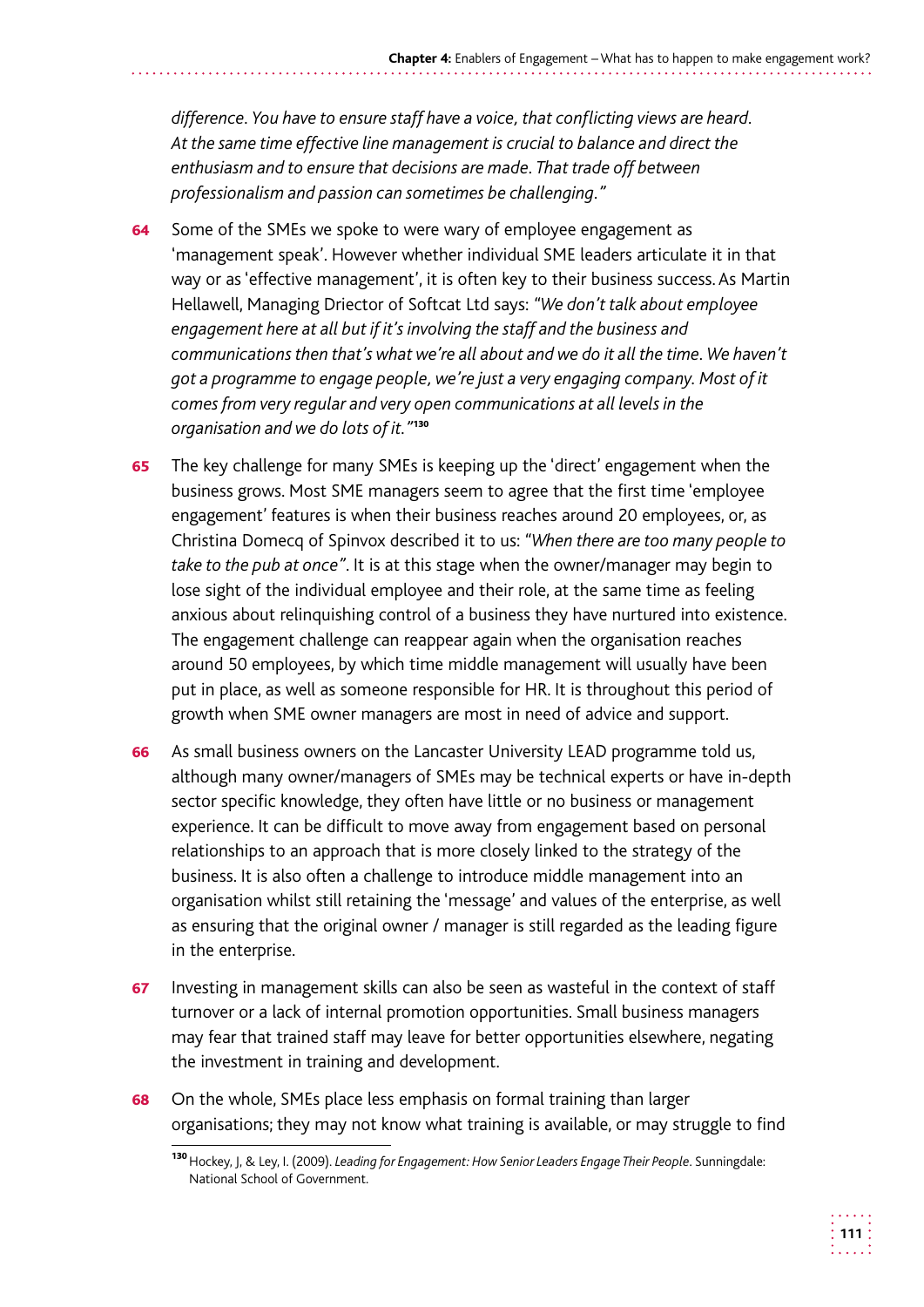appropriate training that does not take their employees out of the workplace for long periods of time. In 2007/8, 28 per cent of SME employers provided leadership/ management training for their management team; only 11 per cent of all SME employers provided training for all of their management team.<sup>131</sup> As John Wright comments: *"There is a lack of leadership and management training focussed at SMEs which is 'bite sized', accredited and affordable."* In his view training for SMEs needed to be focused on everyday practicalities, not 'management jargon' that failed to reflect the reality of a small business and that demonstrated in a practical way how engagement could contribute to improving the business It is important that the help available to SMEs includes support in the areas of soft skills development.

69 Small businesses we spoke to emphasised that opportunities for networking with people in similar positions experiencing similar challenges was vital, and those able to participate in networking and training such as in the LEAD programme at Lancaster University have found the experience to be extremely beneficial.

# **Enablers of engagement in SMEs**

- 70 Owner/managers of SMEs we spoke to highlighted their determination to ensure that employees were provided with the right conditions to make a full contribution to the business.
- 71 SMEs often evidenced some of the most innovative approaches to enabling engagement. As Sir Eric Peacock remarked: *"Innovation is of course key to the SME sector, whose major concern (aside from the state of the economy) is competition. SMEs are constantly striving to improve and to create new products and services to beat the competition*."
- 72 As Simon Galbraith at Red Gate Software commented: *"For Red Gate it's about getting the best out of people, making them grow and creating a working environment which is flexible and encourages creative working."* Red Gate, and other businesses in the technology sector, have to meet the constant challenge of innovation and competition by recruiting the best employees and providing the environment where they can produce their best work for the company.
- **73** The visibility of the leader is often even more crucial than in larger organisations. As Matt Kingdon of the innovation company, ?What If!, pointed out: *"The leader delivers the script 'why bother?' to employees and it is critical for the leader to communicate through deeds, not just by sitting in an ivory tower sending e-mails."*
- 74 Despite the strong belief among SME managers that the leader was best placed to make decisions, small firm managers were likely to at least discuss the implication of changes with employees, with three quarters of small-firm managers (fewer than 50 employees) agreeing that: *"We do not introduce any changes here without first*



<sup>131</sup> BERR Annual Small Business Survey 2007/8 .24 and at www.berr.gov.uk/files/file50124.doc (accessed 1 July 2009)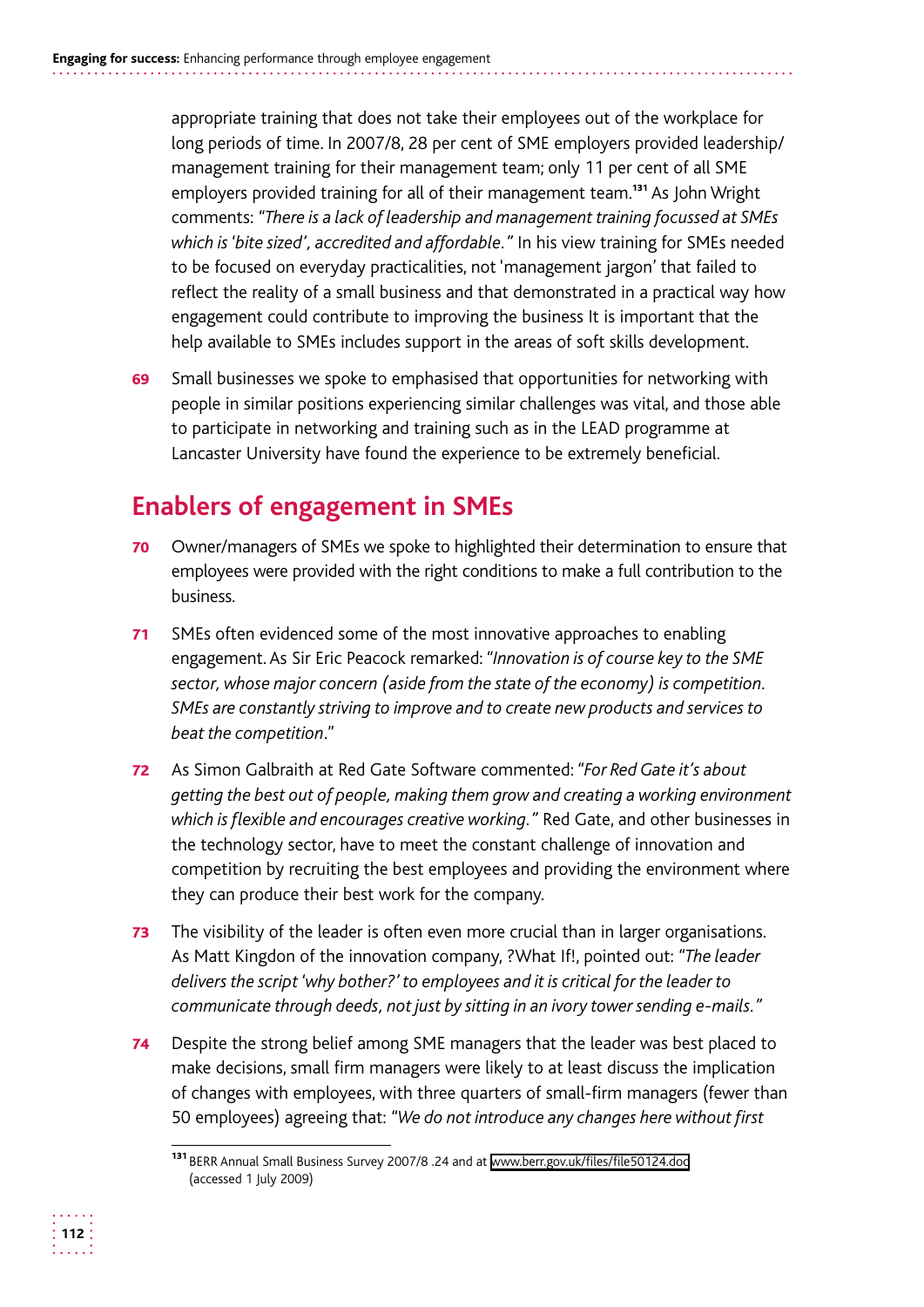discussing the implications with employees."<sup>132</sup> This is reflected in 47 per cent of SME employees feeling satisfied with their involvement in decision making in the workplace compared to 37 per cent in large firms<sup>133</sup>.

**75** Creating a community within the business is also important in smaller business, as  Jacinta Phelan (from Harvey Nichols Restaurants) remarked: *"People love working here because of the people they work with and the atmosphere. Engagement is about creating a community and getting staff to become part of the customer experience."* 

#### **Employee Ownership**

Employee owned companies who spoke to the review emphasised that ownership – in its many forms – was a profound and distinctive enabler of high engagement. We include case studies from John Lewis Partnership, Unipart and School Trends in this review; further case studies of the approach towards engagement taken by other employee-owned organisations can be found in the *Guide to Making Employee Ownership Work*, published by the Employee Ownership Association.

The Employee Ownership Association pointed to their study *Good Business – the employee ownership experience*, which surveyed 96 companies' own views of the experience of employee ownership. Ninety-one per cent said greater employee commitment was 'the biggest win of being employee owned'; 81 per cent said staff take on more responsibility; 72 per cent said staff worked harder; 66 per cent believed staff were more innovative; and 61 per cent said they were more productive.

 Research done by HMRC into Share Incentive Plans (SIP) and Save as You Earn relationship between employee views and ownership. Eighty-one per cent of the 984 organisations in the study said that increasing employee commitment was a major reason for setting up SAYE schemes; 87 per cent said there had been a (SAYE) plans (all-employee share schemes) similarly indicated a positive positive impact on relations between the organisation and its employees. (The equivalent figures for SIP schemes are 79 per cent and 82 per cent).

 Forty-five per cent of the SIP participants and 48 per cent of the SAYE participants in a survey undertaken for the research said the provision of the scheme encouraged them to stay with the organisation, and eight in ten SIP and SAYE participants strongly agreed or agreed that they felt loyal to their organisation compared to seven in ten non-participants. (*Evaluation of Taxadvantaged all employee share schemes*, HMRC research report September 2008)



<sup>132</sup> Kelsey, Alpin, Forth et al (2006) *Inside the Workplace: Findings from the 2004 Workplace Employment Relations Survey*(page 27) also at ttp://www.berr.gov.uk/whatwedo/employment/research-evaluation/wers-2004 .Accessed 1 July 2009

 $133$  Ibid p. 29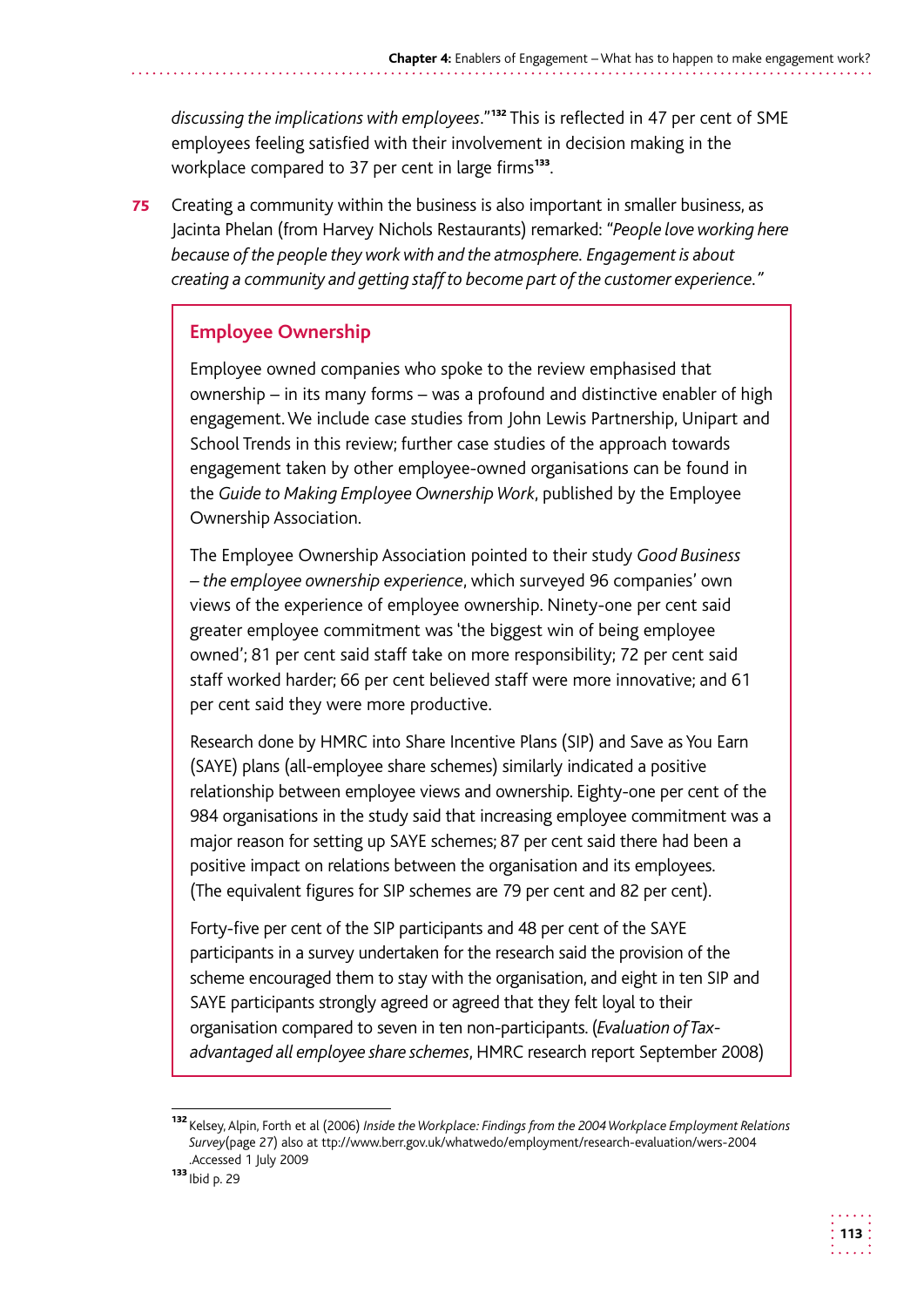# **The Challenge for HR**

The evidence indicates that for it to be successful, leaders have to champion and line managers have to lead engagement. But the HR profession and HR practitioners have a vital role to play. As Jackie Orme, the Chief Executive of CIPD emphasised to us, a key challenge for the profession was to ensure that employee engagement 'gets put on the table' in companies and organisations. *"HR can't manufacture engagement, but we have a key role in helping companies develop the kind of organisational culture where engagement can thrive, and ensuring that managers have the skills to make engagement a reality."* According to CIPD's recent discussion paper *An HR Director's Guide to Employee Engagement* (June 2009) HR professionals needed both to recognise the importance of engagement and ensure access to a wide range of tools and techniques to facilitate line management effectiveness at engagement.

At the same time, engagement underlines the importance of HR engaging with business strategy and goals, as well as ensuring that wider HR policies and practices which impact on engagement, such as training and development, are in place. According to the Economist Intelligence Unit, there is a danger that HR can get separated from people issues such as engagement. *"When business executives talk about HR, they focus on things like reward and benefits, performance evaluations, and HR operating efficiency. But when these same executives talk about people issues, they focus on strategic challenges such as talent management, workforce productivity and leadership development."*<sup>134</sup> Many respondents to this review pointed to the strategic opportunity that employee engagement represented for HR to re-establish the profession at the heart of business and organisational success, rather than being viewed as a cost centre or administrative function.

# **Corporate Social Responsibility (CSR)**

- **76** Many organisations told us of the important role community and corporate social responsibility programmes played in developing and maintaining engagement.
- 77 A study by IPSOS Mori in November 2006 <sup>135</sup> suggested that "*aligning corporate values with employee ethics had a significant impact on employee engagement*". Fifty-five per cent of employees thought it very important that their own employer was responsible to society and the environment, with a further 31 per cent thinking it very important. Only 12 per cent thought it not very or not at all important. It went on to suggest that companies with strong CSR policies found it easier to recruit good employees. Almost half of all job seekers say they are more likely to



<sup>134</sup>Deloitte Touche Tohmatsu and the Economist Intelligence Unit (EIU) (2007) *Aligned at the Top.* 

<sup>135</sup>Ipsos Mori (2006) *Engaging employees through corporate responsibility*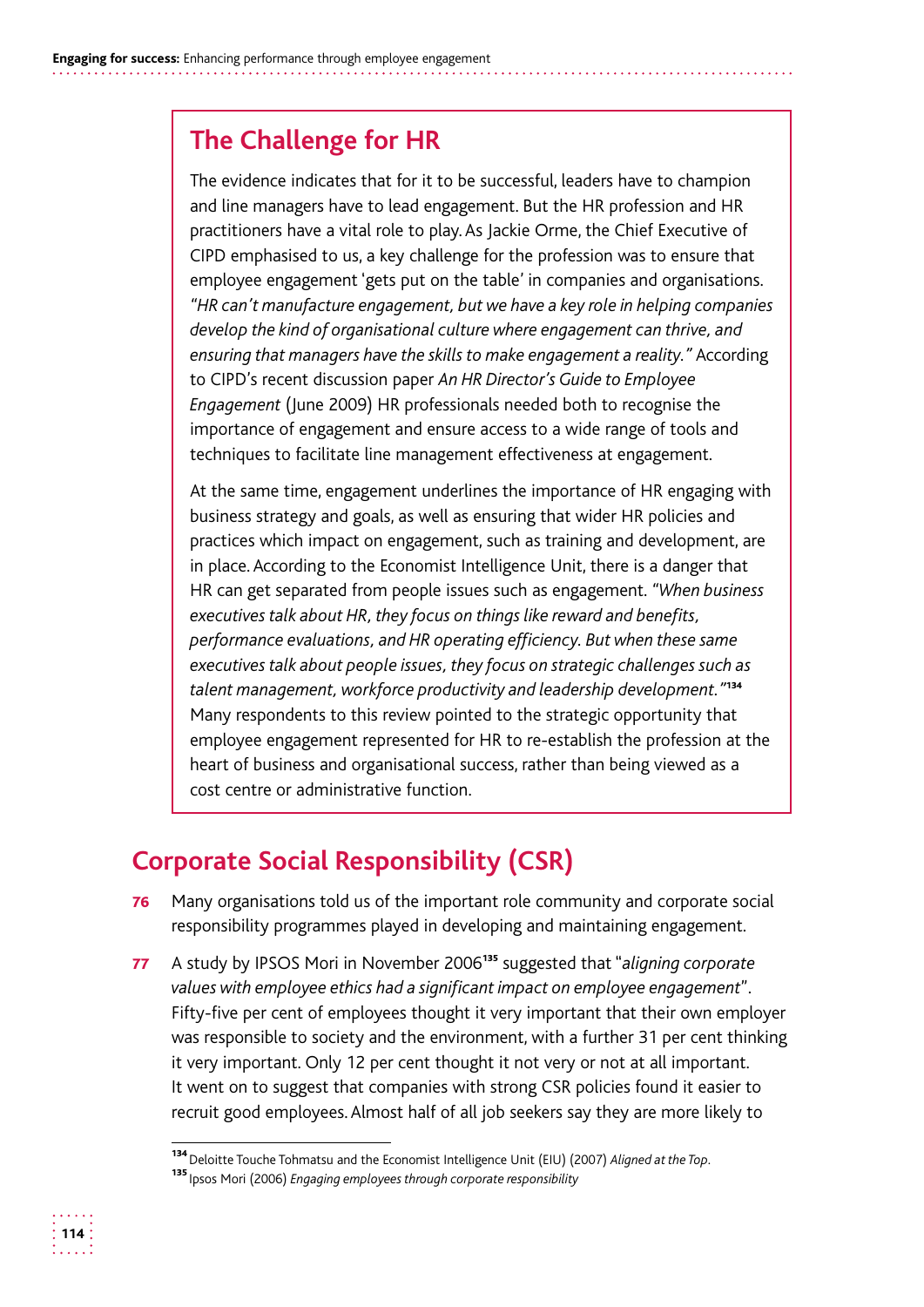join or stay with a company that addresses social issues (Manpower 2005). Evidence from the US demonstrated that CSR also has an effect on retention: seven out of ten employees with a favourable perception of their company's community commitment planned to stay with their company for the next two years, compared to half of those with a less favourable perception. Seventy-five per cent of employees who believed their organisation paid enough attention to sustainability would recommend it as an employer to a friend or family member; on the other hand 56 per cent of employees who did not believe their employer was doing enough would not make any such recommendation. And commitment levels varied between the two groups, with 75 per cent with positive views saying their commitment was high, as against 49 per cent with negative perceptions.<sup>136</sup>

# **Talent and diversity**

- 78 There is a strong read-across between organisations' increasing determination to find talent from within their own ranks, and maximise the opportunities and effectiveness of existing employees, to employee engagement. As Sir Michael Rake, chair of BT and of the UKCES, puts it: *"The biggest challenge for global companies is to unleash the power of our people."*<sup>137</sup>
- **79** Companies are increasingly moving away from the concept of the 'war for talent'  $$ the battle to recruit from the small number of talented stars available – to 'growing your own'. According to Tomorrow's Company: *"Once we move away from old mindsets and start to see talent as abundant then we will start to do what is needed to ensure the survival and sustainability of our companies as well as the economy, environment and society of which they are a part. This means thinking about the new kinds of talent that will be needed, defining it in new ways, finding it in new places and from new generations. Tomorrow's companies will be good at discovering, engaging and leading every ounce of individual and collective capacity in people."*
- 80 Lucy Parker, chair of the Talent and Enterprise Task Force told us: *"The question for employers in the future will increasingly be 'how do we get the best out of you, wherever you play in the organisation.' That's what the new concept driving the talent world will be about; how to tap into the full potential of the workforce. Engagement will be critical to success in this endeavour, because it is the way to release the talent and creativity that will deliver the innovation we need for future competitveness."*
- 81 There is an equally strong relationship between engagement and the drive in most organisations to ensure their workforce reflects the diversity of the UK's people. Baroness Margaret Prosser, Vice-chair of the Equality and Human Rights Commission and Chair of the Women at Work Commission, believes that ensuring fairness and equal opportunities at work for all employees lies at the heart of engagement. *"It's hard to imagine an engaged workforce where one group felt that*

<sup>&</sup>lt;sup>136</sup> Marr J., (ed) *Walker Information, US national employee benchmark survey 2001* 

<sup>137</sup>Quoted in Tomorrow's Company report *Tomorrow's Global Talent* 2009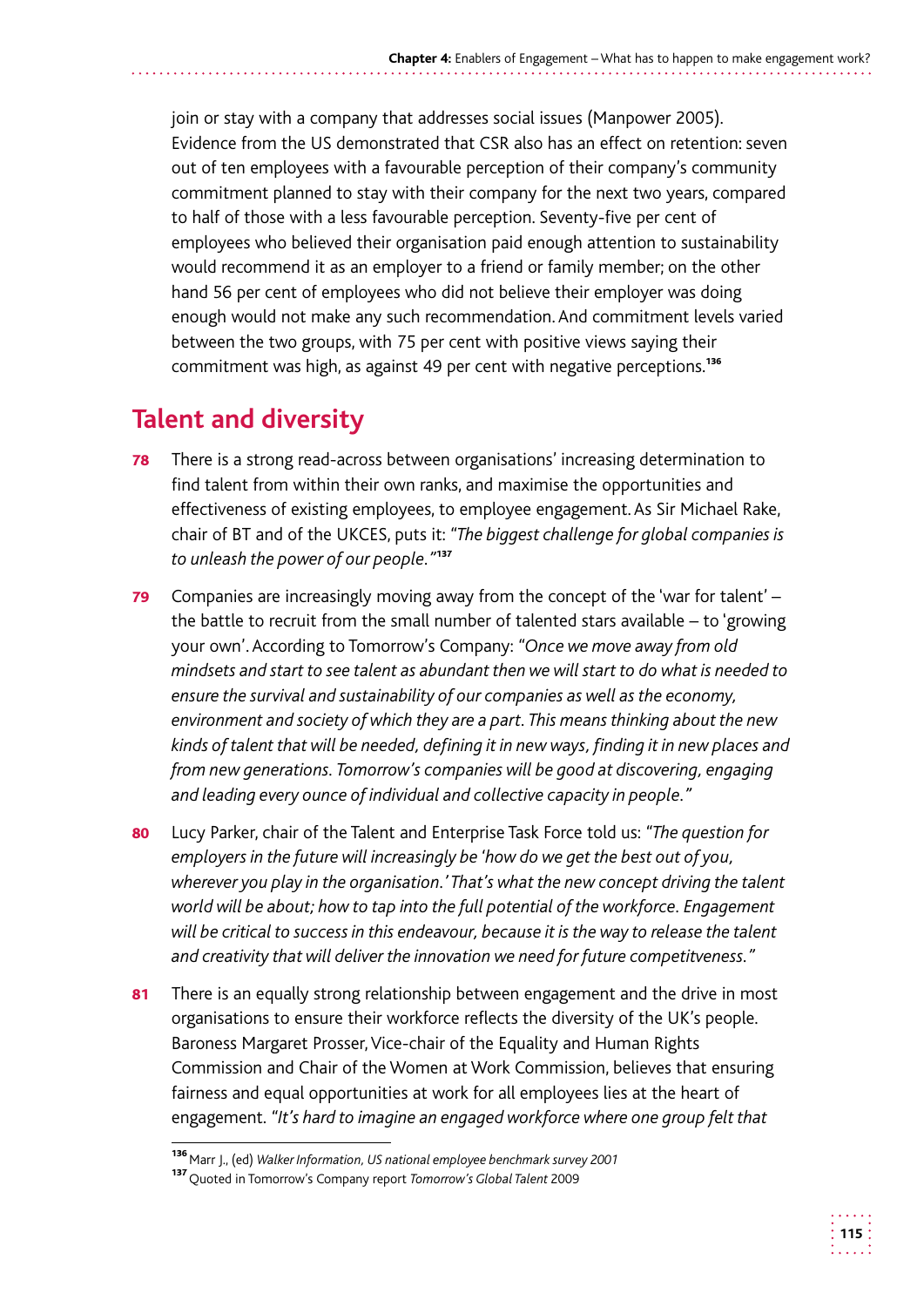*their voice was being ignored. Ensuring equal opportunities and fair treatment is an essential strand of an engagement strategy."* 

82 Her view was echoed by Donna Miller, European HR director of Enterprise rent-acar. *"Our view has long been that there shouldn't be engagement differences among different sets of people[…]But we are changing this view now. We're coming round to the idea that so much of engagement and management practice success is precisely how they deal with diversity, be it working with people of different ages, sex, ethnicity. As a business we must understand different types of people have different inclinations. It makes sense when you think about it. We're about to pilot a management training project which specifically looks at how to build trust within teams that are made up of different people and ethnic backgrounds. Our focus is keeping the widest possible pool of talent available, and this now means looking at all types of employee."*<sup>138</sup>



<sup>138</sup>Quoted in Stern Stefan, 'Feel The Strategy: Leaders Must Engage Hearts as Well as Minds' *Management Today 1 Nov 2008*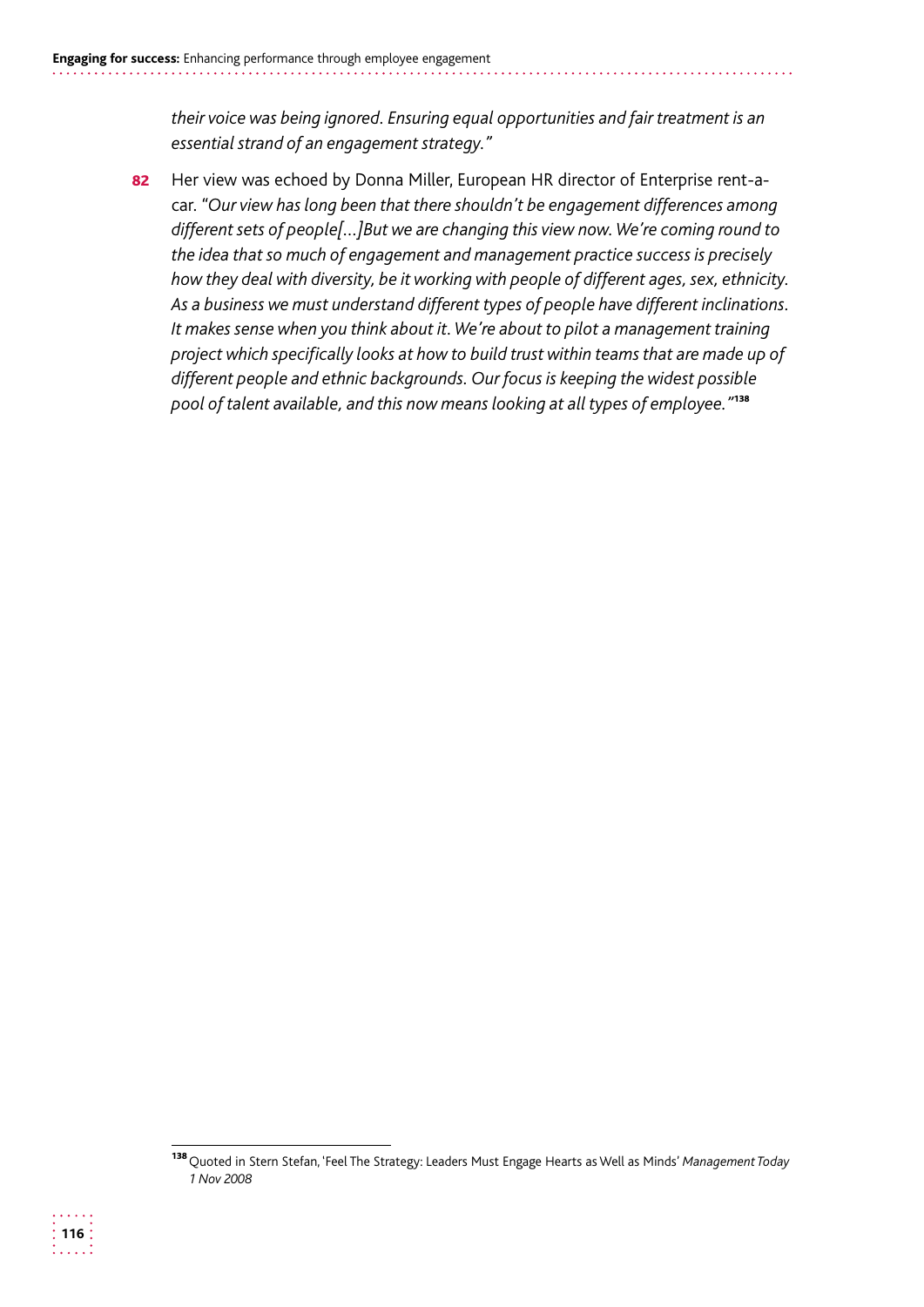

## **Chapter 5**

# **Recommendations**

# **What needs to happen now?**

- 1 We were asked by Ministers to describe what employee engagement is and how it can help organisations improve their performance. We were asked to make recommendations on what the government could do to help extend levels of employee engagement across the economy as a whole.
- **2** The evidence is clear: engagement levels across the economy need to be higher to meet the future challenges of international competition and of providing public services with constrained resources. We are not proposing that this should be remedied by a top down, heavy handed government intervention. In our view extending employee engagement is not an issue for legislation or regulation: it requires culture change. More people need to 'get it' – and more people need to do it.
- convene debates on matters of national significance, and its ability to bring **3** The major task ahead therefore is to raise the profile of the issue with leaders **in all sectors of the economy.** Key to this will be extending understanding of the business case for employee engagement, and ensuring that the necessary advice and assistance is available. Government could and should use its unique power to together all the interested parties to develop solutions designed to meet their specific needs. We are therefore, in summary, making three broad recommendations.
- 4 Firstly, in order to meet demand, more tailored support and help needs to be made available for companies and organisations wanting to develop engagement. We suggest that by March 2010 a series of practical aids, provided by both government and non-government sources, should be put in place including web-based support (for example utilising businesslink.gov.uk) and easy access to best practice and experience as well as coaching and advice. These new sources of support will need to be accessible, and to be articulated and delivered in a way that meets the needs of the potential users, particularly those in the SME sector. Where this additional support is provided by government it should be aligned with Solutions for Business, the government's streamlined portfolio of business support.

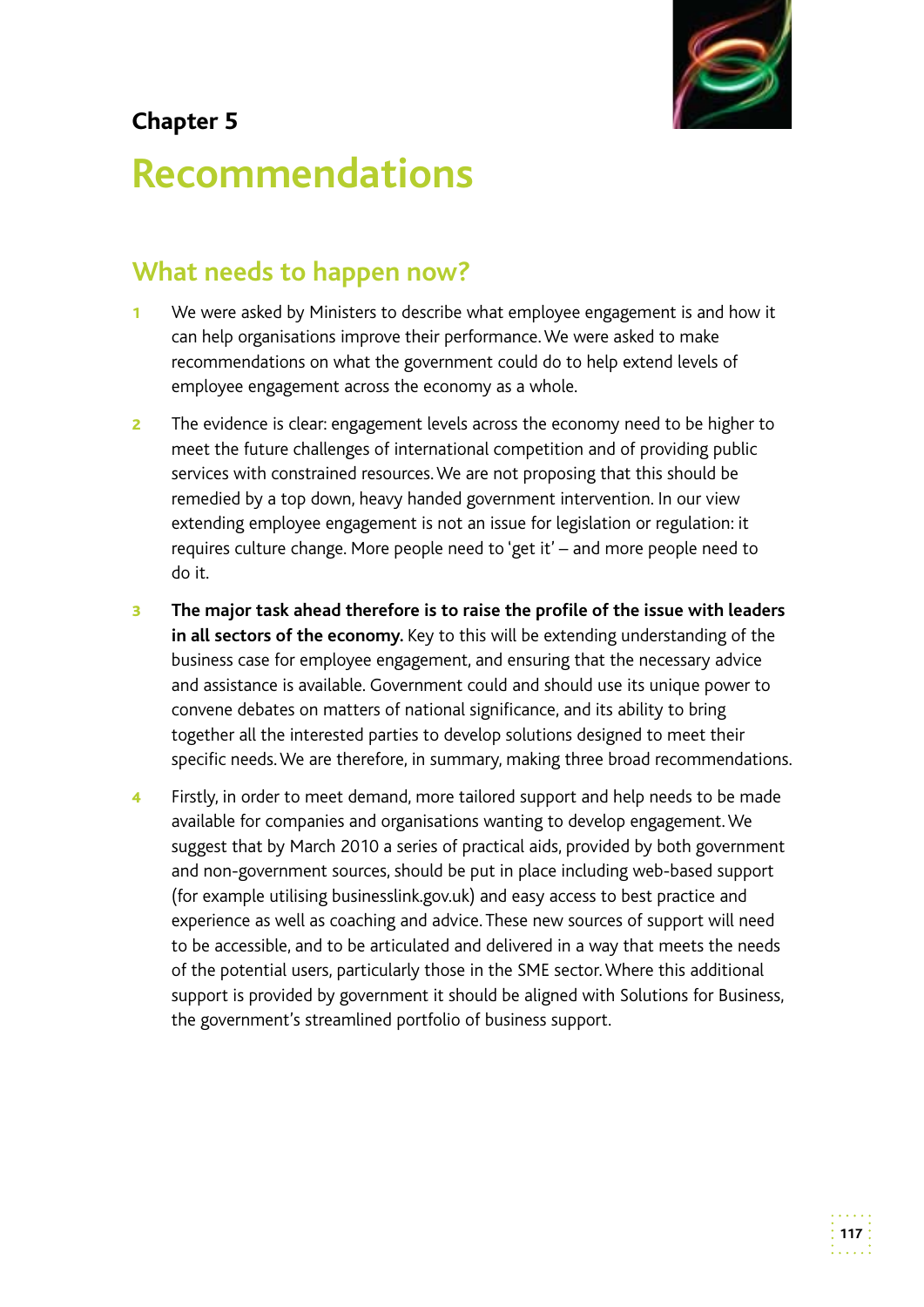- 5 Secondly, that existing support offered under the government's umbrella such as Acas, Investors in People (IiP), UKCES and businesslink.gov.uk – should be better aligned to deliver engagement outcomes. This will involve all the delivery parties coming together with those who will use the resources, in an organised way, to work out in detail how to achieve this goal. It will be important that external stakeholders such as CIPD and CMI play a role in this discussion too.
- Thirdly, to extend understanding, and knowledge of engagement, the topic needs to be more widely aired through a nationwide discussion, again involving all the key stakeholders, which can bring together those with experience in developing engagement with those who wish to learn more or to develop their own strategies further. This should include a series of events such as conferences, workshops, regional road shows and research papers. Again it will be vital that all the relevant stakeholders are involved in this conversation, including the CBI, TUC, FSB, BITC, BCC and the regional development agencies (RDAs). 6
- **7** We set out below in more detail these three recommendations. We explain them, below, in chronological order; recommendations 1 and 2 would run in parallel to the end of March 2010, while recommendation 3 involves the launch of more practical support in March 2010.

## **Recommendation one: A national awareness campaign**

- 8 There should be a nationwide awareness raising campaign over the next eight months, to expose the widest range of companies, businesses and organisations in the public, private and third sector to the potential benefits of employee engagement.
- **9** Under the stewardship of BIS and the Secretary of State, guided by a high level sponsor group, implemented by a small core group, we envisage a series of nationwide and regional events and conferences, seminars, workshops, and papers. We would want to see the widest possible range of leaders of organisations and stakeholders involved. They would include members of the CBI, TUC, other employer bodies, the Institute of Directors, BCC, BITC, the Federation of Small Businesses, the professional bodies including the CIPD and the CMI, central government, local government and the NHS.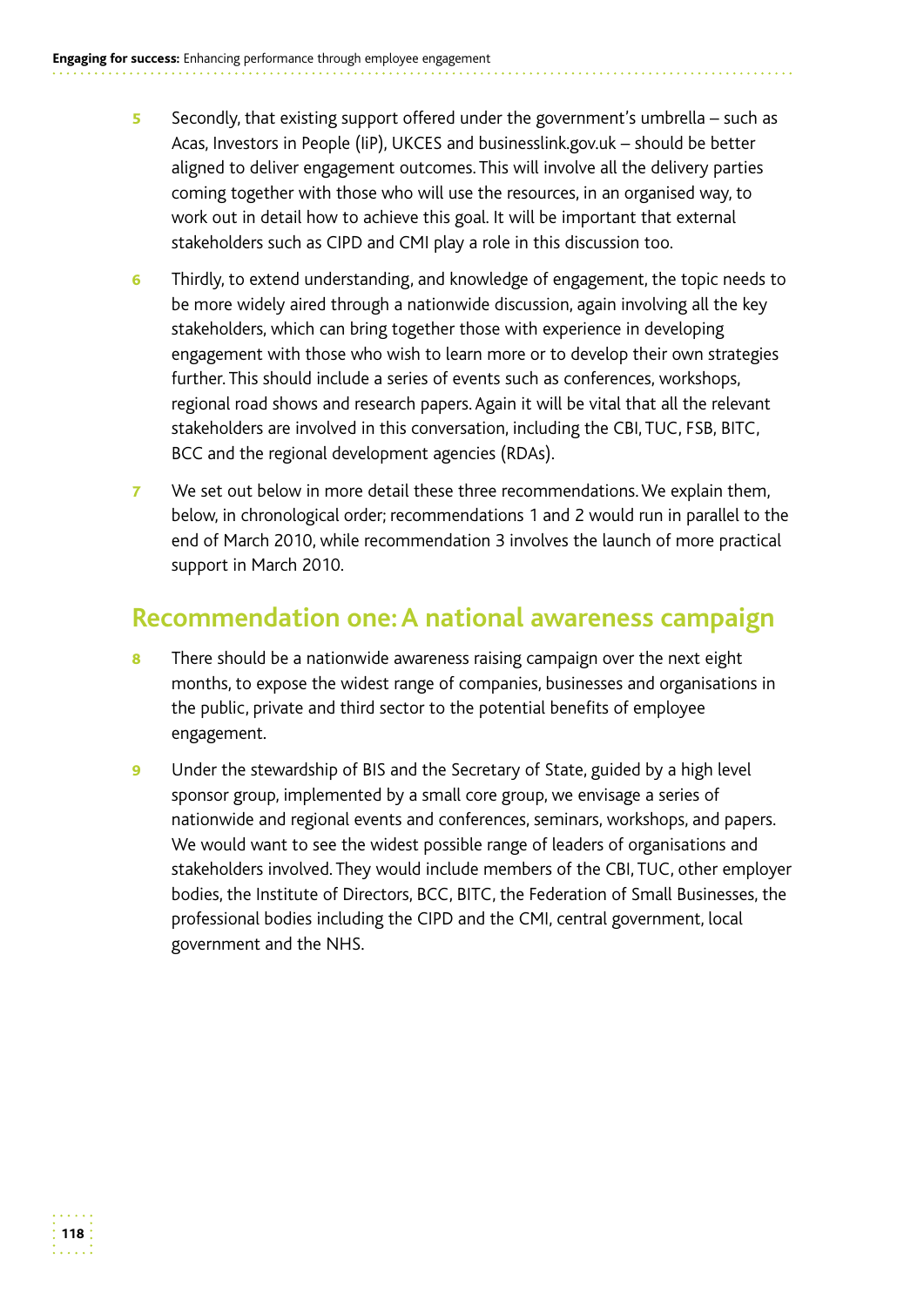**A number of senior figures from across the economy have already indicated their willingness to serve on the high level sponsor group, should the Secretary of State accept our recommendations. The list to date includes:**

**Adrian Askew** – General Secretary, Connect Union

**Richard Baker** – Non Executive Chairman, Virgin Active

**Brendan Barber** – General Secretary, TUC

**Sir Michael Bichard** – Director, Institute for Government

**Dame Carol Black** – Director, UK Government's Health and Work Programme

**Stephen Bubb** – Chief Executive, ACEVO

**Mike Carr** – RDA Enterprise Director

**Clare Chapman** – Director General of Workforce, Department of Health

**Cary Cooper** – Professor, Lancaster University Management School & UK Government Foresight Programme

**Rona Fairhead** – CEO, Financial Times Group

**Gordon Frazer** – UK Managing Director, Microsoft

**John Hannett** – General Secretary, Union of Shop, Distributive and Allied Workers (USDAW)

**Chris Humphries** – Chief Executive, UK Commission for Employment & Skills (UKCES)

**Will Hutton** – Executive Vice Chair, Work Foundation

**Justin King** – CEO, Sainsbury's

**Sir Alan Jones** – Chairman Emeritus, Toyota UK

**Richard Lambert** – Director General, CBI

**Leigh Lewis** – Permanent Secretary, Department of Work & Pensions (DWP)

**Tim Melville-Ross** – Chairman, Higher Education Funding Council for England (HEFCE) & DTZ

**John M Neill** CBE – Group Chief Executive, Unipart Group

**Sir Gus O'Donnell** – Cabinet Secretary & Head of the Home Civil Service **Jackie Orme** – Chief Executive, CIPD

**Sir Eric Peacock** – Current or former Chairman/leader of 10 SMEs

**Chris Pilling** – Head of Direct Banking, HSBC

**Peter Sands** – CEO, Standard Chartered Bank

**Sir Martin Sorrell** – CEO, WPP

**Ruth Spellman** OBE – Chief Executive, Chartered Management Institute

**John Taylor** – Chief Executive, Acas

**Miles Templeman** – Director General, Institute of Directors (IoD)

**Alex Wilmot-Sitwell** – Co-CEO, UBS Investment Bank

**John Wright** – National Chairman, Federation of Small Businesses (FSB)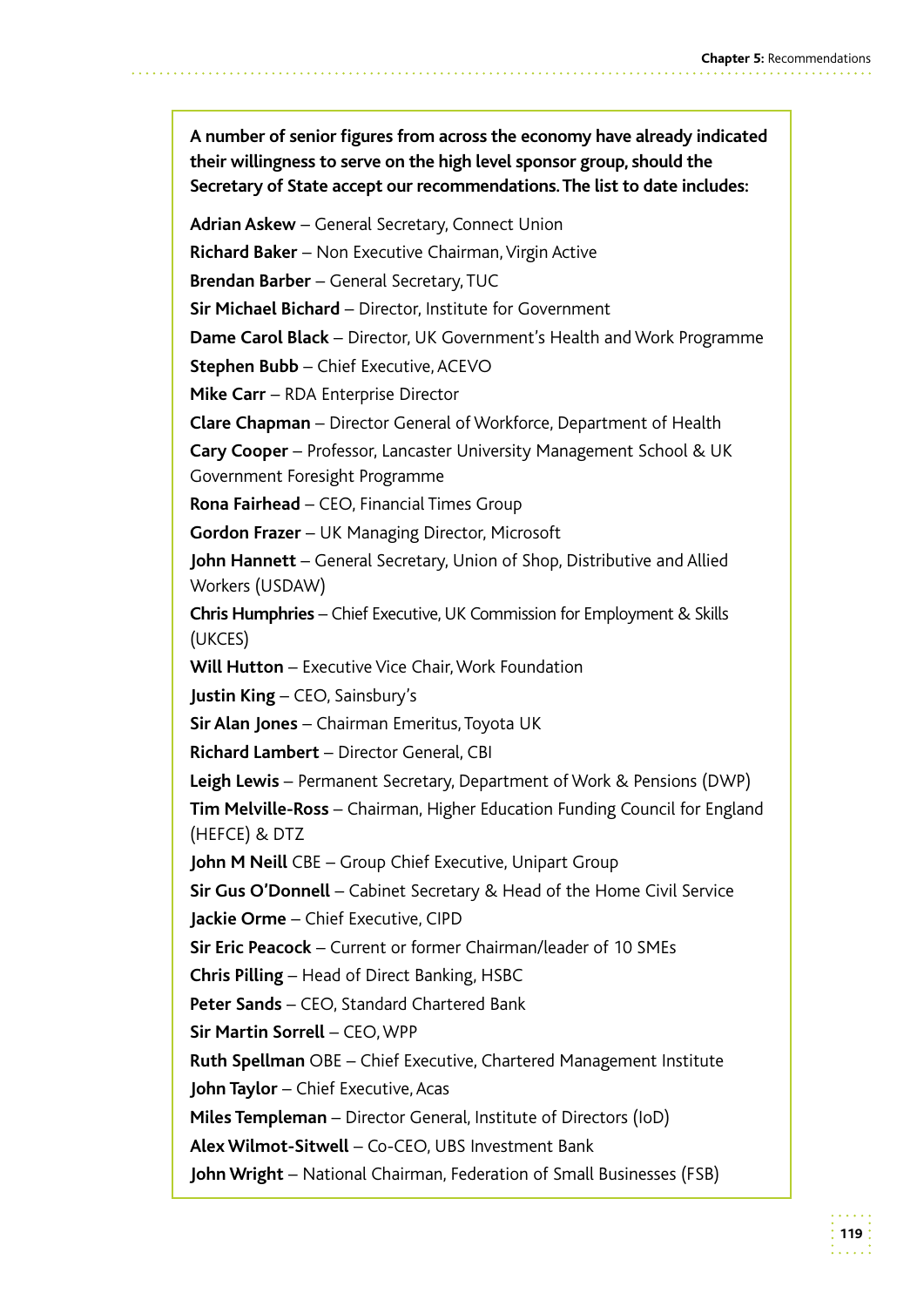# **Recommendation Two: Aligning Resources**

- 10 We believe that government-funded organisations should ensure that they further align their support for those seeking to address this issue.
- 11 Firstly, there is a great deal of business support provided by central government and government agencies – nationally, regionally and locally. Acas for example has a model workplace guide. Solutions for Business, the government's package of business support products currently has 29 products to help businesses including skills and training via Train to Gain.<sup>139</sup> UKCES supports a wide range of training; IIP has had a major impact on improving workplace performance and in enhancing employees' experience, as research from Cranfield University School of Management has shown. The RDAs have an important role in co-ordinating and delivering this business support. Ensuring that these considerable resources respond to the demands for support in developing the skills required for engagement will be vital.
- 12 In addition other government departments and agencies are making an input to people's working lives. The DWP is taking forward work on Dame Carol Black's health, work and well-being workstream, which has a significant focus on good people management; the Health and Safety Executive (HSE) have produced stress management standards, which make the link between the importance of good people management and effective work organisation, employee health and wellbeing; and the National Institute for Clinical Excellence (NICE) is looking at the importance of good people management from a public health perspective with the aim of developing guidance on healthy and productive workplaces. It would make sense for these different work streams to make an input into the developing work on engagement.
- 13 Evidence to the review suggested that more support should be devoted to the people skills vital to leadership and management which lie at the heart of engagement, in addition to generic management skills. These softer skills include: the ability to consult; engage; communicate effectively; have difficult conversations; and interpersonal skills. It is vital that these softer skills are incorporated into the offer to business from the agencies outlined above – in a way that is accessible and appropriate. The access points to this advice and support, particularly for smaller businesses, need to be well-signposted.
- 14 To take this aligning and co-ordinating work forward we recommend that a '2010 group' be established, tasked with ensuring that the procurers of resources and the resources themselves are fully aligned and equipped to give the support which organisations want. Represented on this group should be the RDAs, UKCES, the



<sup>139</sup> Products can be accessed via Business Link by phone (0845 600 9006), online (www.businesslink.gov.uk or face to face from a local Business Link Provider.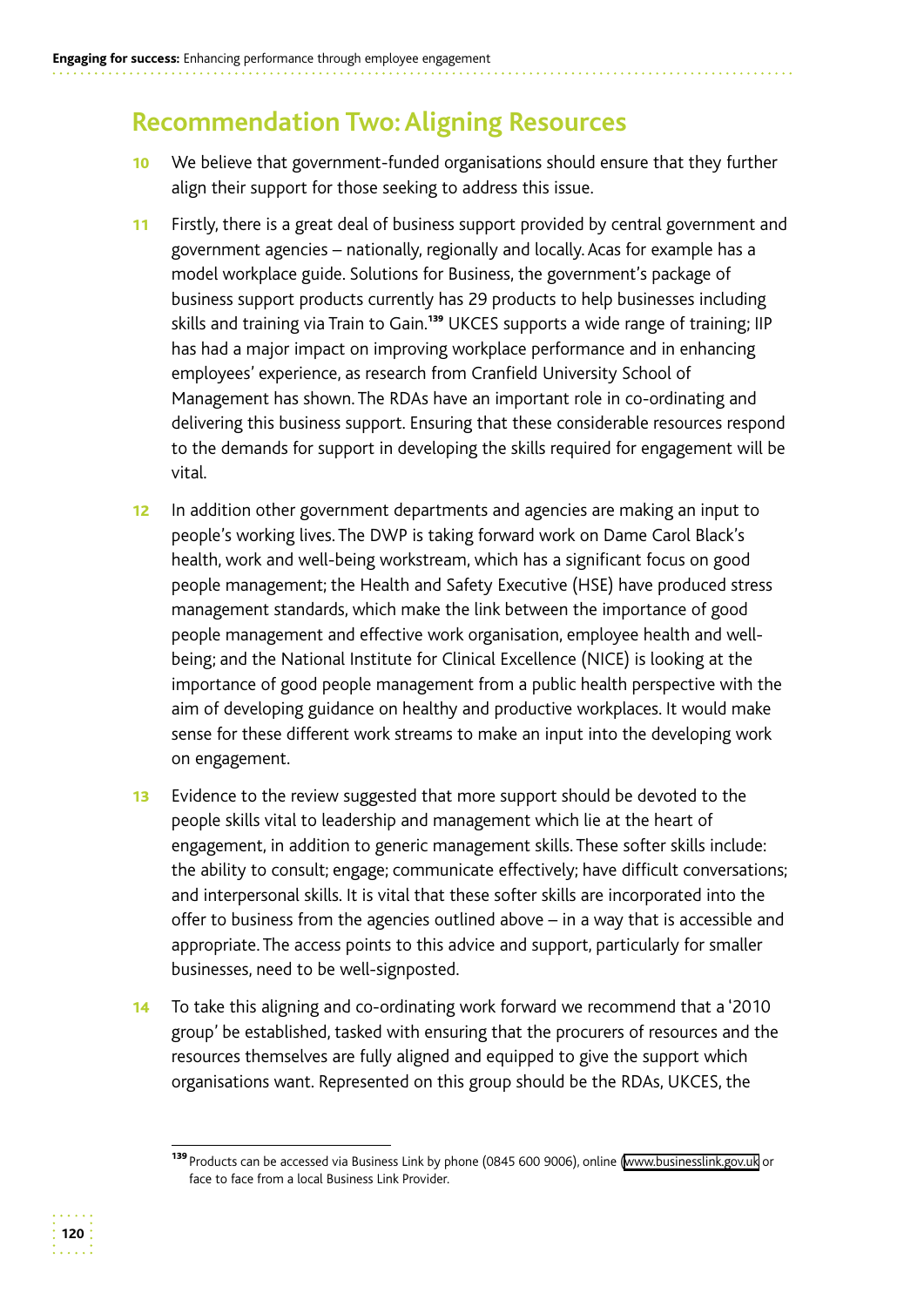Sector Skills Councils, and Acas together with representatives of those using these services, including the FSB and EEF.

- **15** Higher education institutions also have an important role in extending engagement. Business Schools in general and some specific schools in particular have made significant progress in developing people management and leadership approaches and we look forward to engaging with them on what more could be done.
- **16** We were impressed with the LEAD programme at Lancaster University, a ten-month leadership and management development programme which has been specifically designed for owner-managers of small to medium-sized businesses. The programme concentrates on two areas: the business itself and the personal development of the owner-manager.

# **Recommendation three: Increasing support**

- 17 During the course of the review we heard many requests for improving the quality and quantity of support available for those who want to develop engagement. Practical proposals included:
	- Ability to visit workplaces that are achieving high levels of employee engagement;
	- Ability to access evidence and emerging evidence of the drivers of employee engagement;
	- Coaching from those who have done it;
	- Ability to listen, possibly on-line, to line managers and leaders who have been through the journey of enhancing employee engagement;
	- Hearing about specific and easily actionable ideas for interventions and events that engage employees;
	- Knowledge of first class events at which those who have achieved it will be speaking;
	- Networks to pool experiences and to develop new ideas to enhance levels of engagement.
- **18** We recognise that the final list of ideas will need to be tailored to suit the specific needs of different sectors of the economy. Most importantly it needs to be developed and designed in collaboration with those who will be using it. The key to the success of such a programme will be that those who want the support and those who can provide it, collaborate to design and own the process and the outputs. We believe this will be a much more effective way of ensuring that the help meets the need.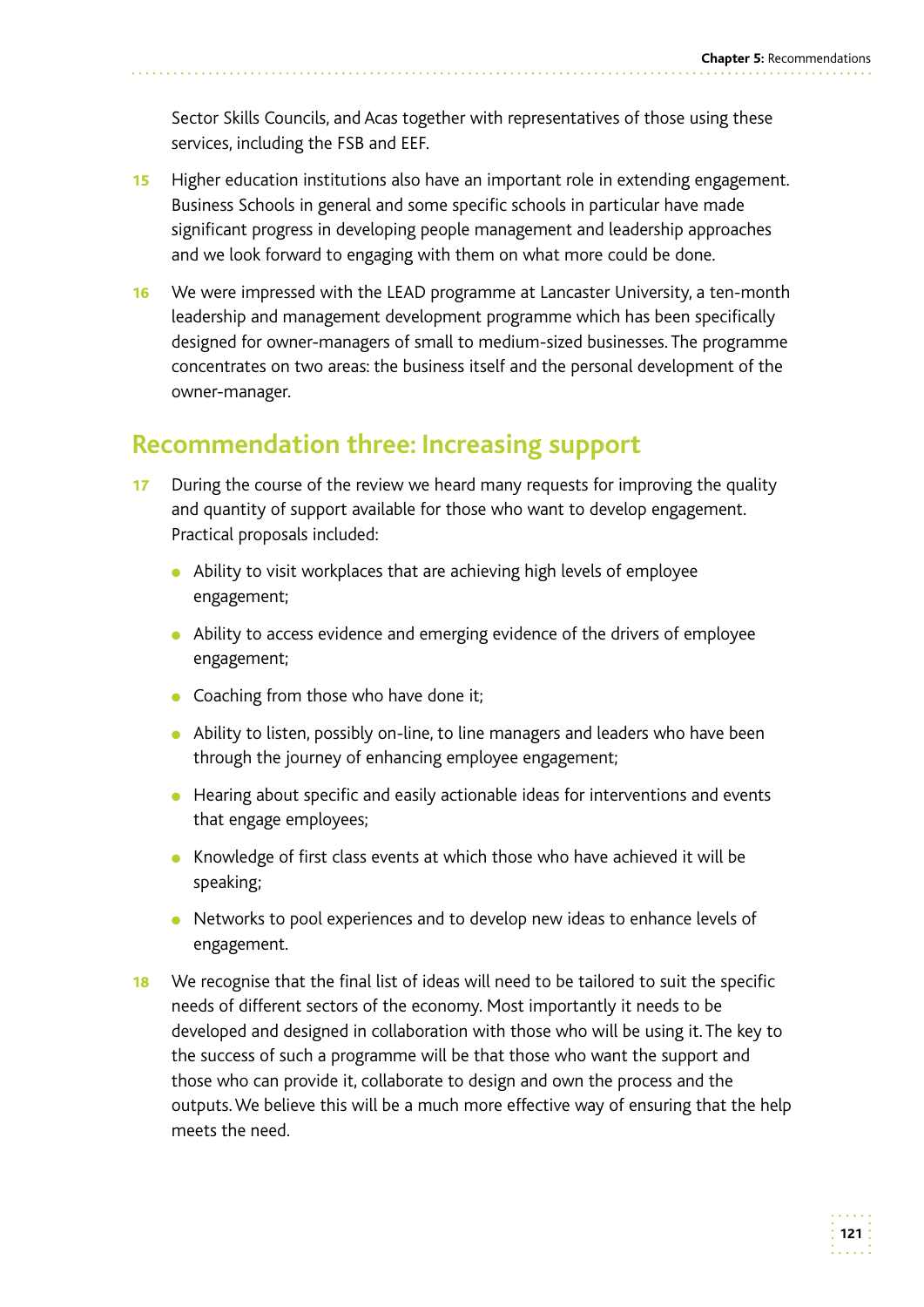19 Underpinning this developmental work will be the advice and support of a wide range of practitioners and engagement specialists who have agreed to participate in this work. They include individuals from:

| <b>Practitioner Forum</b>     |                                        |
|-------------------------------|----------------------------------------|
| <b>Private Sector</b>         | <b>Public Sector</b>                   |
| 7side Ltd                     | <b>Blackpool NHS trust</b>             |
| Accenture                     | Cabinet Office                         |
| <b>BAE</b>                    | Department for Communities and Local   |
|                               | Government (CLG)                       |
| <b>BT</b>                     | Department for Environment, Food       |
| The Cooperative               | and Rural Affairs (Defra)              |
|                               | Department for Work and Pensions (DWP) |
| Coopertive Financial Services | Ministry of Justice (MoJ)              |
| Diageo                        | National School of Government          |
| Fujitsu                       | Ofsted                                 |
| Google                        | UK Border Agency, Home Office          |
| JCB                           | Wychavon Council                       |
| John Lewis Partnership        |                                        |
| JWT                           |                                        |
| <b>KPMG</b>                   |                                        |
| M&S Money                     | <b>Third Sector</b>                    |
| Marks and Spencer             | Oxfam                                  |
| McDonalds                     | United Welsh                           |
| Metro                         |                                        |
| Microsoft                     |                                        |
| Nationwide                    |                                        |
| Northern Leadership Academy   |                                        |
| Reed Elsevier                 |                                        |
| <b>ROK</b>                    |                                        |
| Sainsbury's                   |                                        |
| Serco                         |                                        |
| <b>Standard Chartered</b>     |                                        |
| Telefónica 02 UK              |                                        |
| Unipart                       |                                        |
| Virgin                        |                                        |
| Vodafone                      |                                        |
| VT Group                      |                                        |
|                               |                                        |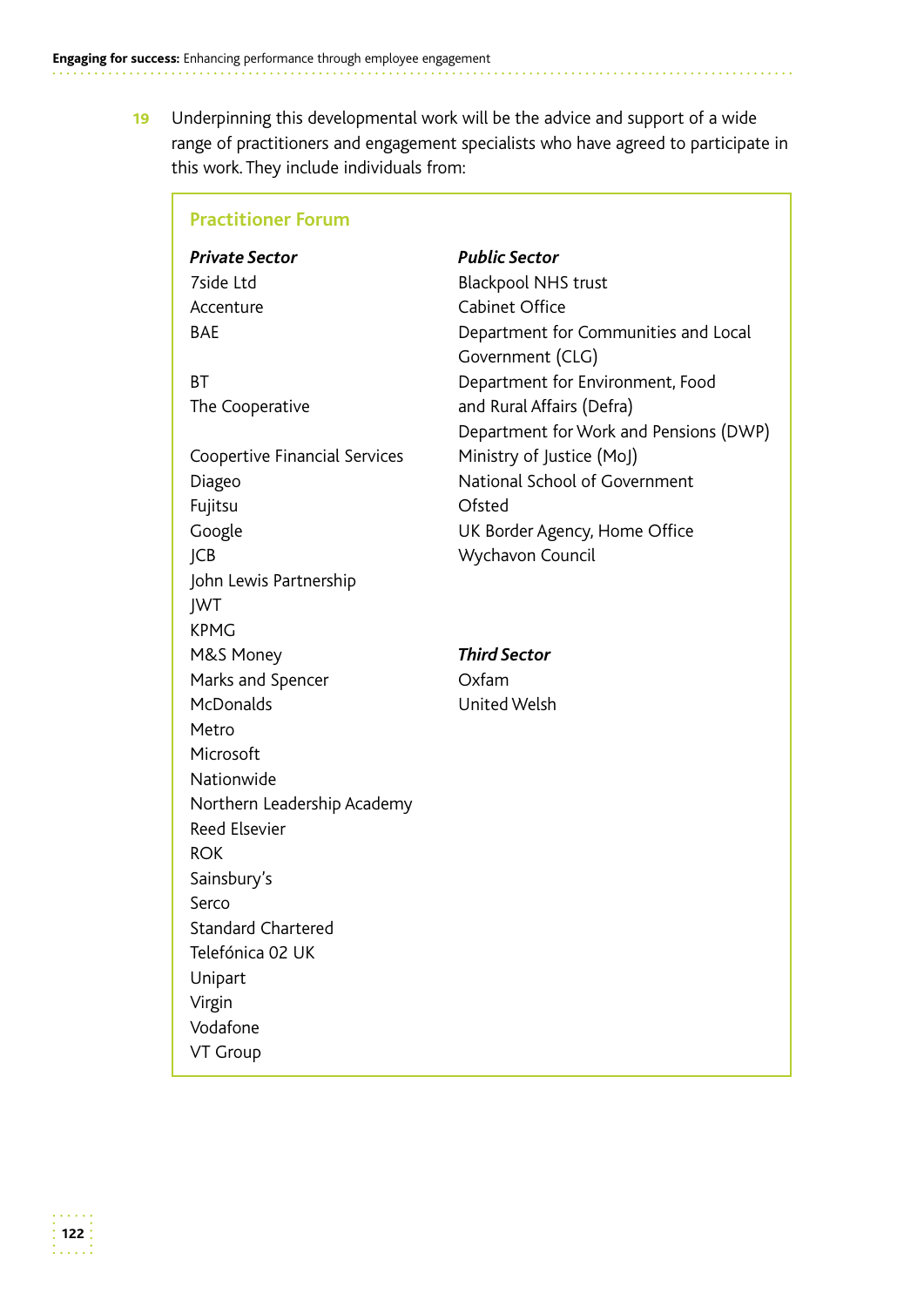#### **Employee Engagement Specialist Forum**

| Andrew Jackson           | <b>Stanton Marris</b>                               |
|--------------------------|-----------------------------------------------------|
| Beverly Alimo-Metcalfe   | Real World Group and Bradford University            |
| Chris Matchan            | Henley Business School                              |
| <b>Claire Warnes</b>     | <b>KPMG</b>                                         |
| David Guest              | Kings College London                                |
| Dilys Robinson           | Institute of Employment Studies                     |
| <b>Ellie Hamilton</b>    | Lancaster University (Entrepreneurship & Enterprise |
|                          | Development Institute)                              |
| Matthew Thorogood        | PwC                                                 |
| Geoff Tudhope            | Merryck                                             |
| James Court Smith        | Gallup                                              |
| John Storey              | Open University                                     |
| Jonathan Austin          | <b>Best Companies</b>                               |
| Kate Pritchard           | <b>ORC</b>                                          |
| <b>Katie Truss</b>       | Kingston Business School                            |
| Lynne Mayers             | Corporate Leadership Council                        |
| Mark Hoyal               | Hewitt                                              |
| Matt Kingdon             | ?What If!                                           |
| Mike Emmott              | <b>CIPD</b>                                         |
| Mike Haffenden           | <b>Strategic Dimensions</b>                         |
| Paul Sparrow             | Lancaster University                                |
|                          | (Centre for Performance-Led HR)                     |
| Peter Meyler             | Ipsos Mori                                          |
| Petra Wilton             | Chartered Management Institute (CMI)                |
| <b>Sharon Parker</b>     | Sheffield University                                |
| Stephen Taylor           | <b>Taylor Haig</b>                                  |
| <b>Steve Radcliffe</b>   | <b>Steve Radcliffe Associates</b>                   |
| Sue Ward                 | Partnership Institute                               |
| Suzy Hanson              | Accenture                                           |
| <b>Yves Duhaldeborde</b> | <b>Towers Perrin-ISR</b>                            |

20 We also recommend that further research continues to be carried out into the effectiveness of engagement approaches; for example, the work being carried out by the Kingston Business School Employee Engagement Consortium.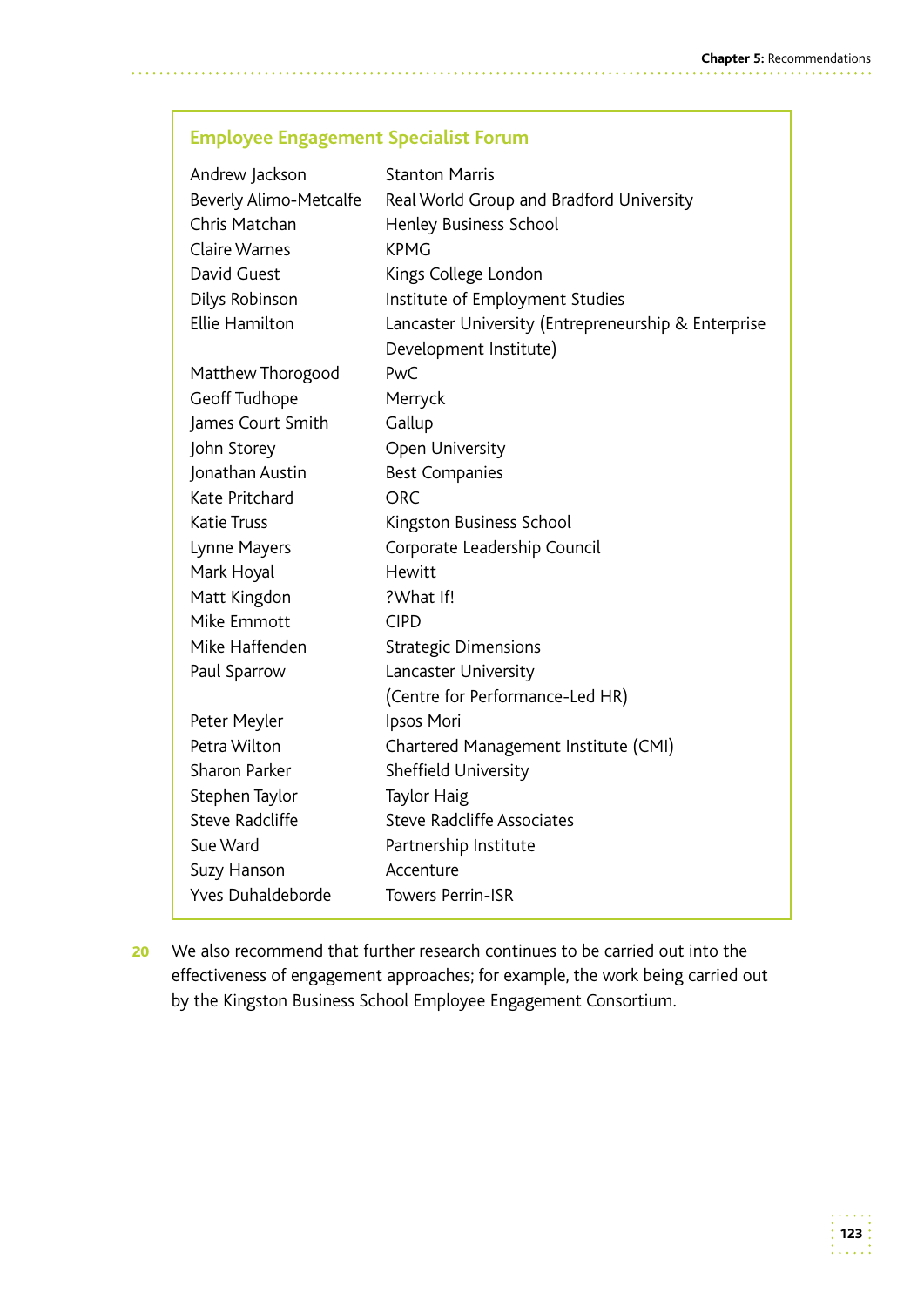# **Annexes**

## **Annex A**

# **Contributors to the MacLeod Review**

David and Nita are grateful for contributions from the following (although final responsibility for the text of this report remains with them):

3M United Kingdom **Jeff Skinner** 7side Aberdeenshire Council Accenture Adair Turner, Lord Advantage West Midlands Advisory, Conciliation and Arbitration Service (ACAS) Aintree University Hospitals NHS Foundation Trust Amey Association of Business Schools (ABS) and the setting of the setting of Business Schools (ABS) Association of Chief Executives of Voluntary Organisations (ACEVO) Astra Zeneca Babcock Marine Clyde BAE Systems Best Companies **Guide Companies Johnathan Austin** Birmingham City Council Blackpool Fylde & Wyre Hospitals Trust Bring Yourself to Work **Internal Community** Bring Yourself to Work British Association of Communicators in Business British Chambers of Commerce (BCC) British Printing Industries Federation (BPIF) Broadway **BT** Business in the Community (BITC) Buy the House Cabinet Office **Gill Rider** Cabinet Office Alison Khan Andrew Templeman, Jonas Nystrom & Liz McKeown

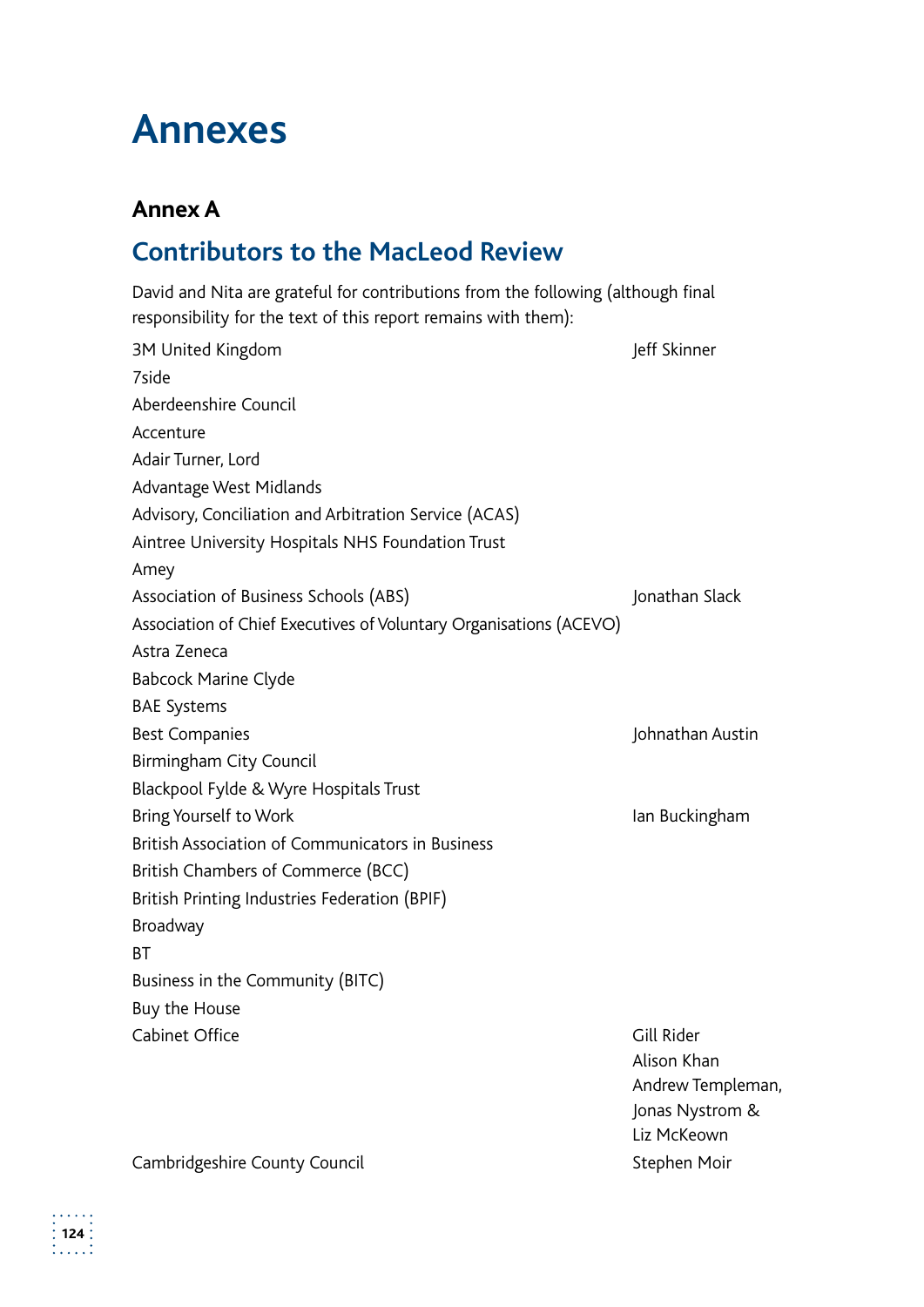Canada School of Public Service & Waterloo University Jocelyne Bourgon Cardiff Business School, Advanced Institute of Management Rick Delbridge Research & Sunningdale Institute Cary Cooper Cass Business School Veronica Hope Hailey Chartered Institute of Personnel Development (CIPD) Chartered Management Institute (CMI) Chorley Borough Council Clive Hollick, Lord Cognosis Consulting **Richard Brown** Confederation of British Industry (CBI) Connect Union Co-operatives Group Cooperatives UK Corporate Leadership Council (CLC) David Varney, Sir Deloitte Sabri Challah (Sabri Challah Sabri Challah Sabri Challah Sabri Challah Sabri Challah Sabri Challah Sabri Challah Sabri Challah Sabri Challah Sabri Challah Sabri Challah Sabri Challah Sabri Challah Sabri Challah Sa Demos Will Davies Department for Business, Innovation and Skills (BIS) Bill Wells, Dhiren

Patel, Jitinder Kohli, Kirsty Pierce, Mike Paice, Peter Davidson, Tim Harrison, Tracy Vegro & Vicky Pryce

Department for Children, Schools and Families (DCSF) Department for Communities and Local Government (CLG) Department for Environment, Food and Rural Affairs (Defra) Department for Transport (DfT) Department for Work & Pensions (DWP) Department of Health (DH) Des Dearlove & Stuart Crainer Doncasters Aeronautics **According to A. Patterson** East Midlands Development Agency East of England Development Agency (EEDA) Employee Ownership Association (EOA) Engage Group and the set of the set of the set of the set of the set of the set of the set of the set of the set of the set of the set of the set of the set of the set of the set of the set of the set of the set of the set Peter Agertoft

Engineering Employers Federation (EEF) Equality and Human Rights Commission (EHRC)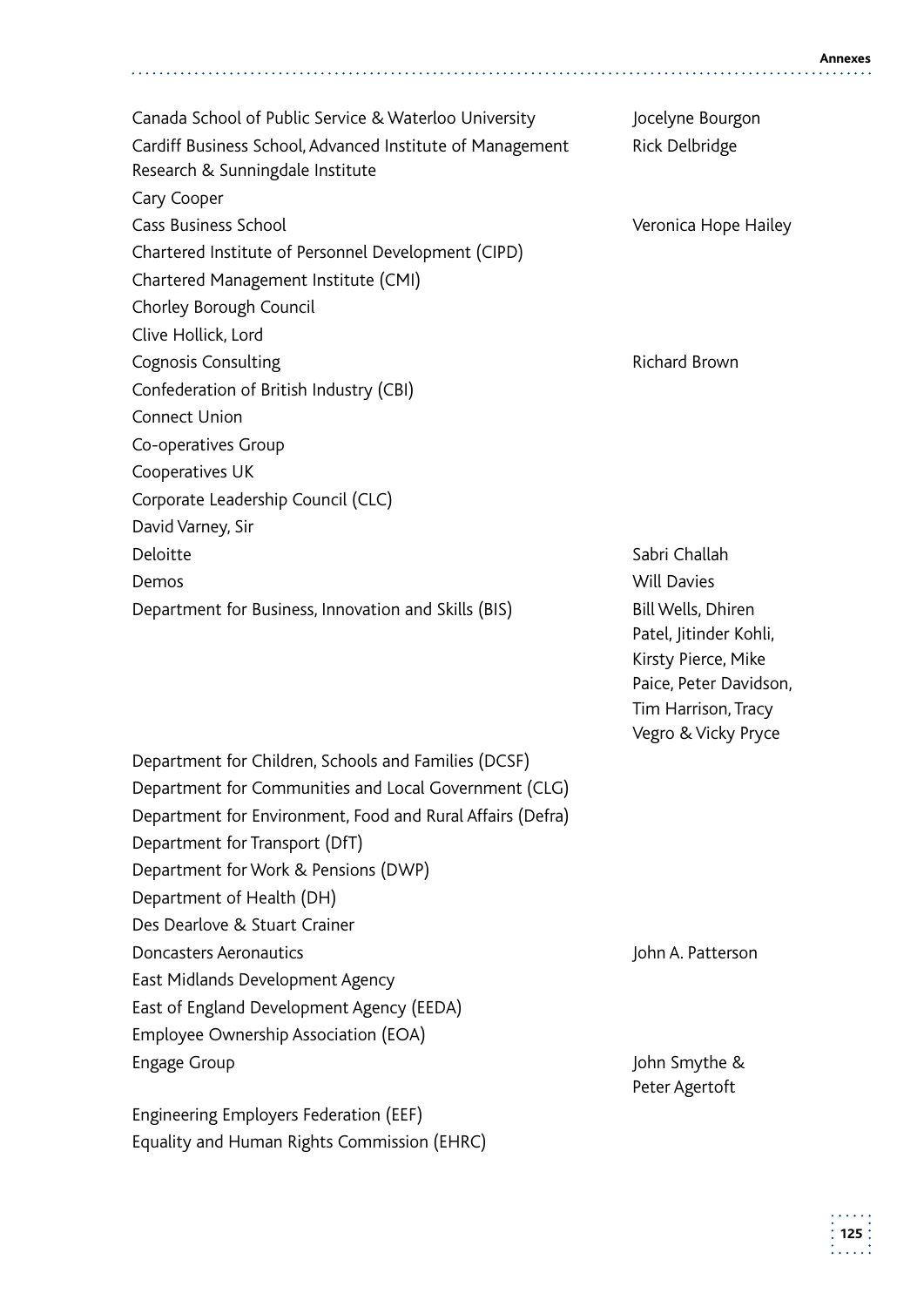| Eric Peacock, Sir                                               |                                        |
|-----------------------------------------------------------------|----------------------------------------|
| Federation of Small Businesses (FSB)                            |                                        |
| Financial Services Skills Council (FSSC)                        |                                        |
| <b>Financial Times Group</b>                                    |                                        |
| Finmeccanica                                                    |                                        |
| first direct                                                    |                                        |
| Freshfield Brauckhaus Deringer                                  |                                        |
| Fujitsu                                                         |                                        |
| Gallup                                                          |                                        |
| Gillian Stamp                                                   |                                        |
| Google                                                          |                                        |
| Hanson Green                                                    | Peter Waine                            |
| Harvey Nichols Restaurant                                       |                                        |
| HansenGlass                                                     |                                        |
| Hay Group                                                       |                                        |
| Health and Safety Executive (HSE)                               |                                        |
| Health Services Management Centre, Birmingham University        | Jo Ellins & Chris Ham                  |
| Helen Alexander                                                 |                                        |
| Henley Business School                                          | Chris Bones                            |
| Henry Mintzberg                                                 |                                        |
| <b>Hewitt Associates</b>                                        | Jamil Husain                           |
| Higher Education Funding Council for England (HEFCE)            | <b>Tim Melville-Ross</b><br><b>CBE</b> |
| Hillingdon Council                                              |                                        |
| <b>HM Prison Service</b>                                        |                                        |
| HM Revenue & Customs (HMRC)                                     |                                        |
| <b>HM</b> Treasury                                              |                                        |
| Home Office                                                     | <b>Richard Williams</b>                |
| <b>HSBC</b>                                                     |                                        |
| ifs School of Finance                                           |                                        |
| <b>IHG</b>                                                      |                                        |
| Improvement and Development Agency (IDeA) on behalf of the      |                                        |
| Local Government Association Group                              |                                        |
| Institute of Chartered Accountants in England and Wales (ICAEW) | Sustainability<br>Department           |
| Institute of Directors (IoD)                                    |                                        |
| Institute of Employment Studies (IES)                           |                                        |
| Investors in People UK (IiP)                                    |                                        |
| Involvement Participation Association (IPA)                     |                                        |
| Ipsos Mori                                                      |                                        |

 $\begin{array}{c} \n 126 \\
\hline\n 126 \\
\hline\n 1\n \end{array}$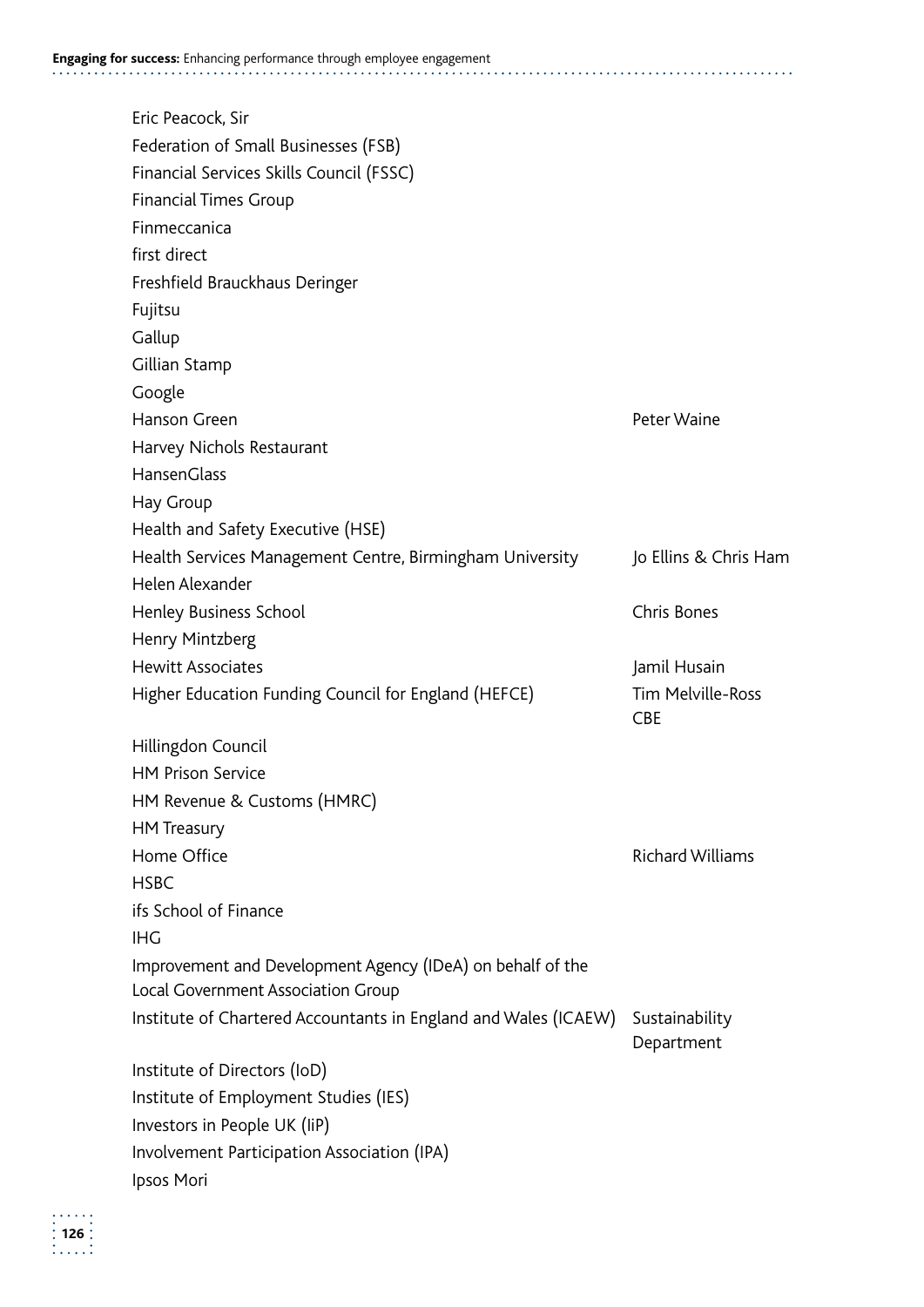Ivan Robertson J C Bamford Excavators (JCB) J Sainsbury plc John Lewis Partnership Stuart Hampson, Sir Jonathan Agnew JWT Peter Womsley Kings College, London **David Guest** Kingston Business School **Katie Truss** Katie Truss KPMG Lancaster University (Centre for Performance-Led HR) Paul Sparrow Lancaster University (Entrepreneurship & Enterprise Development Ellie Hamilton Institute) Legal and General Neil Perry Liz Sands Lloyds Banking Group Lloyds Pharmacy London Ambulance Service London Business School Lynda Gratton London Development Agency London Fire Brigade London School of Economics Tim Besley LSG Sky Chefs M&S Money McDonald's McKinseys Michael Barber, Sir Mace Group Make your Mark Malmaison and Hotel du Vin Marcus Buckingham Margaret Prosser, Baroness Mark Stanhope, Admiral Sir KCB OBE Marks & Spencer Merryck & Co Geoff Tudhope Mervyn Davies, Lord Mersey Travel Metro Michael Bichard, Sir Michael Gibbons Microsoft **Terry Smith**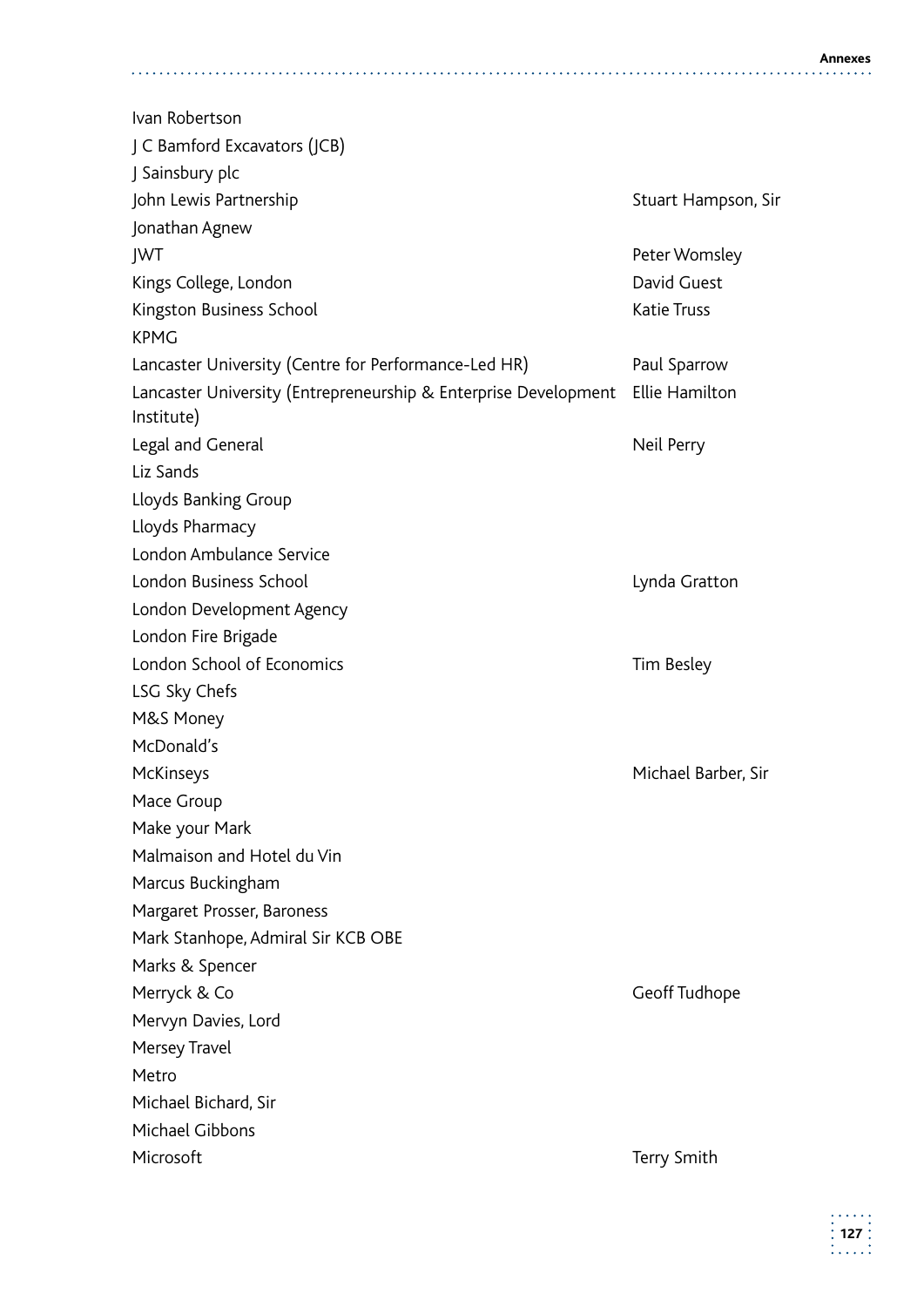| Ministry of Justice (MoJ)                            |                     |
|------------------------------------------------------|---------------------|
| Nampak Plastics                                      | <b>Eric Collins</b> |
| National School of Goverment's Sunningdale Institute |                     |
| Nationwide                                           |                     |
| Network Rail                                         |                     |
| <b>NHS Employers</b>                                 |                     |
| North West Regional Development Agency               |                     |
| Northern Leadership Academy                          | John Oliver         |
| O <sub>2</sub>                                       |                     |
| Office for Public Management (OPM)                   |                     |
| One North East                                       |                     |
| Open University Business School                      | John Storey         |
| <b>ORC</b>                                           |                     |
| Oxfam                                                |                     |
| Partnership Institute                                |                     |
| Pfizer                                               |                     |
| PricewaterhouseCoopers (PwC)                         |                     |
| Prime Minister's Delivery Unit                       |                     |
| Prime Minister's Strategy Unit                       |                     |
| Quantum Consultancy                                  |                     |
|                                                      |                     |
| Real World Group/Bradford University                 | Beverly Alimo-      |
|                                                      | Metcalfe & Juliette |
|                                                      | Alban-Metcalfe      |
| <b>Red Gate Software</b>                             |                     |
| <b>Reed Elsevier</b>                                 |                     |
| Resolis Associates                                   |                     |
| Rob Lummis                                           |                     |
| <b>ROK Group</b>                                     |                     |
| Royal Society (RSA)                                  | Matthew Taylor      |
| Runshaw College                                      |                     |
| <b>School Trends</b>                                 |                     |
| Sector Skills Council Alliance                       |                     |
| Serco                                                |                     |
| Social Partnership Forum                             |                     |
| South East of England Development Agency (SEEDA)     |                     |
| South West of England Regional Development Agency    |                     |
| Southern Railway                                     |                     |
| Spinvox<br><b>Standard Chartered Bank</b>            |                     |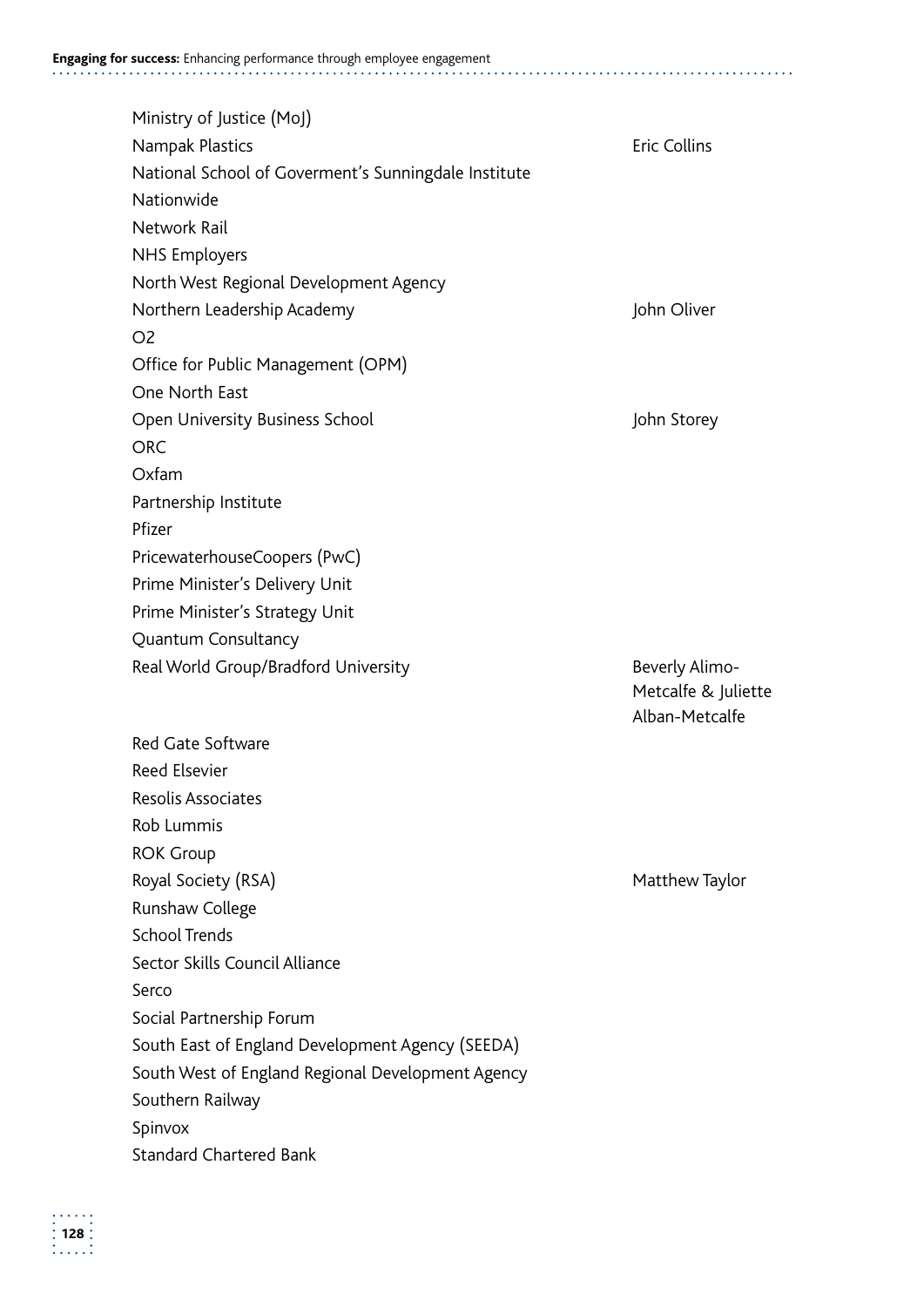Stanton Marris **Andrew Jackson** Stanton Marris **Andrew Jackson** Steve Radcliffe Associates Steve Radcliffe Strategic Dimensions and America and America and America Mike Haffenden Talent and Enterprise Task Force **Lucy Parker** Lucy Parker Taylor Haig Stephen Taylor Stephen Taylor Tesco Tomorrow's Company **Mark Goyder** Mark Goyder Towers Perrin-ISR **Hugh Shanks** Hugh Shanks Toyota **Alan Jones, Sir** Alan Jones, Sir Trade Union Congress (TUC) UBS **John Mahoney-Phillips** UK Border Agency UK Commission for Employment and Skills (UKCES) Ultra Electronics Unipart Unison Unite the Union United Welsh University of Sheffield Sharon Parker USDAW Vanguard Consulting Virgin Active Virgin Media Gemma Webb Vodafone UK announced by the Contract of the Marine Ware Annette Ware Annette Ware VT Group Waitrose Warner Brothers Wates Group **Paul Dreschsler** Watson Wyatt West Bromwich Machine and Tools Westlakes Engineering ?What If! Matt Kingdon? Matt Kingdon? Whitbread **Louise Smalley** Whitehall & Industry Group (WIG) Work Foundation Wychavon District Council **Fiona Narburgh** Fiona Narburgh Yorkshire Forward Young Foundation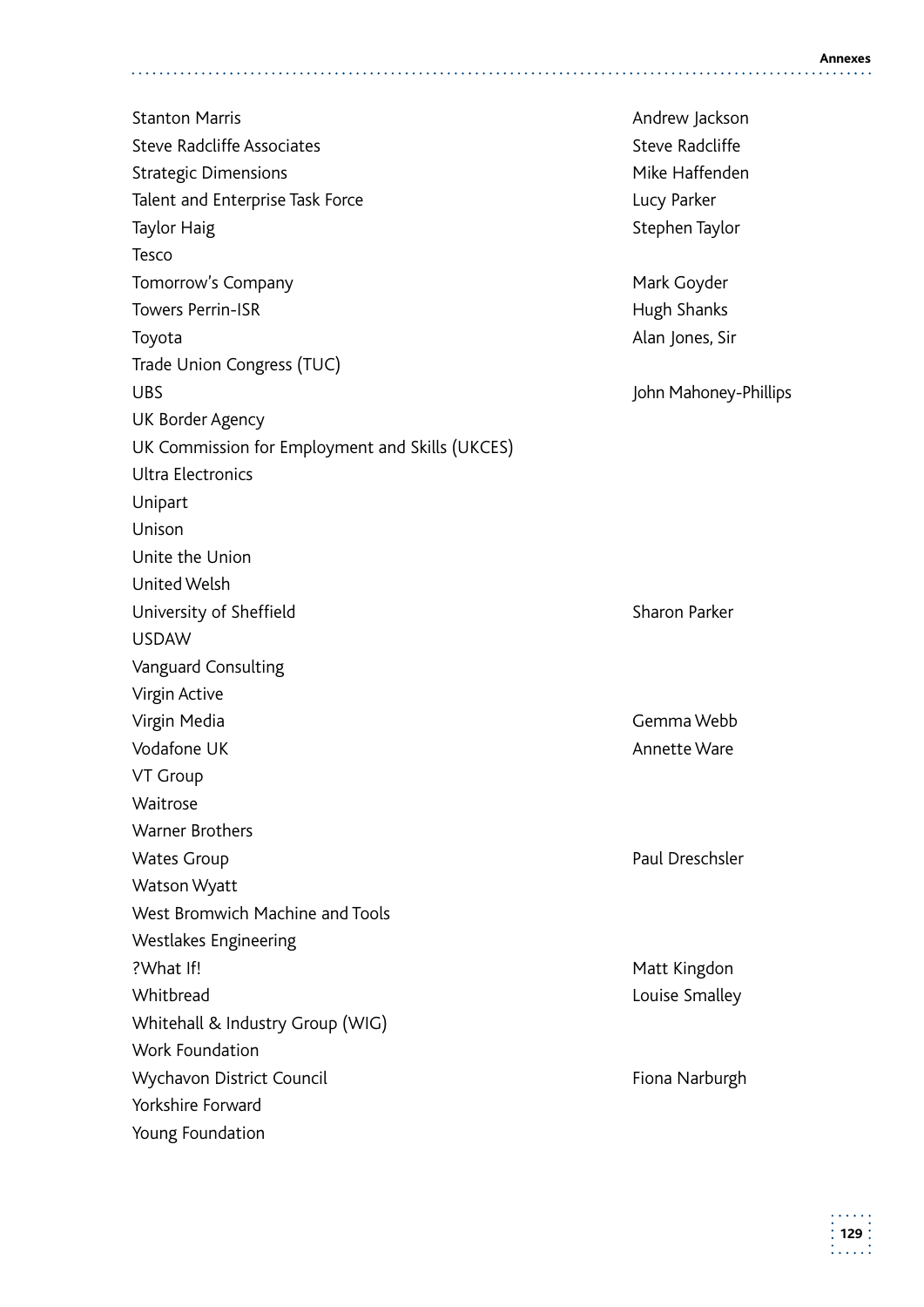## **Annex B**

# **MacLeod Review events**

The following events were held as part of the review process:

#### **13/11/08** – **A CIPD Action Learning Group: The Future of Employee Relations**

A group of 15 CIPD members brought together as part of a CIPD Action Learning Group for initial discussions on the MacLeod Review.

#### **20/11/08** – **BIS Advisory Forum on the Impact of Employment Policies**

This group is made up of around 15 senior business academics and economists who specifically discussed the MacLeod Review at this meeting.

#### **10/12/08 – Employee Ownership Association consultation meeting**

A meeting comprising a selection of members from the Employee Ownership Association.

#### **15/12/08 – IPA Advisory Council**

David MacLeod addressed around 40 members of the IPA Advisory Council, from the public, private and third sectors.

#### **17/12/08 – CBI Members event**

A small group of CBI members from the private sector attended this meeting held at BIS to discuss their experiences of engagement.

#### **17/12/08 – Roundtable discussion with members of Cooperatives UK**

Around 10 members of Cooperatives UK visited BIS to discuss the review.

#### **07/01/09 – High level public sector roundtable**

Cabinet Office hosted a meeting for a small number of senior officials from across Whitehall.

#### **14/01/09 – South of England regional event**

Regional consultation roundtable held in London, arranged in conjunction with the South East of England Development Agency (SEEDA), also with input from South West of England Regional Development Agency and London Development Agency. Approximately 30 delegates attended from a mixture of public and private sector organisations.

#### **16/01/09 – Midlands regional event**

Regional consultation roundtable held in Leicester, in conjunction with East Midlands Development Agency (EMDA), also with input from East of England Development Agency (EEDA) and Advantage West Midlands. This was the second in a series of regional events, attended by around 30 people from the public and private sectors.

#### **22/01/09 – Working level public sector roundtable**

A meeting to discuss the practical implementation of employee engagement in the public sector. Attended by around 15 delegates from across the public sector.

#### **22/01/09 – Institute of Hospitality Roundtable**

Around 15 delegates attended a meeting at BIS for a discussion on engagement in the hospitality sector.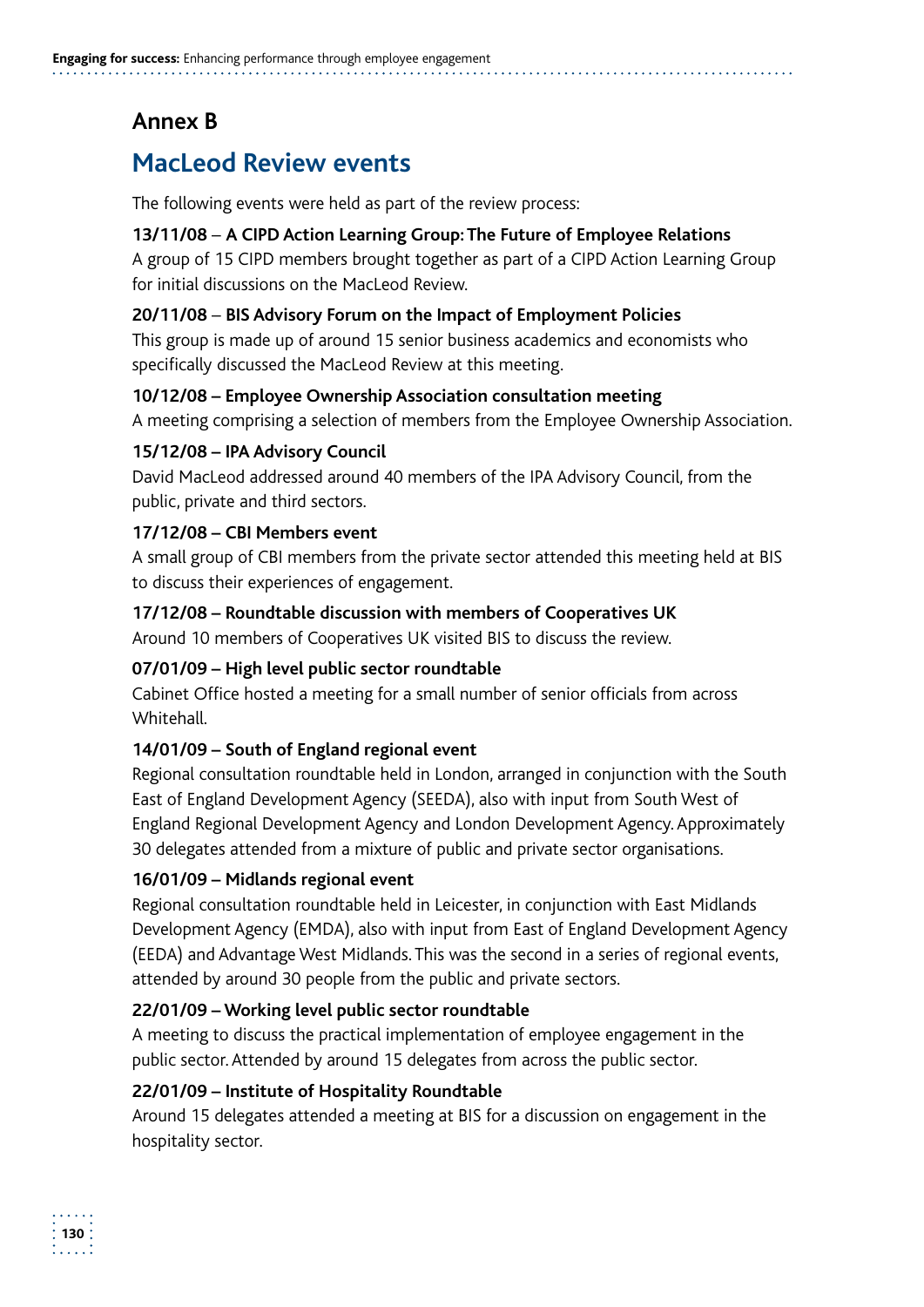#### **26/01/09 – Consultation Workshop on employee engagement in conjunction with the Whitehall and Industry Group**

Around 40 delegates from both the public and private sectors attended this workshop held at BIS and organised by the Whitehall and Industry Group.

#### **27/01/09 – CIPD Employee Engagement Conference**

David MacLeod presented at the conference in front of an audience of around 100 delegates from the public and private sectors.

#### **30/01/09 – North of England regional event**

A regional consultation event held in Leeds, arranged in conjunction with Yorkshire Forward, One North East and North West Regional Development Agency. Around 20 delegates attended, from the public, private and third sectors.

#### **10/02/09 – EEF Employment Policy Committee Dinner**

David MacLeod and Nita Clarke attended the dinner of the EEF Employment Policy Committee. They gave a brief presentation and then consulted around 15 committee members for their views.

#### **11/02/09 – Accenture roundtable**

Accenture kindly organised a roundtable event at which David MacLeod discussed the topic of employee engagement with a handful of Accenture's private sector clients.

#### **24/02/09 – Financial Services Skills Council roundtable**

A selection of private sectors organisations attended a meeting organised by the FSSC.

#### **05/03/09 – CBI Sectoral Employment Issues Committee**

David MacLeod addressed 15 members of the CBI's Sectoral Employment Issues Committee.

#### **11/03/09 – Sunningdale Institute Fellows Dinner**

David addressed 11 fellows of the Sunningdale Institute on the topic of employee engagement at a dinner in London.

#### **18/03/09 – Wales event in conjunction with the Welsh Assembly Government**

A consultation workshop, held in Cardiff and attended by around 30 delegates from the public and private sectors, was organised by the Welsh Assembly Government.

#### **25/03/09 – CIPD Network Event**

A discussion of engagement during the recession hosted by CIPD and attended by small number of CIPD members. The MacLeod review team participated in discussions.

#### **26/03/09 – Lancaster University SME roundtable**

A small group of SMEs attended a workshop chaired by David MacLeod as part of **Lancaster** University Management School's **LEAD** programme.

#### **27/03/09 – Scottish event in conjunction with CIPD**

A consultation workshop held in Edinburgh and attended by around 30 delegates from the public and private sectors, organised in conjunction with CIPD.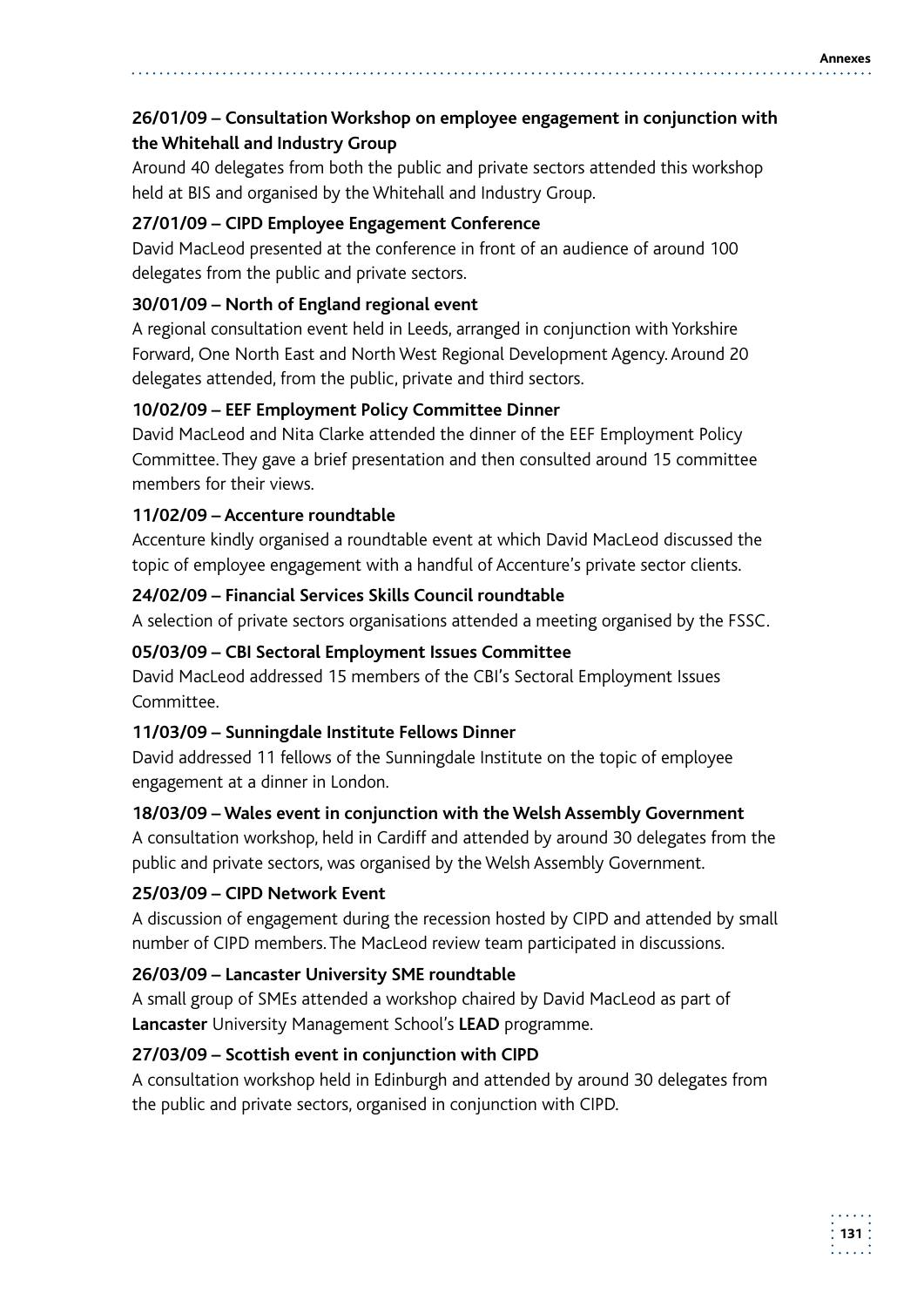#### **27/03/09 – Wychavon district council local government event**

Representatives from 9 different councils and 7 partner organisations met at Wychavon to review progress and what actions would help foster engagement within councils.

#### **02/04/09 – Birmingham City Council local government conference 'Engagement 2.0'**

This event, hosted by Birmingham City Council, brought together representatives from around 30 councils and partner organisations. Birmingham City Council shared their experiences of engagement, and the event generated discussion and knowledge sharing between councils.

#### **16/04/09 – MacLeod Review event for academics and consultants**

This event brought together around 25 leading academics and consultants to discuss the evidence for the importance of employee engagement.

#### **17/04/09 – MacLeod Review practitioners event**

Around 50 leading practitioners of employee engagement came together at BIS to discuss the emerging conclusions of the Review and offer their feedback.

#### **12/05/09- ICAEW breakfast briefing**

Around 20 members of the Institute of Chartered Accountants of England and Wales met at BIS to discuss the emerging conclusions of the Review.

#### **12/05/09 – IPA anUMan Employee Relations Conference**

David MacLeod presented at the anUMan Employee Relations Conference, in conjunction with IPA. The audience consisted of around 20 delegates from the public, private and third sectors.

#### **13/05/09 – Association of Business Schools (ABS) Executive Committee meeting**

David MacLeod presented to the leaders of several business schools in Cardiff and invited their feedback on emerging conclusions.

#### **14/05/09 – Business Well-being Network event**

A well-being networking event in London where the relationship between well-being and employee engagement was discussed. Around 40 delegates attended, from the public, private and third sectors.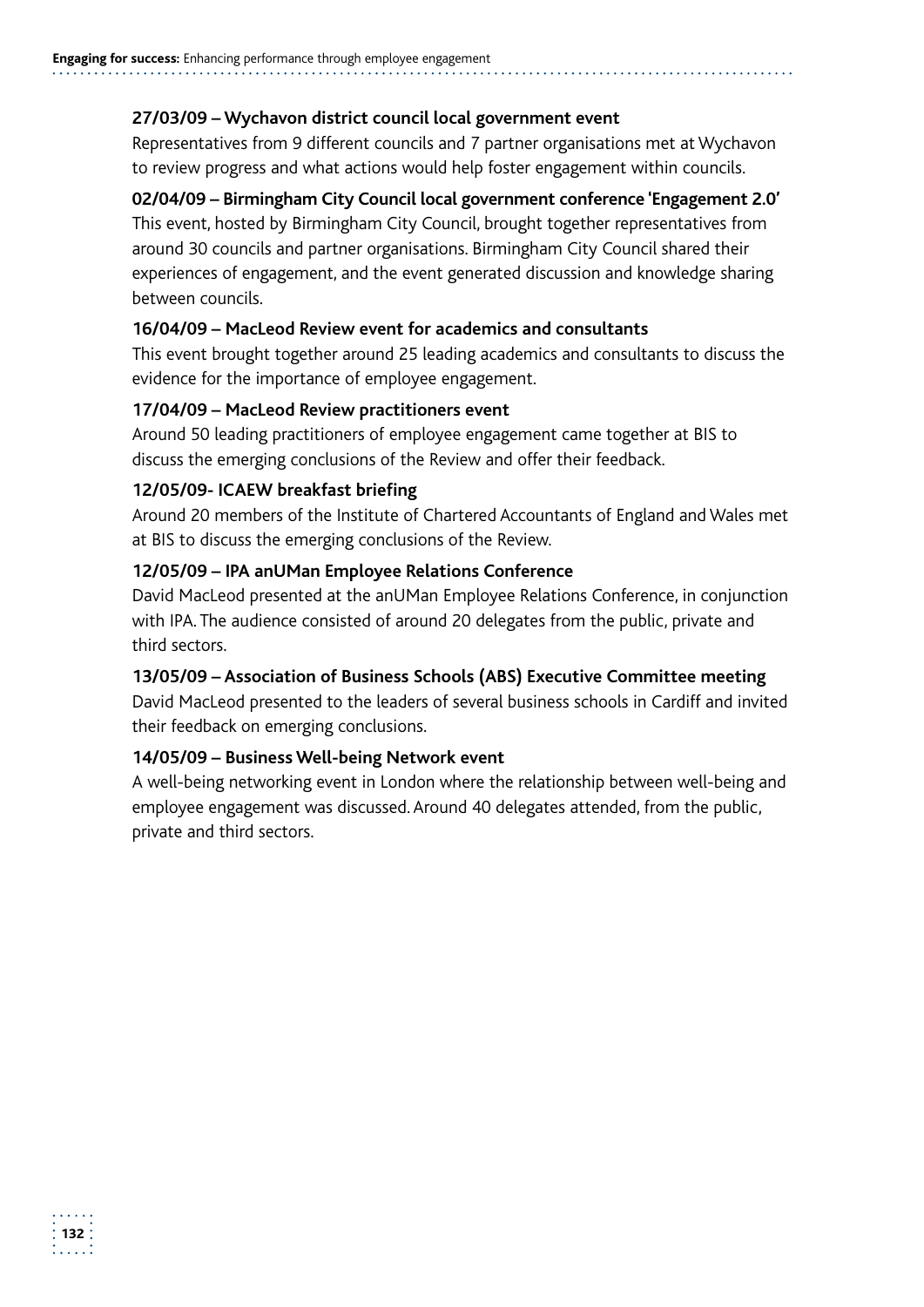a sa sa sala s

# **Annex C**

# **MacLeod Review Call for Evidence**

| We received over 300 responses to the call for evidence on the BIS website. Contributors |                              |  |
|------------------------------------------------------------------------------------------|------------------------------|--|
| included:                                                                                |                              |  |
| A G Parfetts & Sons                                                                      |                              |  |
| Aber Instruments                                                                         | <b>Barry Wise</b>            |  |
| Able and How                                                                             |                              |  |
| Accomplice                                                                               | Nicky Spencer                |  |
| <b>Barrett Valves Centre</b>                                                             | Phil Clothier                |  |
| <b>Brand Union</b>                                                                       | Sean Trainor                 |  |
| Bring Yourself to Work                                                                   | lan Buckingham               |  |
| Caledonian Business School, Glasgow Caledonian                                           | Morag Mclean                 |  |
| University                                                                               |                              |  |
| Career Innovation (Ci)                                                                   | Hugh Flouch                  |  |
| Employee Ownership Association                                                           |                              |  |
| Four Groups                                                                              | <b>Bruce Lewin</b>           |  |
| <b>GoSkills</b>                                                                          | Clare Jones                  |  |
| Harrow Council                                                                           |                              |  |
| Homeloan Management                                                                      | <b>Denise Davies</b>         |  |
| Kellan Group                                                                             | Amanda Hesketh               |  |
| <b>KHI Energy Saver</b>                                                                  |                              |  |
| Lancashire County Council                                                                | Karen Gregory & Suzanne Ward |  |
| Lloyds Banking Group                                                                     | David Littlechild            |  |
| Lloyds Pharmacy                                                                          |                              |  |
| Ixia Consultancy                                                                         |                              |  |
| Marks & Spencer                                                                          | Sarah McIntyre               |  |
| Network Rail                                                                             | <b>Bob Hughes</b>            |  |
| Nottingham County Council                                                                | Moira Whelan                 |  |
| Partnership Institute                                                                    |                              |  |
| Prospect                                                                                 | Sarah Page                   |  |
| Quintessa                                                                                |                              |  |
| Resolis Associates & Vanguard Scotland                                                   | Andy Lippock                 |  |
| Scandinavian Airlines System, SAS Ground Services UK                                     |                              |  |
| Select Appointments, Portsmouth                                                          |                              |  |
| Serco Group                                                                              |                              |  |
| South Cambridgeshire District Council<br>Standard Life                                   | Ian Cawthra                  |  |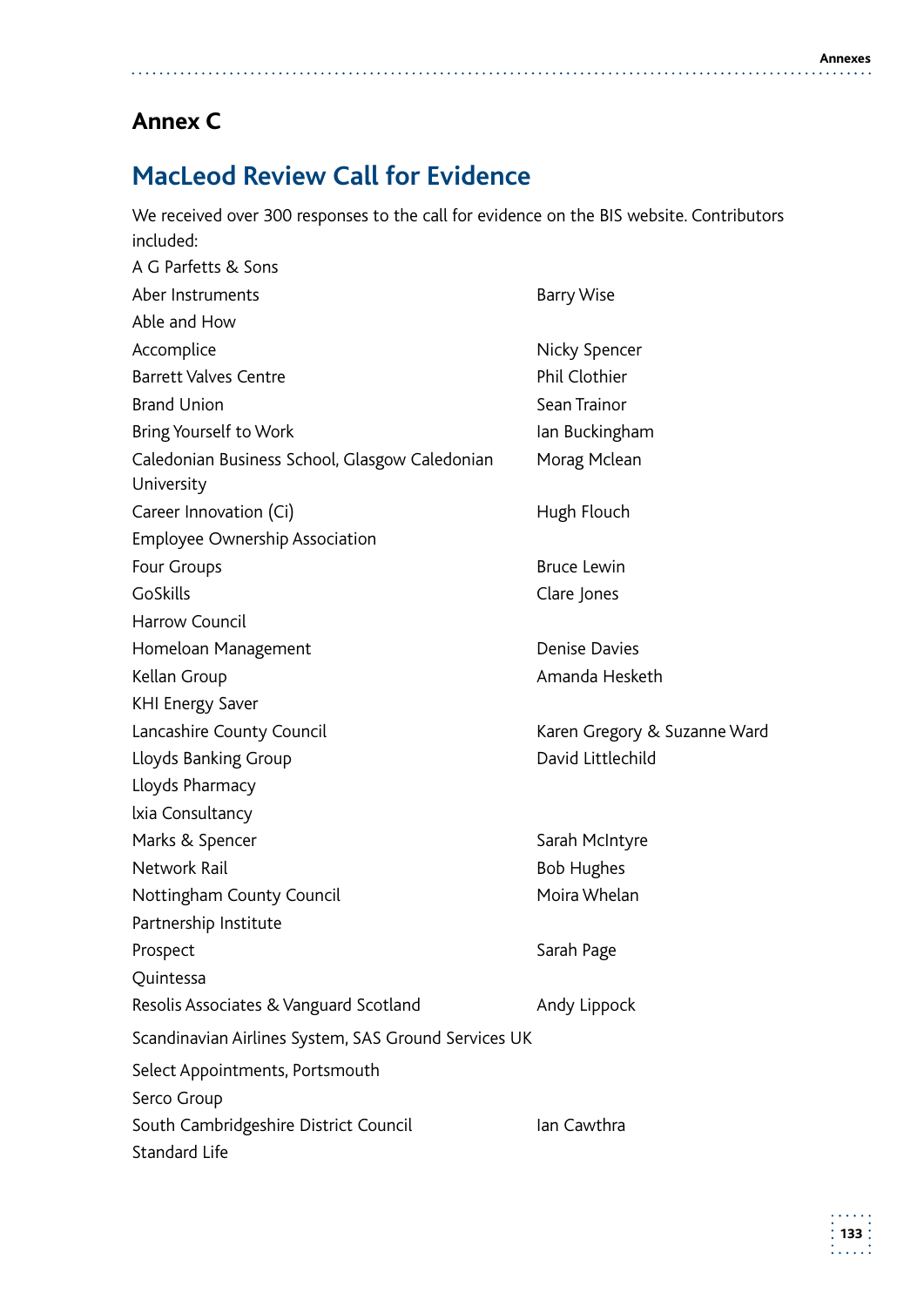- Stockport Council **Exercise Stockport Council** Frank Fielding Suma Workers Cooperative and Cooperatives UK Bob Cannell Ultra Electronics and the Community Control of the Keith Thompson Unison Media Engagament Gill Weston Wakefield College Karen L Sykes Wates Group
- 

York Management Tool **Prof Andrew Pendleton** Alasdair Fraser Doug Shaw Eamon Wadley Ian Buckingham Sharon O'Dea Tasha Reilly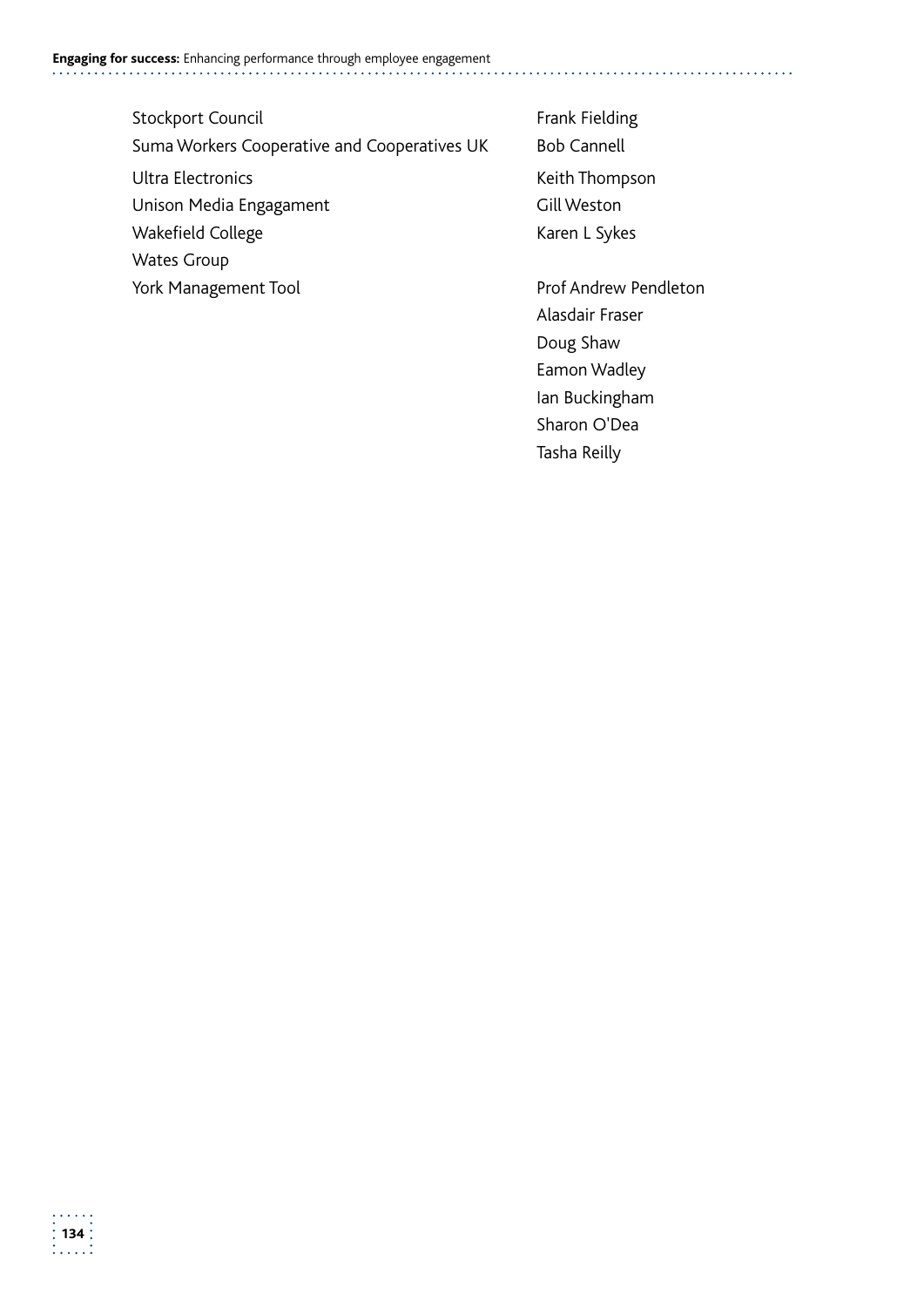# **Annex D**

# **Extracts from the MacLeod Review regional discussions**

Below is not a summary of discussions, but rather highlight particular issues raised at the event.

# **Scotland event**

The Scottish event, held jointly with CIPD, was extremely productive. There was much discussion around not just employee engagement but also organisational structures, with some consideration of how systems thinking and LEAN were relevant to the Review. Some of the delegates believed that the barriers to engagement included overcomplicated employment law, as well as the fact that some organisations only looked at the purpose of the organisation from the customer's point of view. Delegates were wary of involving government too much in this area for fear or further legislation, however they also believed that recommendations should include raising the profile of HR and offering clear and direct support to organisations.

## **Wales event**

The roundtable discussion in Cardiff highlighted the emphasis that is being placed on employee engagement in the public sector. Work has been taken forward by the Welsh Assembly Government's Wales Public Services Workforce Forum and by the University of Glamorgan to consider the implications of an engaged workforce in Welsh public services, in order to understand and measure employee engagement in the public sector and identify examples of good practice.

During the course of roundtable discussions, it was recognised that there was not a shared understanding of employee engagement; that engagement means different things to different organisations, and also to the different players such as business leaders, employees, trade union representatives and HR professionals. Participants felt that without a shared understanding within an organisation of what engagement means, it is very difficult to achieve. Structured employee voice and/or partnership working with trade unions were recognised as a key component of effective engagement. Engagement as a means of reducing the costs of staff turn over was seen as one of the most important benefits for many organisations, particularly SMEs. Engagement was also seen as a potential solution for organisations with unusually low levels of staff turnover as a means of keeping staff motivated and invigorated. There was a general sense that employee engagement was beneficial to organisations, but much confusion about how and where to start. There was an agreement that trust was a key aspect of engagement, without it quality could not be achieved.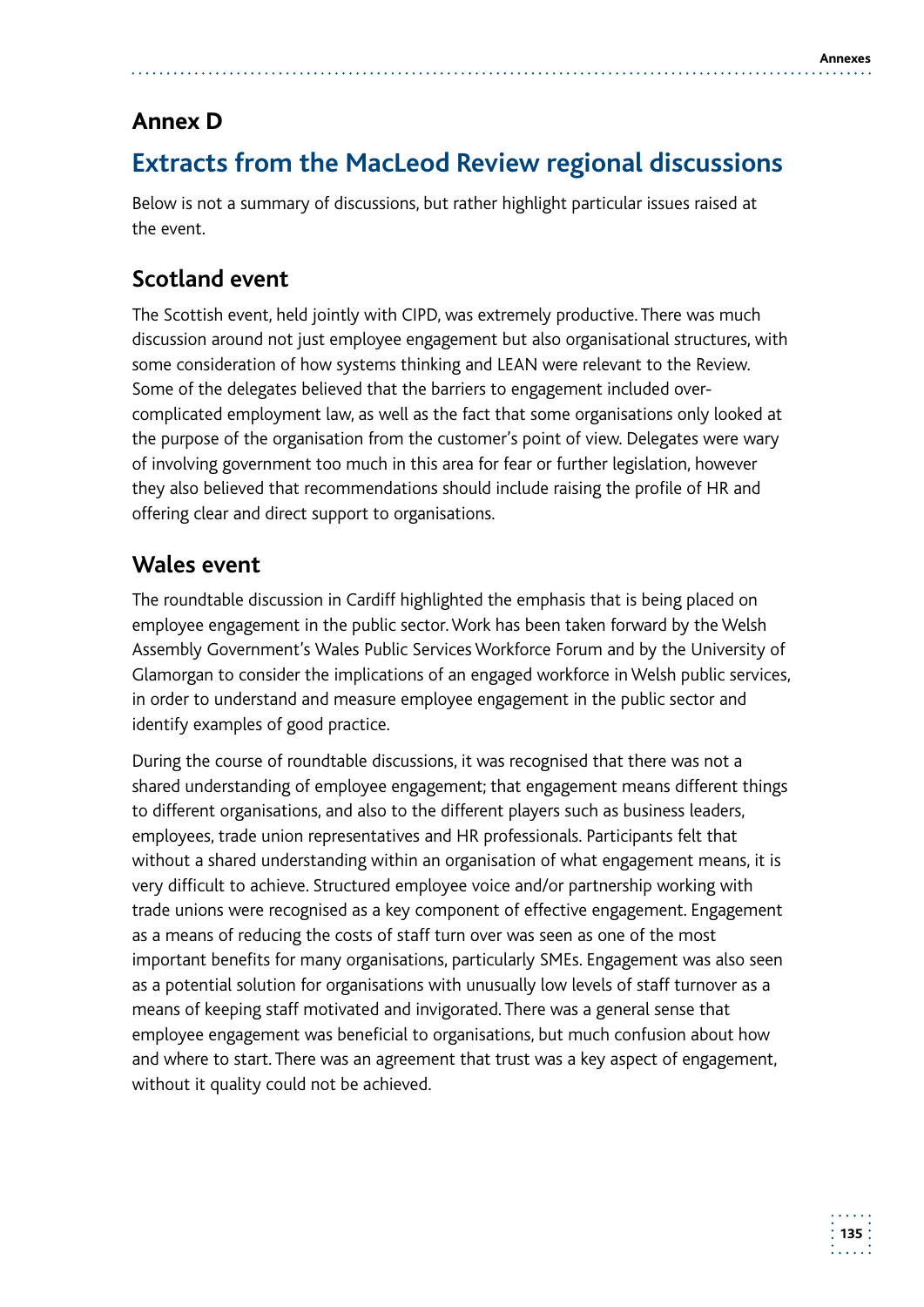## **South of England regional event**

Delegates thought that HR and Comms could actually be a barrier to employee engagement. There is a lack of respect for the so called 'soft skills' and an attitude of 'it's not real work'. Resources are also a real issue especially for SMEs. The government should make advice on where to start easy to find. There should be a re-branding of HR and a focus/re-naming of 'soft skills'. Bigger companies should be encouraged to train people in organisations in their supply chain (and the government should be one of the organisations doing this). It was felt that leadership coaching/training needs to be happening lower down in organisations as "it's too late when people have got to senior positions!"

Delegates identified the following key enablers: putting as much effort into marketing internally as marketing externally; treating your employees as well as you treat your customers; and focusing on agreements with staff not policies about them.

The group agreed that key barriers included: impatience (expecting engagement to become a reality overnight); human blockers (one cynic in the management chain can badly disrupt a change programme and prevent engagement becoming really embedded); lack of resources; and the top team not wanting to hear how people really feel or make changes in the way they work.

## **Midlands regional event**

The group agreed that a key enabler of employee engagement was to get the people right and the right people; for example, addressing poor performance, dealing with blockers and investing in training to enhance the personal effectiveness of managers. Also, a clear cultural vision should be considered as important as the business plan, in order to clarify for employees where you want the company to go and what kind of place it is to work in.

Delegates identified the following key barriers: lack of openness/culture of secrecy; lack of resources, especially for SMEs; unwillingness to invest over time ("you must be in it for the long haul"); suspicious/negative attitudes ("it's not real work"); and employees who do not pick up or believe the messages they hear.

## **North of England regional event**

Carole Reid from IiP argued strongly that this agenda is already being acted on by Investors in People and the Government needs to be joined up about this. IiP can provide leaders with the tools they need to make this happen.

There was general agreement that employers are doing things differently this time around (in terms of dealing with the recession). They are less willing to let people go and lose their skills and are more concerned with being seen to act fairly when redundancies are unavoidable. Sabbaticals, shorter working weeks and retraining or upskilling are being offered as a means of avoiding outright job cuts.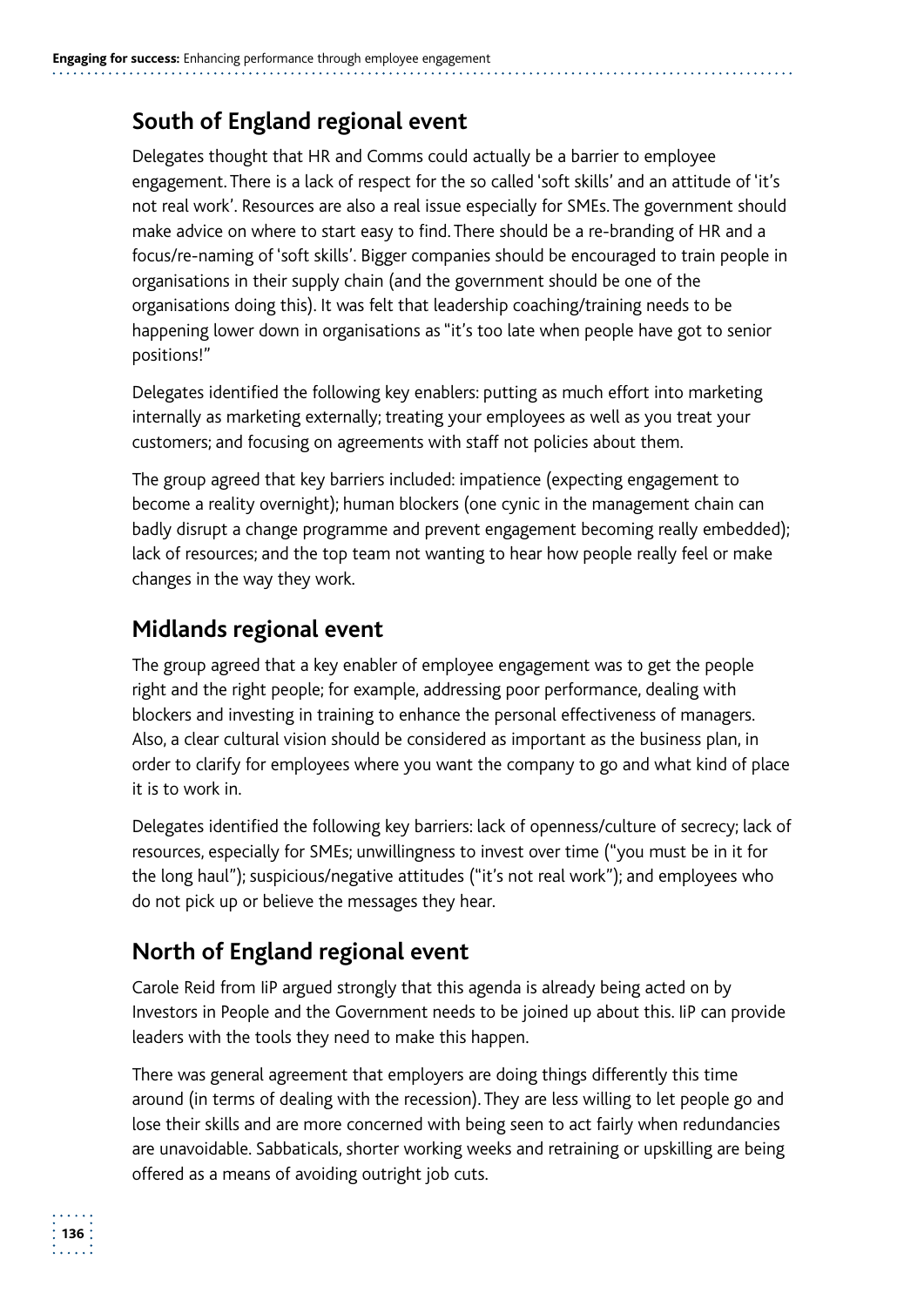Ninety-nine per cent of companies in the region are SMEs who employ 60 per cent of the workforce. These organisations 'don't do HR' but there may be some appetite for support services. Delegates felt it is important for the government to offer an appropriate level of help: don't just throw another piece of 'business support' into the mix – make it part of an existing mechanism such as Business Link. Business support needs to be simplified and signposted. There is a danger of being patronising to SMEs, which are often world class.

Delegates identified the following key enablers: trust, confidence and belief; communication; and values embedded and filtered down throughout the organisation.

Key barriers were considered to be the following: management and leadership blaming staff for problems and under-performance rather than critiquing themselves; the right training not being available; and the long time it takes to change behaviour, causing people to lose heart.

#### **Key quotes from delegates at the events included:**

"HR is fundamental but HR strategies alone won't deliver. Employees need to identify with their organisations and have pride. High profile employee engagement activity that is not followed through has a negative effect – it has to be real."

"My definition of an SME is an organisation without an HR function!"

"Senior leadership often use channels of communication instead of communicating."

"There is a lack of understanding that trust works two ways and that not trusting your employees has a negative impact".

"Engagement matters because people matter – they are your only competitive edge. It is people, not machines that will make the difference and drive the business."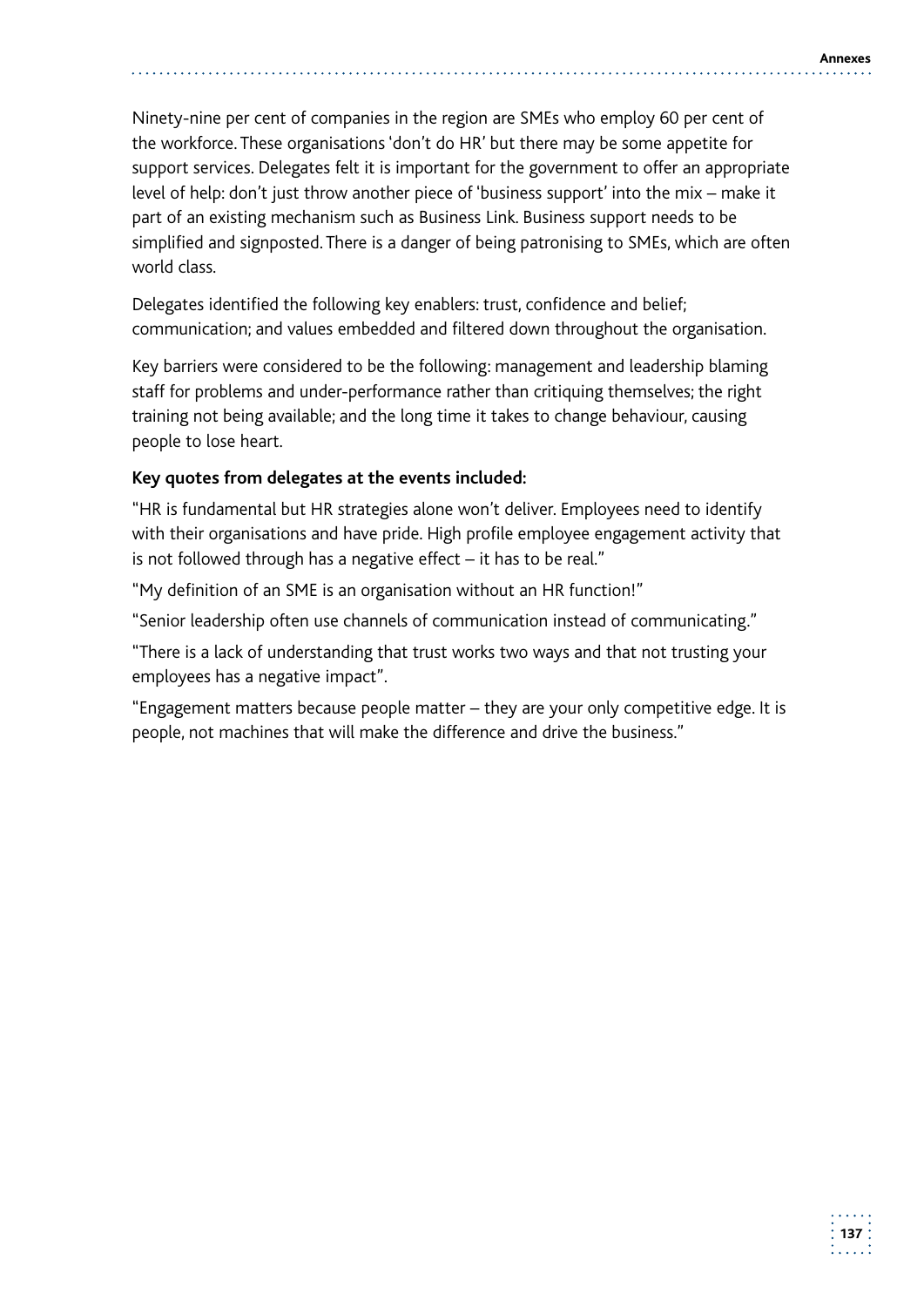## **Annex E**

# **MacLeod Review Secretariat at the Department for Business**

Tom Ridge

Mary Smeeth

Alison Zhu

Debra MacLeod

Tahamina Khan

Susan Hawker

Gemma Cook and then Amy Jordan

#### **Administrative Support**

Pauline Wright, followed by Sean Skerritt and then Bernadette Folkes

#### **Hansard Scholars** (1 month each)

Alexander Faust (USA)

Tamunia Chincharauli (Georgia)

#### **Acas Part-time Secondee**

Rob Vondy

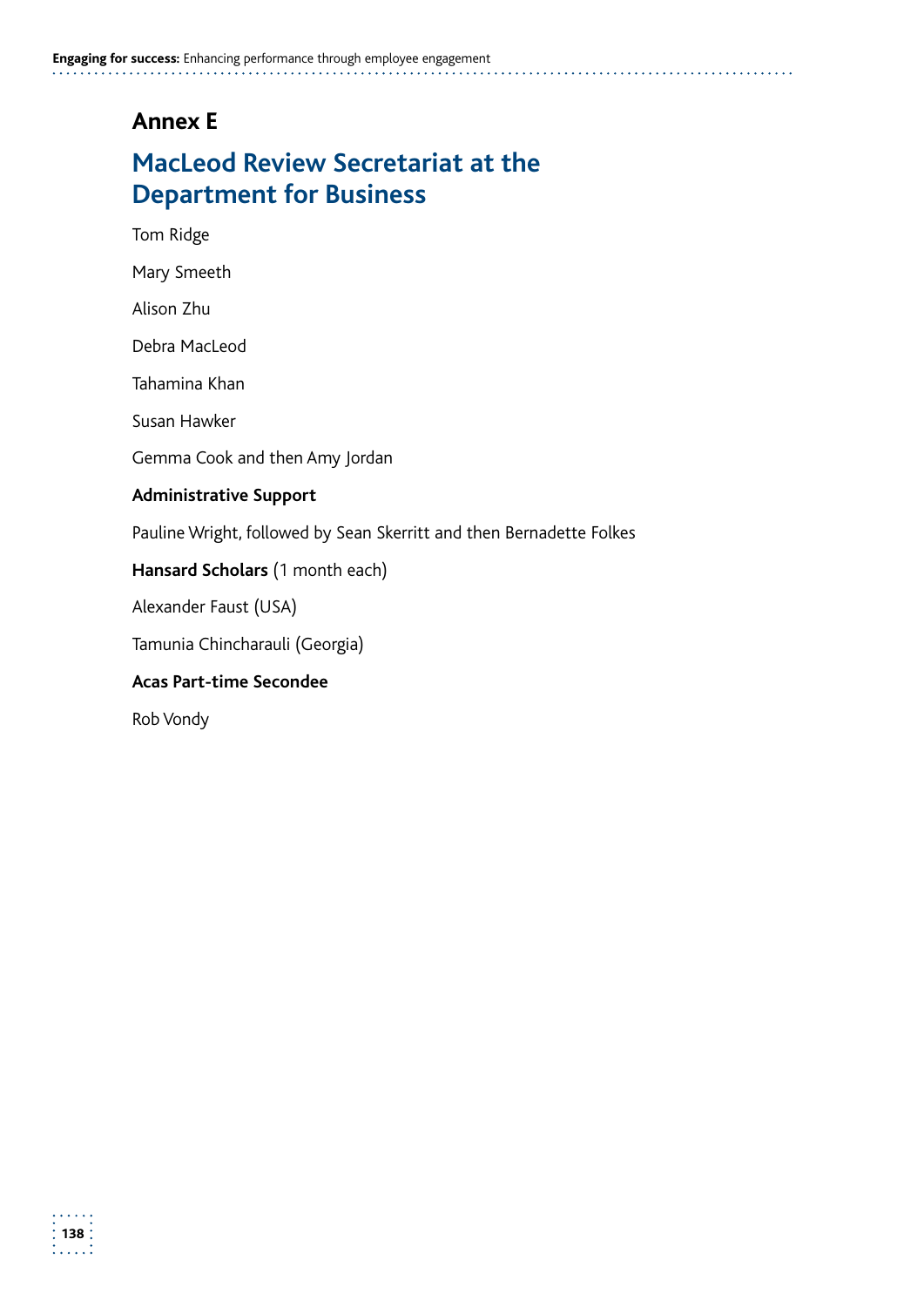# **Annex F**

# **Bibliography**

Acas-CIPD (2009) *Meeting the UK's people management skills deficit* 

Accenture (2006) *The High Performance Workforce Study 2006*, Executive Summary.

Accenture (unpublished) *Employee Engagement Roundtable: Presentation to the MacLeod Review*, February 11th 2008.

Accenture (unpublished) *An Accenture point of view on employee engagement – what it is, why it matters, how you can you change it*, produced specifically for the MacLeod Review, December 2008.

Accenture (unpublished) *Engaged employees are good for business – summary of external research findings* 2008.

Accenture (2008) *Middle Managers Outlook, UK*.

Accenture (unpublished) *Personal engagement list*.

Accor: *Reward to Engage: Rewards, Benefits and Employee Engagement in Today's Organisations* and at http://engagement.accorservices.co.uk/website/employeeengagement-whitepaper-form.html. [Accessed 1 July 2009].

 Ackers, P.M., Marchington, M., Wilkinson, A. and Dundon, T. (2005) *Partnership and Voice, with it without trade unions: Changing UK management approaches to organisational participation*, in Stuart, M. and Lucio M. (eds), *Partnership and Modernisation In Employment Relations*.

 Aijala, A., Walsh, B., Schwartz, J. (2007) *Aligned at the Top*. Deloitte Development International.

Alimo-Metcalfe, B. et al (2007) *The impact of leadership factors in implementing change in complex health and social care environments: NHS Plan critical priority for mental health crises resolution teams*, Real World Group/Sainsbury Centre for Mental Health.

*Alimo-Metcalfe, B. and Bradley, M. (2008) Cast in a new light. People Management,* 24 January 2008*.* 

Alimo-Metcalfe. (2008) *Building leadership capacity through engaging leadership*, Selected Reports from the 12th World HR Congress, London.

Alimo-Metcalfe, B. and Alban-Metcalfe, J. (2009) *Engaging leadership: creating organisations that maximise the potential of their people*, CIPD.

Allman, A. (2008) *Employee communication in tough times*. [on-line survey] www.allmancommunication.co.uk/.../Employee-Communication-meetings-This-Week.aspx [last accessed 1 July 2009].

All Party Parliamentary Group on Employee Ownership (2008) *Share value – how employee ownership is changing the face of business. A short inquiry*.

 Armstrong, K. Ward, A. (2006) *What makes for effective performance management?*, The Work Foundation in the Corporate Partners Research Programme.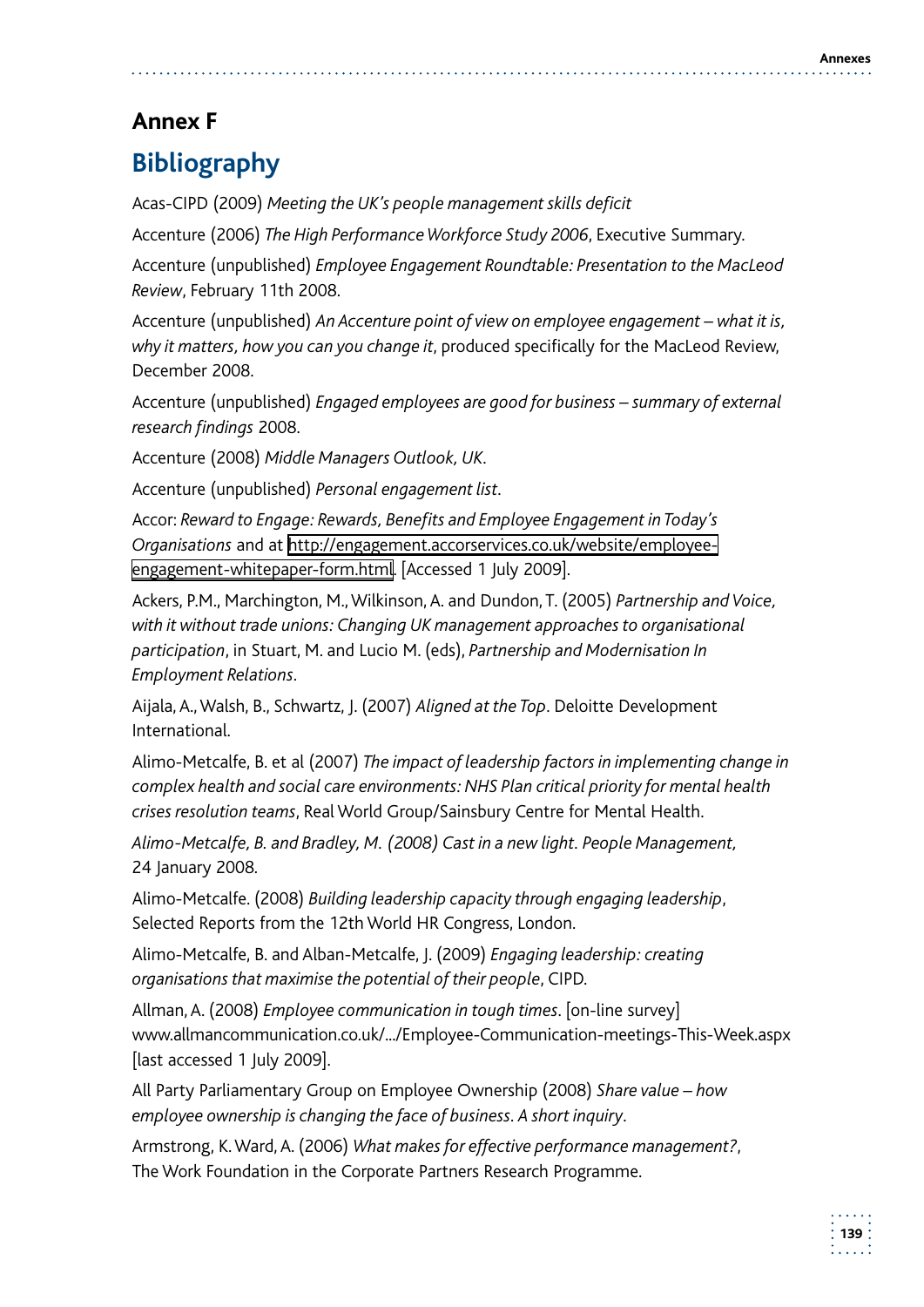Assessment & Development Consultancy (2008) *Enhancing employee productivity*, [pdf Online] http://www.y2cp.com/public/ressources/publications/tests/adc/enhancing\_ employee.pdf.

Australian Public Services Commission (2007) *Changing behaviour – a public policy perspective*. [Online] www.apsc.gov.au/publications07/changingbehaviour.pdf [accessed 1 July 2009].

 Axtell, C. M., Harrington, E., Holman, D. J., Unsworth, K. L., Wall, T. D. and Waterson, P. E. (2000) *Shopfloor innovation: facilitating the suggestion and implementation of ideas*, *Journal of Occupational and Organisational Psychology, 73*.

Bacon, N. and Samuel, P. (2007) *Mapping partnership agreements in Britain: patterns and explanations*, at 8th European Congress of the International Industrial relations Association, Manchester, UK, September 3-7th.

Barber, L., Hayday, S. and Bevan, S. (1999) *From People to Profits The HR link in the service profit chain*. Report 355, Institute for Employment Studies, June 1999

*BERR, The Information and Consultation of Employees Regulations 2004 www.berr.gov.uk/ employment/employment.../ice/index.html –* [Accessed 1 July 2009]

*BERR, 2009 SME Business Barometer, February 2009. URN: 09/P75b. By IFF Research.* 

*Bevan, S. Cowling, M. (July 2007) Job Matching in the UK and Europe. Research Report RR25,* Sector Skills Development Agency.

*Birdi, K., Clegg, C., Patterson, M., Robinson, A., Stride, C. B., Wall, T. D. and Wood, S. J. (2008) The impact of human resource and operational management practices on company productivity: a longitudinal study,* Personnel Psychology*.* 

*Birmingham City Council, Kingston Business School Results Presentation:* February 2009

Black, Carol (2008) *Working for a Healthier Tomorrow: Review of the Health of Britain's Working Age Population* and at: http://www.workingforhealth.gov.uk/documents/workingfor-a-healthier-tomorrow-tagged.pdf [Accessed 1 July 2009]

*Blessing White (2004) The organizational dance card – a Blessing White survey report on employee engagement.* 

Blizzard, R. (2005) *Nurses Engagement Key to reducing Medical Errors*, Gallup.

*Boaden, R., Marchington, M., Hyde, P., Harris, C., Sparrow, P., Pass, S., Carroll, M., and Cortvriend, P. (2008) Improving health through human resource management: the process of engagement and alignment,* London: CIPD*.* 

Bourne, M., France-Santos, M., Pavlov, A., Lucianetti, L., Martinez, V. and Mura, M. (2008) *The impact of Investors in People on people management practices and firm performance*, Cranfield School of Management.

*Brewster, C., Higgs, M., Holley, N. and McBain, R. (2007) Employee engagement – report from HR Centre of Excellence Research and members meeting, Henley.* 

*Brown, D. and Reilly, P. (2008) Employee Engagement: what is the relationship with reward management? World at Work Journal* vol 17, no 4*.*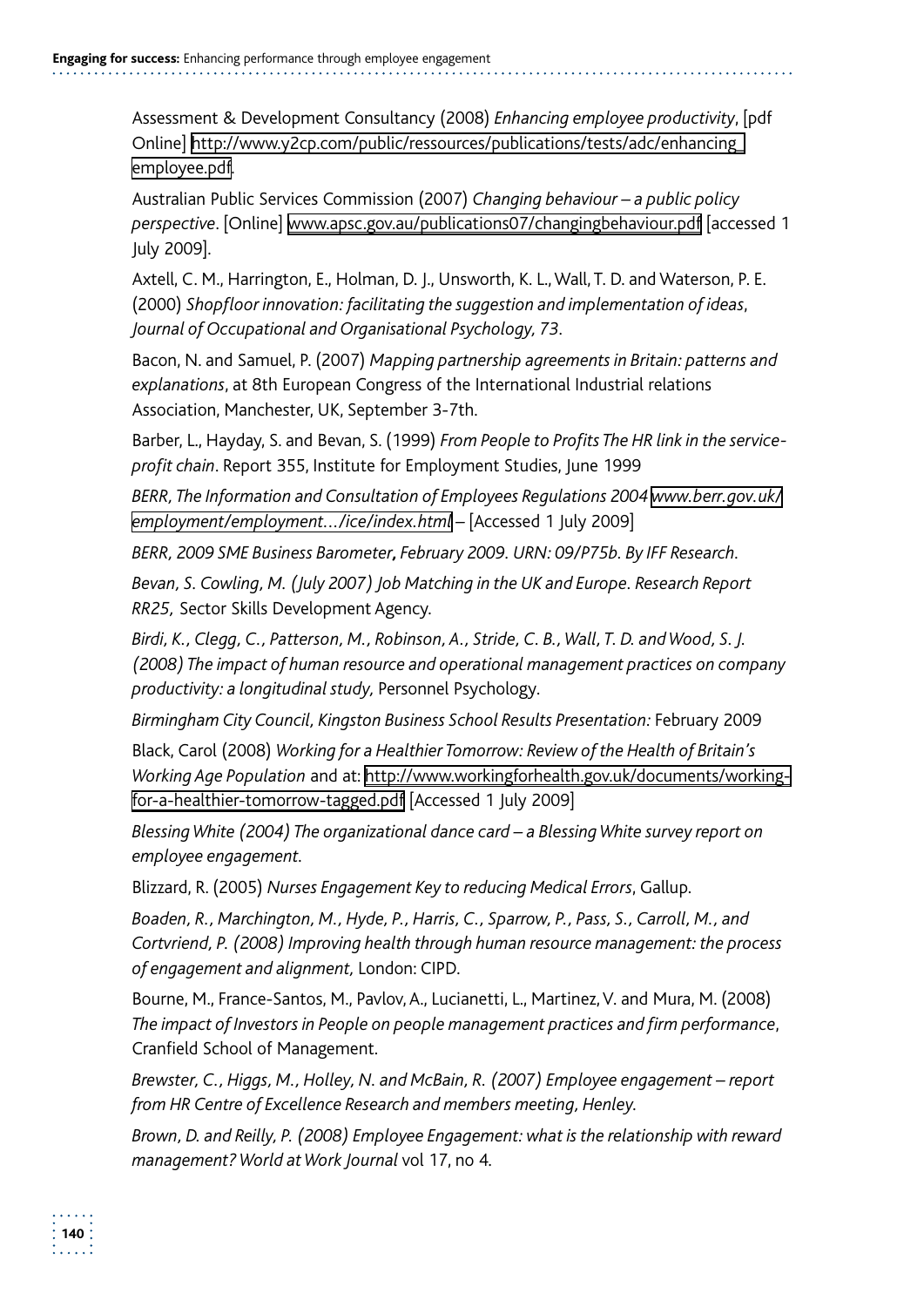*Brown, W. (2000) Putting participation into practice in Britain, British Journal of Industrial Relations*, *38: 299-316.* 

*BT (2008) Corporate and social responsibility in BT – employee survey 2008.* 

Burns, P. (2006) *Good business – the employee ownership experience*, Job Ownership Ltd (JOL) and Co-operatives UK.

Business in the Community (BITC) (2007) *Organisational case studies – AstraZeneca*  [On-line] http://www.bitc.org.uk/resources/case\_studies/afe\_1167\_astraz.html [Accessed 30 June 2009]

Business in the Community (BITC) (2009) *Business Action on Health: Healthy People = Healthy Profits* Online at: www.bitc.org.uk/document.rm?id=9097 [Accessed 1 July 2009].

Cabinet Office (undated) *Linking employee engagement to organisational performance*.

Cabinet Office (undated) *Employee Engagement Working Group report*, Annex C

Canadian Government Executive (June/July 2006) [On-line] http://www.tbs-sct.gc.ca/rp/pstc-eng.asp [Accessed 1 July 2009].

CBI-AXA (2007) *Annual Absence and Labour Turnover Survey*.

CBI-TUC (2001) *Submission to the Productivity Initiative*, HMT.

CFE *(2008) Skills utilisation literature review*, Scottish Government Social Research.

Chapman, Jake (undated). 'Introducing Systems Thinking'. [On-line] http://systems.open.ac.uk/objects/events/Jakes%20pres%20for%20website.ppt.

[Accessed 1 July 2009].

CIPD (2006) *Reflections on Employee Engagement, White Paper*.

CIPD Annual Survey Report 2006, *How engaged are British employees?*.

CIPD (2008) *Employee engagement fact sheet*.

CIPD (2008) *Gen Up – how the four generations work*.

CIPD (2009) *Employee attitudes survey* May 2009.

CIPD (draft for June 2009) *HR Directors guide to employee engagement*.

CIPD Presentations to Employee Engagement Conference, 27 January 2009: Alison Heron, KPMG; Annette Ware, Vodaphone; Katie Truss, Kingston Business School; Bob Hughes, Network Rail.

Civil Service (undated) *First steps in designing a model [of employee engagement] – a review of best practice models and Civil Service model design*.

Coats, D. (April 2009) *Advancing opportunity: the future of good*, The Smith Institute. http://www.smith-institute.org.uk/pdfs/good\_work.pdf

 Cleland, A., Townend, A. and Mitchinson, W. (2008) *Engagement Assertiveness and Performance. White Paper*, Ixia in partnership with Henley Management College.

Coats, D. (2004). *Speaking Up! Voice, industrial democracy and organisational performance*, Work Foundation.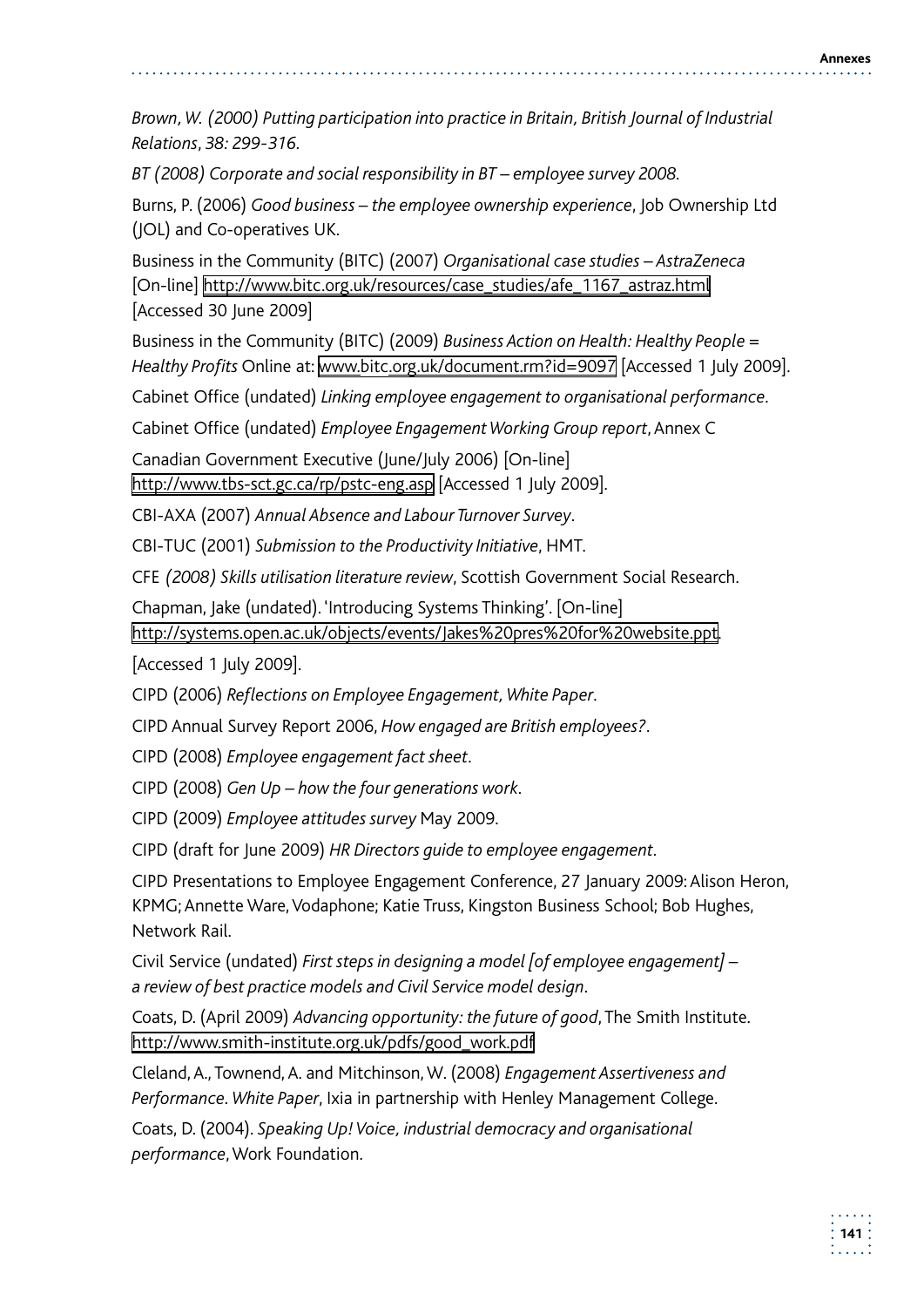Coats, D. Lehki, R. (2008) *Good Work: Job Quality in a Changing Economy*, Work Foundation.

Cognosis (2007) *Edge 1: fresh insights into strategy making, engagement and business performance*.

Cognosis (2008). *Leading EDGE overview – making strategy intelligently emotional*.

Cognosis (2008). *Igniting growth*.

Constable, S. Coats, D. Bevan, S. Mahdon, M (undated) *Good Jobs – a report prepared for the Health and Safety Executive*.

Corporate Leadership Council (2004) *Driving performance and retention through employee engagement: a quantitative analysis of effective engagement strategies*, Corporate Executive Board.

Corporate Leadership Council Best Practice Profiles (2004).

Corporate Leadership Council (2004) *Engaging the workforce – focusing on critical leverage points to drive employee engagement*, Corporate Executive Board.

Corporate Leadership Council /Corporate Executive Board (2008) *Improving employee performance in the economic downturn*, Corporate Executive Board.

Corporate Leadership Council Employee Engagement Database Report.

Corporate Leadership Council (2009) *Managing in the Downturn, four imperatives to drive employee innovation and performance*.

Corporate Leadership Council *Concerning trends for HR – three challenges that require immediate responses*.

Crabtree, S. (2005) *Engagement keeps the Doctor Away*, *Gallup Management Journal* 

Cranfield University School of Management. *Investors in People Executive Summary and Impact Report 2008*.

Cranfield University School of Management (2008) *The impact of Investors in People on people management practices and firm performance*.

Davies, G. and Chun, R. (2007) *To thine own staff be agreeable*, *Harvard Business Review*, June.

Deloitte Touche Tohmatsu and the Economist Intelligence Unit (EIU) Report (2007) *Aligned at the Top* 

Duhaldeborde, Y. (unpublished) *Review of Employee Engagement* Slides prepared specifically for the MacLeod Review, 2009

Ednams A. (2008) *Does the Stock Market Fully Value Intangibles? Employee Satisfaction and Equity Prices*, University of Philadelphia, Working Paper Series.

Edwards, P. (2007) *Justice in the Workplace: Why it is important and why a new public policy initiative is needed*.

Ellins, J. and Ham, C. (undated) *Unpublished summary of a literature review on employee ownership and summary of options for the NHS.*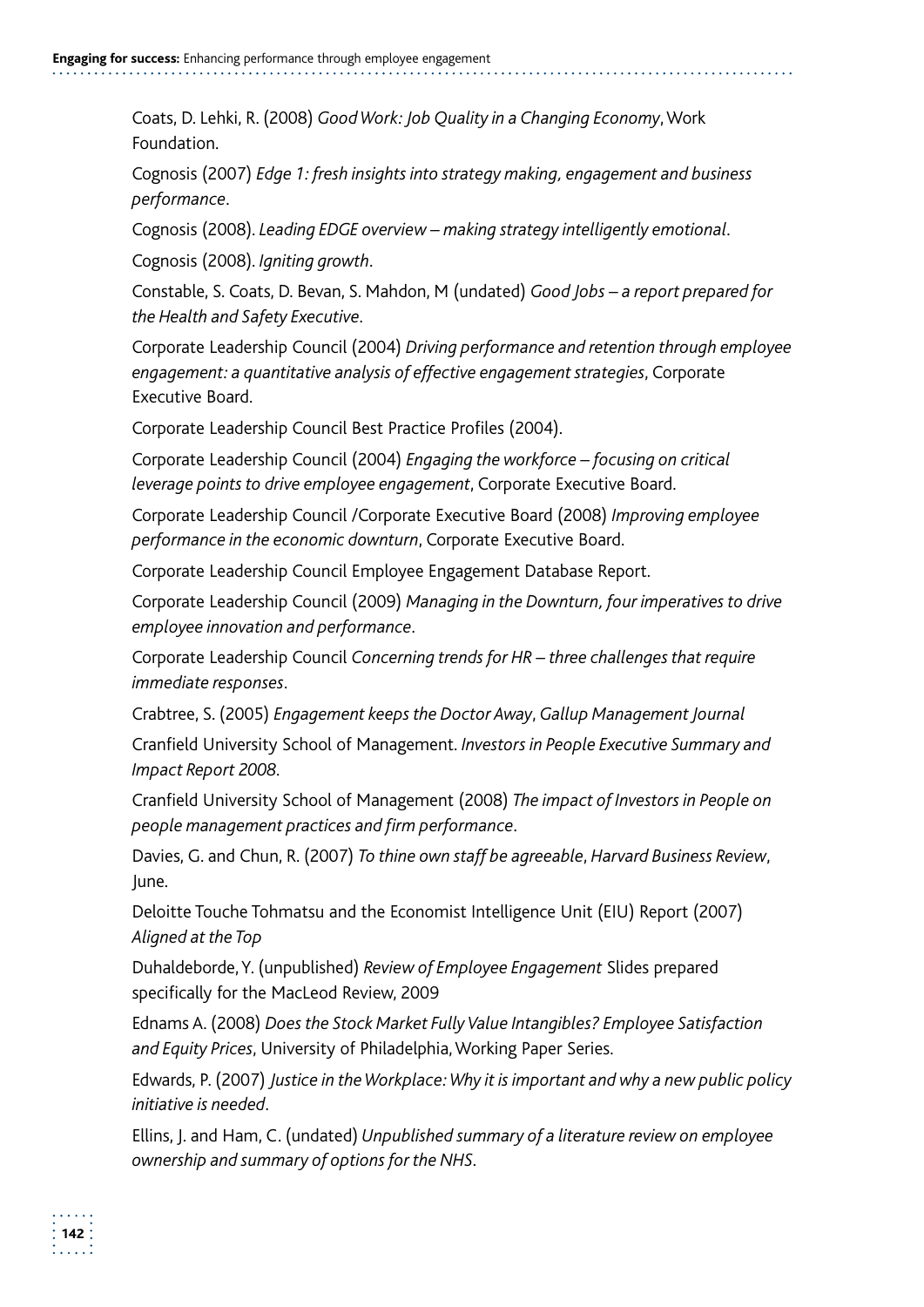Employee Ownership Association (2007) *Submission to the All Party Parliamentary Group on employee ownership.* 

Engage Group (2008) *Empowering employees: the new rules of engagement.* 

ESRC Centre for Organisation and Innovation (2006) *Final report,* University of Sheffield/ Institute of Work Psychology.

Felstead, A. Gallie, D. Green, F. and Zhou, Y (2007) *Skills at Work, 1986 – 2006,* ESRC. http://www.skope.ox.ac.uk/WorkingPapers/2006SkillsSurvey.FinalDraft4.pdf.

Financial Dynamics International Ltd (2009) *A question of leadership. How can business leaders bet engage with their employees in the downturn?* A survey in association with YouGov.

Finniear, J. (April 2009) *Welsh Public Sector Workforce Engagement Inquiry Final Report,*  Wales Public Service Workforce Forum, Glamorgan Business, University of Glamorgan.

Fleming, J. H., Coffman, C. and Harter, J. K. (2005) *Manage your Human Sigma. Harvard Business Review.* 

Forth, J., Bewley, H., Bryson, A. (2006) 'Small and Medium-sized Enterprises: Findings from the 2004 Workplace Employment Relations Survey.

Fredrickson B.L (1998) *What good are positive emotions?, Review of General Psychology,* Vol 2 pp 300-319.

Fredrickson B.L. and Joiner T, (2002) *Positive Emotions trigger upward spiral toward emotional well-being' Psychological Science, Vol. 13 pp 172-175.* 

Fulmer, I. S., Gerhart, B. and Scott, K. S. (2003) *Are the 100 best better? An empirical investigation of the relationship between being 'a great place to work' and firm performance, Personnel Psychology*.

Gallup Organization (2006) *Engagement predicts earnings per share.* 

Gallup (2006) *Gallup Study: Feeling Good Matters in the Workplace.* 

Gallup Human Capital (2008) *Engaging Employees through times of crisis and abnormal change,* Gallup Consulting.

Gallup (2008) *UK retailer – 174 stores over two years., Gallup Management Journal*, 19 February (2009)

Garrow, V. (2008) *Staff engagement: summary literature review,* Institute for Employment Studies.

Gatenby, M., Rees, C., Soane, E. and Truss, C, *Employee engagement in context,* CIPD/ Kingston Business School.

Globoforce (2008) *Empowering employees: the new rules of engagement.* 

Globoforce (2008) *The new era of strategic recognition.* 

 Gonzalez-Roma, V., Schaufeli, W. B., Bakker, A. B. And Lloret, S. (2006) *Burnout and work engagement: independent factors or opposite poles?* Journal of Vocational Behaviour 68.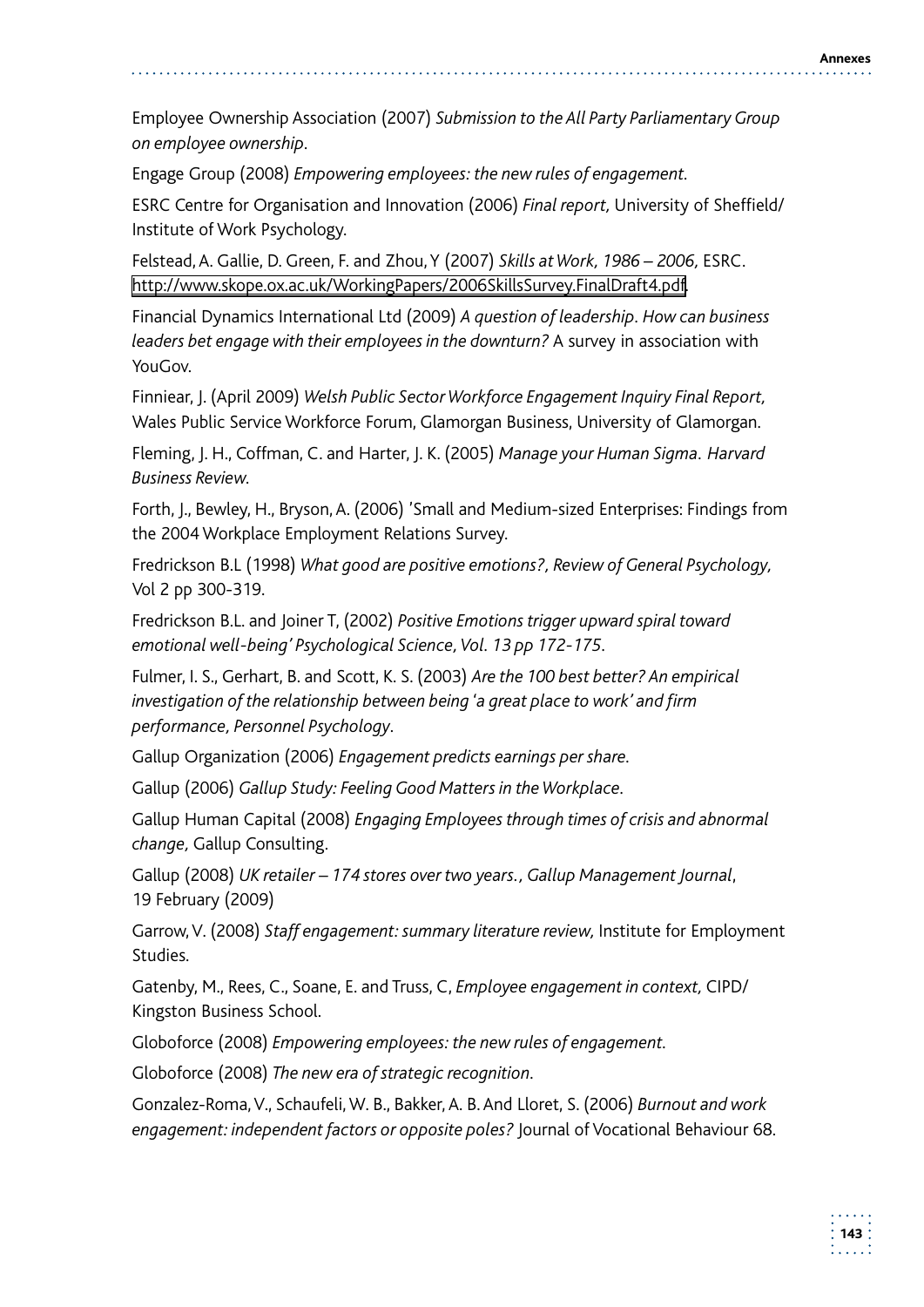Goyder, M. (undated) *Value and values: lessons for tomorrow's company,* Tomorrow's Company.

Gray, R. (2008) *Generation Y – time to grow up, Management Today*, October.

 Griffin, M.A., Parker, S. K.. And Neal, A. (2008) *Is behavioural engagement a distinct and useful construct?, Industrial and Organizational Psychology: Perspectives on Science and Practice*, vol 1, issue 1.

Guest, D. and Peccei, R. (2001) *Partnership at work: mutuality and the balance of advantage,* British Journal of Industrial Relations, 39(2): p207-236.

Guest, D. (2006) *Smarter ways of working – the benefits of and barriers to adoption of high performance working,* SSDA Catalyst, issue 3.

Guest, D., Clinton, M. and Woollard. S. (2009) *Riding the recession? The state of HR in the current economic downturn,* Speechly Bircham and Kings College, London.

Guest, D. (unpublished) *Review of Employee Engagement: Notes for a discussion' prepared specifically for the MacLeod Review.* 

Gutheridge, M., McPherson, J. R. and Wolf, W. J. (2008) *Upgrading talent,* The McKinsey Quarterly, December.

Hales C. (2005) *Rooted in Supervision, Branching into Management: Continuity and Change in the Role of First Line Managers, Journal of Management Studies ,* Vol 42. No 3 pp 471-507.

Ham, C. (undated) Unpublished note on 'Engaging staff in the NHS: aligning incentives to achieve higher levels of performance. A project supported by the Nuffield Trust.

Harter, J. K., Schmidt, F. L. and Hayes, T. L. (2002) *Business-unit level relationship between employee satisfaction, employee engagement and business outcomes: a meta analysis, Journal of Applied Psychology,* vol 86 no 2*.* 

 Harter, J. K., Schmidt, F. L., Kilham, E. A., Asplund, J. W. (2006) *Q12 meta-analysis,* The Gallup Organisation.

Hay Group (2001) *Engage Employees and Boost Performance.* 

Hay Group (2007) *In a league of their own – how the world's most admired stay ahead of the game.* 

Hay Group (2008) *Hay Group Insight's employee effectiveness framework* 

Hay Group (2008) *The frustrated employee: help me help you.* 

Hay Group (2008) *The long slow road to recovery.* 

Health & Safety Executive:http://www.hse.gov.uk/stress/standards/readmore1.htm. [Accessed 1 July 2009].

Healthcare Commission (2008) *Sixth Annual National NHS staff survey.* 

Health Work Wellbeing (2007) *Organisational Case Studies – Boots* [Online]. Available: http://www.workingforhealth.gov.uk/Case-Studies/Organisations/Organisationdetail.aspx?CaseStudyID=44 [accessed 30 June 2009]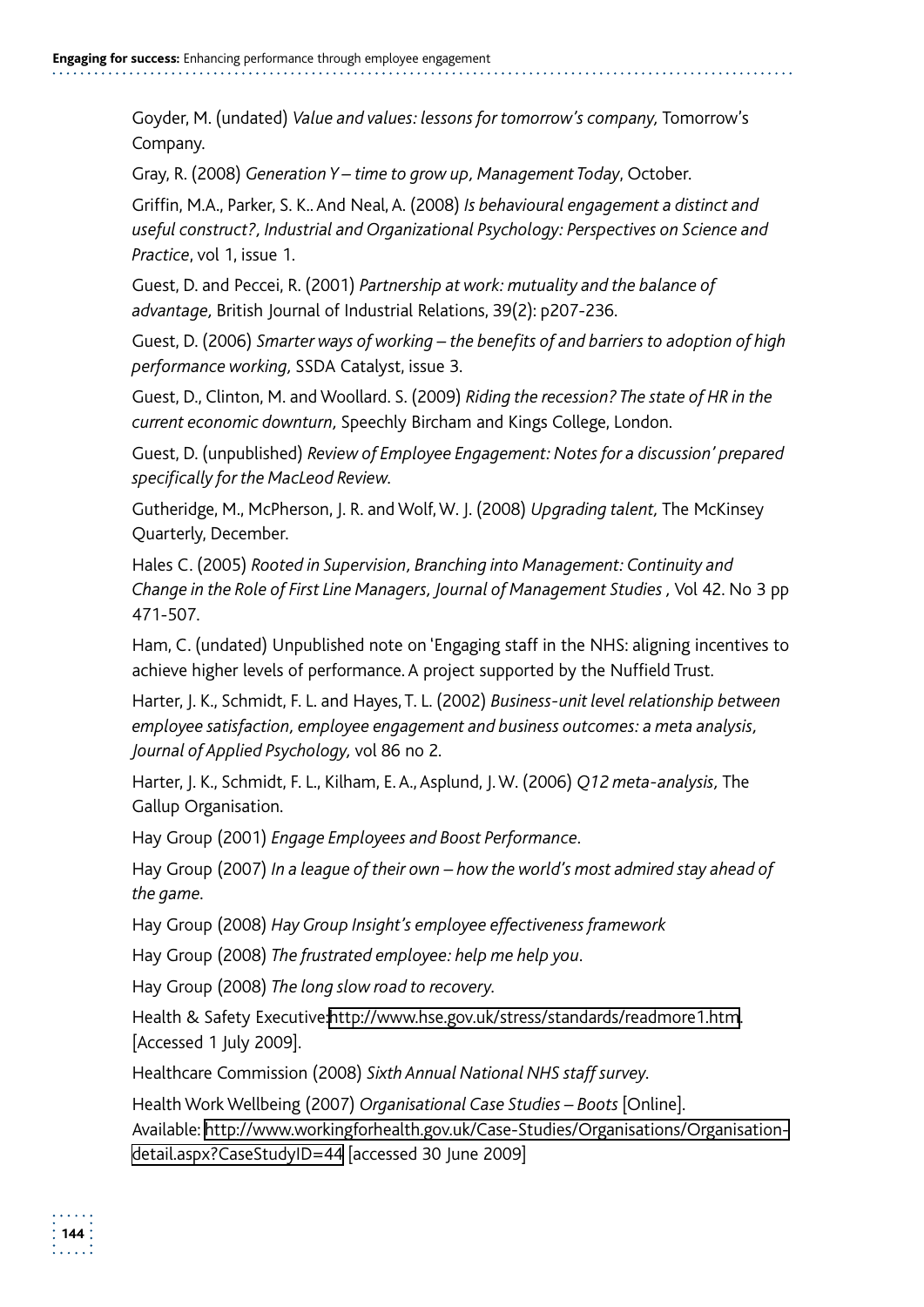Health Work Wellbeing (2007) *Organisational Case Studies – Chess plc* [On-line]. Available: http://www.workingforhealth.gov.uk/Case-Studies/Organisations/Organisationdetail.aspx?CaseStudyID=11 [accessed 30 June 2009]

Health Work Wellbeing (2007) *Organisational Case Studies – British Gas Business* [On-line]. Available: http://www.workingforhealth.gov.uk/Case-Studies/Organisations/Organisationdetail.aspx?CaseStudyID=33 [accessed 30 June 2009]

Heery, E. (2002) *Partnership versus organisating: alternative futures for British trade unionism, Industrial relations Journal, 33(1):* p20-35*,* 

 Heskett, J.L., Jones, T. O., Loveman, G. W., Sasser, W. E. And Schlesinger, L.A. (1994) *Putting the service-profit chain to work, Harvard Business Review,* March-April*.* 

Herzberg, F. (2002) *One more time – how do you motivate employees? Harvard Business Review,* 

Hewitt Associates (2004) *Employee engagement higher in double-digit growth companies. Research Brief.* 

Hewitt Associates (2009) *Best employers in Canada study finds link between high engagement and employees health and well being.* 

Hockey, J, & Ley, I. (2009) *Leading for Engagement: How Senior Leaders Engage Their People*. Sunningdale: National School of Government.

Holley, N., McBain, R. and Parkinson, A. (2008) *Employee engagement phase 2 – report*  from HR Centre of Excellence Research and members meeting, April*.* 

IDS (2007) *Employee Engagement, IDS HR Study Update 846, May.* 

IPA (2008) *Maintaining workforce engagement in an economic downturn,* IPA Bulletin, October.

Ipsos MORI/Improvement and Development Agency (2006) *Lessons in Leadership.* 

Ipsos MORI (2006) *Engaging employees through corporate responsibility.* 

Ipsos MORI (2008) *What matters to staff in the NHS?* 

Ipsos MORI (undated) *Common sense in a changing world* – employee relationship

ISR (2004) *Bottom line is better by engaging employees.* 

John Lewis Partnership (2008) *Additional information for BERR Review of employee engagement.* 

Kelly, J. (2005) *Social partnership agreements in Britain.* In M.Stuart and M.Martinez Lucio (eds) *Partnership and Modernisation in Employment Relations*. London: Routledge: p188 209.

Kelsey, Alpin, Forth et al (2006) *Inside the Workplace: Findings from the 2004 Workplace Employment Relations Survey* also on-line at http://www.berr.gov.uk/whatwedo/ employment/research-evaluation/wers-2004. [Accessed 1 July 2009].

 Khan, W. A (1990) *Psychological conditions of personal engagement and disengagement at work,* Academy of Management Journal, vol 33 no 4.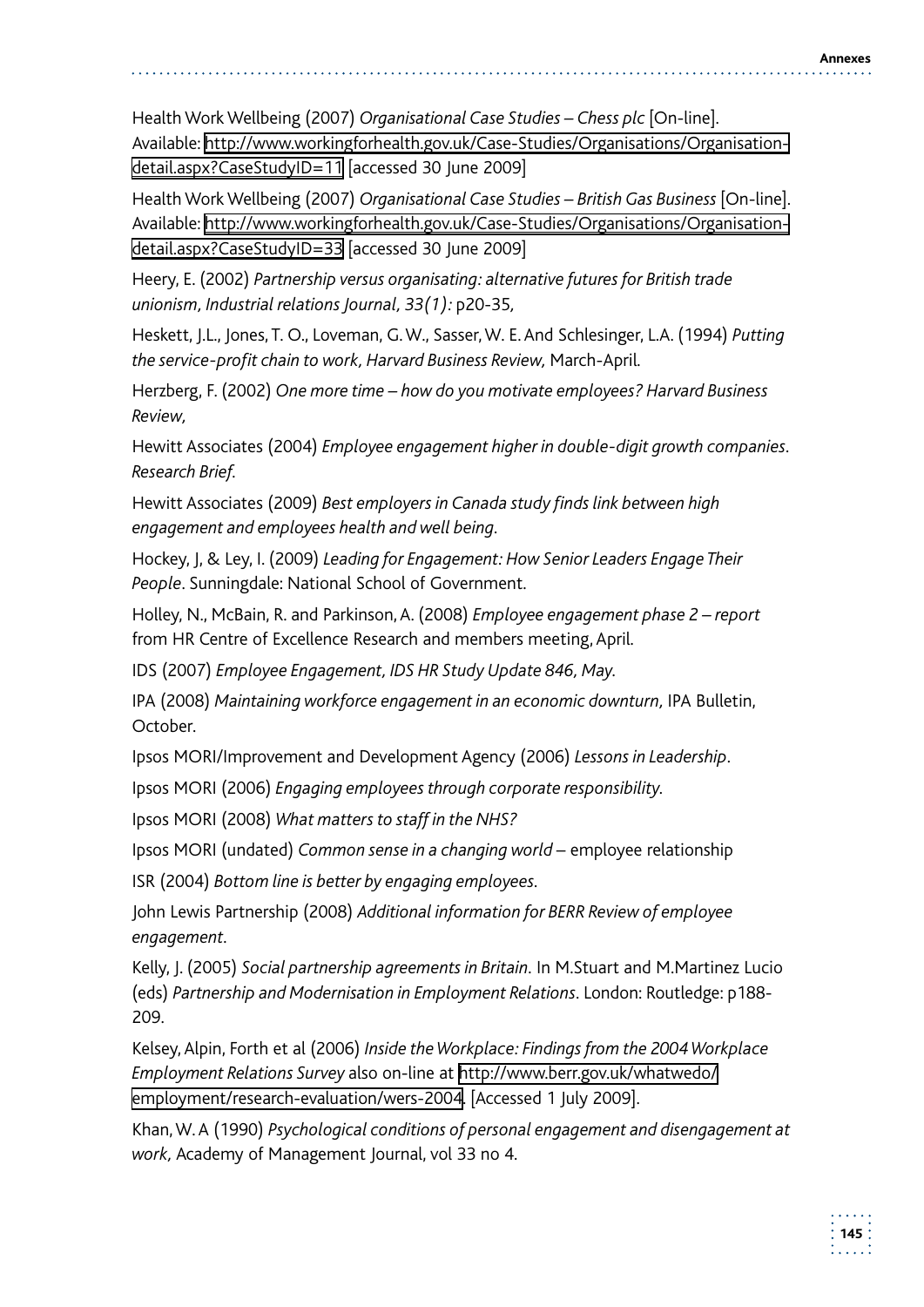Khan, W. A. (1992) *To be full there: psychological presence at work' Human Relations Vol 45 pp321-349.* 

KLI Consulting (2008) *What stops businesses from turning great strategy into action?, Financier Worldwide*, October.

KPMG (undated) *People Strategy and Drivers.* 

Krueger, J. and Kilham, E. (2007) *The Innovation Equation, Gallup Management Journal, April.* 

Kular, S., Gatenby, M., Rees, C., Sloane, E. and Truss, K (© 2007) *Employee engagement – a literature review,* Kingston Business School*.* 

Kulesa, P. (2007) *The new employer-employee relationship.* 

Kumar, V. and Wilton, P. (2008) *Briefing note for the McLeod Review, Chartered Management Institute.* 

Lancaster University Management School (undated) *LEAD Leadership & Management Development Programme* 

Ley, I. (2008) *Predicting employee engagement: the effects of transformational, transactional and passive/avoidant leadership styles,* Unpublished MSc thesis*.* 

Morgan, L, *Driving Performance and Retention Through Employee Engagement.*Productivity, LSE.

Macey, W. H and Schneider, B. (2008) *The Meaning of Employee Engagement, Industrial and Organisational Psychology*'Volume 1 Issue 1 3-30.

Macquarie Research (2005) *National Australia Bank – when it's time to change.* 

Mahdon, M. and Bevan, S. (2007) *The definitive analysis of current internal communication practice, The Work Foundation and Communicators in Business.* 

Maitland, R. (2004) *Leaders in the Driving Seat: the importance and the performance of Europe's Business leaders,* ISR*.* 

Maitland, R. (undated briefing) *All change,* ISR*.* 

Maitland, R. (2006) *Leaders must do more for high performers, People Management,* April*.* 

Marr, J. (ed) (2001) *US National Employee Benchmark Survey 2001,* Walker Information,

M&S BIG Constitution (revised December2008) *Business Involvement Groups Constitution – an Agreement for informing and consulting our people.* 

Maslach, C., Schaufeli, W. B. and Leiter, M. (2001) *Job burnout, Annual Review of Psychology.,* vol. 52*.* 

Matthews, V. (2008) *Engagement that could lead to a lasting relationship, Personnel Today*, October.

McDaniel Partners (undated) *Employee engagement – leadership matters.* 

Melcrum (2005) *Employee engagement – how to build a high-performance workforce* Melcrum (2008) *Melcrum employee engagement survey 2007/08 – summary of findings.*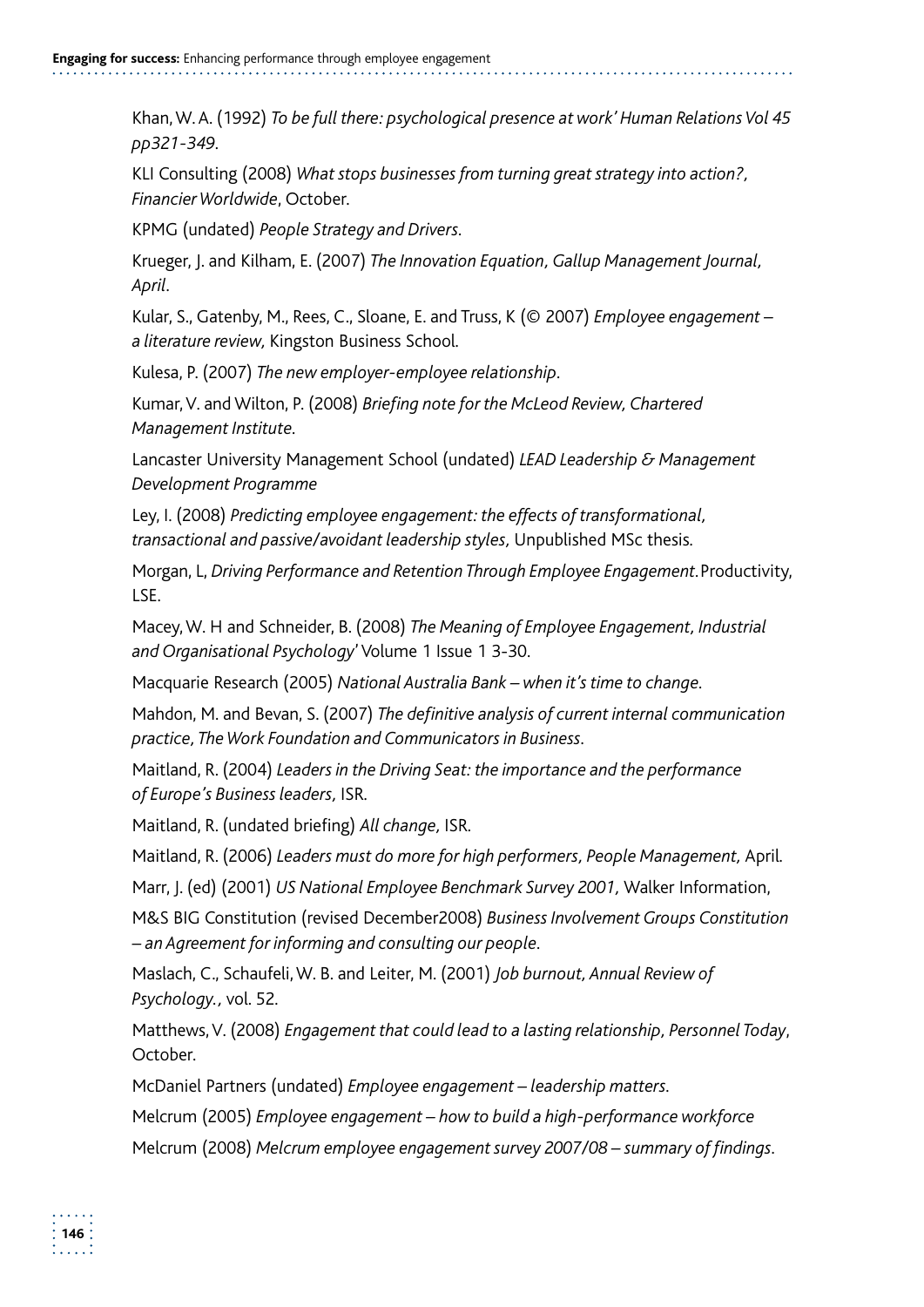Mercer (2007) *Engaging employees to drive global business success.* 

Miller, T. (2007) *Human Resource Management, employee engagement and business performance: shedding light into the black box,* DBA thesis.

Mills, L. (2008) *Human capital: meaningful metrics, Management Today,* November.

Mintzberg, H. (January 2009) *Rebuilding Companies as Communities.* 

Neugebauer, J. (2008) *Best practice guide to employee engagement – hitting the right note,* Osney Media.

NHS Employers (2007) *Staff engagement and involvement www.nhsemployers.org/excellence/excellence-3756.cfm* [Accessed 1 July 2009]*.* 

OC Tanner – Towers Perrin (2009) *Turbocharging Employee Engagement: The Power of Recognition from Managers.* 

Oliver, J. (undated) *Submission to the MacLeod Review.* 

Oliver, J (2009) *Culture Change and Employee Engagement: Overall Outcomes,* Team Enterprise Solutions.

ORC (undated) *Linking employee and customer data – a new way forward for local government.* 

ORC (undated) *Employees really are your biggest asset – it's a fact at Nationwide.* 

ORC (2009) *Introduction to employee research at ORC International – presentation for the MacLeod Review.* 

Oxenbridge, S. and Brown, W. (2002) *The two faces of partnership? An assessment of partnership and co-operative employer/trade union relationships, Employee Relations,* 24(3):262-276.

Oxenbridge, S. and Brown, W. (2004) *Achieving a new equilibrium? The stability of cooperative employer-union relationships, Industrial relations Journal*, 35(S): p388-402.

Page, B. and Horton, M. (2006) Lessons in leadership, Ipsos MORI.

Parker, S. K. (2008) *Illustrative IWP research on engagement,* Institute of Work Psychology, University of Sheffield.

Parker, S. K. (2003) *Longitudinal Effects of Lean Production of Employee Outcome and the Mediating Role of Work Characteristics,* Sheffield University.

Parker, S.K, Chmiel, N. and Wall, T.D., Sheffield University (1997) *Work characteristics and*  employee well-being within a context of strategic downsizing. Extracted from *The Journal of Occupational Health Psychology*, Vol 2, No4, 289-303.

Parsley, A. (undated) *Why internal communications must never be seen as a cure all for poor employee engagement,* Green Lion.

Peirce, M. and Madden, K. (undated) *Driving success: human resources and sustainable development,* World Business Council for Sustainable Development, HRH the Prince of Wales. Business and the Environment Programme and University of Cambridge Programme for Industry.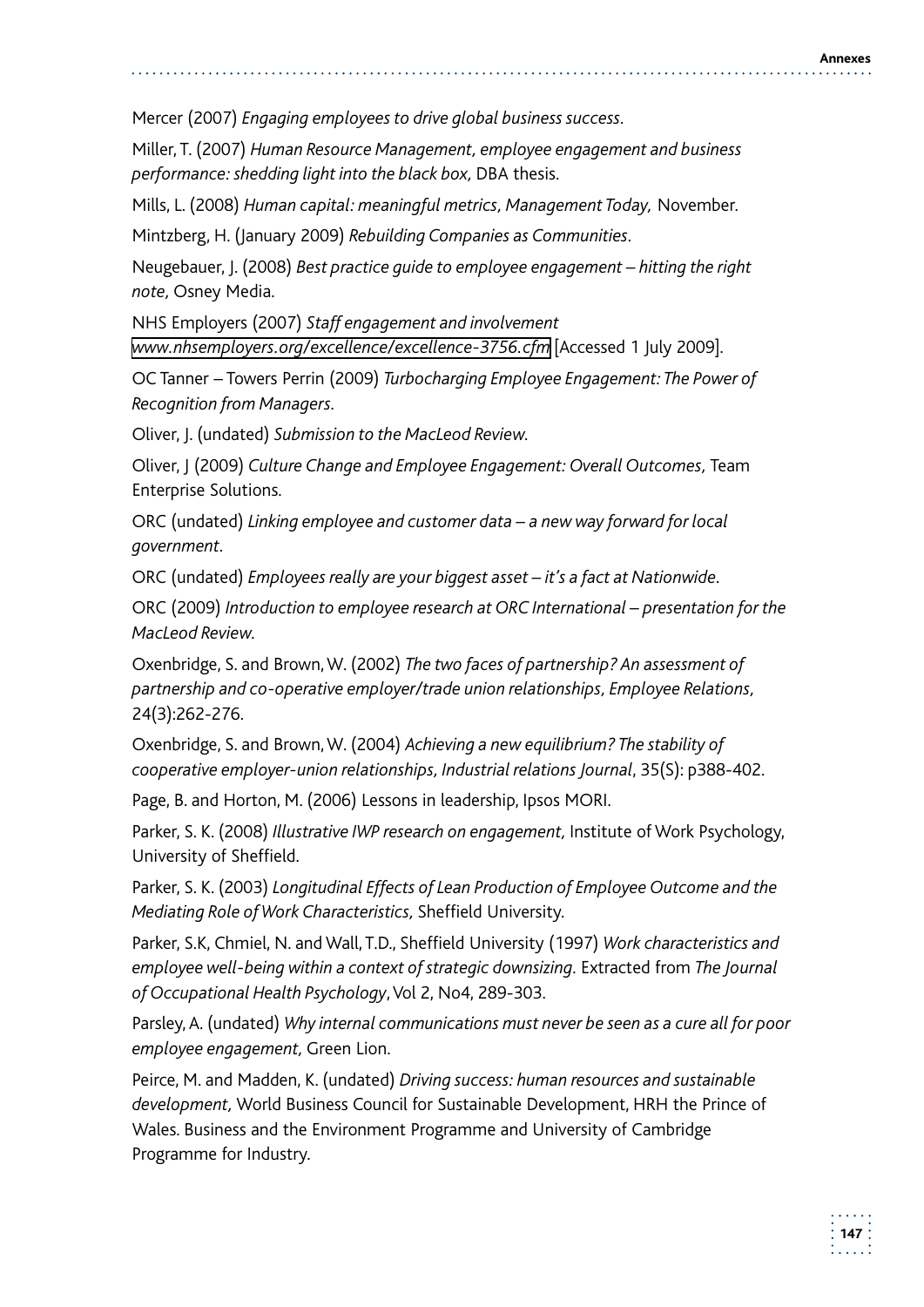Pritchard, M. & Silvestro, R. (2004) *Applying the service profit chain to analyse retail performance.* PRT Consultants.

Postlethwaite, R., Michie, J., Burns, P. and Nuttall G. (2005) *Shared company – how employee ownership works,* Job Ownership Ltd*.* 

Purcell, J. (2002) Sustaining the HR and performance link in difficult times, University of Bath.

Purcell, J., Kinnie, N., Hutchinson, S., Rayton, B and Swart, J. (2003) *Understanding the People and Performance Link: Unlocking the Black Box.* London, CIPD

Purcell J. and Kinnie N. (2007) *HRM and business performance,* Chapter 26 from *The Oxford Handbook of Human Resource Management*, Oxford University Press.

Purcell, J. (2008) *A note on the research literature on high-performance working and employee engagement,* Acas*.* 

Reed Elsevier (2007) *Bright ideas for creating high-performing, great places to work in*  Reed Elsevier*, Corporate Responsibility Report (2007) ,* 

Reeves, (2007) *CoCo companies – work, happiness and employee ownership,* Employee Ownership Association.

Reilly, P and Brown, D (2009) *Employee Engagement: What is the Relationships with Reward Management?,* HR Network Paper MP83, Institute of Employment Studies,

Right Management (2006) *Measuring True Employee Engagement*, A CIPD Research Report

Robertson I., Cooper C. Case Study: *Somerset County Council – The Business Case for managing pressure and stress at work* [On line]

http://www.robertsoncooper.co.uk/Pages/Resources/Case-Studies.aspx<br>[accessed 1 July 2009]

Robertson-Smith, G. Markwick, C (2009) *Employee engagement – a review of current thinking.* IES HR Network.

Robinson, D., Perryman, S. and Hayday S. (2004) *The drivers of employee engagement,* Institute of Employment Studies, HR Network, Report 408.

Robinson, D., Hooker, H. and Hayday, S. (2007) *Engagement: the continuing story,* IES.

Robinson, D., Perryman, S., Hayday, S (2007) *The drivers of employee engagement,* Institute for Employment Studies Report 408.

Robinson, D. (2008) *Employee engagement: an IES perspective,* Presentation to the IES HR Network*.* 

*Rucci, A.J., Kirn, S.P. and Quinn R.T (1998) The Employee-Customer Profit Chain at Sears, Harvard Business Review.* 

*Sadev, K. Vinnicombe, S. (1998) Downsizing and survivor syndrome: a study of HR's perceptions of survivor's responses.* Cranfield University School of Management*.* 

*Saks, A. M. (2006) Antecedents and consequences of employee engagement, Journal of Managerial Psychology, vol 21 no 7.*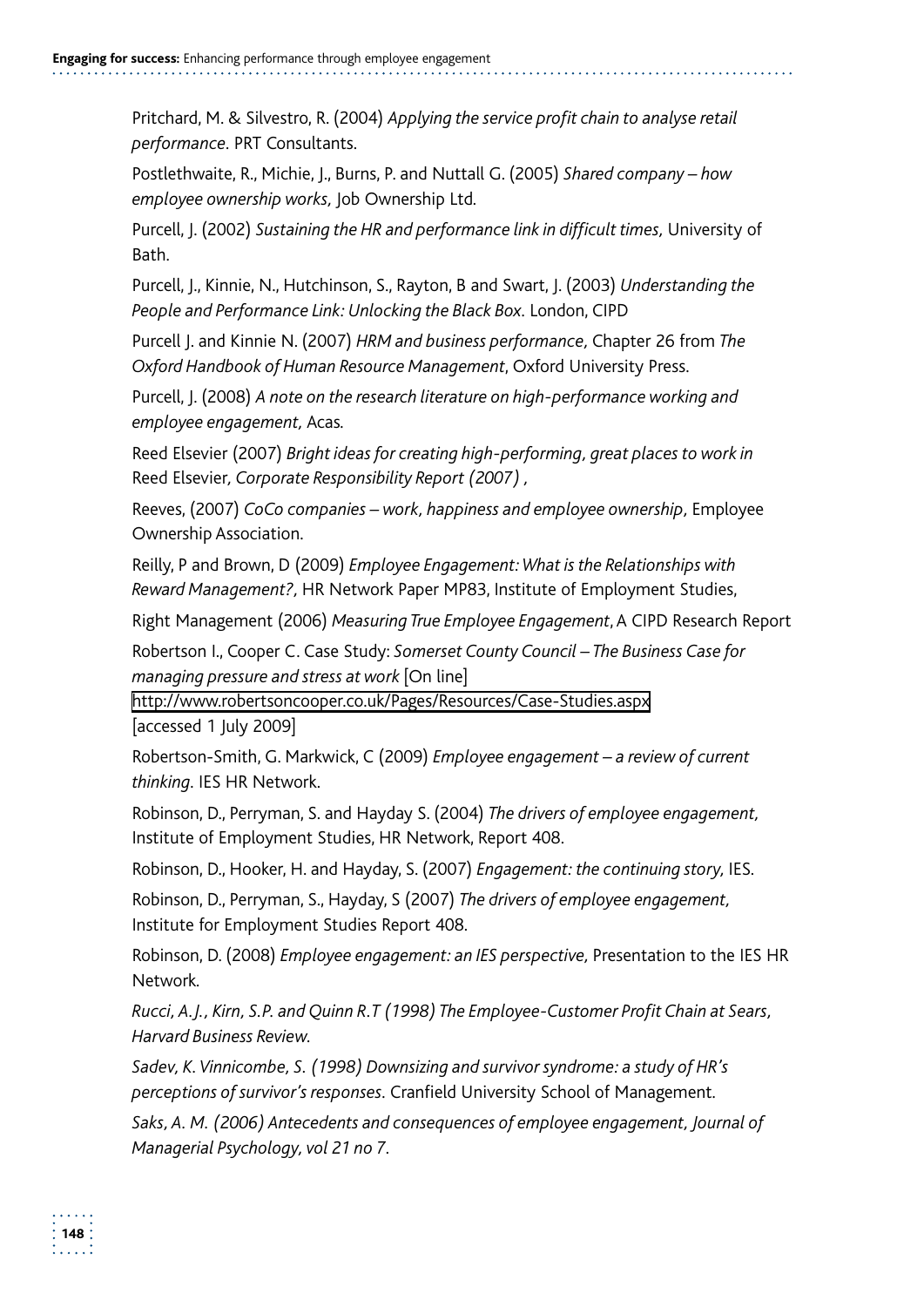Schaufeli, W. B., Salanova, M., Gonzalez-Roma, V. and Bakker, A. B.(2002) *The measurement of engagement and burnout: a two sample confirmatory approach. Journal of Happiness Studies.3.* 

Scottish Executive Social Research (2007) *Employee engagement in the public sector.* 

Sirota, D., Mischkind, L. and Meltzer, M. (2006) *High moral again pays off in stock market gains, Sirota Survey Intelligence.* 

Smythe, J. (2004) *Engaging people at work to drive strategy and change.* 

Soane, E. et al (2008) *The association between individual responses to work, employee engagement and performance.* 

Spreier, S. W., Fontaine, M. H. and Malloy, R. L. (2006) *Leadership run amok – the destructive potential of overachievers, Harvard Business Review.* 

Strack, R., Dyer, A., Caye, J-M., Minto, A, Leicht, M., Francoeur, F., Ang, D., Bohm, H., McDonnell, M. (2008) *Creating People Advantage' Executive Summary, Boston Consulting Group.* 

Standard Chartered Bank Leadership and Development Programme*.* 

Standard Chartered Bank Strategic Intent.

Steele, J. (1999) *Wasted Values: harnessing the commitment of public managers,* Public Management Foundation.

Stern, S. (2008) *Feel the strategy: leaders must engage hearts as well as minds, Management Today,* November*.* 

Stern, S. (2008) *Engaging a worried workforce, Financial Times,* 9 February*.* 

Storey, J., Wright, P.M., Ulrich, D. eds. (2008) *The Routledge Companion to Strategic Human Resource Management.* 

Storey, J. and Salaman, G. (2009) *Nature has no outline but imagination has, contrasting executive renditions of the commitment to innovation, European Management Journal.* 

Suff, P. and Reilly, P. (2008) *Going the extra mile. The relationship between reward and employee engagement, IES HR Network.* 

Talent Drain (2009) *Employee engagement and retention survey 2009.* 

Tamkin, P. (2005) *Measuring the contribution of skills to business performance,* IES*.* 

Tamkin, P., Giles, L., Campbell, M. and Hillage, J. (2004) *Skills pay: the contribution of skills to business success,* IES for the Sector Skills Development Agency (SSDA)

Tamkin, P., Cowling M. and Hunt W (2008) *People and the Bottom Line,* Report 488, Institute of Employment Studies*.* 

Terry, M. (2003) *Can 'partnership' reverse the decline of British trade unions?, Work, Employment and Society, 17(3).* 

The Conference Board (2006) *Employee Engagement – a review of current research and its implications.* 

The Co-operative (2009) *Evidence to the MacLeod enquiry.*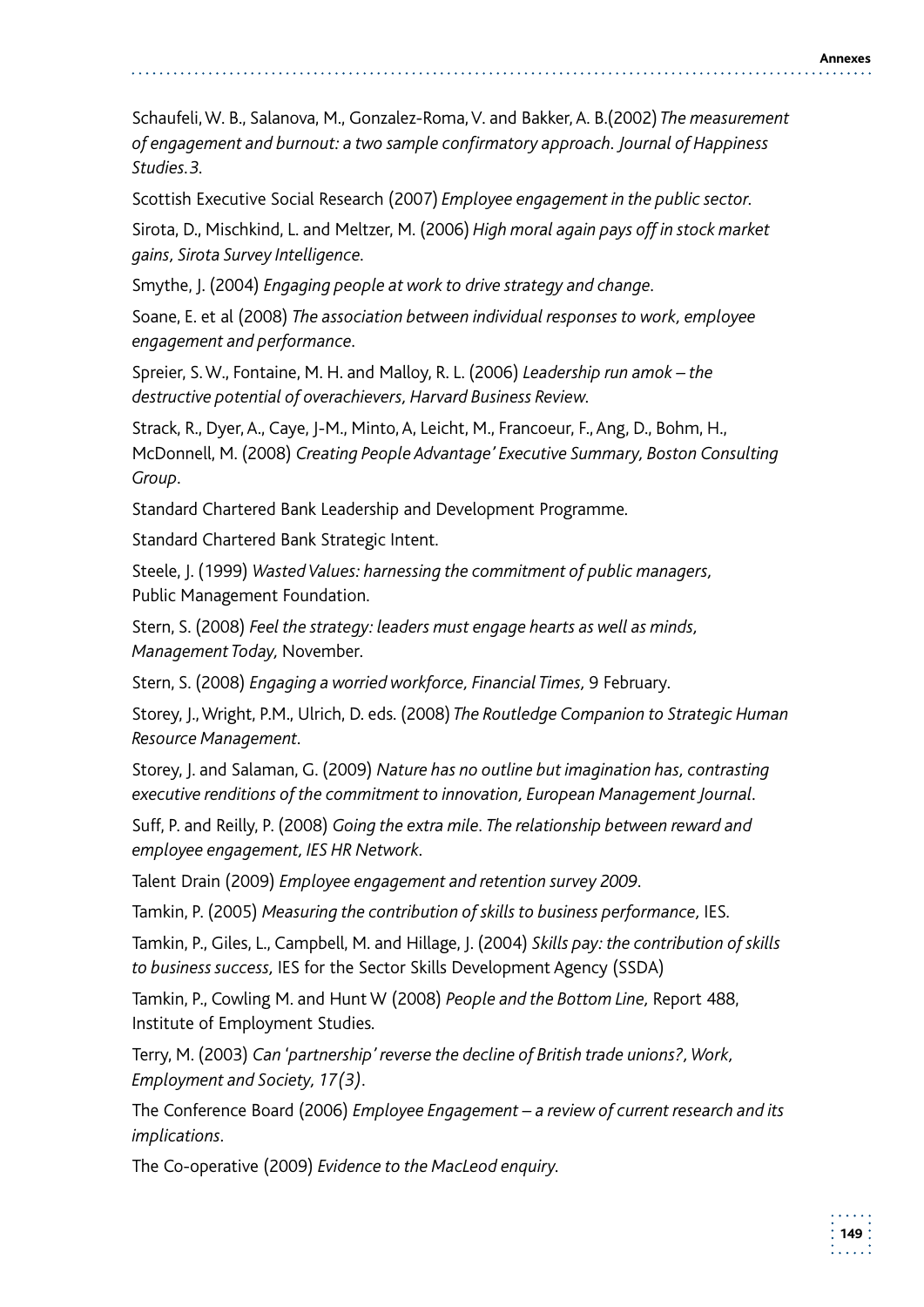The Co-operative (2009) *Talkback: engagement and performance.* 

Towers Perrin (2005) *Towers Perrin 2004 European Talent Survey: Reconnecting with Employees: Attracting, retaining, and engaging your workforce.* Research Report. London, UK.

Towers Perrin (2005) *Reconnecting with employees: quantifying the value of engaging your workforce.* 

Towers Perrin-ISR (2006) *ISR Employment Engagement Report.* 

Towers Perrin (2007) *The transition to transformation – the dynamics of organisational change.* 

Towers Perrin Global *Workforce Study (2007-2008)* – United Kingdom.

Towers Perrin (2007) *Executive Briefing: Engagement in the Public Sector.* 

Towers Perrin (2008) *Engagement in images.* 

Towers Perrin (2008) *Overview of UK high performance companies norm.* 

Towers Perrin (2009) *Towers Perrin-ISR's employment engagement framework, Methodology Validation.* 

Truss, C., Soane, E., Edwards, C., Wisdom, K., Croll, A., and Burnett, J. (2006) *Working life: employee attitudes and engagement 2006' CIPD.* 

TUC (2008) *What do Workers Want?*, YouGov poll carried out for the TUC in August 2008

UNITE membership survey, 2006

Watson Wyatt, *Continuous Engagement: The Key to Unlocking the Value of Your People During Tough Times, Work Europe Survey– 2008-2009* 

 Waddell G, Burton AK. *Is work good for your health and well being?* London, The Stationery Office, 2006

Wales Public Service Workforce Forum: May 2009 [Online] www.wlga.gov.uk/download.php?id=2757&l=1 ([Accessed] 1 July 2009) ,

Wellins, R. S., Bernthal, P. and Phelps, M (2005) *Employee engagement: the key to realizing competitive advantage,* DDI and at:

http://www.ddiworld.com/pdf/ddi\_employeeengagement\_mg.pdf [accessed 1 July 2009],

Wellins, R., and Concelman, J. (April 2005) 'Workforce Performance Solutions.

West et al. (2005) *The link between the management of employees and patient mortality in acute hospitals.* 

?What If!, The Innovation Company, *Top Dog Learnings.* 

Wildermouth, Christine de Mello e Souza, & Pauken Patrick (2008) *Industrial and Commercial Training A Perfect Match: decoding employee engagement-Part1: Engaging Cultures and Leaders.* 

Williams, M., Cowling, M (2009) *BERR Annual Small Business Survey 2007/082,* Institute for Employment Studies.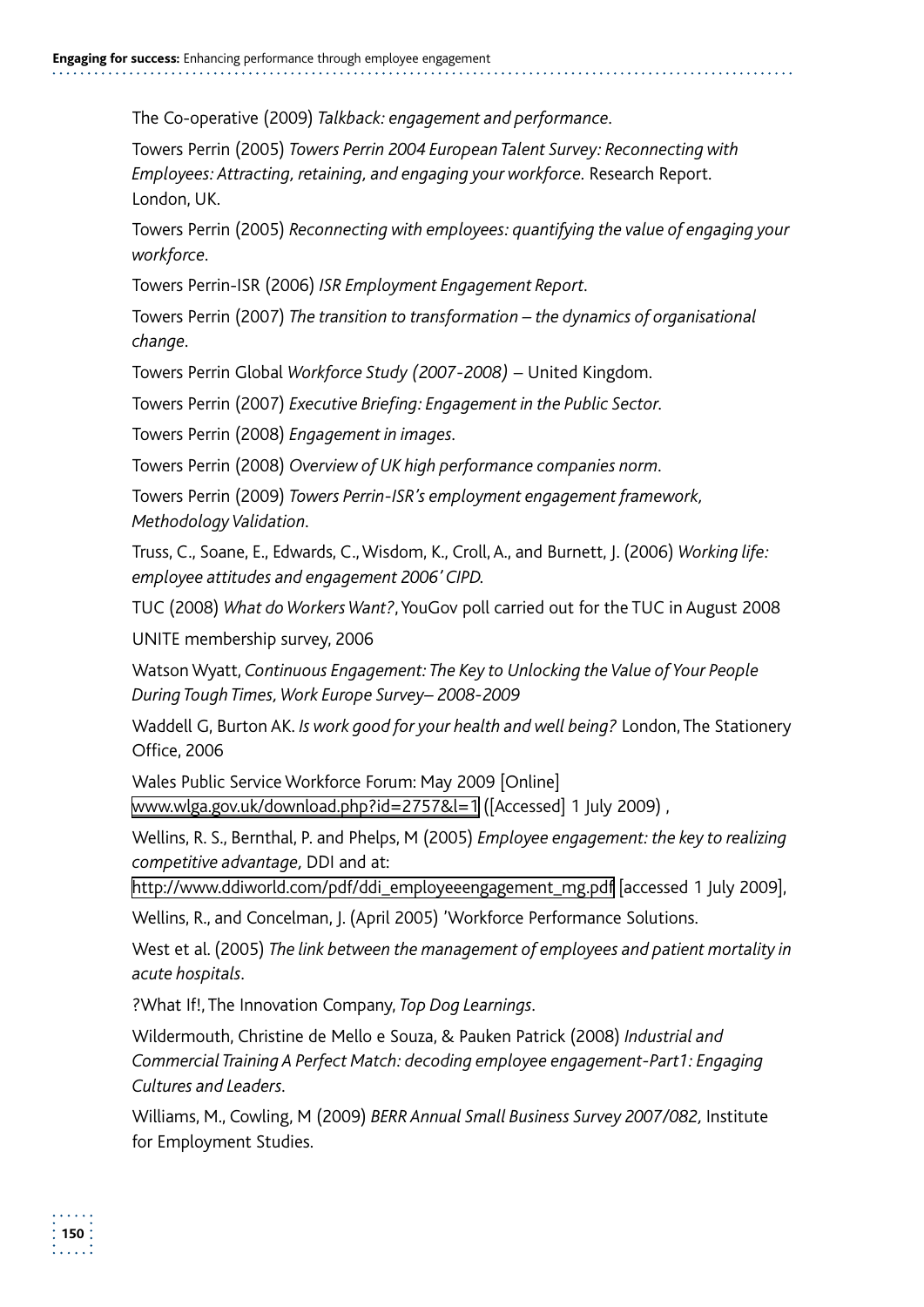Worrall, L. & Cooper, C. L. (2007) *The Quality of Working Life: Managers' health, motivation and productivity*. Chartered Management Institute.

C. Wren and J. Jones, *Ex-post Evaluation of the LEAD Programme.* Lancaster University: Institute for Entrepreneurship and Enterprise Development, 2006.

 $\overline{a}$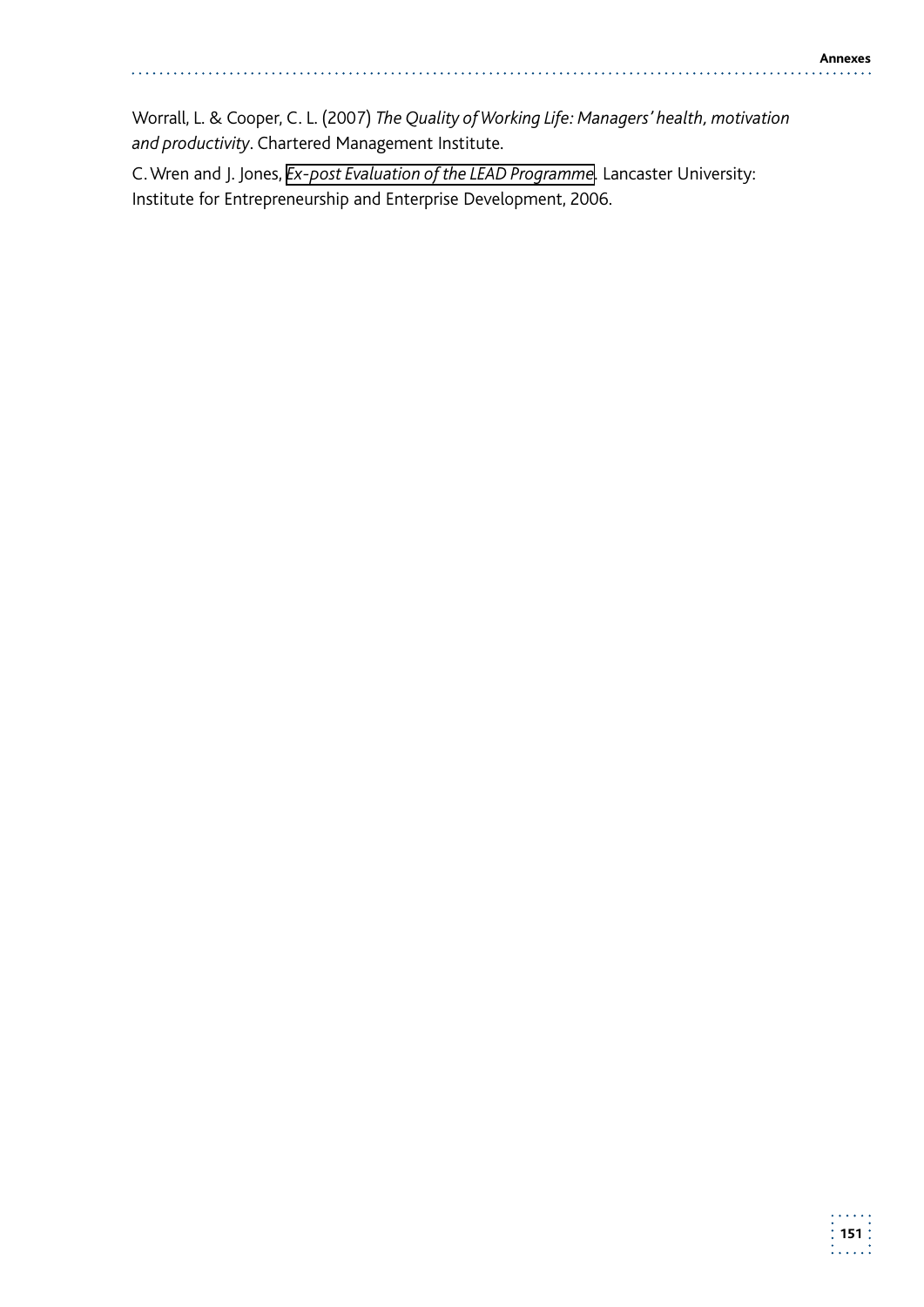## **Annex G Biographies**

## **David MacLeod**



David MacLeod was chair of the MacLeod Review. David has spent the majority of his career leading private sector organisations through major programmes of change and worked at the Cabinet office as Senior Adviser on Change and Performance. He was head of marketing for the Dulux brand, and a divisional CEO with ICI. He has also worked at Towers Perrin as Senior Adviser supporting chief executives in both the public and private sectors to implement change in order to enhance performance. David now has a portfolio of responsibilities which

include being a Non Executive Director of the Department for International Development, Non Executive Director of the Ministry of Justice, Fellow of the Sunningdale Institute, Senior Associate of Towers Perrin and Visiting Professor of the Cass Business School. He is also a Fellow of the RSA, Institute of Marketing and Ashridge Business School.

## **Nita Clarke**



Nita Clarke was Vice-Chair of the MacLeod Review, and is Director of the Involvement & Participation Association. Nita was a former adviser to Prime Minister Tony Blair, working as assistant political secretary in the Political Office at 10 Downing Street from January 2001 to June 2007. Her role included liaising with individual unions and the TUC, developing national policy areas such as the two-tier work-life balance and supporting ministers by trouble-shooting in individual disputes. From 1992-2001 she was a senior official with the public

services union UNISON.